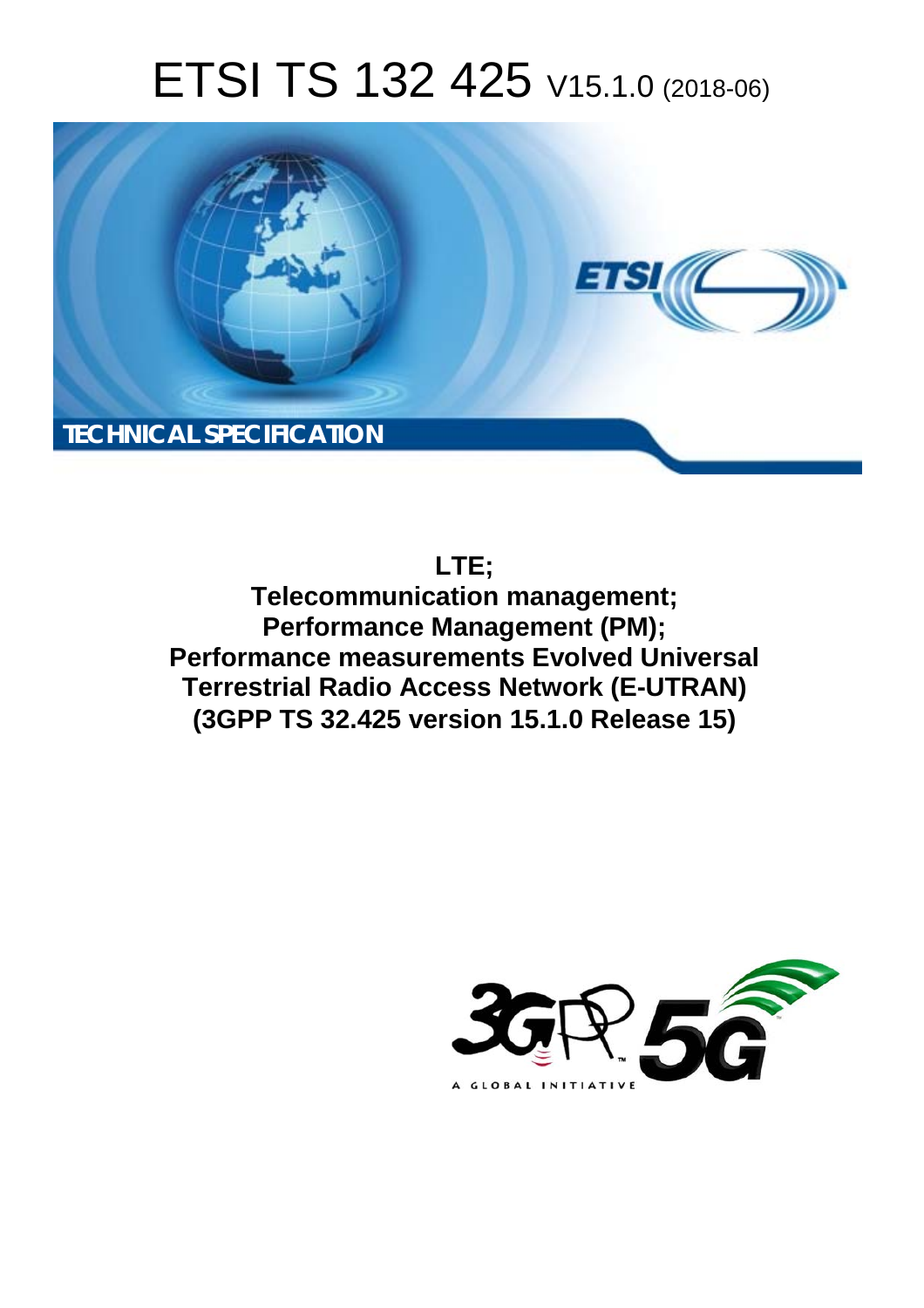Reference RTS/TSGS-0532425vf10

Keywords

LTE

#### *ETSI*

#### 650 Route des Lucioles F-06921 Sophia Antipolis Cedex - FRANCE

Tel.: +33 4 92 94 42 00 Fax: +33 4 93 65 47 16

Siret N° 348 623 562 00017 - NAF 742 C Association à but non lucratif enregistrée à la Sous-Préfecture de Grasse (06) N° 7803/88

#### *Important notice*

The present document can be downloaded from: <http://www.etsi.org/standards-search>

The present document may be made available in electronic versions and/or in print. The content of any electronic and/or print versions of the present document shall not be modified without the prior written authorization of ETSI. In case of any existing or perceived difference in contents between such versions and/or in print, the only prevailing document is the print of the Portable Document Format (PDF) version kept on a specific network drive within ETSI Secretariat.

Users of the present document should be aware that the document may be subject to revision or change of status. Information on the current status of this and other ETSI documents is available at <https://portal.etsi.org/TB/ETSIDeliverableStatus.aspx>

If you find errors in the present document, please send your comment to one of the following services: <https://portal.etsi.org/People/CommiteeSupportStaff.aspx>

#### *Copyright Notification*

No part may be reproduced or utilized in any form or by any means, electronic or mechanical, including photocopying and microfilm except as authorized by written permission of ETSI. The content of the PDF version shall not be modified without the written authorization of ETSI. The copyright and the foregoing restriction extend to reproduction in all media.

> © ETSI 2018. All rights reserved.

**DECT**TM, **PLUGTESTS**TM, **UMTS**TM and the ETSI logo are trademarks of ETSI registered for the benefit of its Members. **3GPP**TM and **LTE**TM are trademarks of ETSI registered for the benefit of its Members and of the 3GPP Organizational Partners. **oneM2M** logo is protected for the benefit of its Members.

**GSM**® and the GSM logo are trademarks registered and owned by the GSM Association.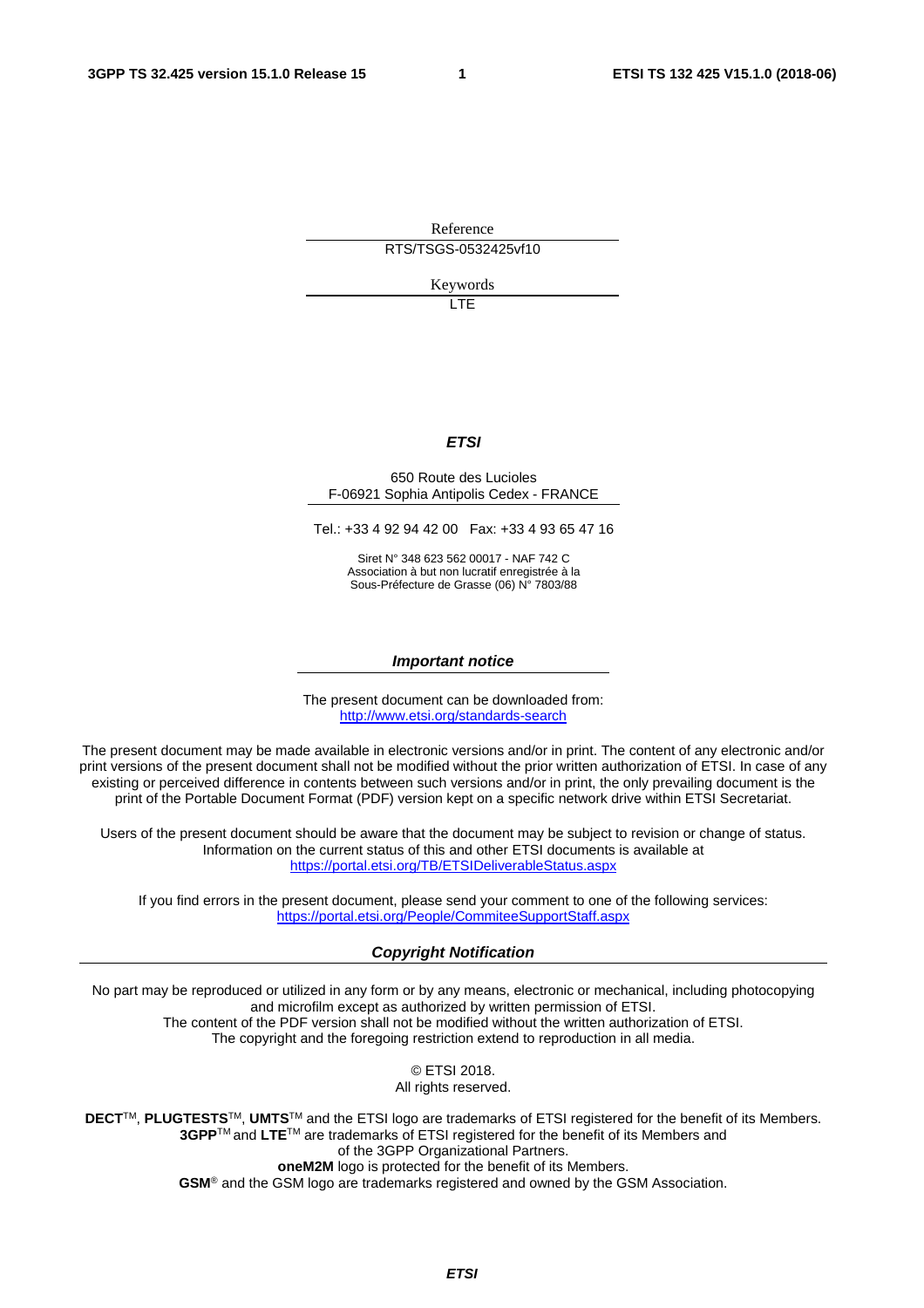# Intellectual Property Rights

#### Essential patents

IPRs essential or potentially essential to normative deliverables may have been declared to ETSI. The information pertaining to these essential IPRs, if any, is publicly available for **ETSI members and non-members**, and can be found in ETSI SR 000 314: *"Intellectual Property Rights (IPRs); Essential, or potentially Essential, IPRs notified to ETSI in respect of ETSI standards"*, which is available from the ETSI Secretariat. Latest updates are available on the ETSI Web server ([https://ipr.etsi.org/\)](https://ipr.etsi.org/).

Pursuant to the ETSI IPR Policy, no investigation, including IPR searches, has been carried out by ETSI. No guarantee can be given as to the existence of other IPRs not referenced in ETSI SR 000 314 (or the updates on the ETSI Web server) which are, or may be, or may become, essential to the present document.

#### **Trademarks**

The present document may include trademarks and/or tradenames which are asserted and/or registered by their owners. ETSI claims no ownership of these except for any which are indicated as being the property of ETSI, and conveys no right to use or reproduce any trademark and/or tradename. Mention of those trademarks in the present document does not constitute an endorsement by ETSI of products, services or organizations associated with those trademarks.

# Foreword

This Technical Specification (TS) has been produced by ETSI 3rd Generation Partnership Project (3GPP).

The present document may refer to technical specifications or reports using their 3GPP identities, UMTS identities or GSM identities. These should be interpreted as being references to the corresponding ETSI deliverables.

The cross reference between GSM, UMTS, 3GPP and ETSI identities can be found under [http://webapp.etsi.org/key/queryform.asp.](http://webapp.etsi.org/key/queryform.asp)

# Modal verbs terminology

In the present document "**shall**", "**shall not**", "**should**", "**should not**", "**may**", "**need not**", "**will**", "**will not**", "**can**" and "**cannot**" are to be interpreted as described in clause 3.2 of the [ETSI Drafting Rules](https://portal.etsi.org/Services/editHelp!/Howtostart/ETSIDraftingRules.aspx) (Verbal forms for the expression of provisions).

"**must**" and "**must not**" are **NOT** allowed in ETSI deliverables except when used in direct citation.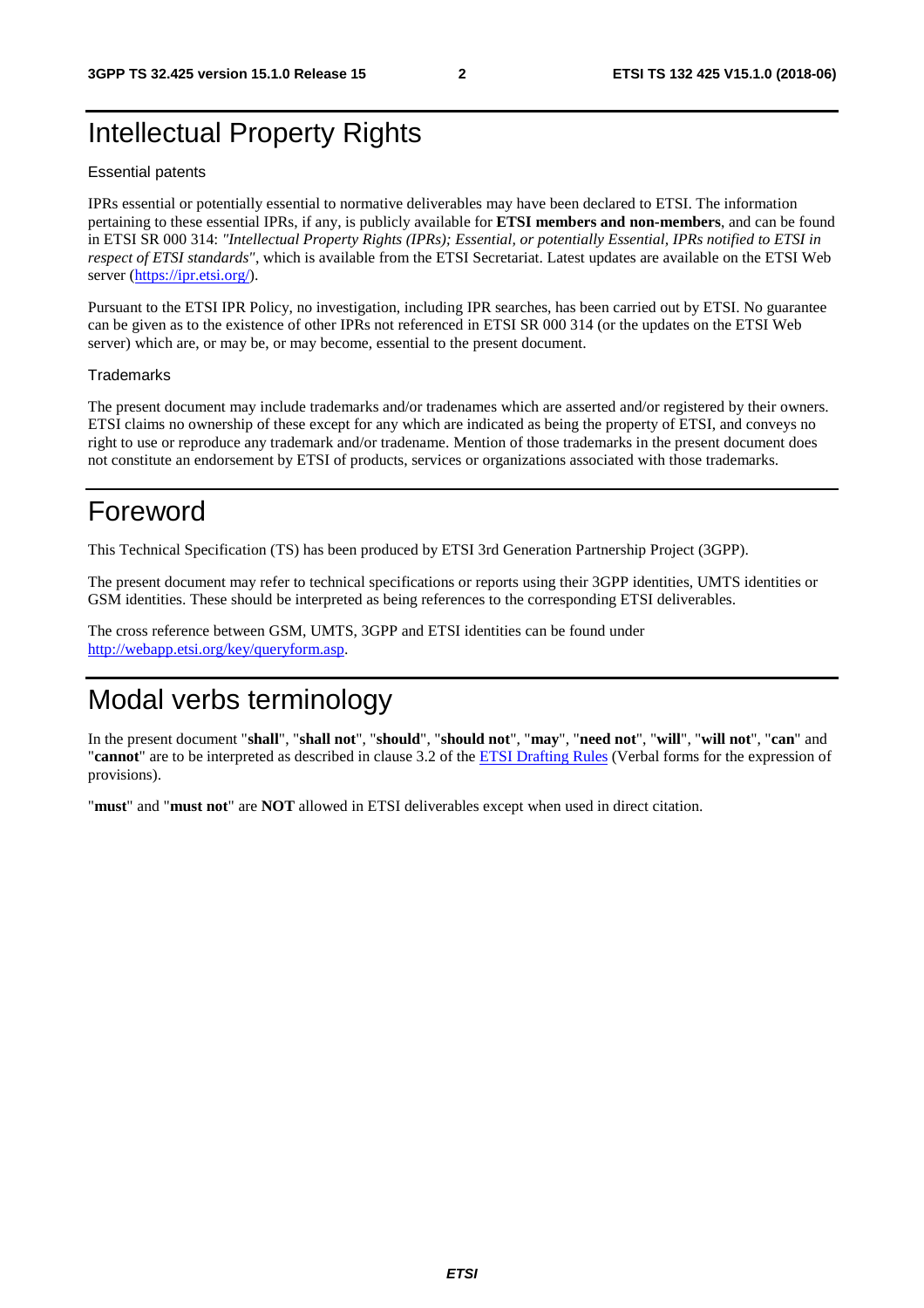ETSI TS 132 425 V15.1.0 (2018-06)

# Contents

| 1              |                                                                                           |  |
|----------------|-------------------------------------------------------------------------------------------|--|
| 2              |                                                                                           |  |
| 3              |                                                                                           |  |
| 3.1            |                                                                                           |  |
| 3.2            |                                                                                           |  |
| $\overline{4}$ |                                                                                           |  |
| 4.0            |                                                                                           |  |
| 4.1            |                                                                                           |  |
| 4.1.1          |                                                                                           |  |
| 4.1.1.0        |                                                                                           |  |
| 4.1.1.1        |                                                                                           |  |
| 4.1.1.2        |                                                                                           |  |
| 4.1.1.3        |                                                                                           |  |
| 4.1.1.4        |                                                                                           |  |
| 4.1.2          |                                                                                           |  |
| 4.1.2.0        |                                                                                           |  |
| 4.1.2.1        |                                                                                           |  |
| 4.1.2.2        |                                                                                           |  |
| 4.1.2.3        |                                                                                           |  |
| 4.1.3          |                                                                                           |  |
| 4.1.3.1        |                                                                                           |  |
| 4.1.3.2        |                                                                                           |  |
| 4.1.4          |                                                                                           |  |
| 4.1.4.1        |                                                                                           |  |
| 4.1.4.2        |                                                                                           |  |
| 4.1.5          |                                                                                           |  |
| 4.1.5.1        |                                                                                           |  |
| 4.1.5.2        |                                                                                           |  |
| 4.1.6          |                                                                                           |  |
| 4.1.6.1        | Number of successful RRC connection setups in relation to the time between successful RRC |  |
|                |                                                                                           |  |
| 4.2            |                                                                                           |  |
| 4.2.0          |                                                                                           |  |
| 4.2.1          |                                                                                           |  |
| 4.2.1.1        |                                                                                           |  |
| 4.2.1.2        |                                                                                           |  |
| 4.2.1.3        |                                                                                           |  |
| 4.2.1.4        |                                                                                           |  |
| 4.2.1.5        |                                                                                           |  |
| 4.2.1.6        |                                                                                           |  |
| 4.2.1.7        |                                                                                           |  |
| 4.2.1.8        |                                                                                           |  |
| 4.2.1.9        |                                                                                           |  |
| 4.2.1.10       |                                                                                           |  |
| 4.2.2          |                                                                                           |  |
| 4.2.2.1        |                                                                                           |  |
| 4.2.2.3        |                                                                                           |  |
| 4.2.2.4        |                                                                                           |  |
| 4.2.2.5        |                                                                                           |  |
| 4.2.2.6        |                                                                                           |  |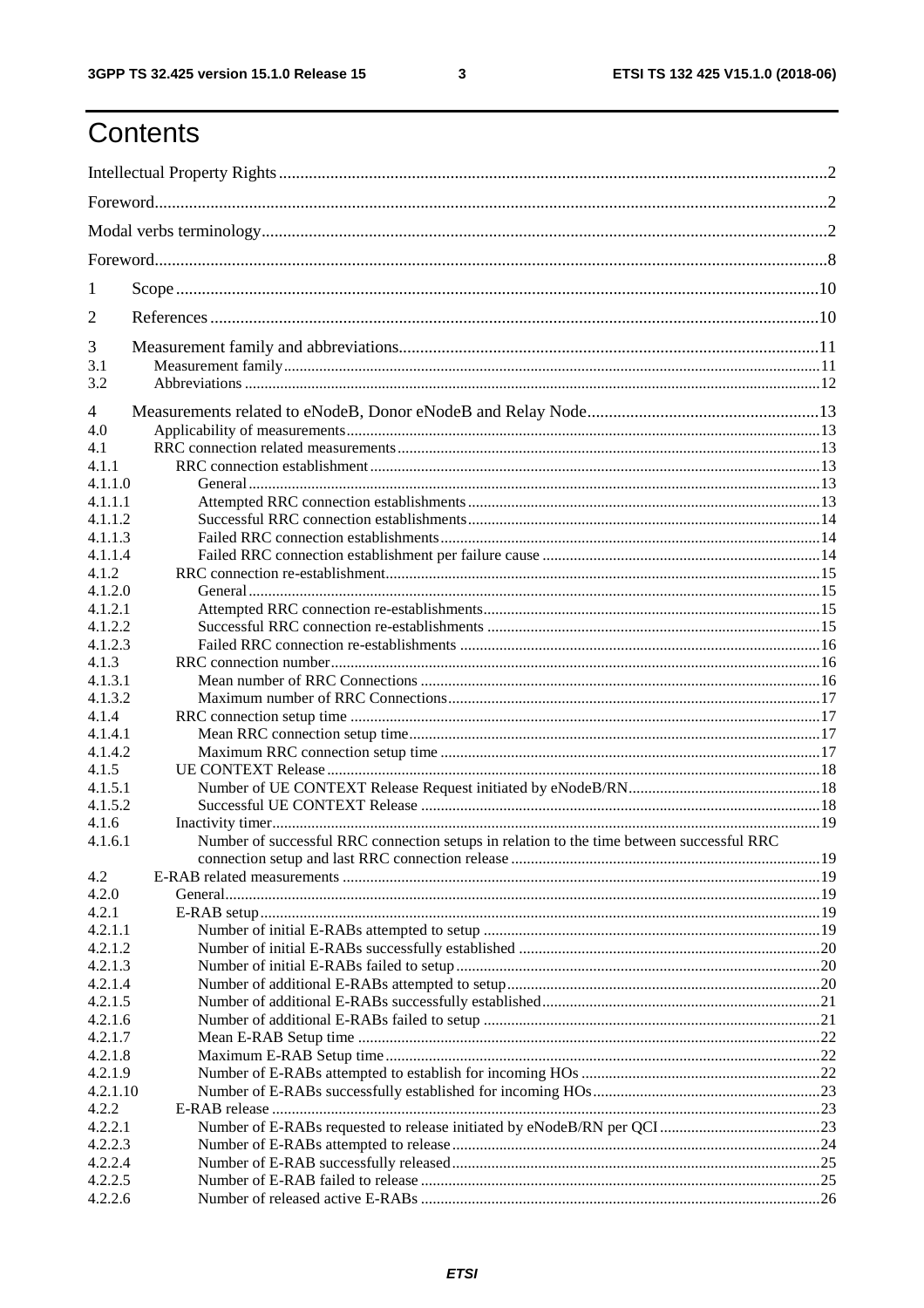| 4.2.3                  |                                                                                              |  |
|------------------------|----------------------------------------------------------------------------------------------|--|
| 4.2.3.1                |                                                                                              |  |
| 4.2.3.2                |                                                                                              |  |
| 4.2.3.3                |                                                                                              |  |
| 4.2.4                  |                                                                                              |  |
| 4.2.4.1                |                                                                                              |  |
| 4.2.4.2                |                                                                                              |  |
| 4.2.5                  |                                                                                              |  |
| 4.2.5.1                |                                                                                              |  |
| 4.2.5.2                |                                                                                              |  |
| 4.3                    |                                                                                              |  |
| 4.3.1                  |                                                                                              |  |
| 4.3.1.1                |                                                                                              |  |
| 4.3.1.1.1              |                                                                                              |  |
| 4.3.1.1.2              |                                                                                              |  |
| 4.3.1.1.3              | Attempted outgoing intra-DeNB handover preparations from DeNB cell to RN per handover        |  |
|                        |                                                                                              |  |
| 4.3.1.1.4              | Attempted outgoing intra-DeNB handover executions from DeNB cell to RN per handover          |  |
| 4.3.1.1.5              | Successful outgoing intra-DeNB handover executions from DeNB cell to RN per handover         |  |
|                        |                                                                                              |  |
| 4.3.1.2                |                                                                                              |  |
| 4.3.1.2.1              |                                                                                              |  |
| 4.3.1.2.2              |                                                                                              |  |
| 4.3.1.2.3              |                                                                                              |  |
| 4.3.1.3                |                                                                                              |  |
| 4.3.1.3.1              |                                                                                              |  |
| 4.3.1.3.2              |                                                                                              |  |
| 4.3.1.3.3              |                                                                                              |  |
| 4.3.1.4                |                                                                                              |  |
| 4.3.1.4.1<br>4.3.1.4.2 |                                                                                              |  |
|                        | Attempted outgoing inter-frequency handovers – gap-assisted measurement36                    |  |
| 4.3.1.4.3<br>4.3.1.4.4 | Successful outgoing inter-frequency handovers – gap-assisted measurement37                   |  |
| 4.3.1.4.5              | Attempted outgoing inter-frequency handovers - non gap-assisted measurement37                |  |
| 4.3.1.4.6              | Successful outgoing inter-frequency handovers – non gap-assisted measurement37               |  |
| 4.3.1.5                |                                                                                              |  |
| 4.3.1.5.1              |                                                                                              |  |
| 4.3.1.5.2              |                                                                                              |  |
| 4.3.1.5.3              |                                                                                              |  |
| 4.3.1.5.4              |                                                                                              |  |
| 4.3.1.6                |                                                                                              |  |
| 4.3.1.6.1              |                                                                                              |  |
| 4.3.1.6.2              | Attempted executions of outgoing handover to the cells outside the RN per handover cause 39  |  |
| 4.3.1.6.3              | Successful executions of outgoing handover to the cells outside the RN per handover cause 40 |  |
| 4.3.1.7                |                                                                                              |  |
| 4.3.1.7.1              |                                                                                              |  |
| 4.3.1.7.2              |                                                                                              |  |
| 4.3.2                  |                                                                                              |  |
| 4.3.2.1                | Measurements related to inter-RAT Handovers - target cell of 3GPP and non-3GPP network       |  |
|                        |                                                                                              |  |
| 4.3.2.1.1              |                                                                                              |  |
| 4.3.2.1.2              |                                                                                              |  |
| 4.3.2.1.3              |                                                                                              |  |
| 4.4                    |                                                                                              |  |
| 4.4.1                  |                                                                                              |  |
| 4.4.1.1                |                                                                                              |  |
| 4.4.1.2                |                                                                                              |  |
| 4.4.1.3                |                                                                                              |  |
| 4.4.1.4                |                                                                                              |  |
| 4.4.1.5                |                                                                                              |  |
| 4.4.1.6                |                                                                                              |  |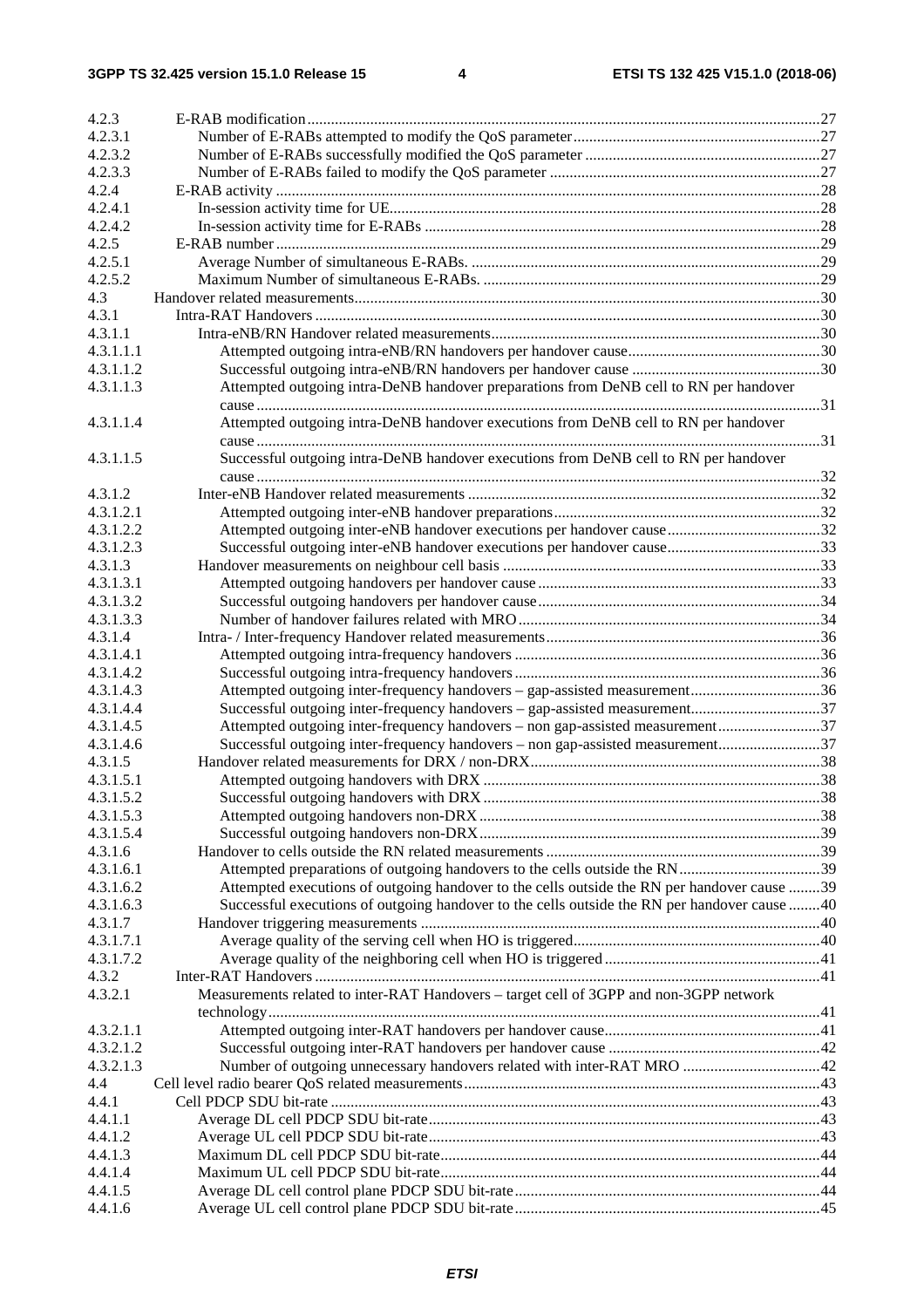#### $5\phantom{a}$

| 4.4.2              |  |
|--------------------|--|
| 4.4.2.1            |  |
| 4.4.2.2            |  |
| 4.4.3              |  |
| 4.4.3.1            |  |
| 4.4.3.2            |  |
| 4.4.4              |  |
| 4.4.4.1            |  |
| 4.4.4.2            |  |
| 4.4.5              |  |
| 4.4.5.1            |  |
| 4.4.6              |  |
| 4.4.6.1            |  |
| 4.4.6.2            |  |
| 4.4.6.3            |  |
| 4.4.6.4            |  |
| 4.4.6.5            |  |
| 4.4.6.6            |  |
| 4.4.6.7            |  |
| 4.4.6.8            |  |
| 4.4.7              |  |
| 4.4.7.1            |  |
| 4.4.7.2            |  |
| 4.5                |  |
| 4.5.1              |  |
| 4.5.2              |  |
| 4.5.3              |  |
| 4.5.4              |  |
| 4.5.5              |  |
| 4.5.5.1            |  |
| 4.5.5.2            |  |
| 4.5.5.3            |  |
| 4.5.5.4            |  |
| 4.5.5.5            |  |
| 4.5.5.6            |  |
| 4.5.6              |  |
| 4.5.7              |  |
| 4.5.7.1            |  |
| 4.5.7.2<br>4.5.7.3 |  |
| 4.5.7.4            |  |
| 4.5.8              |  |
| 4.5.8.1            |  |
| 4.5.8.2            |  |
| 4.5.9              |  |
| 4.5.9.1            |  |
| 4.5.9.2            |  |
| 4.5.10             |  |
| 4.5.11             |  |
| 4.6                |  |
| 4.6.1              |  |
| 4.6.1.1            |  |
| 4.6.1.2            |  |
| 4.7                |  |
| 4.7.1              |  |
| 4.7.1.1            |  |
| 4.7.1.2            |  |
| 4.8                |  |
| 4.8.1              |  |
| 4.8.1.1            |  |
| 4.8.1.2            |  |
| 4.9                |  |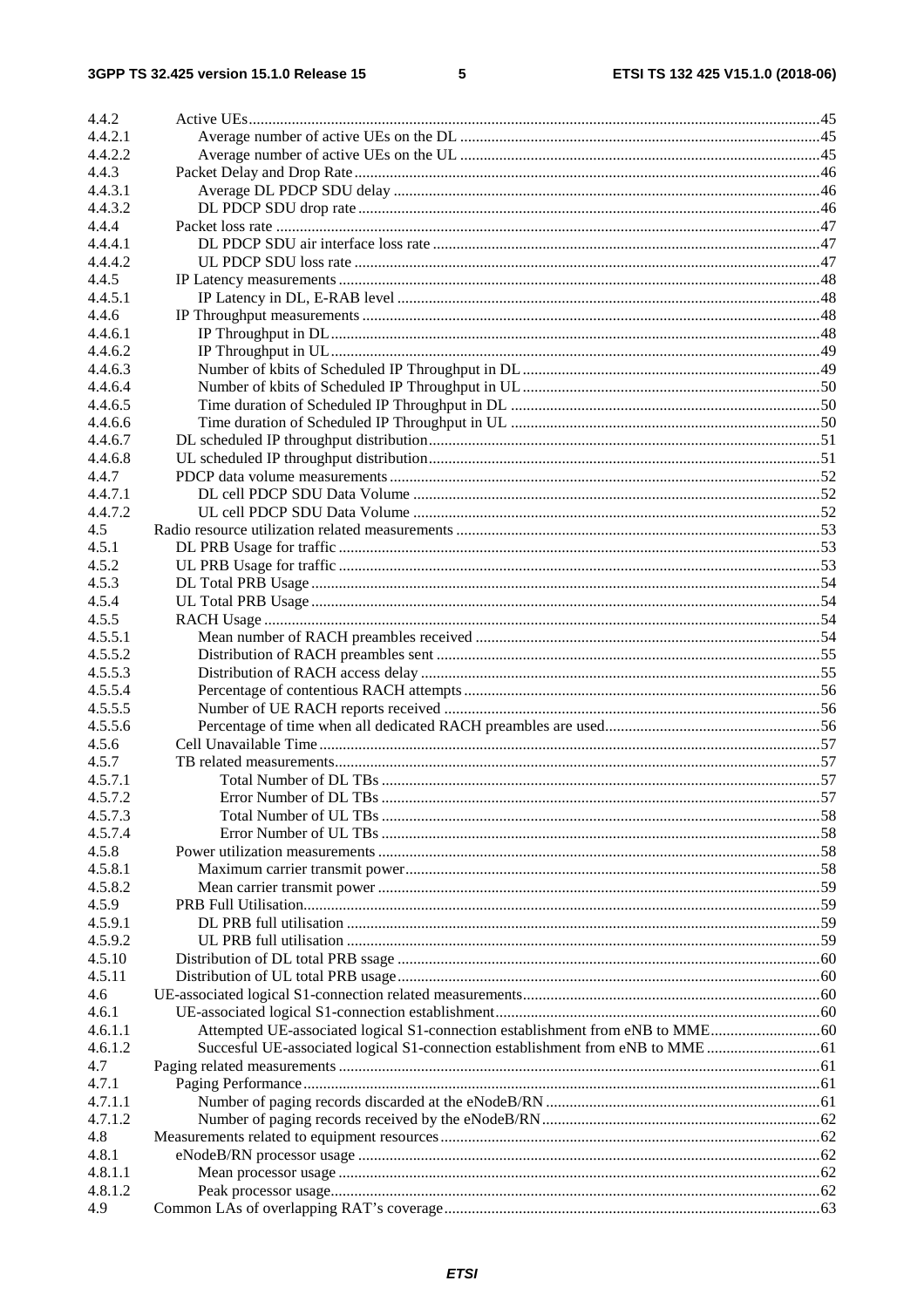| 4.9.1              |                               |  |
|--------------------|-------------------------------|--|
| 4.10               |                               |  |
| 4.10.1<br>4.10.1.0 |                               |  |
| 4.10.1.1           |                               |  |
| 4.10.1.2           |                               |  |
| 4.10.2             |                               |  |
| 4.11               |                               |  |
| 4.11.0             |                               |  |
| 4.11.1             |                               |  |
| 4.11.2<br>4.11.3   |                               |  |
| 4.12               |                               |  |
| 4.12.0             |                               |  |
| 4.12.1             |                               |  |
| 4.12.1.1           |                               |  |
| 4.12.1.2           |                               |  |
| 4.12.1.3           |                               |  |
| 4.12.2             |                               |  |
| 4.12.3<br>4.12.3.1 |                               |  |
| 4.12.3.2           |                               |  |
| 4.12.3.3           |                               |  |
| 4.12.4             |                               |  |
| 4.12.5             |                               |  |
| 4.12.6             |                               |  |
| 5                  |                               |  |
| 5.1                |                               |  |
| 5.1.1              |                               |  |
| 5.1.1.1<br>5.1.1.2 |                               |  |
|                    |                               |  |
| 6                  |                               |  |
| 6.1                |                               |  |
| 6.2<br>6.3         |                               |  |
| 6.4                |                               |  |
| 6.5                |                               |  |
|                    |                               |  |
|                    | <b>Annex A (informative):</b> |  |
| A.0                |                               |  |
| A.1                |                               |  |
| A.2                |                               |  |
| A.3                |                               |  |
| A.4                |                               |  |
| A.5                |                               |  |
| A.6                |                               |  |
| A.7                |                               |  |
| A.8                |                               |  |
| A.9                |                               |  |
|                    |                               |  |
|                    |                               |  |
|                    |                               |  |
|                    |                               |  |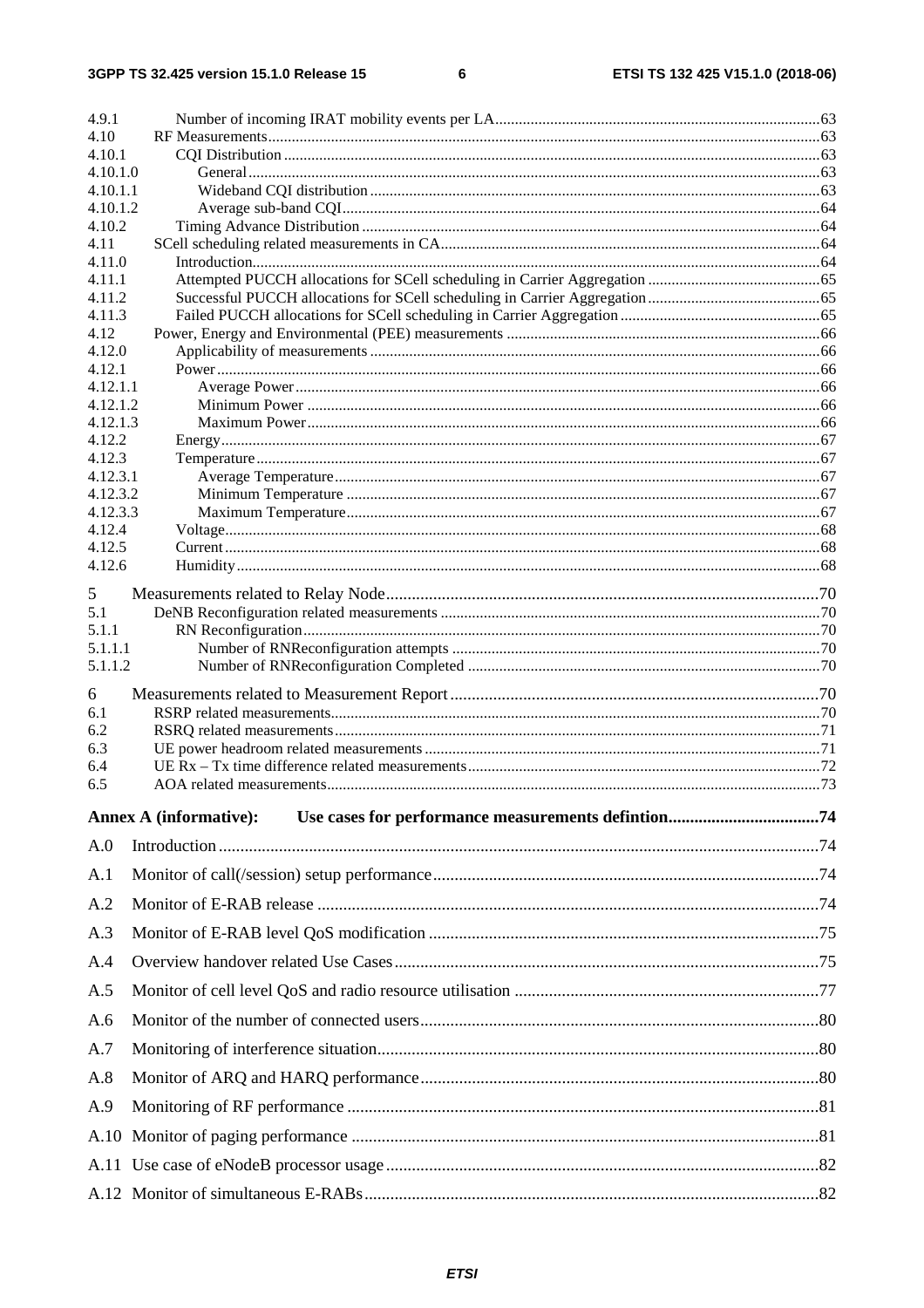$\overline{7}$ 

| <b>Annex B (informative):</b> |  |
|-------------------------------|--|
|                               |  |
|                               |  |
|                               |  |
|                               |  |
|                               |  |
|                               |  |
|                               |  |
|                               |  |
|                               |  |
|                               |  |
|                               |  |
|                               |  |
|                               |  |
|                               |  |
|                               |  |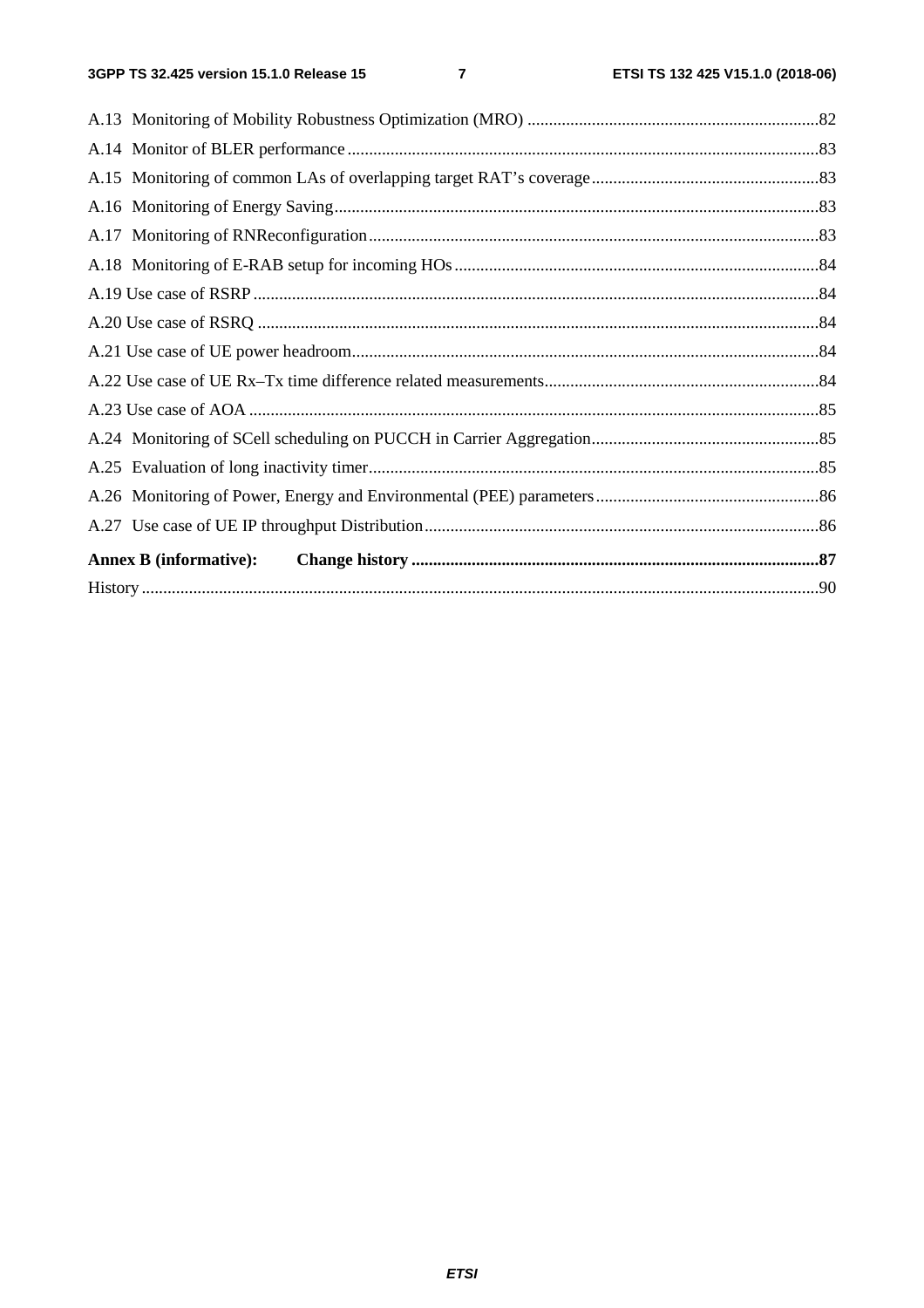# Foreword

This Technical Specification has been produced by the 3rd Generation Partnership Project (3GPP).

The contents of the present document are subject to continuing work within the TSG and may change following formal TSG approval. Should the TSG modify the contents of the present document, it will be re-released by the TSG with an identifying change of release date and an increase in version number as follows:

Version x.y.z

where:

- x the first digit:
	- 1 presented to TSG for information;
	- 2 presented to TSG for approval;
	- 3 or greater indicates TSG approved document under change control.
- y the second digit is incremented for all changes of substance, i.e. technical enhancements, corrections, updates, etc.
- z the third digit is incremented when editorial only changes have been incorporated in the document.

# Introduction

The present document is part of a TS-family covering the 3rd Generation Partnership Project; Technical Specification Group Services and System Aspects; Telecommunication management; as identified below:

- 32.401 Performance Management (PM); Concept and requirements
- 52.402 Performance Management (PM); Performance measurements GSM
- 32.404 Performance Management (PM); Performance measurements Definitions and template
- 32.405 Performance Management (PM); Performance measurements Universal Terrestrial Radio Access Network (UTRAN)
- 32.406 Performance Management (PM); Performance measurements Core Network (CN) Packet Switched (PS) domain
- 32.407 Performance Management (PM); Performance measurements Core Network (CN) Circuit Switched (CS) domain
- 32.408 Performance Management (PM); Performance measurements Teleservice
- 32.409 Performance Management (PM); Performance measurements IP Multimedia Subsystem (IMS)
- **32.425 Performance Management (PM); Evolved Performance measurements Universal Terrestrial Radio Access Network (E-UTRAN)**
- 32.426 Performance Management (PM); Evolved Packet Core (EPC)

The present document is part of a set of specifications, which describe the requirements and information model necessary for the standardised Operation, Administration and Maintenance (OA&M) of a multi-vendor E-UTRAN and EPC system.

During the lifetime of an E-UTRAN, its logical and physical configuration will undergo changes of varying degrees and frequencies in order to optimise the utilisation of the network resources. These changes will be executed through network configuration management activities and/or network engineering, see TS 32.600 [3].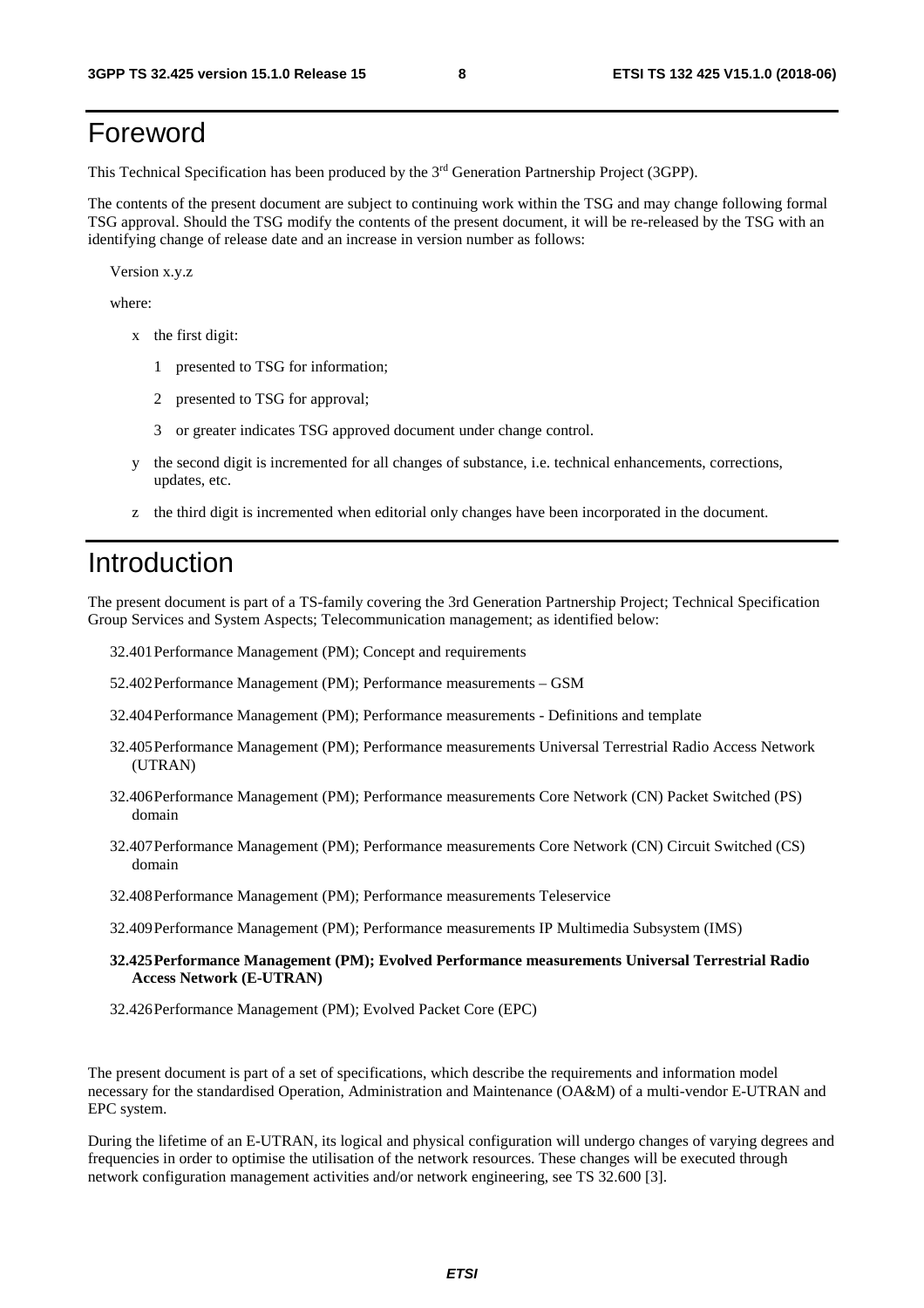Many of the activities involved in the daily operation and future network planning of an E-UTRAN require data on which to base decisions. This data refers to the load carried by the network and the grade of service offered. In order to produce this data performance measurements are executed in the NEs, which comprise the network. The data can then be transferred to an external system, e.g. an Operations System (OS) in TMN terminology, for further evaluation. The purpose of the present document is to describe the mechanisms involved in the collection of the data and the definition of the data itself.

Annex B of TS 32.404 helps in the definition of new performance measurements that can be submitted to 3GPP for potential adoption and inclusion in the present document. Annex B of TS 32.404 discusses a top-down performance measurement definition methodology that focuses on how the end-user of performance measurements can use the measurements.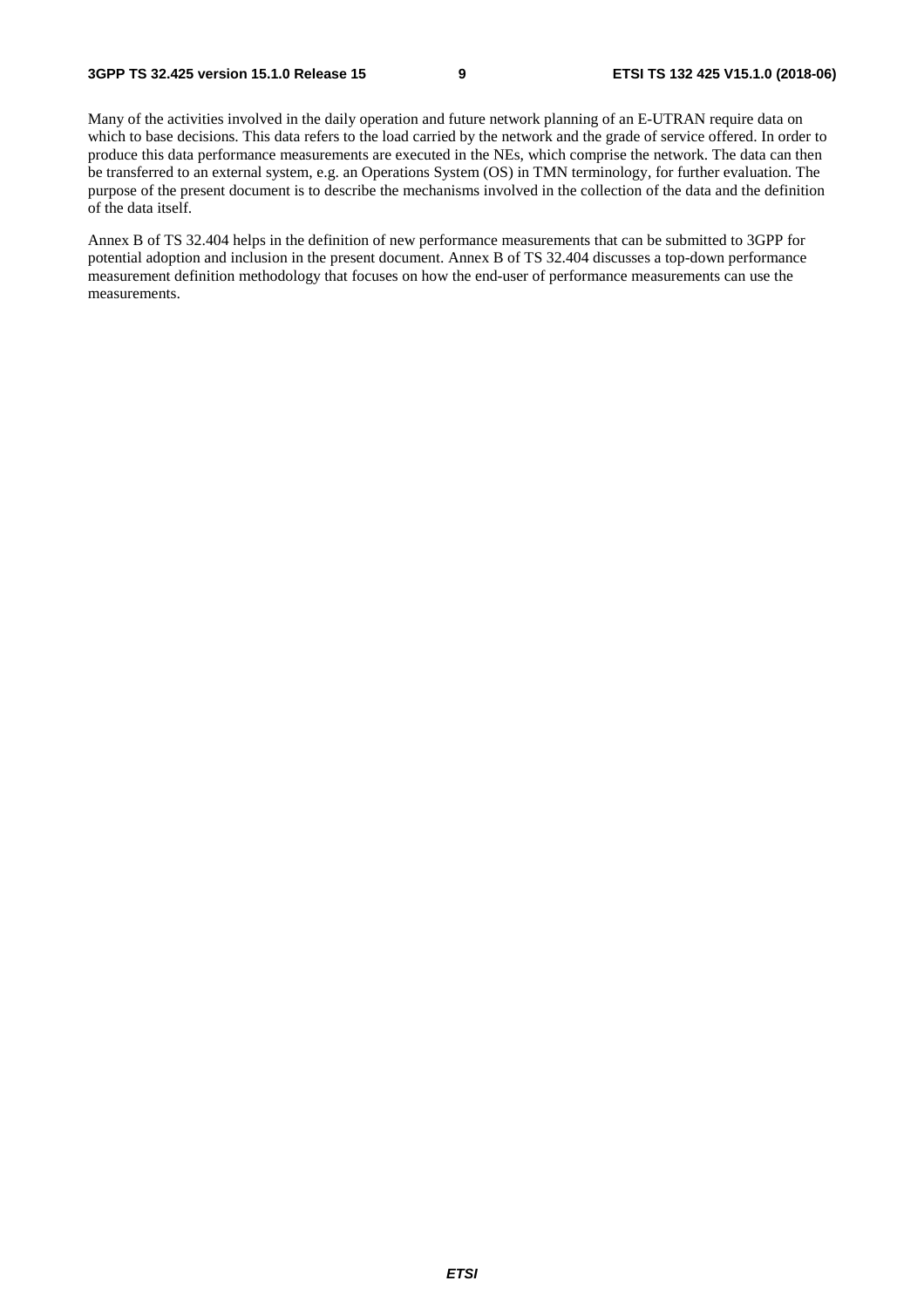# 1 Scope

The present document describes the measurements for E-UTRAN.

TS 32.401 [5] describes Performance Management concepts and requirements.

The present document is valid for all measurement types provided by an implementation of an E-UTRAN.

Only measurement types that are specific to E-UTRAN are defined within the present documents. Vendor specific measurement types used in E-UTRAN are not covered. Instead, these could be applied according to manufacturer's documentation.

Measurements related to "external" technologies (such as ATM or IP) as described by "external" standards bodies (e.g. ITU-T or IETF) shall only be referenced within this specification, wherever there is a need identified for the existence of such a reference.

The definition of the standard measurements is intended to result in comparability of measurement data produced in a multi-vendor network, for those measurement types that can be standardised across all vendors' implementations.

The structure of the present document is as follows:

- Header 1: Network Element (e.g. measurements related to eNodeB);
- Header 2: Measurement function (e.g. RRC connection setup related measurements);
- Header 3: Measurements.

# 2 References

The following documents contain provisions which, through reference in this text, constitute provisions of the present document.

- References are either specific (identified by date of publication and/or edition number or version number) or non-specific.
- For a specific reference, subsequent revisions do not apply.
- For a non-specific reference, the latest version applies. In the case of a reference to a 3GPP document (including a GSM document), a non-specific reference implicitly refers to the latest version of that document *in the same Release as the present document*.
- [1] 3GPP TS 32.101: "Telecommunication management; Principles and high level requirements".
- [2] 3GPP TS 32.102: "Telecommunication management; Architecture".
- [3] 3GPP TS 32.600: "Telecommunication management; Configuration Management (CM); Concept and high-level requirements".
- [4] Void.
- [5] 3GPP TS 32.401: "Telecommunication management; Performance Management (PM); Concept and requirements".
- [6] 3GPP TS 32.404: "Performance Management (PM); Performance measurements Definitions and template".
- [7] 3GPP TS 32.762: "Evolved Universal Terrestrial Radio Access Network (E-UTRAN) Network Resource Model (NRM) Integration Reference Point (IRP): Information Service (IS)".
- [8] 3GPP TS 36.331: "Evolved Universal Terrestrial Radio Access (E-UTRA); Radio Resource Control (RRC) protocol specification".
- [9] 3GPP TS 36.413: "Evolved Universal Terrestrial Radio Access Network (E-UTRAN); S1 Application Protocol (S1AP)".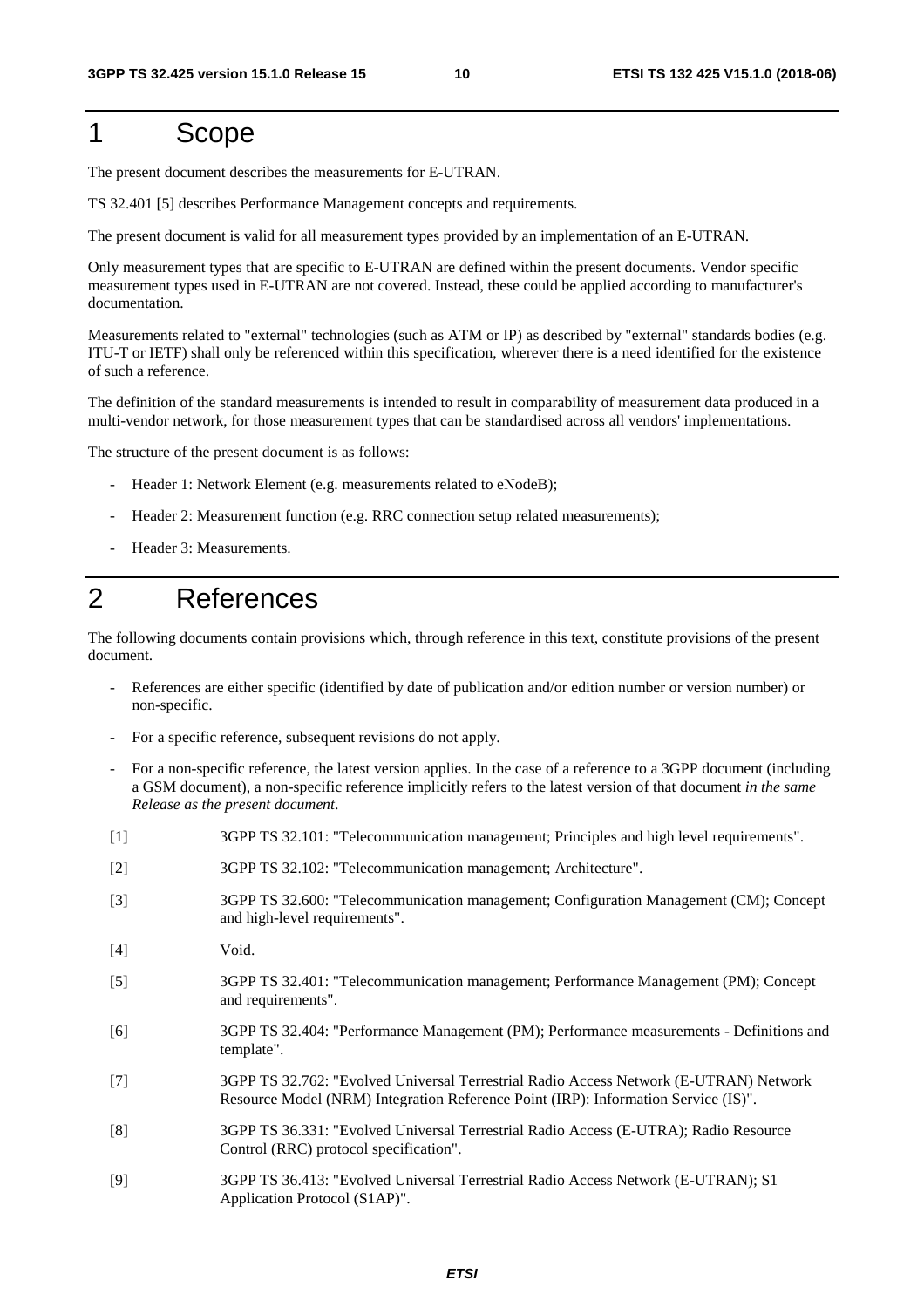- [10] 3GPP TS 36.423: "Evolved Universal Terrestrial Radio Access Network (E-UTRAN); X2 application protocol (X2AP)".
- [11] 3GPP TS 36.314: "Evolved Universal Terrestrial Radio Access (E-UTRA); Layer 2 Measurements".
- [12] 3GPP TS 36.300: "Evolved Universal Terrestrial Radio Access (E-UTRA); and Evolved Universal Terrestrial Radio Access Network (E-UTRAN); Overall description; Stage 2".
- [13] 3GPP TS 32.450: "Telecommunication management; Key Performance Indicators (KPI) for E-UTRAN: Definitions".
- [14] 3GPP TS 36.304: "Evolved Universal Terrestrial Radio Access (E-UTRA); User Equipment (UE) procedures in idle mode".
- [15] 3GPP TS 32.522: "Technical Specification Group Services and SystemAspects; Telecommunication management; Self-Organizing Networks (SON) Policy Network Resource Model (NRM) Integration Reference Point (IRP); Information Service (IS)".
- [16] 3GPP TS 36.321: "Evolved Universal Terrestrial Radio Access (E-UTRA) Medium Access Control (MAC) protocol specification".
- [17] 3GPP TS 23.272, "Circuit Switched (CS) fallback in Evolved Packet System (EPS); Stage 2".
- [18] 3GPP TS 36.331: "Evolved Universal Terrestrial Radio Access (E-UTRA); Radio Resource Control (RRC); Protocol specification".
- [19] 3GPP TS 36.133: "Evolved Universal Terrestrial Radio Access (E-UTRA); Requirements for support of radio resource management".
- [20] ES 203 228 V1.0.0: "Environmental Engineering (EE); Assessment of mobile network energy efficiency".
- [21] ES 203 228 V1.0.0: "Environmental Engineering (EE); Assessment of mobile network energy efficiency".
- [22] 3GPP TS 32.130: "Network sharing; Concepts and requirements".
- [23] ETSI ES 202 336-12 V1.1.1: "Environmental Engineering (EE); Monitoring and control interface for infrastructure equipment (power, cooling and building environment systems used in telecommunication networks); Part 12: ICT equipment power, energy and environmental parameters monitoring information model".
- 3 Measurement family and abbreviations

# 3.1 Measurement family

The measurement names defined in the present document are all beginning with a prefix containing the measurement family name (e.g. RRC.AttConnEstab.*Cause*). This family name identifies all measurements which relate to a given functionality and it may be used for measurement administration (see TS 32.401 [5]).

The list of families currently used in the present document is as follows:

- DRB (measurements related to Data Radio Bearer)
- RRC (measurements related to Radio Resource Control)
- RRU (measurements related to Radio Resource Utilization)
- ERAB (measurements related to E-RAB)
- HO (measurements related to Handover)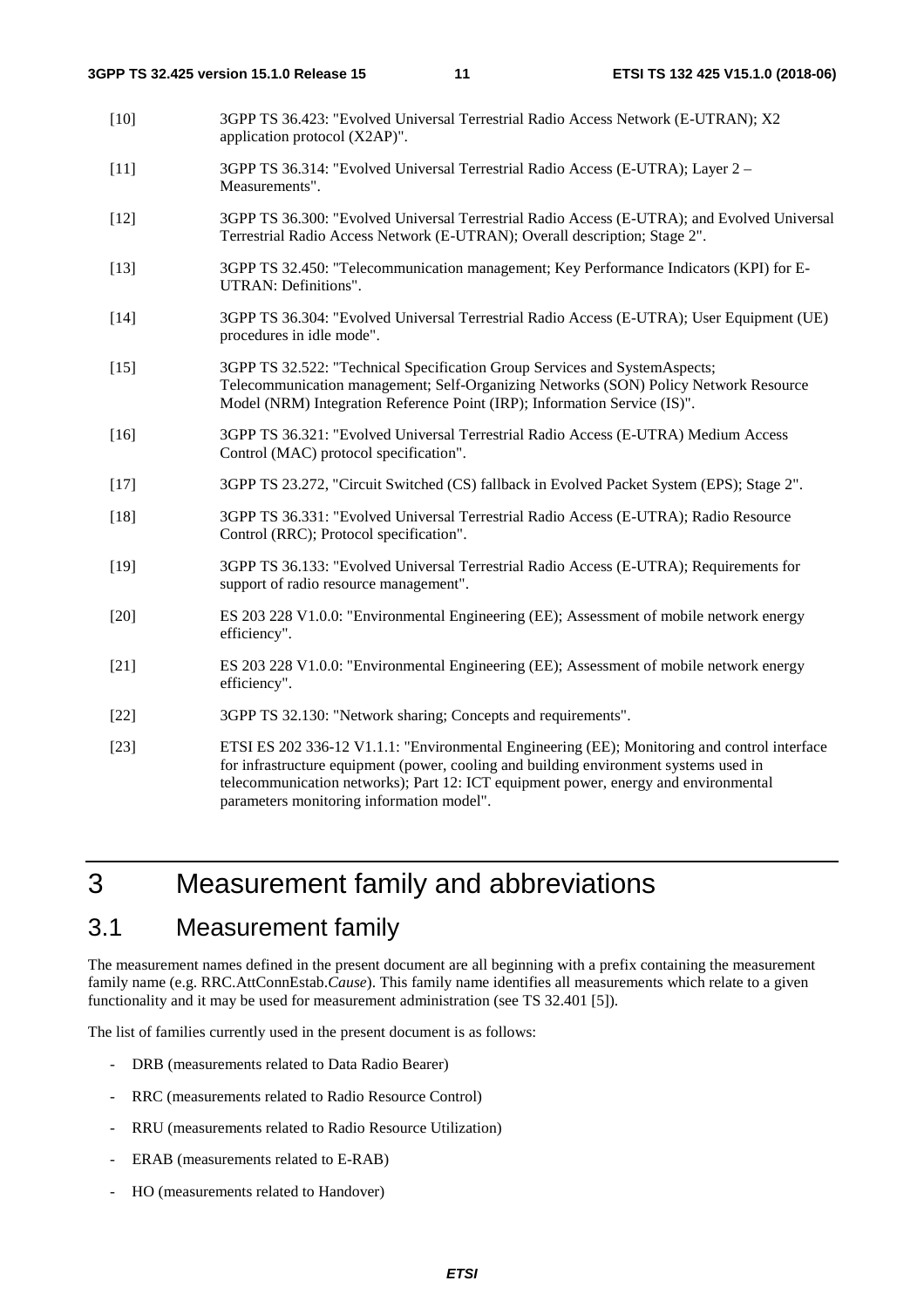- S1SIG (measurements related to S1 Signalling)
- SRB (measurements related to Signalling Radio Bearer)
- PAG (measurements related to Paging)
- EQPT(measurements related to Equipment)
- UECNTX(measurements related to UE CONTEXT)
- TB(measurements related to Transport Block)
- MR (measurements related to Measurement Report)
- PEE (measurements related to Power, Energy and Environmental (PEE) parameters)

# 3.2 Abbreviations

For the purposes of the present document, the following abbreviations apply:

| 3GPP           | 3G Partnership Project                                                                                                                       |
|----------------|----------------------------------------------------------------------------------------------------------------------------------------------|
| <b>BLER</b>    | <b>Block Error Rate</b>                                                                                                                      |
| <b>CRC</b>     | <b>Cyclic Redundancy Check</b>                                                                                                               |
| <b>EPS</b>     | <b>Evolved Packet System</b>                                                                                                                 |
| <b>EQPT</b>    | Equipment                                                                                                                                    |
| <b>E-UTRAN</b> | <b>Evolved UTRAN</b>                                                                                                                         |
| E-RAB          | E-UTRAN Radio Access Bearer                                                                                                                  |
| HO             | Handover                                                                                                                                     |
| <b>MCE</b>     | Multi-cell/multicast Coordination Entity                                                                                                     |
| <b>MOP</b>     | <b>Master Operator</b>                                                                                                                       |
| PCell          | Primary Cel                                                                                                                                  |
| PEE            | Power, Energy and Environmental 1                                                                                                            |
| QoS            | Quality of Service                                                                                                                           |
| <b>RN</b>      | Relay Node                                                                                                                                   |
| SCell          | Secondary Cell                                                                                                                               |
| TB             | <b>Transport Block</b>                                                                                                                       |
| <b>UTRAN</b>   | Universal Terrestrial Radio Access Network                                                                                                   |
| NOTE:          | Below there's a list of abbreviations used within the measurement types for field E of the measurement<br>template (see 3GPP TS 32.404 [6]). |
| Alloc          | Allocation                                                                                                                                   |
| AOA            | Angle of Arrival                                                                                                                             |
| Att            | Attempt(s,ed)                                                                                                                                |
| Conn           | Connection                                                                                                                                   |
| Ded            | Dedicated                                                                                                                                    |
| DL             | Downlink                                                                                                                                     |
| EE             |                                                                                                                                              |
|                |                                                                                                                                              |
|                | <b>Energy Efficiency</b>                                                                                                                     |
| <b>ENB</b>     | eNodeB                                                                                                                                       |
| Err            | Error                                                                                                                                        |
| Estab          | Establish (ed, ment)                                                                                                                         |
| Fail           | Fail(ed, ure)                                                                                                                                |
| Freq           | Frequency                                                                                                                                    |
| Inc            | Incoming                                                                                                                                     |
| Out            | Outgoing                                                                                                                                     |
| Pkt            | Packet(s)                                                                                                                                    |
| Prep<br>Late   | Prepare(/Preparation)                                                                                                                        |
| Mod            | Latency                                                                                                                                      |
|                | Modify(/Modification)<br>Number                                                                                                              |
| Nbr<br>Rel     | Release(s,d)                                                                                                                                 |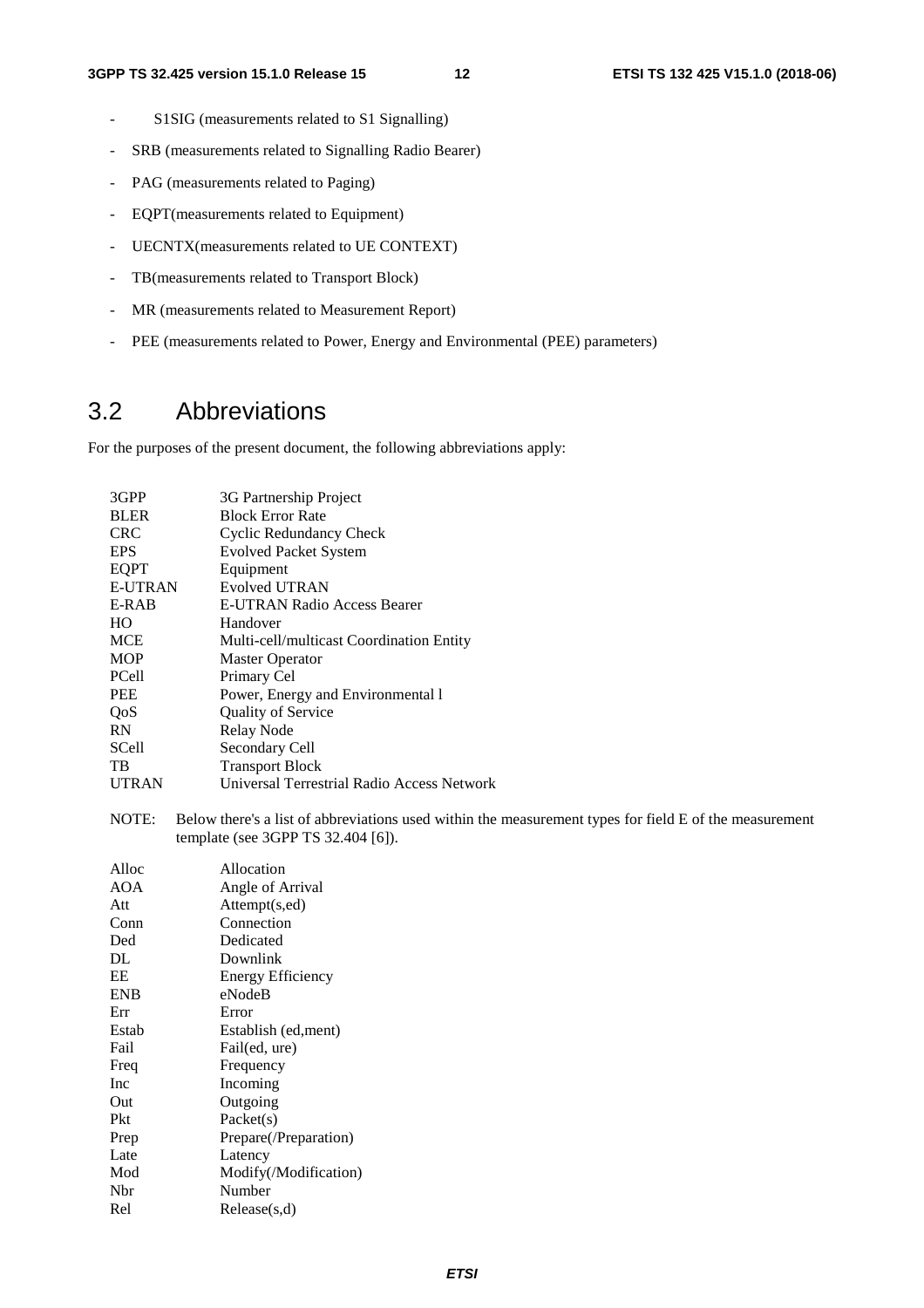| Res         | Resource                          |
|-------------|-----------------------------------|
| <b>RSRP</b> | Reference Signal Received Power   |
| <b>RSRO</b> | Reference Signal Received Quality |
| Succ        | Success(es, ful)                  |
| Tot         | Total                             |
| UЦ.         | <b>Uplink</b>                     |
|             |                                   |

# 4 Measurements related to eNodeB, Donor eNodeB and Relay Node

# 4.0 Applicability of measurements

Without particular constraint, the measurements apply to following scenarios

- 1) eNodeB serving one or more Relay Nodes.
- 2) eNodeB not serving any Relay Node
- 3) eNodeB or Relay Node supporting Carrier Aggregation
- 4) eNodeB or Relay Node not supporting Carrier Aggregation

If the specific constraint is present, which one of above scenarios the subject measurement applies to, is following the constraint.

# 4.1 RRC connection related measurements

### 4.1.1 RRC connection establishment

#### 4.1.1.0 General

The three measurement types defined in the subclauses 4.1.1.1, 4.1.1.2 and 4.1.1.3 are subject to the "2 out of 3 approach".

#### 4.1.1.1 Attempted RRC connection establishments

- a) This measurement provides the number of RRC connection establishment attempts for each establishment cause.
- b) CC
- c) Receipt of an RRCConnectionRequest message by the eNodeB/RN from the UE. Each RRCConnectionRequest message received is added to the relevant per establishment cause measurement. The possible causes are included in TS 36.331 [8]. The sum of all supported per cause measurements shall equal the total number of RRCConnectionRequest. In case only a subset of per cause measurements is supported, a sum subcounter will be provided first.
- d) Each measurement is an integer value. The number of measurements is equal to the number of causes plus a possible sum value identified by the *.sum* suffix.
- e) The measurement name has the form RRC.ConnEstabAtt.*Cause* where *Cause* identifies the establishment cause.
- f) EUtranCellFDD EUtranCellTDD
- g) Valid for packet switched traffic
- h) EPS
- i) One usage of this measurement is to support the coverage ratio (CR) calculation for EE coverage area determination in [21].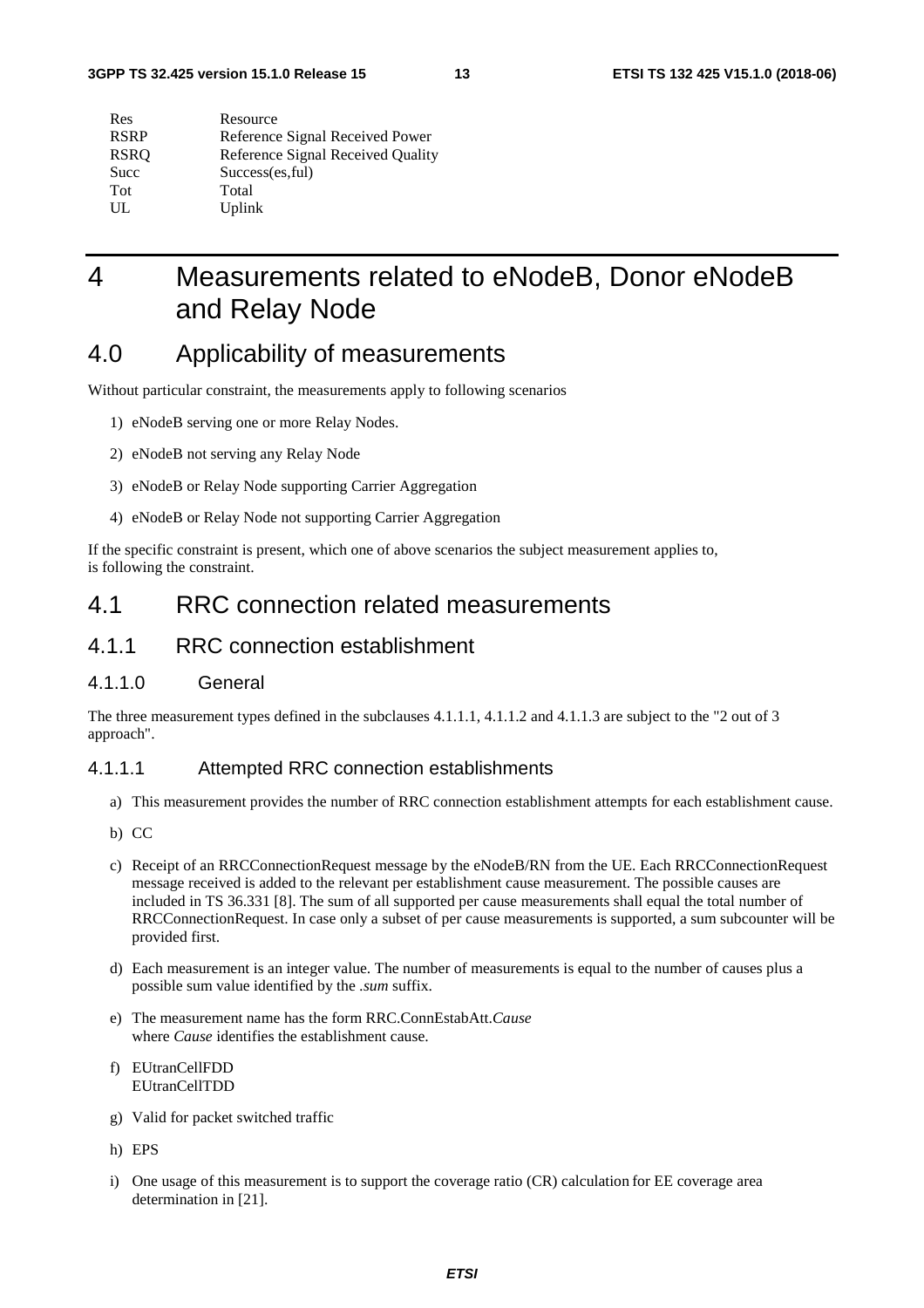#### 4.1.1.2 Successful RRC connection establishments

- 1) This measurement provides the number of successful RRC establishments for each establishment cause.
- 2) CC
- 3) Receipt by the eNodeB/RN of an RRCConnectionSetupComplete message following a RRC connection establishment request. Each RRCConnectionSetupComplete message received is added to the relevant per establishment cause measurement. The possible causes are included in TS 36.331 [8]. The sum of all supported per cause measurements shall equal the total number of successful RRC Connection Establishments. In case only a subset of per cause measurements is supported, a sum subcounter will be provided first.
- 4) Each measurement is an integer value. The number of measurements is equal to the number of causes plus a possible sum value identified by the *.sum* suffix.
- 5) The measurement name has the form RRC.ConnEstabSucc.*Cause* where *Cause* identifies the establishment cause.
- 6) EUtranCellFDD EUtranCellTDD
- 7) Valid for packet switched traffic
- 8) EPS

#### 4.1.1.3 Failed RRC connection establishments

- a) This measurement provides the number of RRC establishment failures for each establishment cause.
- b) CC
- c) Transmission of an RRCConnectionReject message by the eNodeB/RN to the UE or an expected RRCConnectionSetupComplete message not received by the eNodeB/RN. Each failed RRC connection establishment is added to the relevant per establishment cause measurement. The possible causes are included in TS 36.331 [8].

The sum of all supported per cause measurements shall equal the total number of RRC connection establishment failures. In case only a subset of per cause measurements is supported, a sum subcounter will be provided first.

- d) Each measurement is an integer value. The number of measurements is equal to the number of causes plus a possible sum value identified by the *.sum* suffix.
- e) The measurement name has the form RRC.ConnEstabFail.*Cause* where *Cause* identifies the establishment cause.
- f) EUtranCellFDD EUtranCellTDD
- g) Valid for packet switched traffic
- h) EPS
- i) One usage of this measurement is to support the coverage ratio (CR) calculation for EE coverage area determination in [21].

#### 4.1.1.4 Failed RRC connection establishment per failure cause

- a) This measurement provides the number of failed RRC establishment per failure cause. This measurement is to support LBO target setting and evaluation, see [15]
- b) CC
- c) Transmission of an RRCConnectionReject message by the eNodeB to the UE. Each transmitted RRCConnectionReject message caused by "congestion" is added to the measurement cause '*Congestion*', when eNB receives an RRCConnectionRequest message and the RRC connection is not established because the eNB is going to Energy Saving mode is added to the measurement cause 'EnergySaving'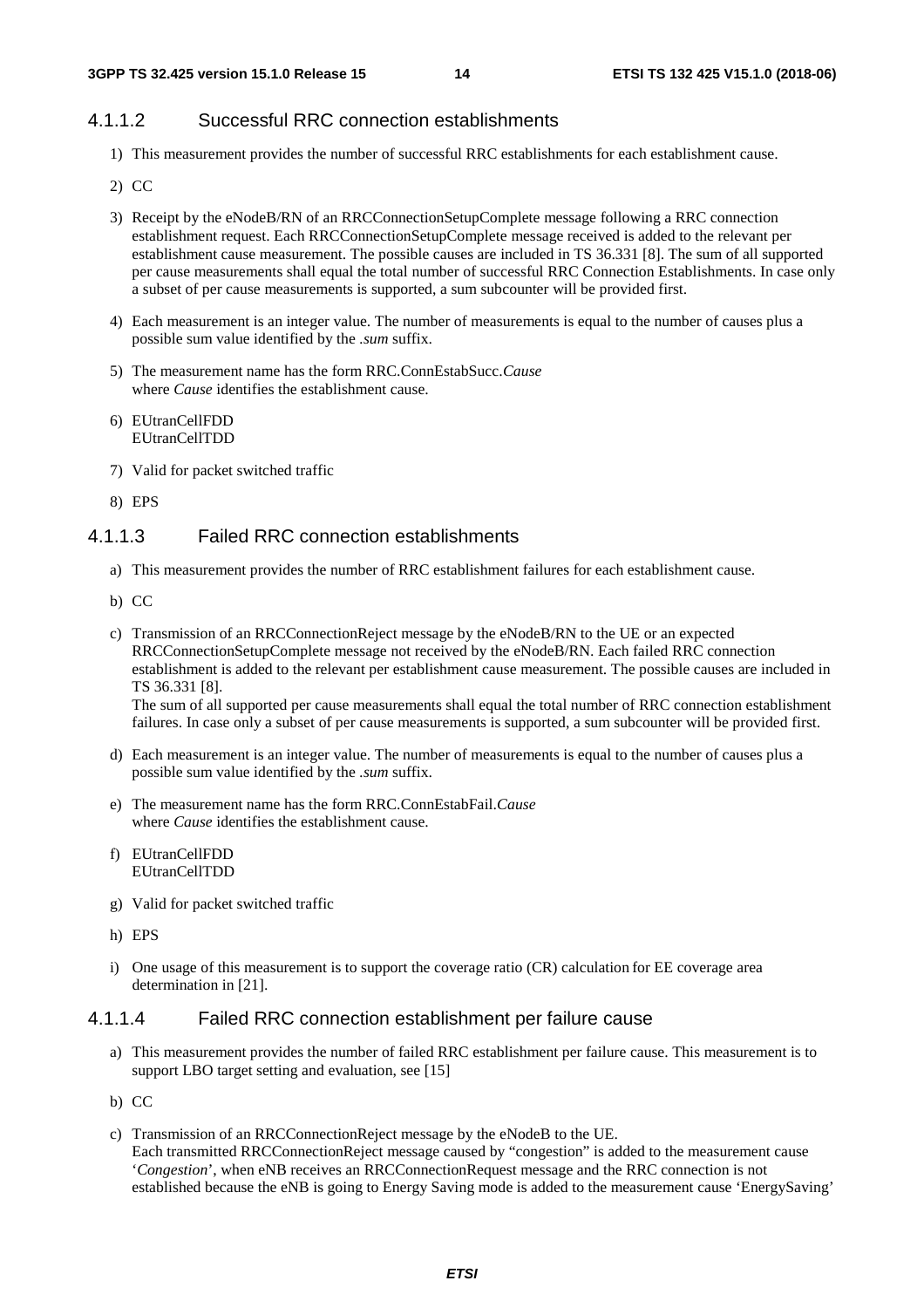and each transmitted RRCConnectionReject message caused by the other reasons is added to measurement cause '*Unspecified'*.

- d) Each measurement is an integer value.
- e) RRC.ConnEstabFaileNBCause.*Congestion*  RRC.ConnEstabFaileNBCause.*Unspecified*  RRC.ConnEstabFaileNBCause.*EnergySaving*
- f) EUtranCellFDD EUtranCellTDD
- g) Valid for packet switched traffic
- h) EPS
- i) The measurement is use to count 'Failed RRC connection establishment related to load' for LBO target setting and evaluation, see [15].

### 4.1.2 RRC connection re-establishment

#### 4.1.2.0 General

The three measurement types defined in the subclause 4.1.2.n are subject to the "2 out of 3 approach".

#### 4.1.2.1 Attempted RRC connection re-establishments

- a) This measurement provides the number of RRC connection re-establishment attempts for each re-establishment cause.
- b) CC.
- c) Receipt of an RRCConnectionReestablishmentRequest message by the eNodeB/RN from the UE. Each RRCConnectionReestablishmentRequest received is added to the relevant per reestablishment cause measurement. The possible causes are included in TS 36.331 [8]. The sum of all supported per cause measurements shall equal the total number of RRC connection re-stablishment attempts. In case only a subset of per cause measurements is supported, a sum subcounter will be provided first.
- d) Each measurement is an integer value. The number of measurements is equal to the number of causes plus a possible sum value identified by the *.sum* suffix.
- e) The measurement name has the form RRC.ConnReEstabAtt.*Cause* where *Cause* identifies the reestablishment cause.
- f) EUtranCellFDD EUtranCellTDD
- g) Valid for packet switching.
- h) EPS

#### 4.1.2.2 Successful RRC connection re-establishments

- a) This measurement provides the number of successful RRC connection re-establishments for each reestablishment cause.
- b) CC.
- c) Receipt by the eNodeB/RN of an RRCConnectionReestablishmentComplete message following a RRC connection reestablishment request. Each RRCConnectionReestablishmentComplete message received is added to the relevant per reestablishment cause measurement. The possible causes are included in TS 36.331 [8]. The sum of all supported per cause measurements shall equal the total number of successful RRC connection reestablishments. In case only a subset of per cause measurements is supported, a sum subcounter will be provided first.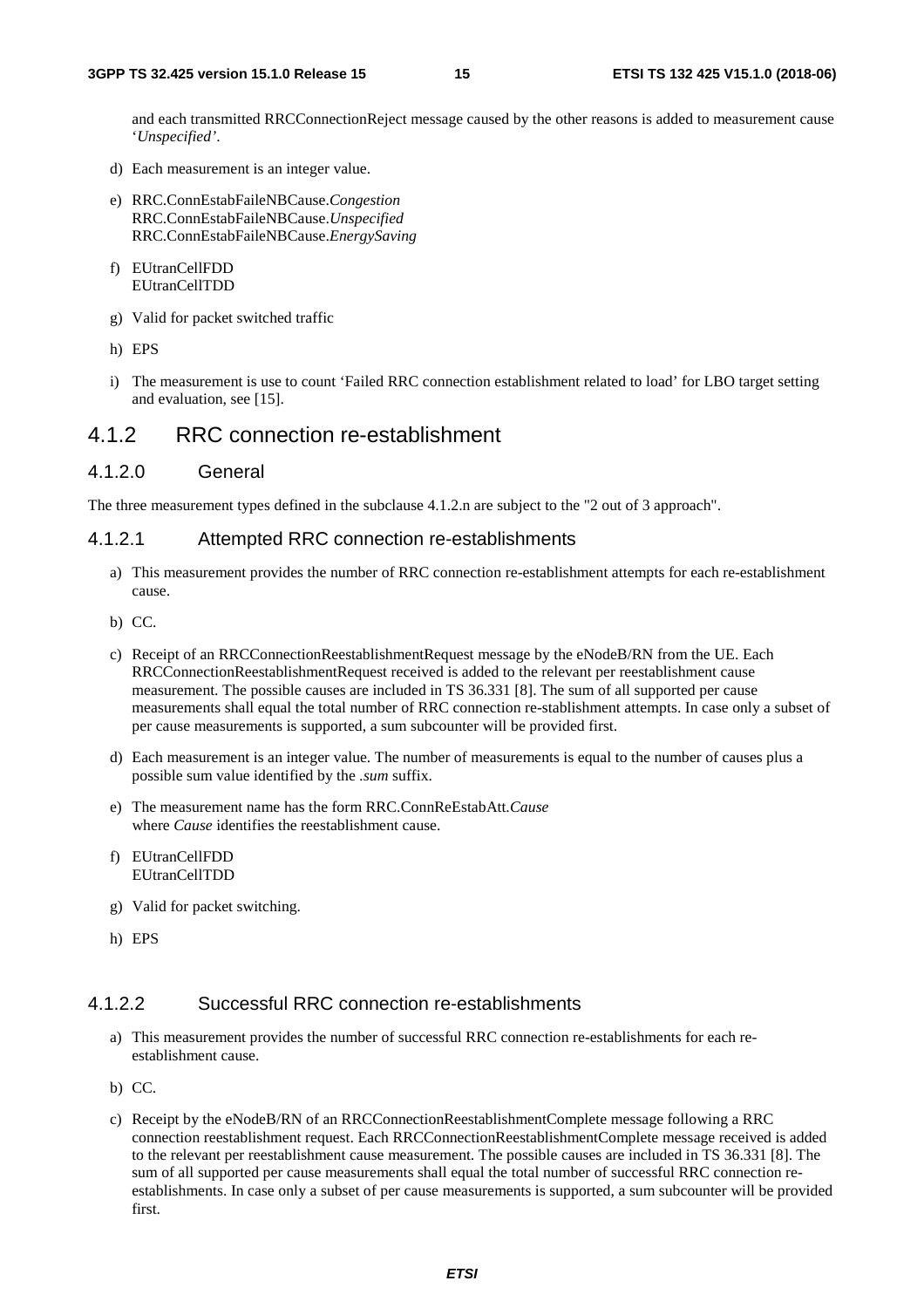- d) Each measurement is an integer value. The number of measurements is equal to the number of causes plus a possible sum value identified by the *.sum* suffix.
- e) The measurement name has the form RRC.ConnReEstabSucc.*Cause* where *Cause* identifies the establishment cause.
- f) EUtranCellFDD EUtranCellTDD
- g) Valid for packet switching.
- h) EPS

#### 4.1.2.3 Failed RRC connection re-establishments

- a) This measurement provides the number of RRC re-establishment failures for each re-establishment cause.
- b) CC.

c) Transmission of an RRCConnectionReestablishmentReject message by the eNodeB/RN to the UE or an expected RRCConnectionReestablishmentComplete message not received by the eNodeB/RN. Each failed RRC connection re-establishment is added to the relevant per re-establishment.cause measurement. The possible causes are included in TS 36.331 [8]. The sum of all supported per cause measurements shall equal the total number of RRC connection reestablishment failures. In case only a subset of per cause measurements is supported, a sum subcounter will be provided first.

- d) Each measurement is an integer value. The number of measurements is equal to the number of causes plus a possible sum value identified by the *.sum* suffix.
- e) The measurement name has the form RRC.ConnReEstabFail.*Cause* where *Cause* identifies the re-establishment.cause.
- f) EUtranCellFDD EUtranCellTDD
- g) Valid for packet switching.
- h) EPS

### 4.1.3 RRC connection number

### 4.1.3.1 Mean number of RRC Connections

- a) This measurement provides the mean number of RRC Connections during each granularity period.
- b) SI.
- c) This measurement is obtained by sampling at a pre-defined interval, the number of RRC connections for each E-UTRAN Cell and then taking the arithmetic mean
- d) A single integer value.
- e) RRC.ConnMean
- f) EUtranCellFDD EUtranCellTDD
- g) Valid for packet switching.
- h) EPS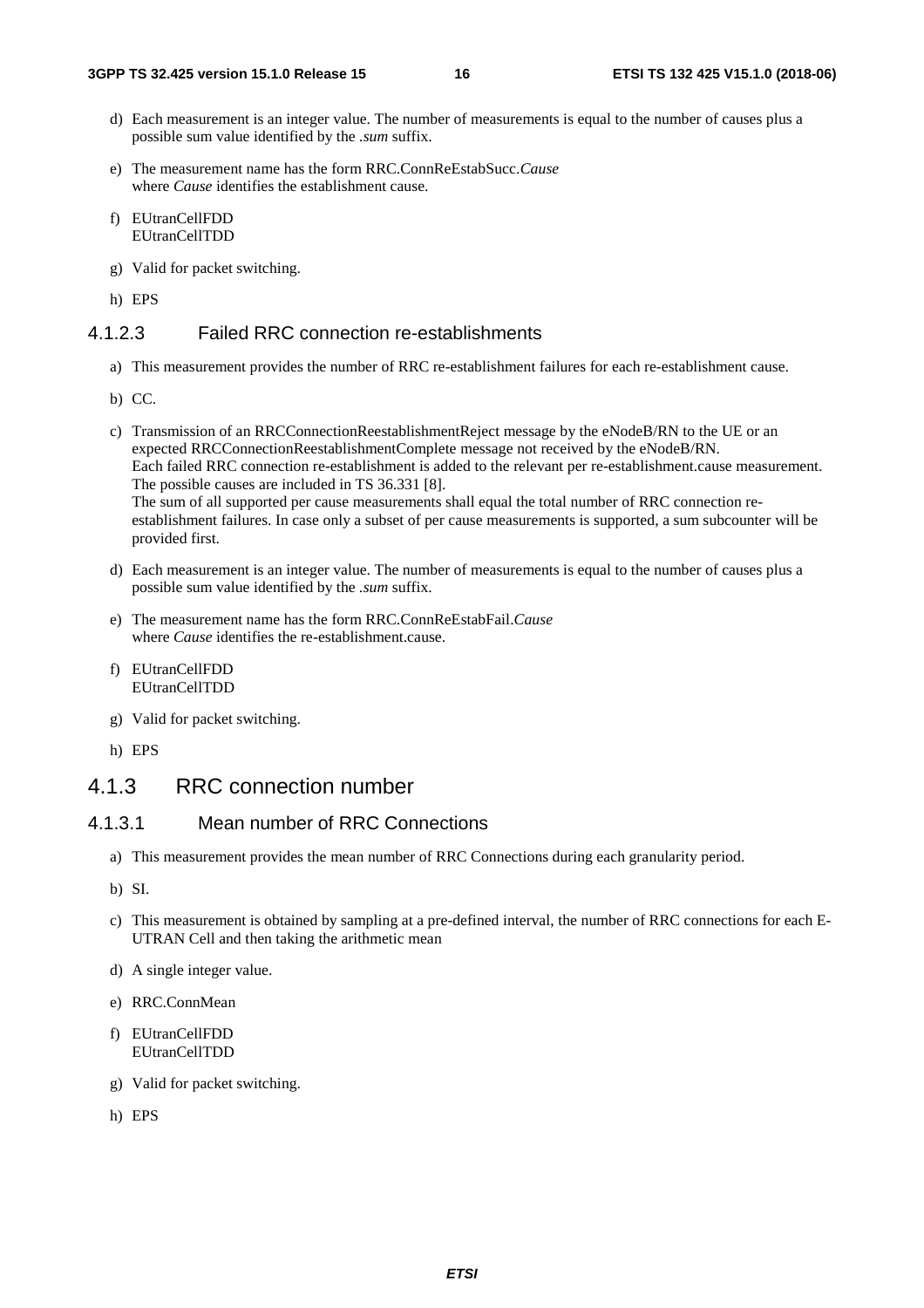### 4.1.3.2 Maximum number of RRC Connections

- a) This measurement provides the maximum number of RRC Connections during each granularity period.
- b) SI.
- c) This measurement is obtained by sampling at a pre-defined interval, the number of RRC connections for each E-UTRAN cell and then taking the maximum.
- d) A single integer value.
- e) RRC.ConnMax
- f) EUtranCellFDD EUtranCellTDD
- g) Valid for packet switching.
- h) EPS

### 4.1.4 RRC connection setup time

#### 4.1.4.1 Mean RRC connection setup time

- a) This measurement provides the mean time per establishment cause it takes to establish an RRC connection.
- b) DER (n=1).
- c) This measurement is obtained by accumulating the time intervals for every successful RRC connection establishment between the receipt of a RRCConnectionRequest and the corresponding RRCConnectionSetupComplete message by the eNodeB/RN over the granularity period. The end value of this time will then be divided by the number of successful RRC connections observed in the granularity period to give the arithmetic mean. The accumulator shall be reinitialised at the beginning of each granularity period. The measurement is split into subcounters per establishment cause, and the possible causes are included in TS 36.331 [8].
- d) Each measurement is an integer value (in milliseconds).
- e) The measurement name has the form RRC.ConnEstabTimeMean.*Cause* where *Cause* identifies the establishment cause
- f) EUtranCellFDD EUtranCellTDD
- g) Valid for packet switching.
- h) EPS

#### 4.1.4.2 Maximum RRC connection setup time

- a) This measurement provides the maximum time per establishment cause it takes to establish an RRC connection.
- b) GAUGE.
- c) This measurement is obtained by monitoring the time intervals for each successful RRC connection establishment between the receipt of a RRCConnectionRequest and the corresponding RRCConnectionSetupComplete message by the eNodeB/RN over the granularity period. The high tide mark of this time will be stored in a gauge, the gauge shall be reinitialised at the beginning of each granularity period. The measurement is split into subcounters per establishment cause, and the possible causes are included in TS 36.331 [8].
- d) Each measurement is an integer value (in milliseconds).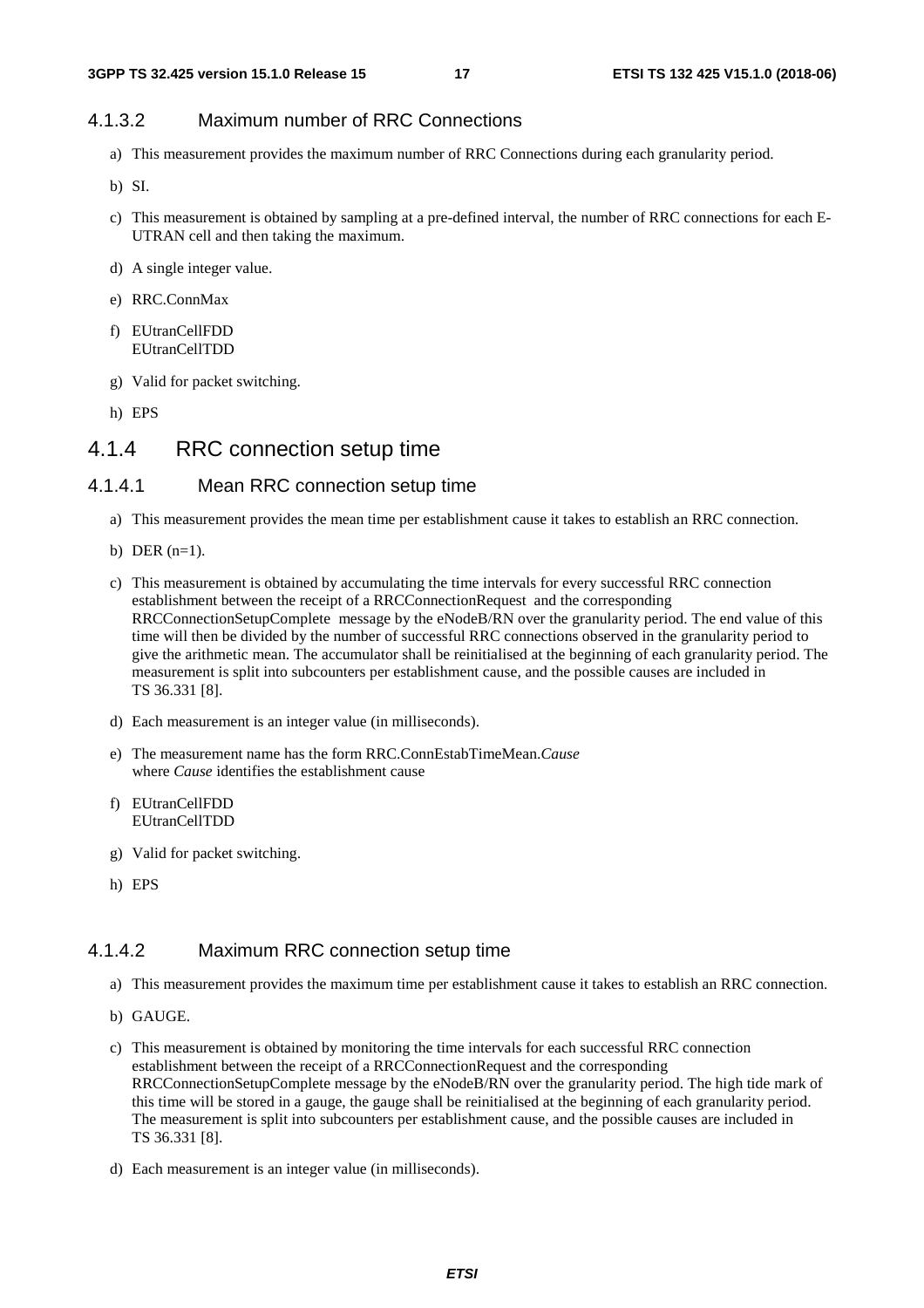- e) The measurement name has the form RRC.ConnEstabTimeMax.*Cause* where *Cause* identifies the establishment cause
- f) EUtranCellFDD EUtranCellTDD
- g) Valid for packet switching.
- h) EPS

### 4.1.5 UE CONTEXT Release

#### 4.1.5.1 Number of UE CONTEXT Release Request initiated by eNodeB/RN

- a) This measurement provides the number of UE CONTEXT Release initiated by eNB/RN for each release cause.
- b) CC.
- c) Transmission of an UE CONTEXT RELEASE REQUEST message initiated by eNodeB/RN. Each release request is to be added to the relevant cause measurement. The possible causes are defined in 36.413 [9]. The sum of all supported per causes measurements shall equal the total number of UE CONTEXT Release initiated by eNodeB/RN. In case only a subset of per cause measurements is supported, a sum subcounter will be provided first.
- d) Each measurement is an integer value. The number of measurements is equal to the number of causes plus a possible sum value identified by the *.sum* suffix.
- e) The measurement name has the form UECNTX.RelReq.*Cause* where *Cause* identifies the release cause.
- f) EUtranCellFDD EUtranCellTDD
- g) Valid for packet switching.
- h) EPS
- i) By differenciate the causes, this measurement is used to count "The number of abnormal RRC connection release related to load", which can be used for LBO target calculation..

#### 4.1.5.2 Successful UE CONTEXT Release

- a) This measurement provides the number of successful UE Context Release.
- b) CC.
- c) Sending of UE CONTEXT RELEASE COMPLETE from eNB/RN to MME/DeNB
- d) A single integer value.
- e) UEContext.RelSuccNbr.
- f) EUtranCellFDD EUtranCellTDD
- g) Valid for packet switching.
- h) EPS
- i) This measurement can be used to count "the total number of RRC connection release", which can be used for LBO target calculation.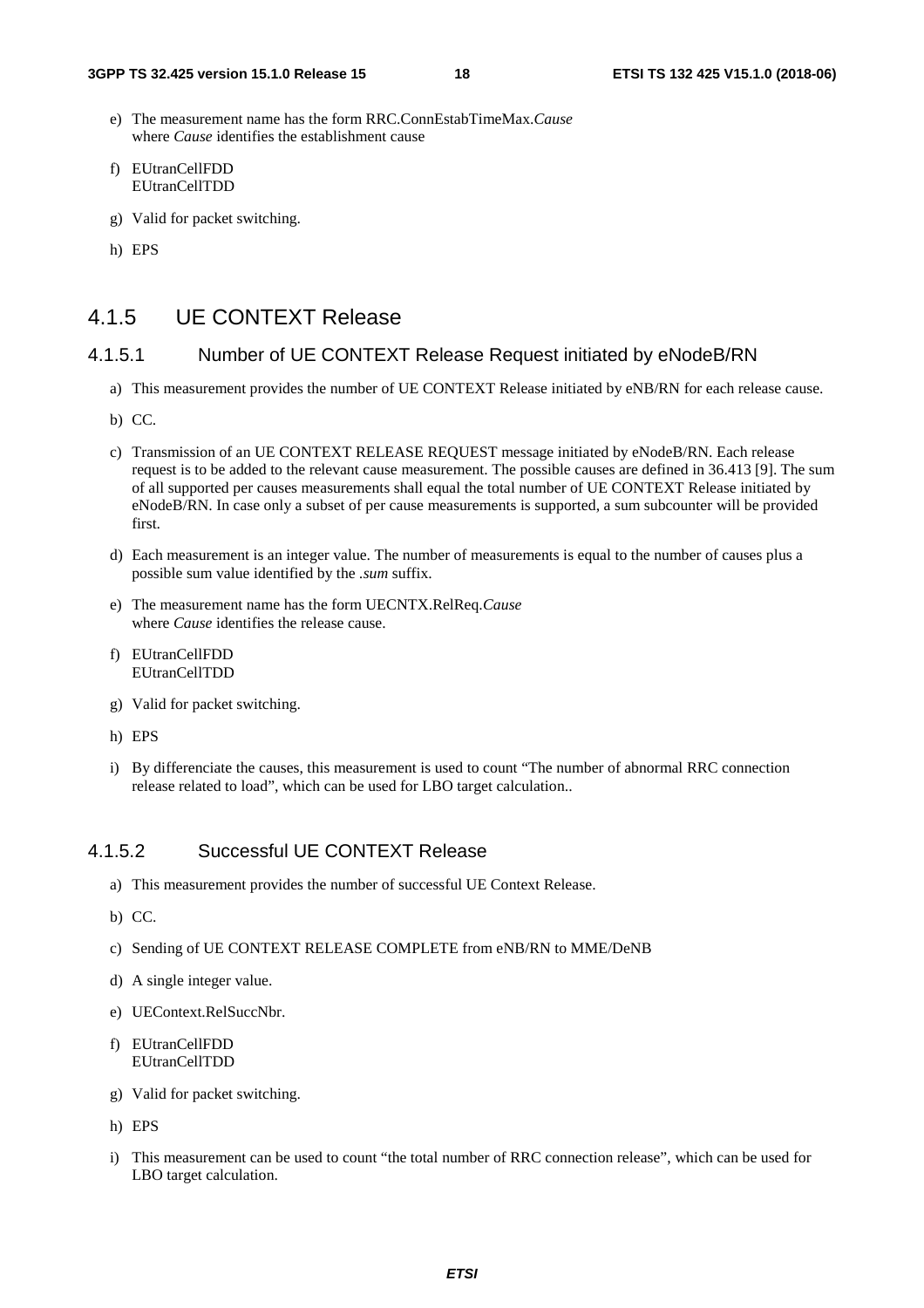# 4.1.6 Inactivity timer

- 4.1.6.1 Number of successful RRC connection setups in relation to the time between successful RRC connection setup and last RRC connection release
	- a) This measurement provides the histogram as function of the number of successful RRC Connection setups and the time between the successful RRC Connection setup attempt and last RRC Connection release for the UE with the same S-TMSI and long inactivity timer configured. It is not counted to the histogram in case last RRC Connection release of the UE with the same S-TMSI is caused by call drops or handover.

b) CC.

- c) On receipt by the eNodeB of an RRCConnectionSetupComplete message from the UE. Each RRCConnectionSetupComplete message received is added to the relevant measurement per time bin for the time between the successful RRC connection setup and last RRC Connection release for the UE with the same S-TMSI.
- d) Each measurement is an integer value.
- e) The measurement name has the form RRCConn.Setup.*TimeBin* where *TimeBin* identifies the given bin from the histogram
- f) EUtranCellFDD EUtranCellTDD
- g) Valid for packet switching.
- h) EPS

# 4.2 E-RAB related measurements

### 4.2.0 General

In case of carrier aggregation, f or the measurements defined in this subclause, the E-RABs are only measured on the  $PC<sub>e</sub>11$ 

# 4.2.1 E-RAB setup

#### 4.2.1.1 Number of initial E-RABs attempted to setup

a) This measurement provides the number of initial E-RABs attempted to setup. The measurement is split into subcounters per E-RAB QoS level (QCI).

b) CC

- c) On receipt by the eNodeB/RN of an INITIAL CONTEXT SETUP REQUEST message, each requested E-RAB in the message is added to the relevant measurement per QCI, the possible QCIs are included in TS 36.413 [9]. The sum of all supported per QCI measurements shall equal the total number of E-RABs attempted to setup. In case only a subset of per QCI measurements is supported, a sum subcounter will be provided first.
- d) Each measurement is an integer value. The number of measurements is equal to the number of QCIs plus a possible sum value identified by the *.sum* suffix.
- e) The measurement name has the form ERAB.EstabInitAttNbr.*QCI* where *QCI* identifies the E-RAB level quality of service class.
- f) EUtranCellFDD EUtranCellTDD
- g) Valid for packet switched traffic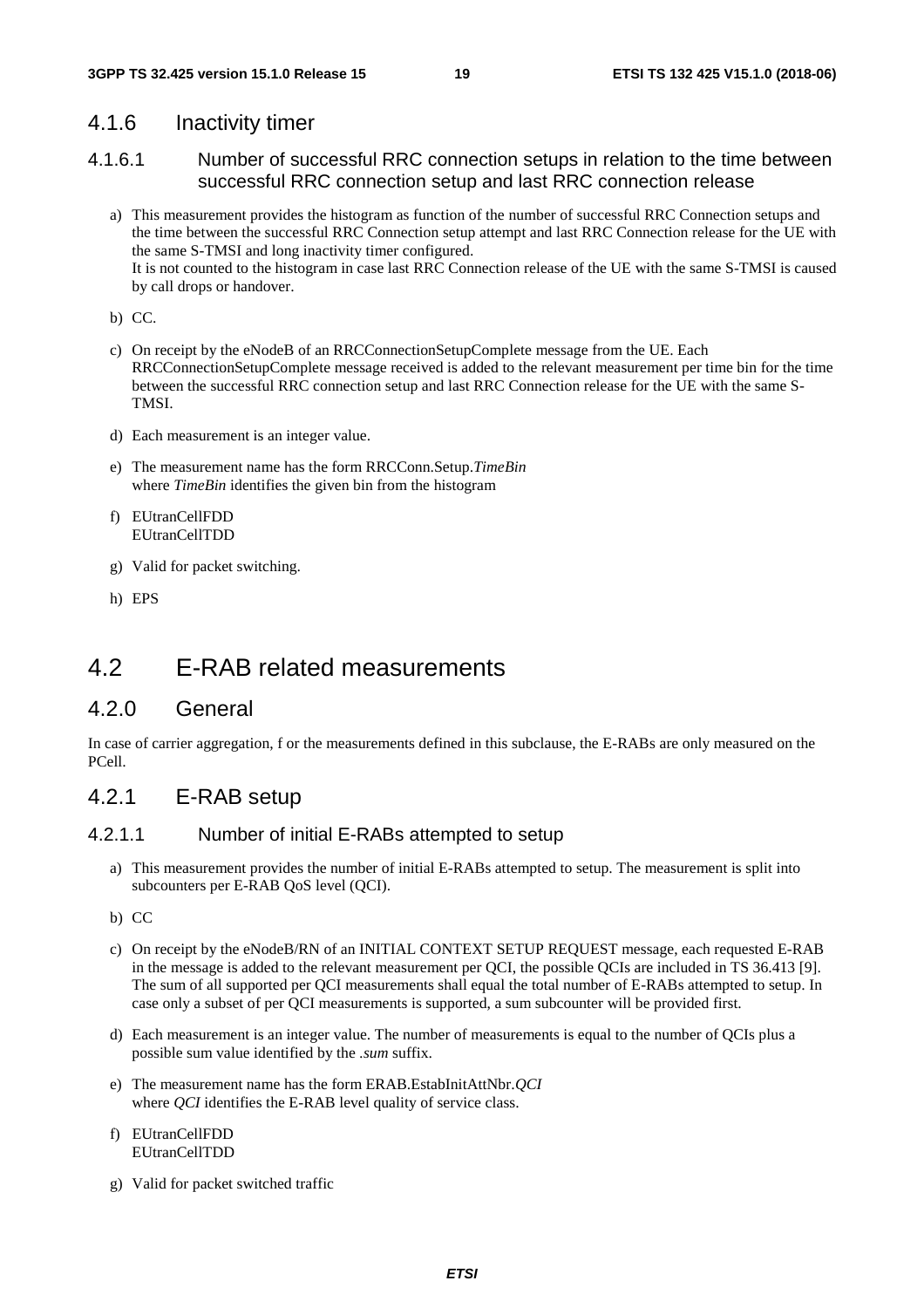#### h) EPS

i) One usage of this measurement is to support the coverage ratio (CR) calculation for EE coverage area determination in [21].

#### 4.2.1.2 Number of initial E-RABs successfully established

a) This measurement provides the number of initial E-RABs successfully established. The measurement is split into subcounters per E-RAB OoS level (OCI).

b) CC

- c) On transmission by the eNodeB/RN of an INITIAL CONTEXT SETUP RESPONSE message, each E-RAB successfully established is added to the relevant measurement per QCI, the possible QCIs are included in TS 36.413 [9]. The sum of all supported per QCI measurements shall equal the total number of E-RABs successfully setup. In case only a subset of per QCI measurements is supported, a sum subcounter will be provided first.
- d) Each measurement is an integer value. The number of measurements is equal to the number of QCIs plus a possible sum value identified by the *.sum* suffix.
- e) The measurement name has the form ERAB.EstabInitSuccNbr.*QCI* where *QCI* identifies the E-RAB level quality of service class.
- f) EUtranCellFDD EUtranCellTDD
- g) Valid for packet switched traffic
- h) EPS

#### 4.2.1.3 Number of initial E-RABs failed to setup

- a) This measurement provides the number of initial E-RABs failed to setup. The measurement is split into subcounters per failure cause.
- b) CC
- c) On transmission by the eNodeB/RN of an INITIAL CONTEXT SETUP RESPONSE, or INITIAL CONTEXT SETUP FAILURE message, each E-RAB failed to establish is added to the relevant measurement per cause, the possible causes are included in TS 36.413 [9]. The sum of all supported per cause measurements shall equal the total number of E-RABs failed to setup. In case only a subset of per cause measurements is supported, a sum subcounter will be provided first.
- d) Each measurement is an integer value. The number of measurements is equal to the number of causes plus a possible sum value identified by the *.sum* suffix.
- e) The measurement name has the form ERAB.EstabInitFailNbr.*Cause* where *Cause* identifies the cause resulting in the initial E-RAB setup failure.
- f) EUtranCellFDD EUtranCellTDD
- g) Valid for packet switched traffic
- h) EPS
- i) One usage of this measurement is to support the coverage ratio (CR) calculation for EE coverage area determination in [21].

#### 4.2.1.4 Number of additional E-RABs attempted to setup

- a) This measurement provides the number of additional E-RABs attempted to setup. The measurement is split into subcounters per E-RAB QoS level (QCI).
- b) CC.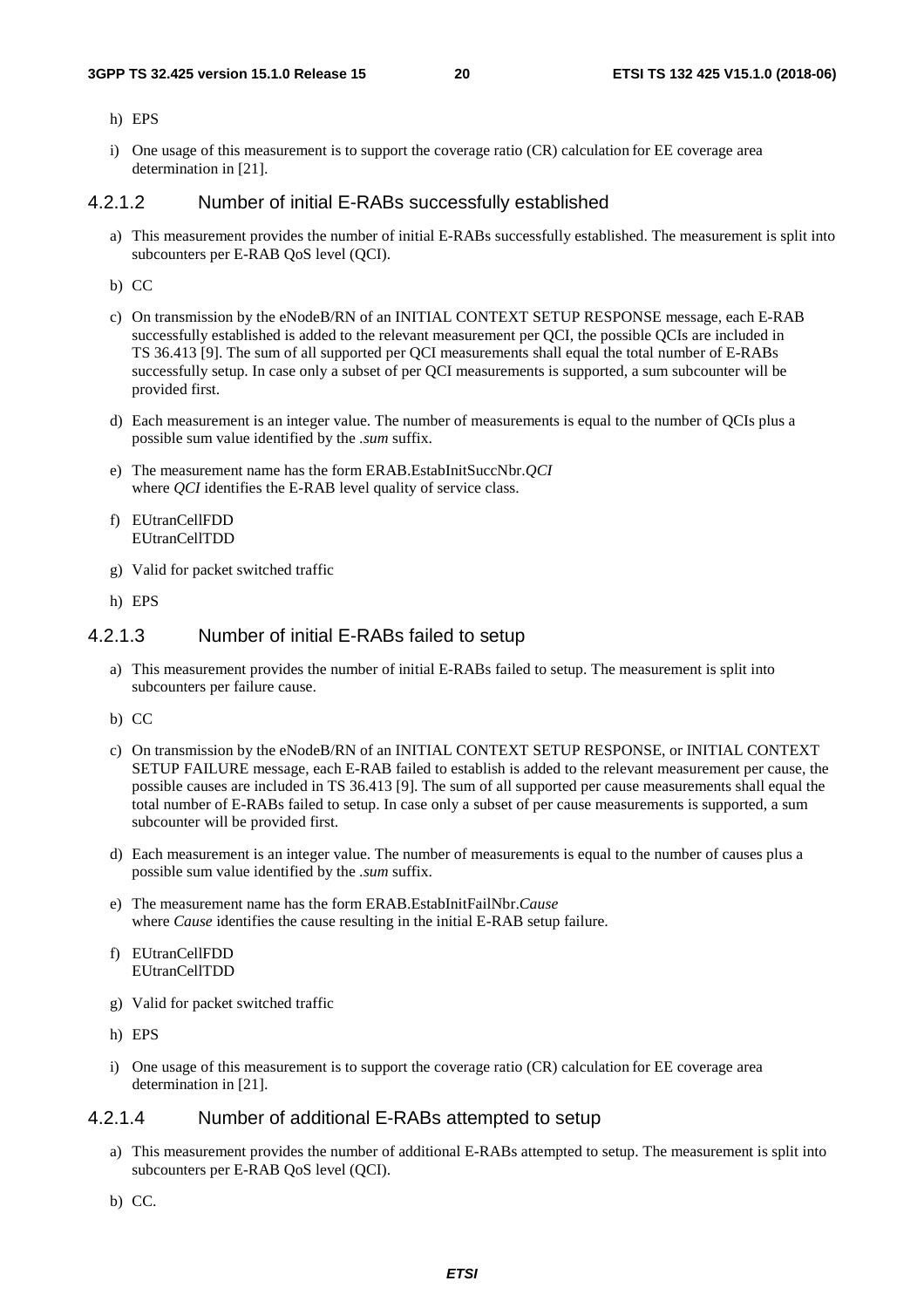- c) On receipt by the eNodeB/RN of an E-RAB SETUP REQUEST message, each requested E-RAB in the message is added to the relevant measurement per QCI, the possible QCIs are included in TS 36.413 [9]. The sum of all supported per QCI measurements shall equal the total number of additional E-RABs attempted to setup. In case only a subset of per QCI measurements is supported, a sum subcounter will be provided first.
- d) Each measurement is an integer value. The number of measurements is equal to the number of QCIs plus a possible sum value identified by the *.sum* suffix.
- e) The measurement name has the form ERAB. EstabAddAttNbr.*QCI* where *QCI* identifies the E-RAB level quality of service class.
- f) EUtranCellFDD EUtranCellTDD
- g) Valid for packet switched traffic.
- h) EPS.
- i) This measurement is to support the Accessibility KPI "E-RAB Accessibility" defined in [13]. Another usage of this measurement is to support the coverage ratio (CR) calculation for EE coverage area determination in [21].

#### 4.2.1.5 Number of additional E-RABs successfully established

- a) This measurement provides the number of additional E-RABs successfully established. The measurement is split into subcounters per E-RAB QoS level (QCI).
- b) CC
- c) On transmission by the eNodeB/RN of an E-RAB SETUP RESPONSE message, each E-RAB successfully established is added to the relevant measurement per QCI, the possible QCIs are included in TS 36.413 [9]. The sum of all supported per QCI measurements shall equal the total number of additional E-RABs successfully setup. In case only a subset of per QCI measurements is supported, a sum subcounter will be provided first.
- d) Each measurement is an integer value. The number of measurements is equal to the number of QCIs plus a possible sum value identified by the *.sum* suffix.
- e) The measurement name has the form ERAB.EstabAddSuccNbr.*QCI* where *QCI* identifies the E-RAB level quality of service class.
- f) EUtranCellFDD EUtranCellTDD
- g) Valid for packet switched traffic
- h) EPS
- i) This measurement is to support the Accessibility KPI "E-RAB Accessibility" defined [13].

#### 4.2.1.6 Number of additional E-RABs failed to setup

- a) This measurement provides the number of additional E-RABs failed to setup. The measurement is split into subcounters per failure cause.
- b) CC.
- c) On transmission by the eNodeB/RN of an E-RAB SETUP RESPONSE message, each E-RAB failed to establish is added to the relevant measurement per cause, the possible causes are included in TS 36.413 [9]. The sum of all supported per cause measurements shall equal the total number of additional E-RABs failed to setup. In case only a subset of per cause measurements is supported, a sum subcounter will be provided first.
- d) Each measurement is an integer value. The number of measurements is equal to the number of causes plus a possible sum value identified by the *.sum* suffix.
- e) The measurement name has the form ERAB. EstabAddFailNbr.*Cause* where *Cause* identifies the cause resulting in the additional E-RAB setup failure.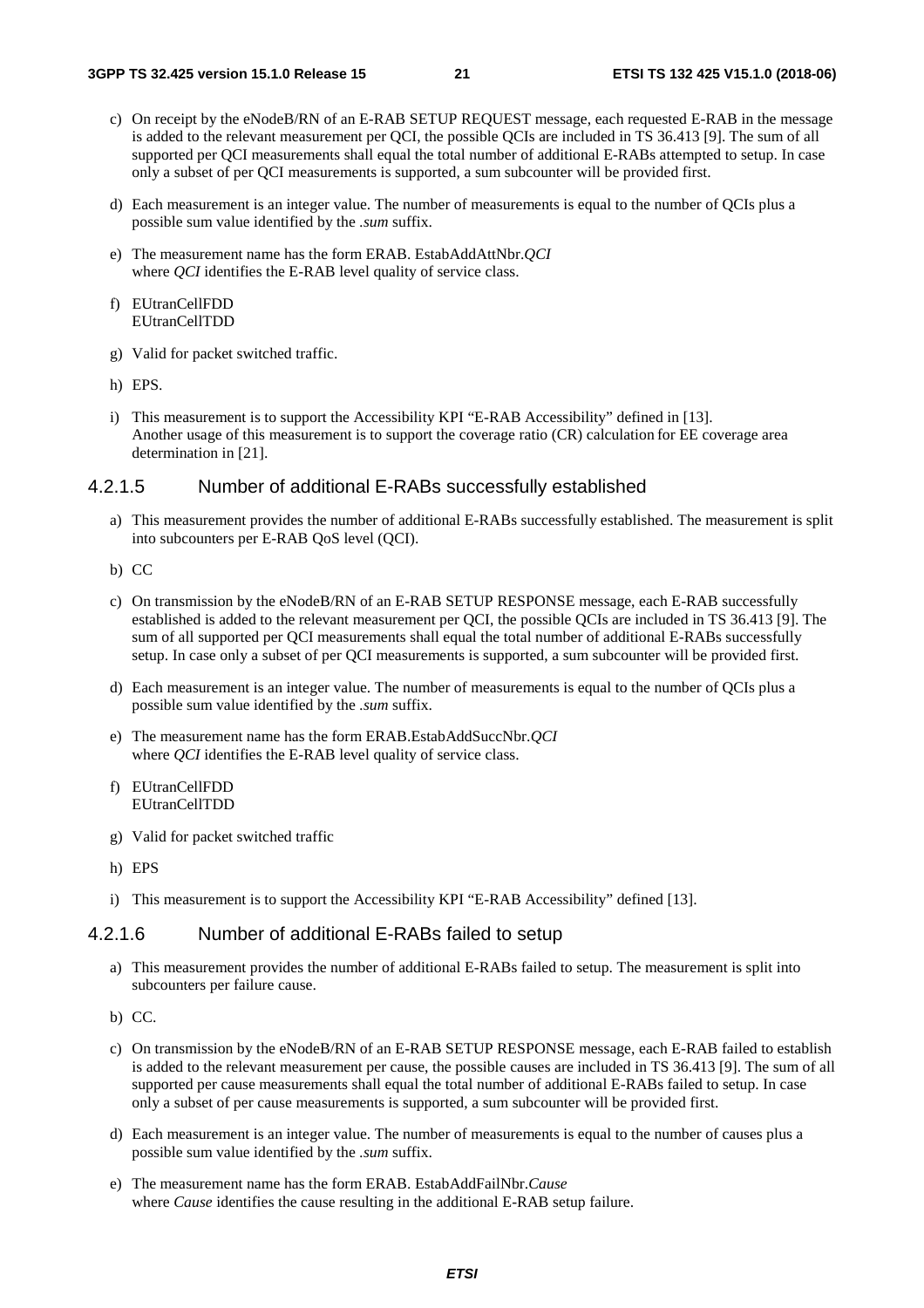- f) EUtranCellFDD EUtranCellTDD
- g) Valid for packet switched traffic.
- h) EPS.
- i) One usage of this measurement is to support the coverage ratio (CR) calculation for EE coverage area determination in [21].

#### 4.2.1.7 Mean E-RAB Setup time

- a) This measurement provides the mean time per QCI it takes to establish an E-RAB.
- b) DER  $(n=1)$
- c) This measurement is obtained by accumulating the time intervals for every successfully established E-RAB between the receipt of an E-RAB SETUP REQUEST or INITIAL CONTEXT SETUP REQUEST message and the transmission of the corresponding E-RAB SETUP RESPONSE or INITIAL CONTEXT SETUP RESPONSE message by the eNodeB over the granularity period. The end value of this time will then be divided by the number of successfully established E-RABs in the granularity period to give the arithmetic mean. The accumulator shall be reinitialised at the beginning of each granularity period. The measurement is split into subcounters per QCI, and the possible QCIs are included in TS 36.413 [9].
- d) Each measurement is an integer value (in milliseconds).
- e) The measurement name has the form ERAB.EstabTimeMean.*QCI*  where *QCI* identifies the E-RAB level quality of service class.
- f) EUtranCellFDD EUtranCellTDD
- g) Valid for packet switching.
- h) EPS

#### 4.2.1.8 Maximum E-RAB Setup time

- a) This measurement provides the maximum time per QCI it takes to establish an E-RAB.
- b) GAUGE
- c) This measurement is obtained by monitoring the time intervals for every successfully established E-RAB between the receipt of an E-RAB SETUP REQUEST or INITIAL CONTEXT SETUP REQUEST message and the transmission of the corresponding E-RAB SETUP RESPONSE or INITIAL CONTEXT SETUP RESPONSE message by the eNodeB over the granularity period. The high tide mark of this time will be stored in a gauge, the gauge shall be reinitialised at the beginning of each granularity period.. The measurement is split into subcounters per QCI, and the possible QCIs are included in TS 36.413 [9].
- d) Each measurement is an integer value (in milliseconds).
- e) The measurement name has the form ERAB.EstabTimeMax.*QCI*  where *QCI* identifies the E-RAB level quality of service class.
- f) EUtranCellFDD EUtranCellTDD
- g) Valid for packet switching.
- h) EPS

#### 4.2.1.9 Number of E-RABs attempted to establish for incoming HOs

a) This measurement provides the number of E-RABs attempted to establish for incoming HOs. The measurement is split into subcounters per E-RAB QoS level (QCI).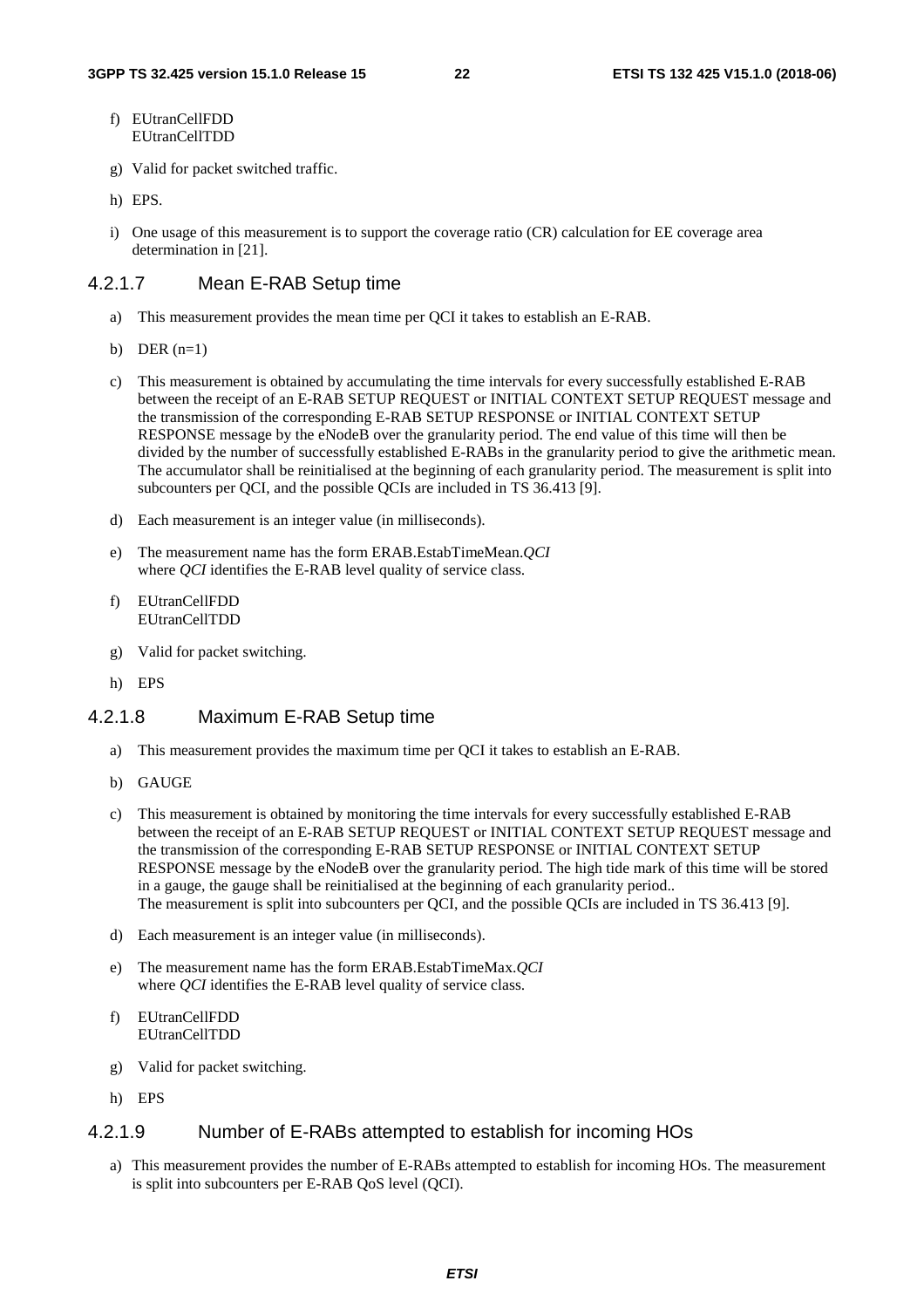- b) CC
- c) On receipt by the eNB of a X2AP HANDOVER REQUEST or S1AP HANDOVER REQUEST message; or on transmission by the eNB of the *RRCConnectionReconfiguration* message to the UE triggering the intra-eNB handover (see TS 36.331 [8]), all E-RABs of this UE (but not only the E-RABs in the message) are counted for this measurement to the target E-UTRAN cell. Each E-RAB attempted to establish is added to the relevant measurement per QCI, the possible QCIs are included in TS 36.413 [9]. The sum of all supported per QCI measurements shall equal the total number of E-RABs attempted to setup. In case only a subset of per QCI measurements is supported, a sum subcounter will be provided first.
- d) Each measurement is an integer value. The number of measurements is equal to the number of QCIs plus a possible sum value identified by the *.sum* suffix.
- e) The measurement name has the form ERAB.EstabIncHoAttNbr.*QCI* where *QCI* identifies the E-RAB level quality of service class.
- f) EUtranCellFDD EUtranCellTDD
- g) Valid for packet switched traffic
- h) EPS

#### 4.2.1.10 Number of E-RABs successfully established for incoming HOs

- a) This measurement provides the number of E-RABs successfully established for incoming HOs. The measurement is split into subcounters per E-RAB QoS level (QCI).
- b) CC
- c) On transmission by the eNB of a X2AP HANDOVER REQUEST ACKNOWLEDGE or S1AP HANDOVER REQUEST ACKNOWLEDGE message, or on transmission by the eNB of the *RRCConnectionReconfiguration* message to the UE triggering the intra-eNB handover (see TS 36.331 [8]) after the E-RABs in this message are successfully established in the target E-UTRAN cell. Each E-RAB successfully established is added to the relevant measurement per QCI, the possible QCIs are included in TS 36.413 [9]. The sum of all supported per QCI measurements shall equal the total number of E-RABs successfully setup. In case only a subset of per QCI measurements is supported, a sum subcounter will be provided first.
- d) Each measurement is an integer value. The number of measurements is equal to the number of QCIs plus a possible sum value identified by the *.sum* suffix.
- e) The measurement name has the form ERAB.EstabIncHoSuccNbr.*QCI* where *QCI* identifies the E-RAB level quality of service class.
- f) EUtranCellFDD EUtranCellTDD
- g) Valid for packet switched traffic
- h) EPS

## 4.2.2 E-RAB release

#### 4.2.2.1 Number of E-RABs requested to release initiated by eNodeB/RN per QCI

- a) This measurement provides the number of E-RABs requested to release initiated by eNodeB/RN. The measurement is split into subcounters per E-RAB QoS level (QCI).
- b) CC
- c) On transmission by the eNodeB/RN of an E-RAB RELEASE INDICATION, or an UE CONTEXT RELEASE REQUEST, or a RESET message to MME or DeNB( in case of RN), each corresponding E-RAB requested to release is added to the relevant measurement per QCI, the possible QCIs are included in TS 36.413 [9]. The sum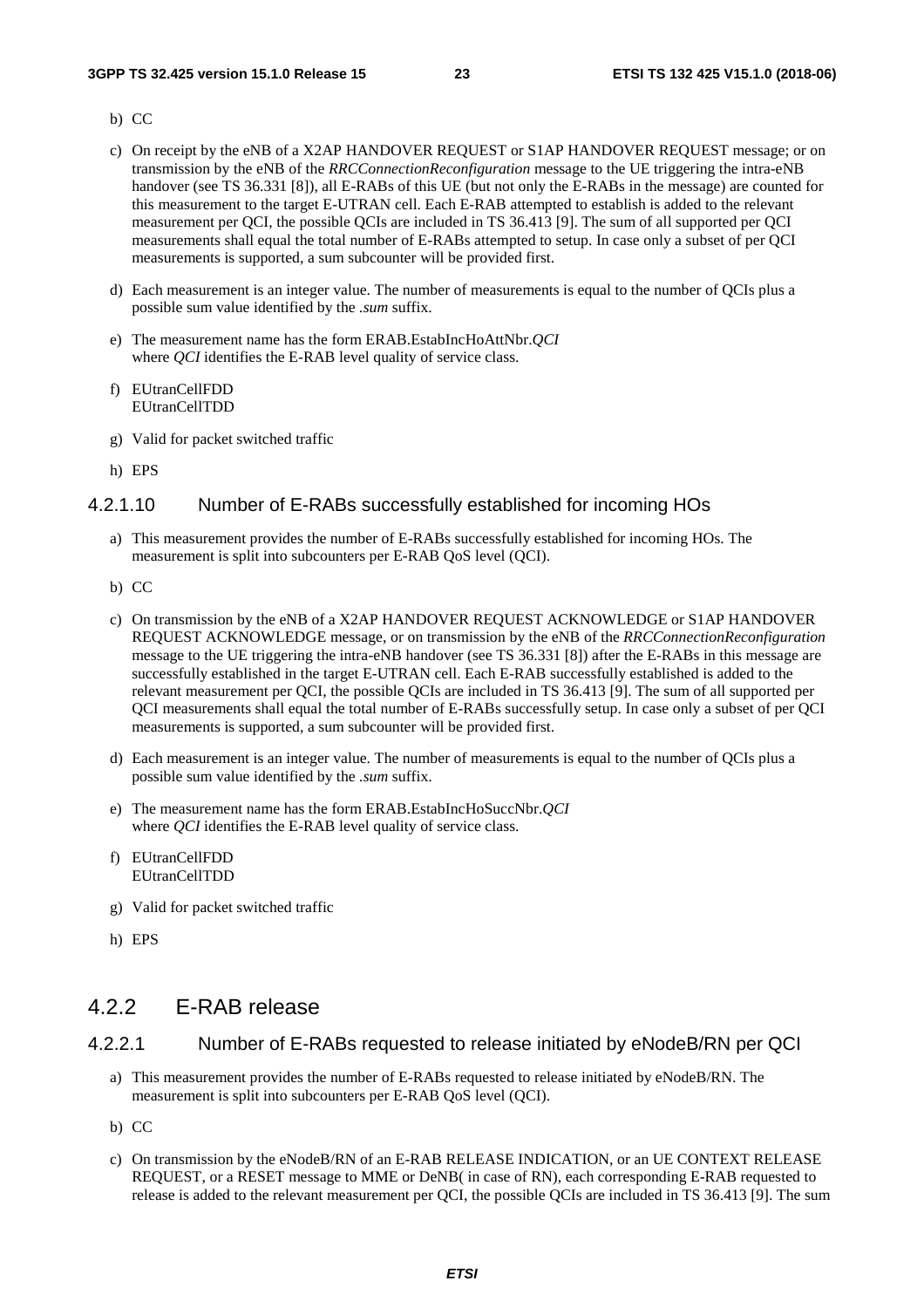of all supported per QCI measurements shall equal the total number of E-RABs requested to release initiated by eNodeB/RN. In case only a subset of per QCI measurements is supported, a sum subcounter will be provided first.

- d) Each measurement is an integer value. The number of measurements is equal to the number of QCIs plus a possible sum value identified by the *.sum* suffix.
- e) The measurement name has the form ERAB.RelEnbNbr.*QCI* where *QCI* identifies the E-RAB level quality of service class.
- f) EUtranCellFDD EUtranCellTDD
- g) Valid for packet switched traffic

h) EPS

#### 4.2.2.2 Number of E-RABs requested to release initiated by eNodeB/RN per cause

a) This measurement provides the number of E-RABs requested to release initiated by eNodeB/RN. The measurement is split into subcounters per cause.

b) CC

- c) On transmission by the eNodeB/RN of an E-RAB RELEASE INDICATION, or an UE CONTEXT RELEASE REQUEST, or a RESET message to MME or DeNB( in case of RN), each corresponding E-RAB requested to release is added to the relevant measurement per cause. Possible causes are included in TS 36.413 [9].
- d) Each measurement is an integer value. The number of measurements is equal to the number of supported causes.
- e) The measurement names have the form ERAB.RelEnbNbr.*cause* where *cause* identifies the reason for the E-RABs release request initiated by eNodeB/RN.
- f) EUtranCellFDD EUtranCellTDD
- g) Valid for packet switched traffic
- h) EPS

#### 4.2.2.3 Number of E-RABs attempted to release

- a) This measurement provides the number of E-RABs attempted to release. The measurement is split into subcounters per E-RAB QoS level (QCI).
- b) CC
- c) On receipt by the eNodeB/RN of an E-RAB RELEASE COMMAND or UE CONTEXT RELEASE COMMAND or RESET message from MME/DeNB; or receipt by the eNodeB/RN of an UE CONTEXT RELEASE message from another eNodeB/DeNB or transmission by the eNodeB/RN of a an E-RAB Release Indication or RESET message to MME/DeNB; or on receipt by the eNB/RN of a PATH SWITCH REQUEST ACKNOWLEDGE or PATH SWITCH REQUEST FAILED message by which some or all E-RABs in the corresponding PATH SWITCH REQUEST need to be released; or on receipt by the eNB/RN of a *RRCConnectionReconfigurationComplete* message from the UE, indicating a successful intra-eNB/RN handover (see TS 36.331 [8]), i.e., the E-RABs in the cooresponding *RRCConnectionReconfiguration* message can be be released by the source EUtran cell. Each corresponding E-RAB to release is added to the relevant measurement per QCI, the possible QCIs are included in TS 36.413 [9]. , the same E-RAB shall not be counted repeatly but only one in case it appears more than one time in the same or different messages triggering this measurement The sum of all supported per QCI measurements shall equal the total number of E-RABs attempted to release. In case only a subset of per QCI measurements is supported, a sum subcounter will be provided first.
- d) Each measurement is an integer value. The number of measurements is equal to the number of QCIs plus a possible sum value identified by the *.sum* suffix.
- e) The measurement name has the form ERAB.RelAttNbr.*QCI* where *QCI* identifies the E-RAB level quality of service class.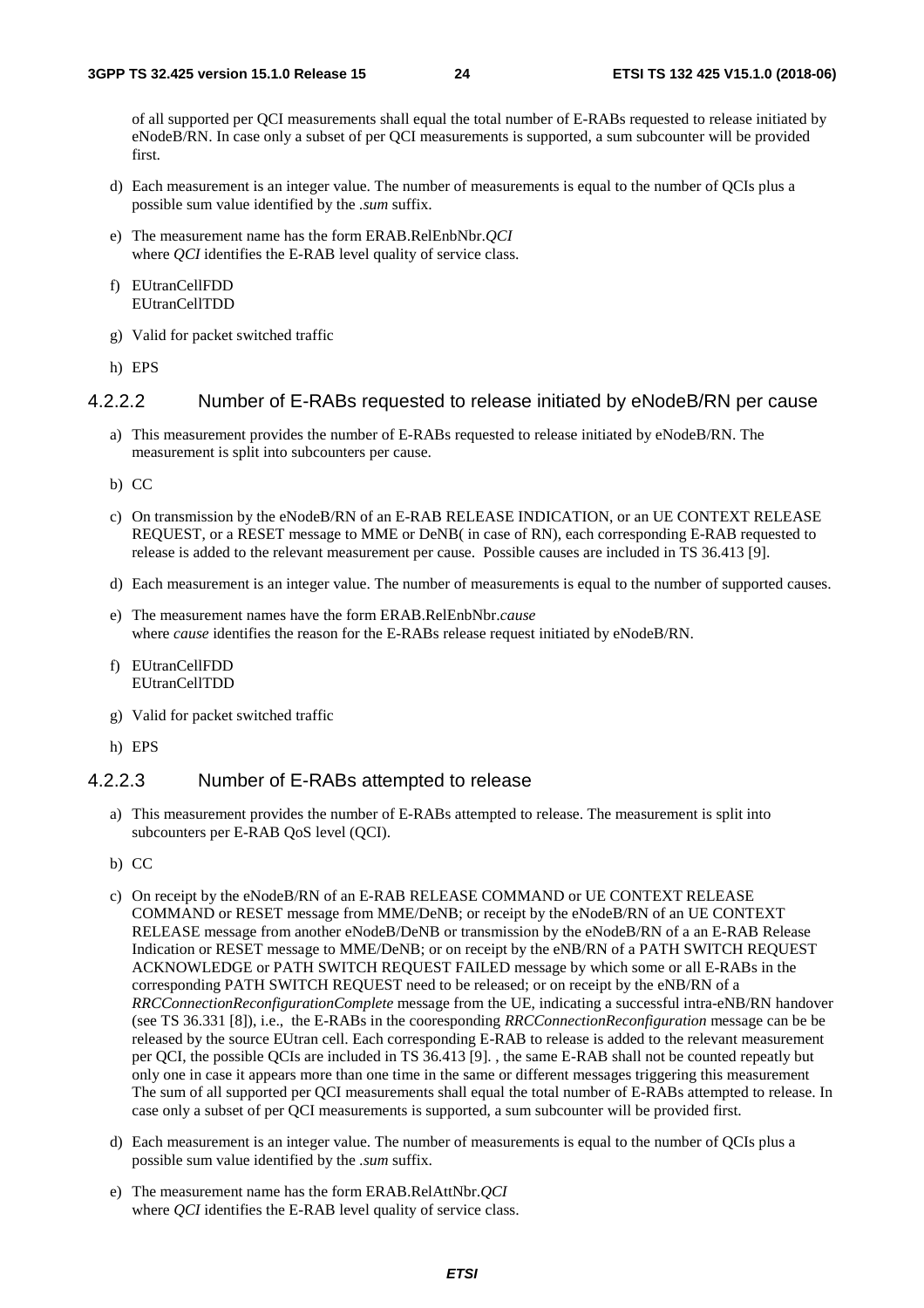- f) EUtranCellFDD EUtranCellTDD
- g) Valid for packet switched traffic
- h) EPS
- i) One usage of this measurement is to support the coverage ratio (CR) calculation for EE coverage area determination in [21].

#### 4.2.2.4 Number of E-RAB successfully released

- a) This measurement provides the number of E-RABs successfully released. The measurement is split into subcounters per E-RAB QoS level (QCI).
- b) CC
- c) On transmission by the eNodeB/RN of an E-RAB RELEASE RESPONSE or UE CONTEXT RELEASE COMPLETE, or E-RAB Release Indication or a RESET ACKNOWLEDGE to MME/DeNB; or E-RAB is released successfully by the eNB/RN after receiving PATH SWITCH REQUEST ACKNOWLEDGE or PATH SWITCH REQUEST FAILED messageby which some or all E-RABs in the corresponding PATH SWITCH REQUEST are to be released; or the E-RAB is released successfully at the source EUtran cell by the eNB/RN after receiving *RRCConnectionReconfigurationComplete* message from the UE, indicating a successful intraeNB/RN handover (see TS 36.331 [8]); or the E-RAB released successfully by source eNB/RN after receiving UE CONTEXT RELEASE from another eNB/DeNB; or on receipt by the eNB/RN of a RESET ACKNOWLEDGE message from MME/DeNB . E ach corresponding E-RAB successfully released is added to the relevant measurenment per QCI, the possible QCIs are included in TS 36.413 [9] , the same E-RAB shall not be counted repeatly but only one in case it appears more than one time in the same or different messages triggering this measurement. The sum of all supported per QCI measurements shall equal the total number of E-RABs fully released. In case only a subset of per QCI measurements is supported, a sum subcounter will be provided first.
- d) Each measurement is an integer value. The number of measurements is equal to the number of QCIs plus a possible sum value identified by the *.sum* suffix.
- e) The measurement name has the form ERAB.RelSuccNbr.*QCI* where *QCI* identifies the E-RAB level quality of service class.
- f) EUtranCellFDD EUtranCellTDD
- g) Valid for packet switched traffic
- h) EPS

#### 4.2.2.5 Number of E-RAB failed to release

- a) This measurement provides the number of E-RAB failed to release. The measurement is split into subcounters per failure cause.
- b) CC
- c) On transmission by the eNodeB/RN of an E-RAB RELEASE RESPONSE message, each E-RAB failed to release is added to the relevant measurement per cause, the possible causes are included in TS 36.413 [9]. The sum of all supported per cause measurements shall equal the total number of E-RABs failed to release. In case only a subset of per cause measurements is supported, a sum subcounter will be provided first.
- d) Each measurement is an integer value. The number of measurements is equal to the number of causes plus a possible sum value identified by the *.sum* suffix.
- e) The measurement name has the form ERAB.RelFailNbr.*Cause* where *Cause* identifies the cause resulting in the E-RAB release failure.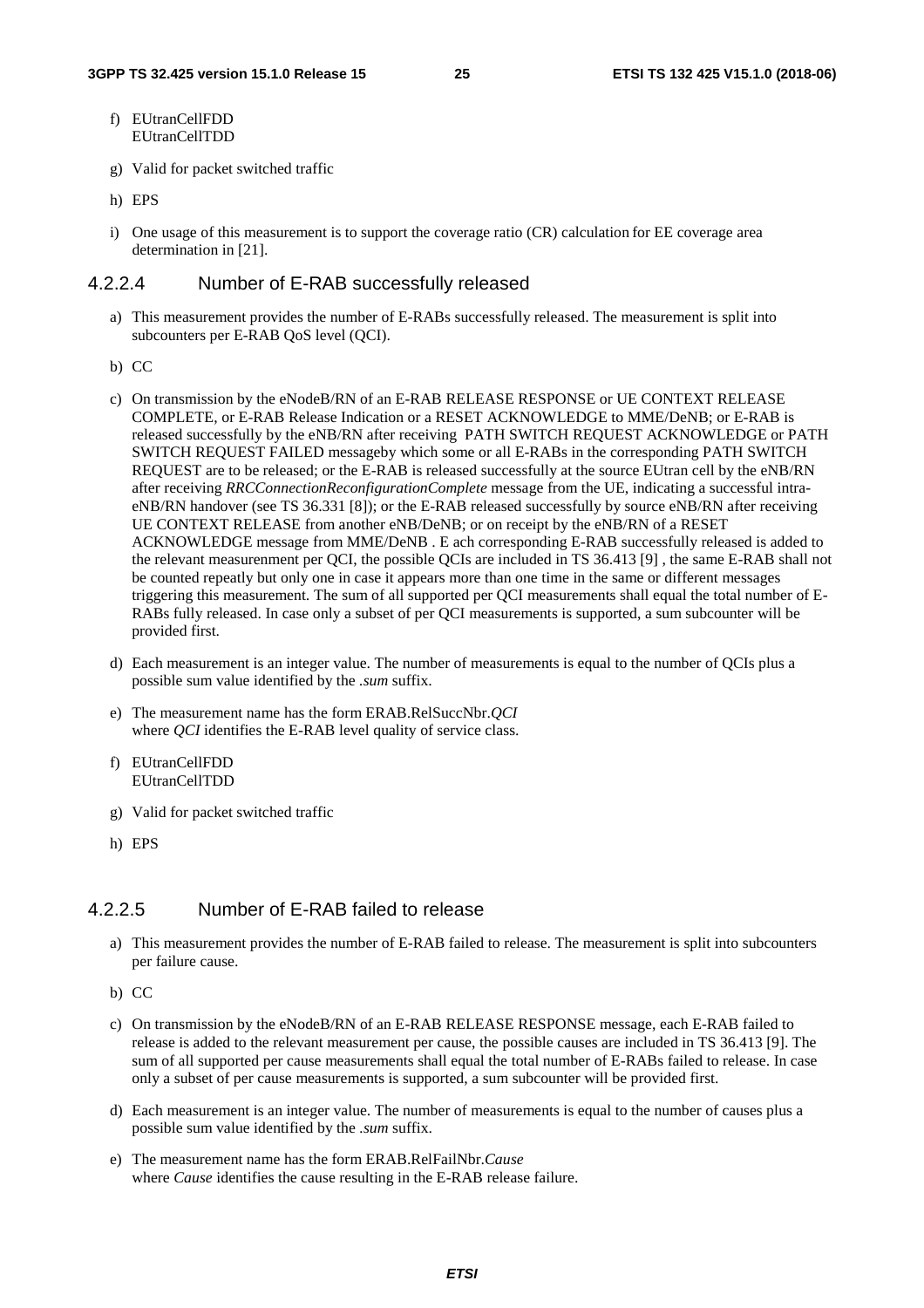- f) EUtranCellFDD EUtranCellTDD
- g) Valid for packet switched traffic
- h) EPS
- i) One usage of this measurement is to support the coverage ratio (CR) calculation for EE coverage area determination in [21].

#### 4.2.2.6 Number of released active E-RABs

- a) This measurement provides the number of released E-RABs that were active at the time of release. E-RABs with bursty flow are seen as being active when there is user data in the queue in any of the directions. E-RABs with continuous flow are always seen as active E-RABs in the context of this measurement. The measurement is split into subcounters per E-RAB QoS level (QCI).
- b) CC
- c) On transmission by the eNodeB/RN of an E-RAB RELEASE INDICATION message; or on transmission by the eNB/RN of an E-RAB RELEASE RESPONSE message for the E-RAB release initiated by the MME/DeNB with the exception of corresponding E-RAB RELEASE COMMAND message with "Cause" equal to "Normal Release" or on transmission by the eNodeB/RN of UE CONTEXT RELEASE COMPLETE for the UE context release initiated by the eNB/RN with the exception of the corresponding UE CONTEXT RELEASE REQUEST message with cause "User inactivity", "CSG Subscription Expiry", or any "cause" indicating a successful CS fallback (e.g., cause "CS Fallback triggered", "UE Not Available for PS Service", or "Redirection towards 1xRTT") or a succesful mobility activity (e.g., cause "Inter-RAT Redirection"); or on transmission by the eNodeB/RN of UE CONTEXT RELEASE COMPLETE message for the UE context release initiated by the MME/DeNB with the exception of the corresponding UE CONTEXT RELEASE COMMAND message with "Cause" equal to "Normal Release" ", "detach", "Handover Cancelled" or any "cause" indicating a successful CS fallback (e.g., cause "Redirection towards 1xRTT") or a succesful mobility activity (e.g., cause "Successful Handover", "Inter-RAT Redirection" or "S1 Intra system Handover triggered") or on receipt by the eNB of a PATH SWITCH REQUEST ACKNOWLEDGE or PATH SWITCH REQUEST FAILED message by which some or all E-RABs in the corresponding PATH SWITCH REQUEST need to be released , or on transmission of a RESET ACKNOWLEDGE message to MME/DeNB; or on receipt of a RESET ACKNOWLEDGE message from MME/DeNB, if any of the UL or DL are considered active according to the definition used for "Number of active UEs" in TS 36.314.

E-RABs with bursty flow are considered active when there is still data in the DL or UL buffer. E-RABs with continuous flow are always seen as active E-RABs in the context of this measurement.Each corresponding E-RAB to release is added to the relevant measurement per QCI.

The possible QCIs are described in TS 36.413 [9]. The sum of all supported per QCI measurements shall equal the total number of E-RABs attempted to release when the E-RAB is active according to the definition of bursty flow/continuous flow. In case only a subset of per QCI measurements is supported, a sum subcounter will be provided first.

How to define for a particular QCI if the E-RAB is of type bursty flow or continuous flow is outside the scope of this document.

- d) Each measurement is an integer value. The number of measurements is equal to the number of QCIs plus a possible sum value identified by the *.sum* suffix.
- e) The measurement name has the form ERAB.RelActNbr.*QCI* where *QCI* identifies the E-RAB level quality of service class.
- f) EUtranCellFDD EUtranCellTDD
- g) Valid for packet switched traffic
- h) EPS
- i) This measurement is to support the Retainability KPI "E-RAB Retainability" defined in [13]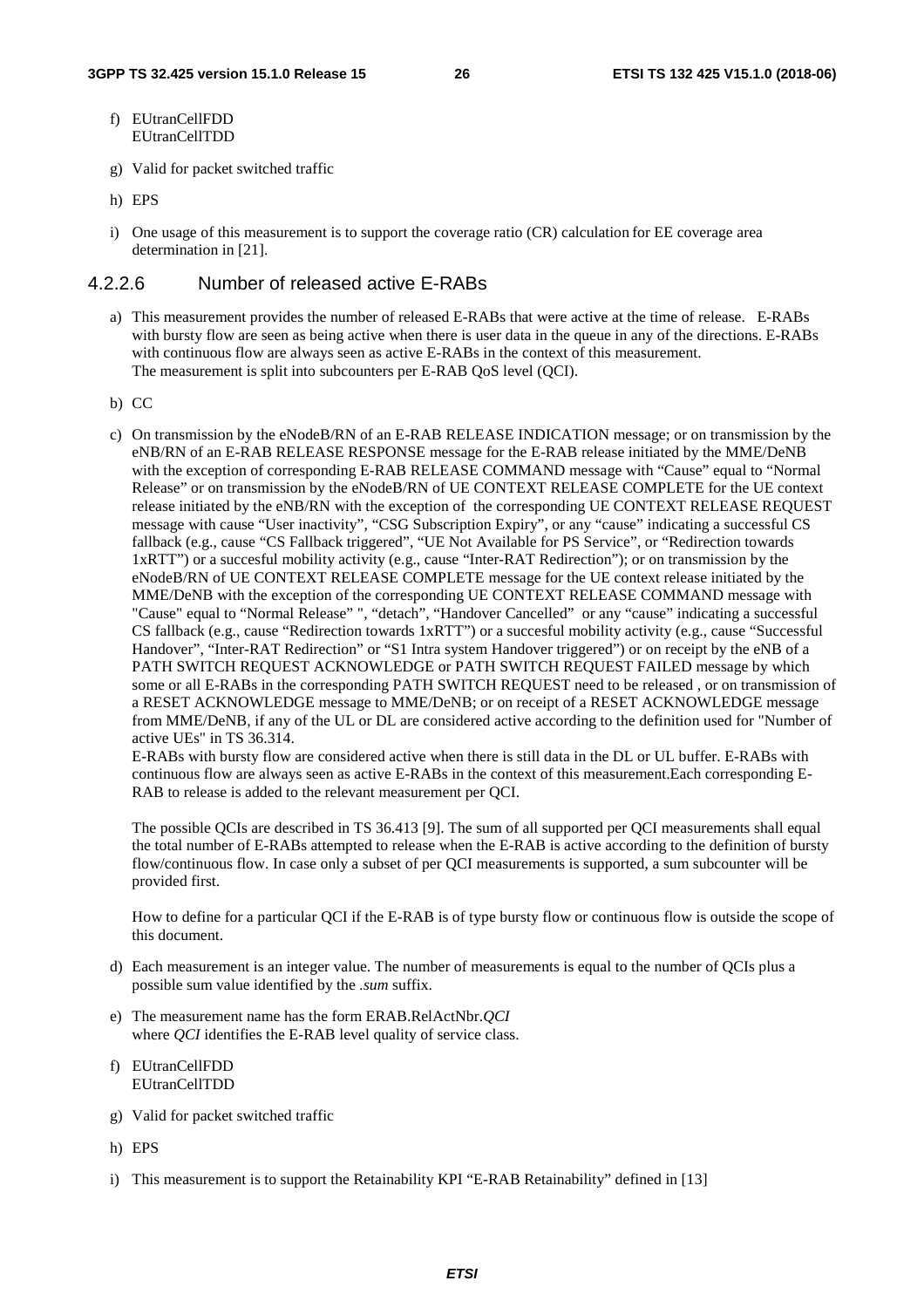### 4.2.3 E-RAB modification

#### 4.2.3.1 Number of E-RABs attempted to modify the QoS parameter

- a) This measurement provides the number of E-RABs attempted to modify the QoS parameter. The measurement is split into subcounters per E-RAB QoS level (QCI).
- b) CC
- c) On receipt by the eNodeB/RN of an E-RAB MODIFY REQUEST message, each E-RAB attempted to modify the QoS parameter is added to the relevant measurement per QCI, the possible QCIs are included in TS 36.413 [9]. The sum of all supported per QCI measurements shall equal the total number of E-RABs attempted to modify the QoS parameter. In case only a subset of per QCI measurements is supported, a sum subcounter will be provided first.
- d) Each measurement is an integer value. The number of measurements is equal to the number of QCIs plus a possible sum value identified by the *.sum* suffix.
- e) The measurement name has the form ERAB.ModQoSAttNbr.*QCI* where *QCI* identifies the target E-RAB level quality of service class.
- f) EUtranCellFDD EUtranCellTDD
- g) Valid for packet switched traffic
- h) EPS

#### 4.2.3.2 Number of E-RABs successfully modified the QoS parameter

- a) This measurement provides the number of E-RABs successfully modified the QoS parameter. The measurement is split into subcounters per E-RAB QoS level (QCI).
- b) CC
- c) On transmission by the eNodeB/RN of an E-RAB MODIFY RESPONSE message, each E-RAB successfully modified the QoS parameter is added to the relevant measurement per QCI, the possible QCIs are included in TS 36.413 [9]. The sum of all supported per QCI measurements shall equal the total number of E-RABs successfully modified the QoS parameter. In case only a subset of per QCI measurements is supported, a sum subcounter will be provided first.
- d) Each measurement is an integer value. The number of measurements is equal to the number of QCIs plus a possible sum value identified by the *.sum* suffix.
- e) The measurement name has the form ERAB.ModQoSSuccNbr.*QCI* where *QCI* identifies the target E-RAB level quality of service class.
- f) EUtranCellFDD EUtranCellTDD
- g) Valid for packet switched traffic
- h) EPS

#### 4.2.3.3 Number of E-RABs failed to modify the QoS parameter

- a) This measurement provides the number of E-RABs failed to be modified the QoS parameter. The measurement is split into subcounters per failure cause.
- b) CC
- c) On transmission by the eNodeB/RN of an E-RAB MODIFY RESPONSE message, each E-RAB failed to modify the QoS parameter is added to the relevant measurement per cause, the possible causes are included in TS 36.413 [9]. The sum of all supported per cause measurements shall equal the total number of E-RABs failed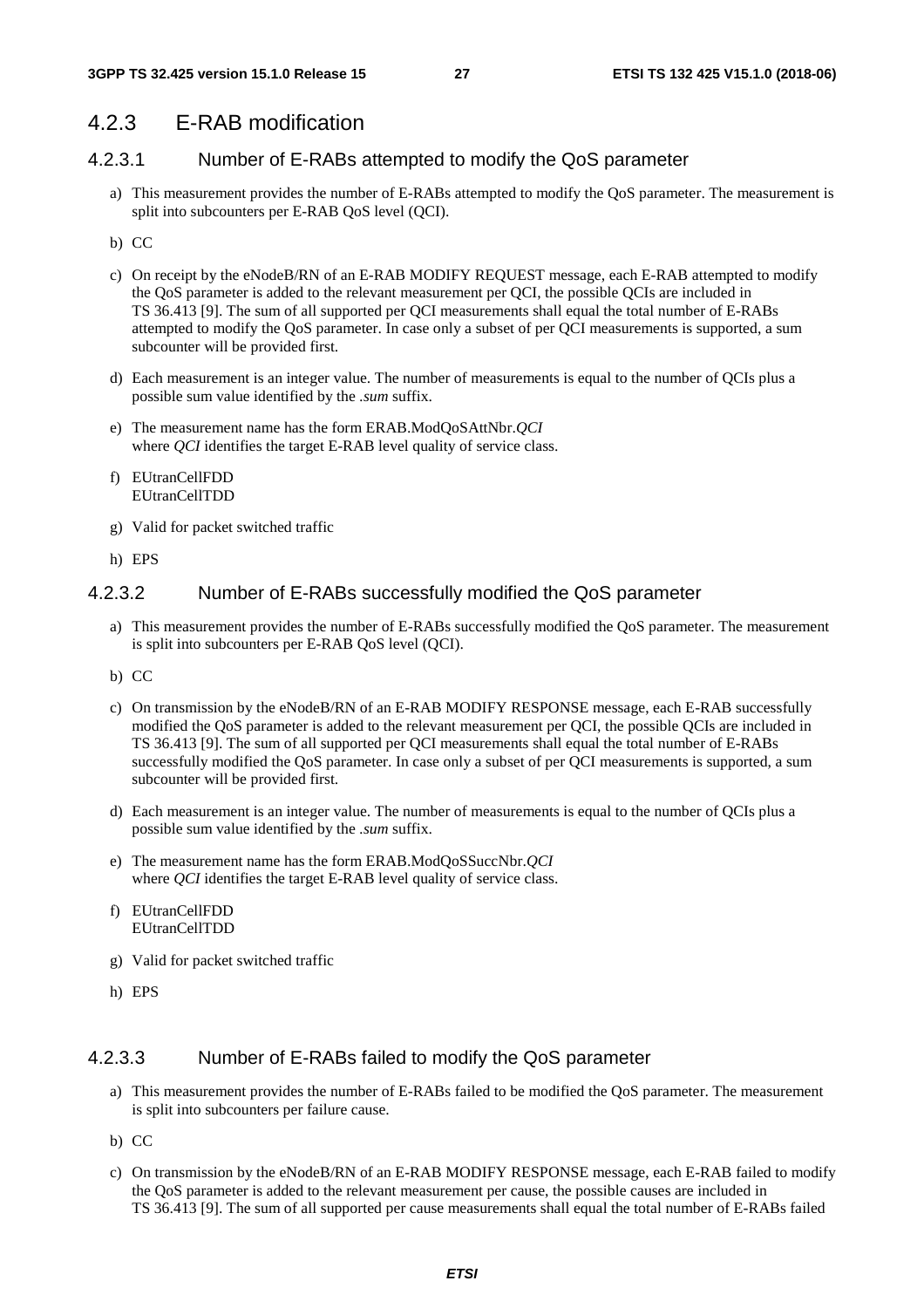to modify the QoS parameter. In case only a subset of per cause measurements is supported, a sum subcounter will be provided first.

- d) Each measurement is an integer value. The number of measurements is equal to the number of causes plus a possible sum value identified by the *.sum* suffix.
- e) The measurement name has the form ERAB.ModQoSFailNbr.*Cause* where *Cause* identifies the cause resulting in the E-RAB Modify failure.
- f) EUtranCellFDD EUtranCellTDD
- g) Valid for packet switched traffic
- h) EPS

# 4.2.4 E-RAB activity

### 4.2.4.1 In-session activity time for UE

- a) This measurement provides the aggregated active session time for UEs in a cell.
- b) CC
- c) Number of session seconds aggregated for UEs in a cell. For E-RABs with bursty flow, a UE is said to be "in session" if any E-RAB data on a Data Radio Bearer (UL or DL) has been transferred during the last 100 ms.

For E-RABs with continuous flow, the E-RAB (and the UE) is always seen as being "in session" in the context of this measurement, and the session time is increased from the first data transmission on the E-RAB until 100 ms after the last data transmission on the E-RAB.

- d) Each measurement is an integer value.
- e) ERAB.SessionTimeUE
- f) EUtranCellFDD EUtranCellTDD
- g) Valid for packet switched traffic
- h) EPS
- i) This measurement is to support the Retainability KPI "E-RAB Retainability" defined in [13].

#### 4.2.4.2 In-session activity time for E-RABs

- a) This measurement provides the aggregated active session time for E-RABs in a cell. The measurement is split into subcounters per E-RAB QoS level (QCI).
- b) CC
- c) Number of s"in ession "seconds aggregated for E-RABs with a certain QCI. , where "in session" has the following definitions:

- E-RABs with bursty flow is said to be "in session" for a UE if any E-RAB data on any Data Radio Bearer (UL or DL) has been transferred during the last 100 ms for that QCI

- E-RABs with continuous flow are always seen as being "in session" in the context of this measurement, and the session time is increased from the first data transmission on the E-RAB until 100 ms after the last data transmission on the E-RAB.

The possible QCIs are described in TS 36.413 [9]. The sum of all supported per QCI measurements shall equal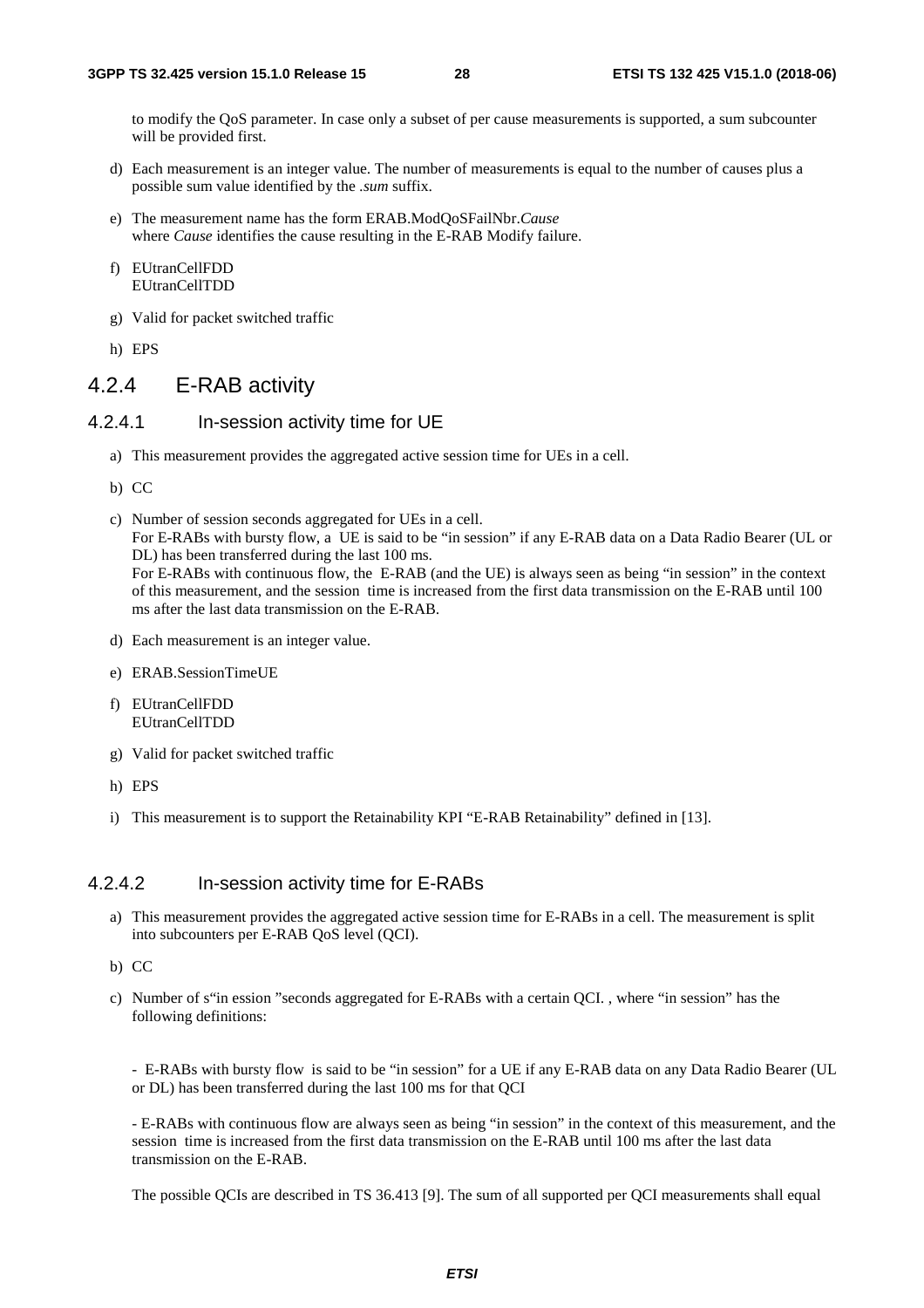the total session seconds. In case only a subset of per QCI measurements is supported, a sum subcounter will be provided first.

How to decide for a particular QCI if the E-RAB is of type continuous flow is outside the scope of this document.

- d) Each measurement is an integer value. The number of measurements is equal to the number of QCIs plus a possible sum value identified by the *.sum* suffix.
- e) The measurement name has the form ERAB.SessionTimeQCI.*QCI*
- f) where *QCI* identifies the E-RAB level quality of service class.
- g) EUtranCellFDD EUtranCellTDD
- h) Valid for packet switched traffic
- i) EPS
- j) This measurement is to support the Retainability KPI "E-RAB Retainability" defined in [13].

# 4.2.5 E-RAB number

### 4.2.5.1 Average Number of simultaneous E-RABs.

- a) This measurement provides the average number of simultaneous E-RABs. The measurement is split into subcounters per E-RAB QoS level (QCI).
- b) SI.
- c) This measurement is obtained by sampling at a pre-defined interval, the number of simultaneous E-RABs and then taking the arithmetic mean. The measurement is split into subcounters per QCI, and the possible QCIs are included in TS 36.413 [9]. In case only a subset of per QCI measurements is supported, a sum subcounter will be provided first.
- d) Each measurement is an integer value. The number of measurements is equal to the number of QCIs plus a possible sum value identified by the *.sum* suffix.
- e) The measurement name has the form ERAB.UsageNbrMean.*QCI*  where *QCI* identifies the E-RAB level quality of service class.
- f) EUtranCellFDD EUtranCellTDD
- g) Valid for packet switching.
- h) EPS

#### 4.2.5.2 Maximum Number of simultaneous E-RABs.

- a) This measurement provides the maximum number of simultaneous E-RABs. The measurement is split into subcounters per E-RAB QoS level (QCI).
- b) SI.
- c) This measurement is obtained by sampling at a pre-defined interval, the number of simultaneous E-RABs and then taking the maximum. The measurement is split into subcounters per QCI, and the possible QCIs are included in TS 36.413 [9]. In case only a subset of per QCI measurements is supported, a sum subcounter will be provided first.
- d) Each measurement is an integer value. The number of measurements is equal to the number of QCIs plus a possible sum value identified by the *.sum* suffix.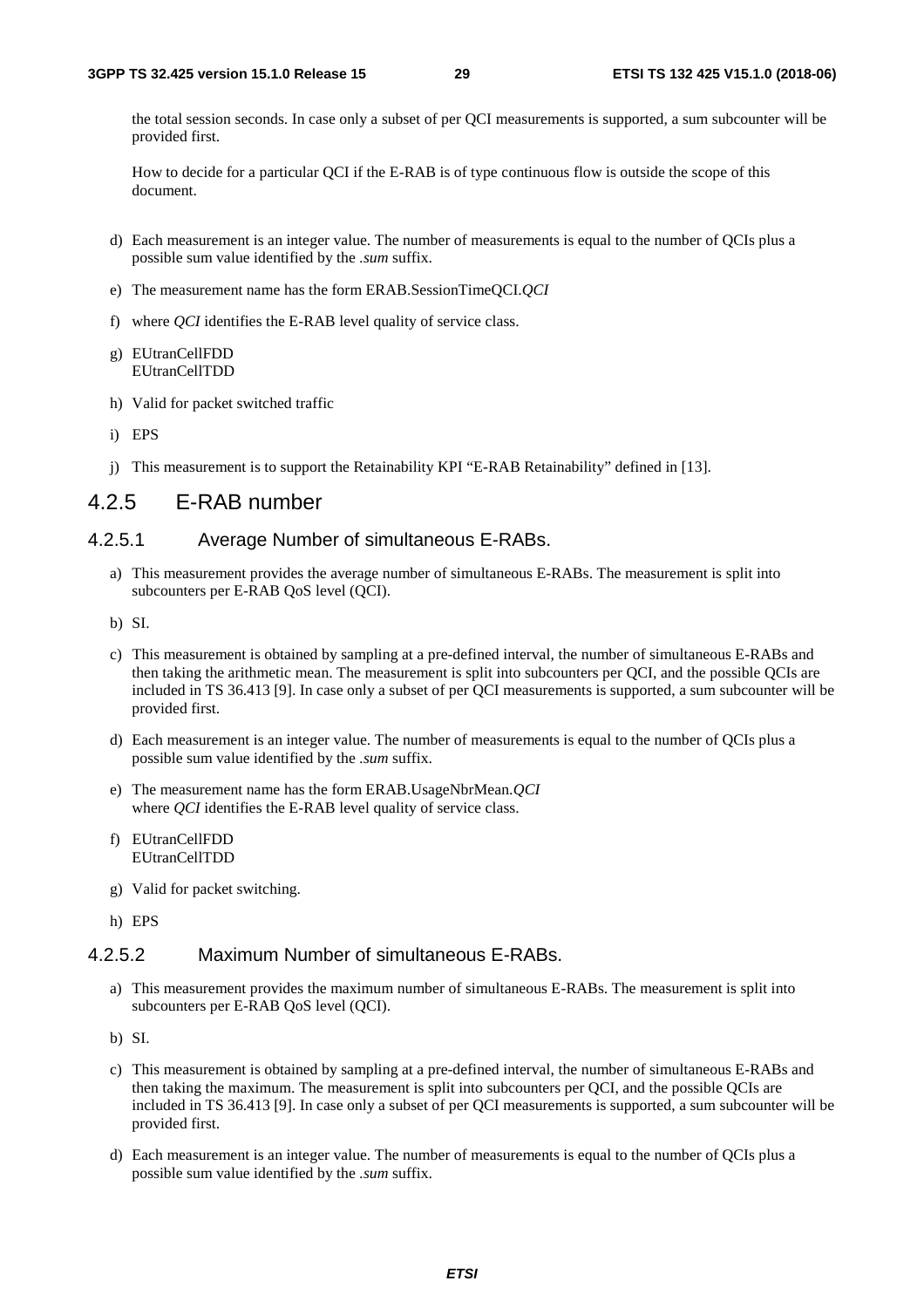- e) The measurement name has the form ERAB.UsageNbrMax.*QCI*  where *QCI* identifies the E-RAB level quality of service class.
- f) EUtranCellFDD EUtranCellTDD
- g) Valid for packet switching.
- h) EPS

# 4.3 Handover related measurements

### 4.3.1 Intra-RAT Handovers

#### 4.3.1.1 Intra-eNB/RN Handover related measurements

#### 4.3.1.1.1 Attempted outgoing intra-eNB/RN handovers per handover cause

- a) This measurement provides the number of attempted outgoing intra-eNB/RN handovers per handover cause.
- b) CC.
- c) Transmission of the *RRCConnectionReconfiguration* message by the eNB/RN to the UE triggering the intraeNB/RN handover (see TS 36.331 [8]). Each *RRCConnectionReconfiguration* message transimtted is added to the relevant per handover cause measurement, the possible causes are included in TS 36.413 [9]. The sum of all supported per cause measurements shall equal the total number of outgoing intra-eNB/RN handover events. In case only a subset of per cause measurements is supported, a sum subcounter will be provided first.
- d) Each measurement is an integer value. The number of measurements is equal to the number of causes supported plus a possible sum value identified by the .sum suffix.
- e) HO.IntraEnbOutAtt.*Cause* where *Cause* identifies the cause for handover.
- f) EUtranCellFDD EUtranCellTDD
- g) Valid for packet switched traffic
- h) EPS

#### 4.3.1.1.2 Successful outgoing intra-eNB/RN handovers per handover cause

a) This measurement provides the number of successful outgoing intra-eNB/RN handovers per handover cause.

- b) CC.
- c) Receipt of a RRC message *RRCConnectionReconfigurationComplete* sent from the UE to the target (=source) eNB/RN, indicating a successful outgoing intra-eNB/RN handover (see TS 36.331 [8]). Each *RRCConnectionReconfigurationComplete* message transimtted is added to the relevant per handover cause measurement, the possible causes are included in TS 36.413 [9]. The sum of all supported per cause measurements shall equal the total number of outgoing intra-eNB/RN handover events. In case only a subset of per cause measurements is supported, a sum subcounter will be provided first.
- d) Each measurement is an integer value. The number of measurements is equal to the number of causes supported plus a possible sum value identified by the .sum suffix
- e) HO.IntraEnbOutSucc.*Cause* where *Cause* identifies the cause for handover.
- f) EUtranCellFDD EUtranCellTDD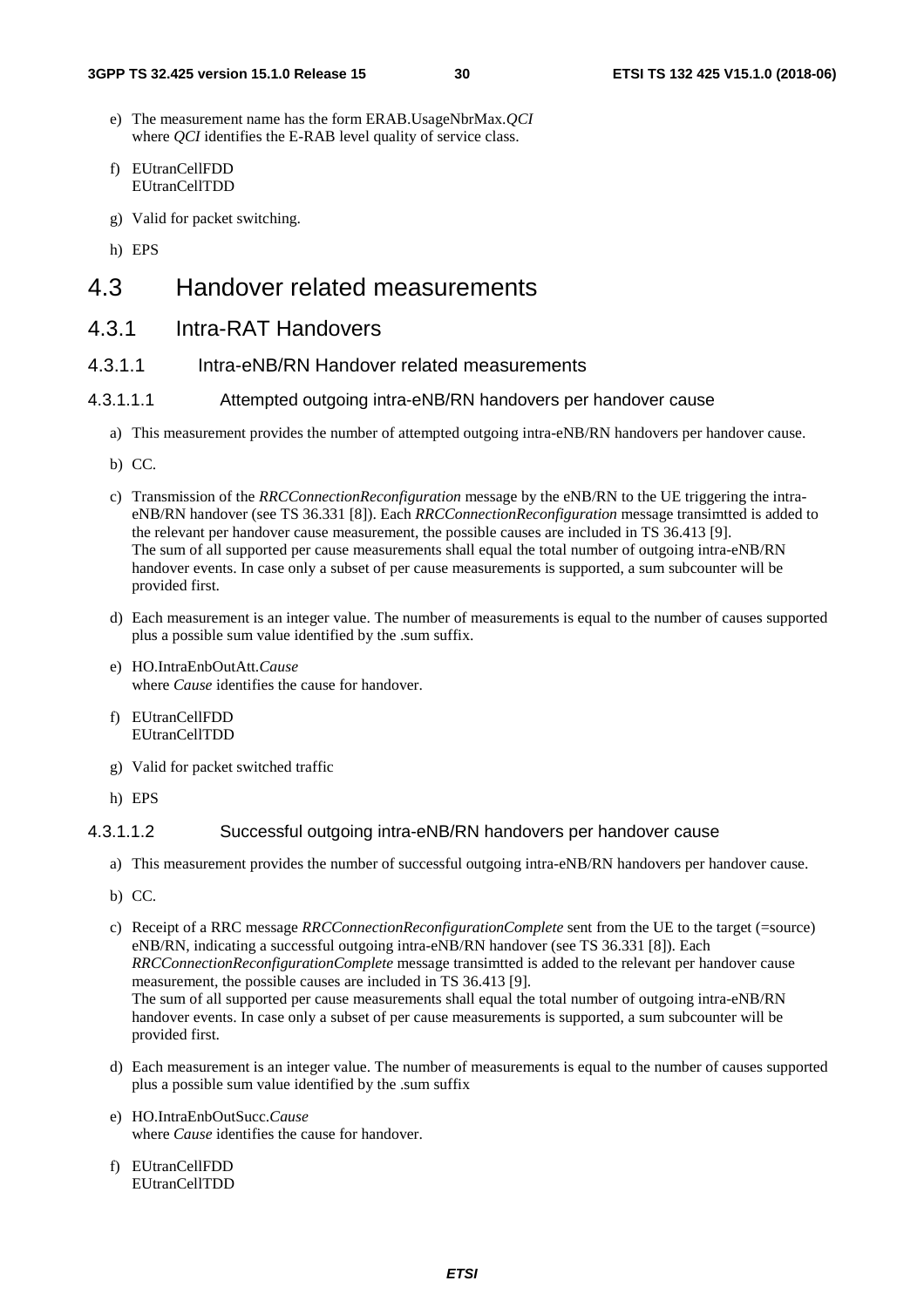- g) Valid for packet switched traffic
- h) EPS
- 4.3.1.1.3 Attempted outgoing intra-DeNB handover preparations from DeNB cell to RN per handover cause
	- a) This measurement provides the number of attempted outgoing intra-DeNB handover preparations from DeNB cell to RN per handover cause; this measurement is only applicable to DeNB.
	- b) CC.
	- c) Transmission of the X2AP message HANDOVER REQUEST from the DeNB to RN (see TS 36.423[10]), indicating the attempt of an outgoing intra-DeNB handover preparation from DeNB cell to RN, the forwarded X2AP message HANDOVER REQUEST for the handover from another RN, eNB or DeNB to the RN is exclusive, the measurement is only incemented by one for one handover in case the X2AP message HANDOVER REQUEST are sent to multiple RNs. Each attempted outgoing intra-DeNB handover preparation from DeNB cell to RN is added to the relevant per handover cause measurement, the possible causes are included in TS 36.413 [9]. The sum of all supported per cause measurements shall equal the total number of attempted outgoing intra-DeNB handover preparations from DeNB cell to RN. In case only a subset of per cause measurements is supported, a sum subcounter will be provided first.
	- d) A single integer value.
	- e) HO.IntraDenbOutPrepToRnAtt.*Cause w*here *Cause* identifies the cause for handover
	- f) EUtranCellFDD EUtranCellTDD
	- g) Valid for packet switched traffic
	- h) EPS

#### 4.3.1.1.4 Attempted outgoing intra-DeNB handover executions from DeNB cell to RN per handover cause

- a) This measurement provides the number of attempted outgoing intra-eNB handovers from DeNB cell to RN per handover cause; this measurement is only applicable to DeNB.
- b) CC.
- c) Transmission of the *RRC ConnectionReconfiguration* message to UE triggering the handover from the DeNB to the RN, indicatingthe attempt of an outgoing intra-eNB handover from DeNB cell to RN (see TS 36.331 [8]). Each *RRCConnectionReconfiguration* message transimtted is added to the relevant per handover cause measurement, the possible causes are included in TS 36.413 [9]. The sum of all supported per cause measurements shall equal the total number of attempted outgoing intra-eNB handovers from DeNB cell to RN. In case only a subset of per cause measurements is supported, a sum subcounter will be provided first.
- d) Each measurement is an integer value. The number of measurements is equal to the number of causes supported plus a possible sum value identified by the .sum suffix.
- e) HO.IntraDenbOutToRnAtt.*Cause w*here *Cause* identifies the cause for handover
- f) EUtranCellFDD EUtranCellTDD
- g) Valid for packet switched traffic
- h) EPS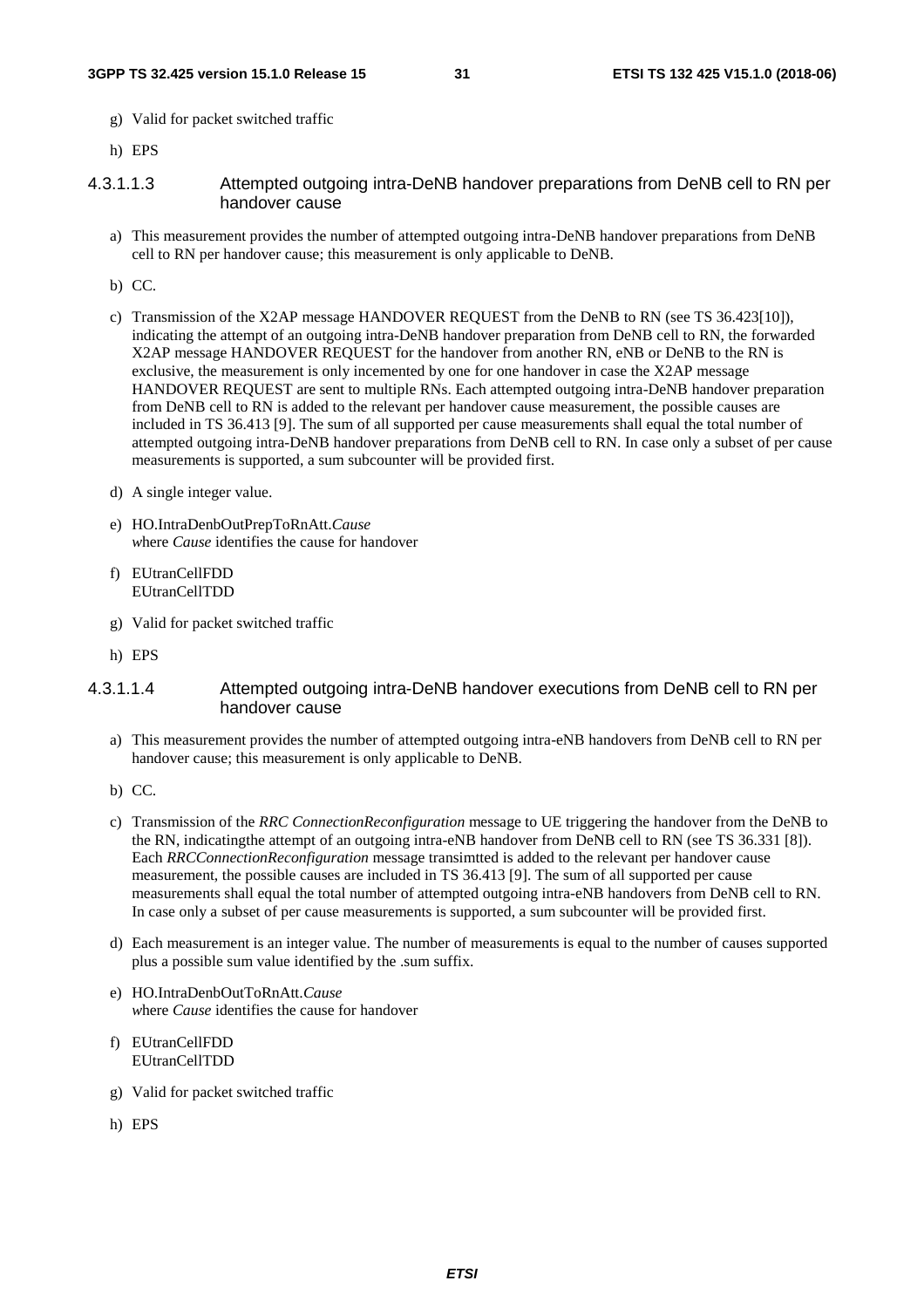#### 4.3.1.1.5 Successful outgoing intra-DeNB handover executions from DeNB cell to RN per handover cause

- a) This measurement provides the number of successful outgoing intra-DeNB handovers from DeNB cell to RN per handover cause; this measurement is only applicable to DeNB.
- b) CC.
- c) Receipt by the source DeNB of X2AP message UE CONTEXT RELEASE from the RN following a successful handover (see TS 36.423[10]), the forwarded X2AP message UE CONTEXT RELEASE for the handover from another RN, eNB or DeNB to the RN is exclusive. Each outgoing intra-DeNB handover from DeNB cell to RN is added to the relevant per handover cause measurement, the possible causes are included in TS 36.413 [9]. The sum of all supported per cause measurements shall equal the total number of succesful outgoing intra-eNB handovers from DeNB cell to RN. In case only a subset of per cause measurements is supported, a sum subcounter will be provided first.
- d) Each measurement is an integer value. The number of measurements is equal to the number of causes supported plus a possible sum value identified by the .sum suffix.
- e) HO.IntraDenbOutToRnSucc.*Cause* where *Cause* identifies the cause for handover.
- f) EUtranCellFDD EUtranCellTDD
- g) Valid for packet switched traffic
- h) EPS

#### 4.3.1.2 Inter-eNB Handover related measurements

#### 4.3.1.2.1 Attempted outgoing inter-eNB handover preparations

- a) This measurement provides the number of attempted outgoing inter-eNB handover preparations, the forwarded handovers for RN in DeNB are exclusive.
- b) CC.
- c) Transmission of the X2AP message HANDOVER REQUEST from the source eNB to the target eNB (see TS 36.423[10]), indicating the attempt of an outgoing inter-eNB handover preparation or on transmission of S1AP message HANDOVER REQUIRED to the MME (see TS 36.413 [9]), the forwarded X2AP message HANDOVER REQUEST and S1AP message HANDOVER REQUIRED for RN in DeNB are exclusive.
- d) A single integer value.
- e) HO.InterEnbOutPrepAtt
- f) EUtranCellFDD EUtranCellTDD
- g) Valid for packet switched traffic
- h) EPS

#### 4.3.1.2.2 Attempted outgoing inter-eNB handover executions per handover cause

- a) This measurement provides the number of attempted outgoing inter-eNB handovers per handover cause.
- b) CC.
- c) Transmission of the *RRC ConnectionReconfiguration* message to UE triggering the handover from the source eNB to the target eNB, indicatingthe attempt of an outgoing inter-eNB handover (see TS 36.331 [8]). The sum of all supported per cause measurements shall equal the total number of outgoing inter-eNB handover event Each *RRCConnectionReconfiguration* message transimtted is added to the relevant per handover cause measurement, the possible causes are included in TS 36.413 [9]. In case only a subset of per cause measurements is supported, a sum subcounter will be provided first.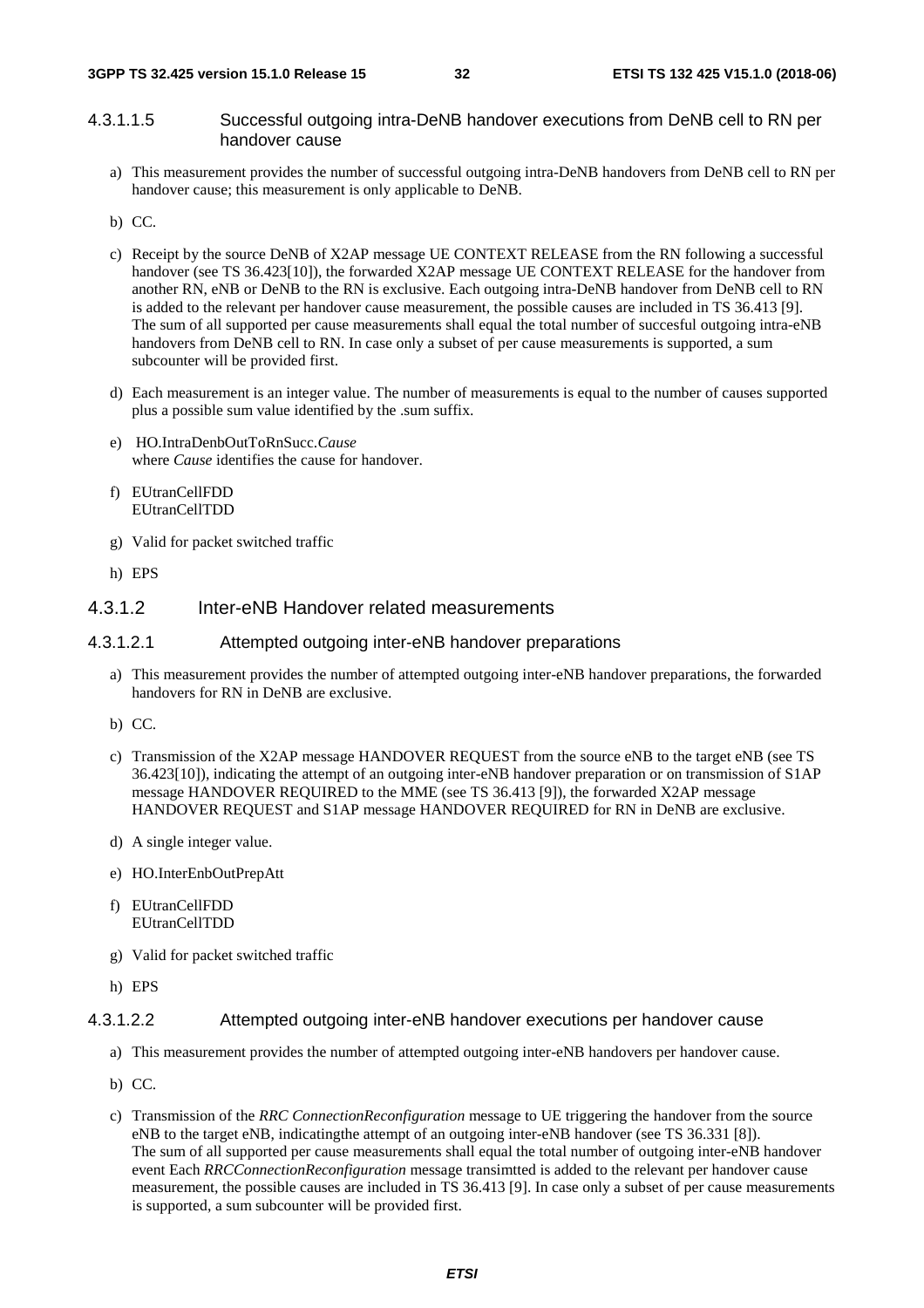- d) Each measurement is an integer value. The number of measurements is equal to the number of causes supported plus a possible sum value identified by the .sum suffix.
- e) HO.InterEnbOutAtt.*Cause w*here *Cause* identifies the cause for handover
- f) EUtranCellFDD EUtranCellTDD
- g) Valid for packet switched traffic
- h) EPS

#### 4.3.1.2.3 Successful outgoing inter-eNB handover executions per handover cause

- a) This measurement provides the number of successful outgoing inter-eNB handovers per handover cause, the forwarded handovers for RN in DeNB are exclusive.
- b) CC.
- c) Receipt at the source eNB of UE CONTEXT RELEASE [10] over the X2 from the target eNB following a successful handover, or if handover is performed via S1, receipt of UE CONTEXT RELEASE COMMAND [9] at the source eNB following a successful handover, the forwarded X2AP UE CONTEXT RELEASE message and S1AP UE CONTEXT RELEASE COMMAND message for RN in DeNB are exclusive. Each X2AP UE CONTEXT RELEASE message or S1AP UE CONTEXT RELEASE COMMAND message received and counted is added to the relevant per handover cause measurement, the possible causes are included in TS 36.413 [9].

The sum of all supported per cause measurements shall equal the total number of outgoing inter-eNB handover events. In case only a subset of per cause measurements is supported, a sum subcounter will be provided first.

- d) Each measurement is an integer value. The number of measurements is equal to the number of causes supported plus a possible sum value identified by the .sum suffix.
- e) HO.InterEnbOutSucc.*Cause* where *Cause* identifies the cause for handover.
- f) EUtranCellFDD EUtranCellTDD
- g) Valid for packet switched traffic
- h) EPS

#### 4.3.1.3 Handover measurements on neighbour cell basis

#### 4.3.1.3.1 Attempted outgoing handovers per handover cause

- a) This measurement provides the number of attempted outgoing handovers per handover cause and LTE target cell specific.
- b) CC.
- c) Transmission of the *RRCConnection reconfiguration* message to UE triggering the intra-RAT handover (see TS 36.331 [8]). Each *RRCConnectionReconfiguration* message transimtted is added to the relevant per handover cause measurement, the possible causes are included in TS 36.413 [9] . In case of CA, this attempted handover is only added to the neighbour cell relation from the source EUTRAN cell, through which the *RRCConnectionReconfiguration* message is sent to the UE, to the target EUTRAN cell appointed in the "MobilityControlInfo" IE of the *RRCConnectionReconfiguration message*. The sum of all supported per cause measurements shall equal the total number of outgoing handover events. In case only a subset of per cause measurements is supported, a sum subcounter will be provided first.
- d) Each measurement is an integer value. The number of measurements is equal to the number of causes supported plus a possible sum value identified by the .sum suffix.
- e) HO.OutAttTarget.*Cause w*here *Cause* identifies the cause for handover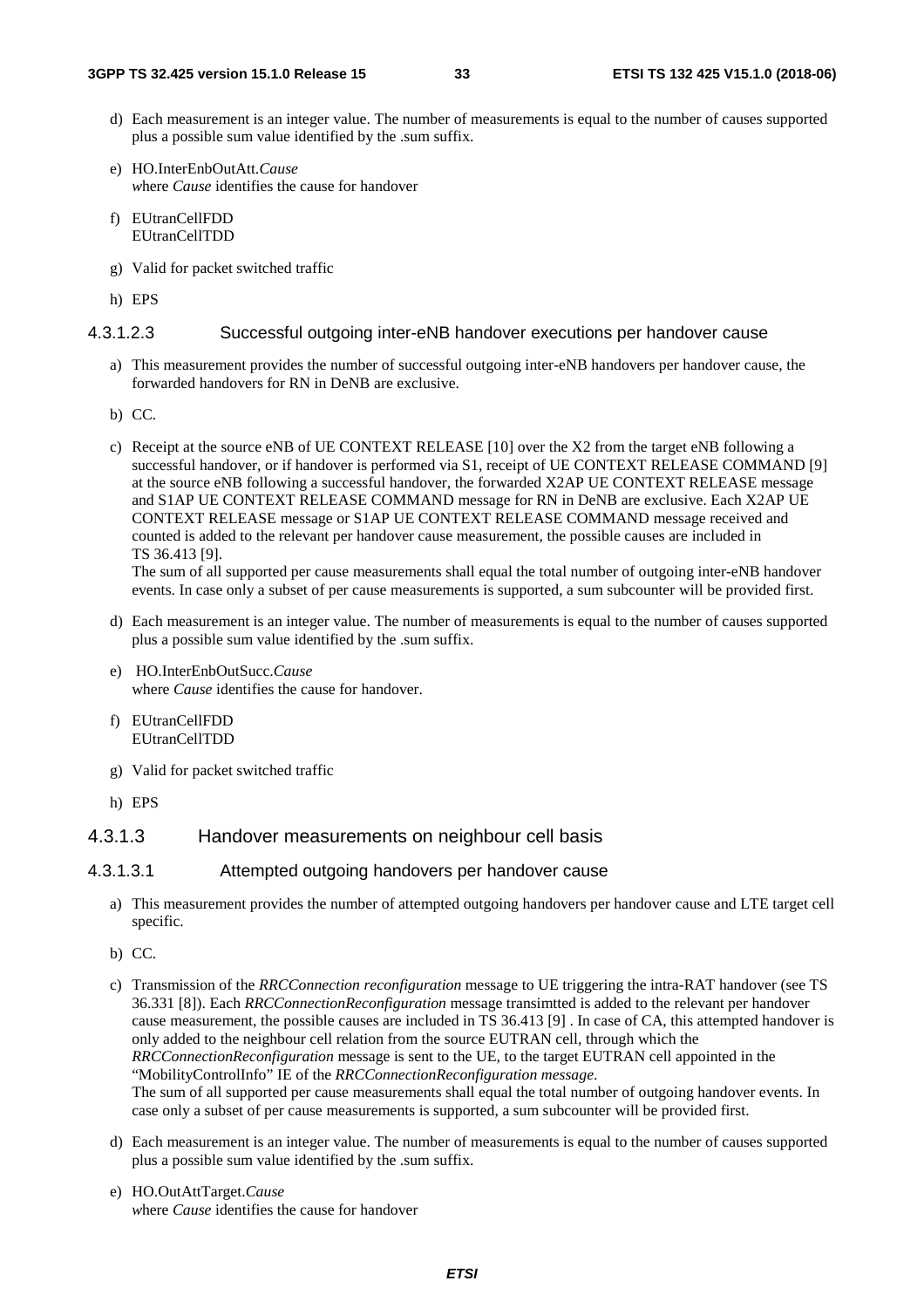- f) EUtranRelation
- g) Valid for packet switched traffic
- h) EPS

#### 4.3.1.3.2 Successful outgoing handovers per handover cause

- a) This measurement provides the number of successful outgoing handovers per handover cause and LTE target cell specific.
- b) CC.
- c) Receipt of a RRC message *RRCConnectionReconfigurationComplete* sent from the UE to the target (=source) eNB, indicating a successful outgoing intra-eNB handover (see TS 36.331 [8]), or receipt at the source eNB of UE CONTEXT RELEASE [10] over the X2 from the target eNB following a successful inter-eNB handover, or if handover is performed via S1, receipt of UE CONTEXT RELEASE COMMAND[9] at the source eNB following a successful inter-eNB handover. Each *RRCConnectionReconfigurationComplete*, X2AP UE CONTEXT RELEASE message or S1AP UE CONTEXT RELEASE COMMAND message received is added to the relevant per handover cause measurement, the possible causes are included in TS 36.413 [9] . In case of CA, this succesful handover is only added to same the neighbour cell relation that the corresponding attempted handover is counted at (i.e., the same neighbour cell relation that the measurement defined in subcluse 4.3.1.3.1 is counted at). The sum of all supported per cause measurements shall equal the total number of outgoing intra-RAT handover events. In case only a subset of per cause measurements is supported, a sum subcounter will be provided first.
- d) Each measurement is an integer value. The number of measurements is equal to the number of causes supported plus a possible sum value identified by the .sum suffix.
- e) HO.OutSuccTarget.*Cause* where *Cause* identifies the cause for handover.
- f) EUtranRelation
- g) Valid for packet switched traffic
- h) EPS

#### 4.3.1.3.3 Number of handover failures related with MRO

- a) This measurement provides the number of outgoing handover related events that fail related with MRO. Handover related events include normal successful handovers and all failure events by which a UE in RRC connected state changes its serving cell without following a normal handover. Different MRO failure cases are found in [12]. The measurement includes separate counters for the number of handover failures classified as "too early", "too late" and "to wrong cell". The measurement for the too late handover is split to subcounters indicating the threshold of the serving cell itself was not crossed and the threshold of the neighbour cell was not crossed in UE measurements before handover in case the handover is triggered by more than one threshold of the measurement report triggering events, the subcounters are only needed if more than one threshold of the measurement report triggering events is used and using single or multiple thresholds is vendor specific.
- b) CC
- c) The measurements of too early handovers, too late handovers and to wrong cell handovers are obtained respectively by accumulating the number of failure events related to handover which are identified by the eNB according to the definitions in TS 36.300 [12].

Besides being added to the measurement of total too late handovers, each too late handover (identified by the eNB according to the definitions in TS 36.300 [12]) is also added to the relevant subcounter indicating the threshold of the serving cell itself configured in the measurement report triggering events (see 36.331 [18]) was not crossed or the threshold of the neighbour cell configured in the measurement report triggering events was not crossed if more than one threshold triggering a measurement report is configured to the UEs for the involved neighbour relation and the following UE measurement results are available for both cells involved in the too late handover

- rsrpResult of "measResultLastServCell" and
- rsrpResult of the subject neighbour cell in "measResultNeighCells"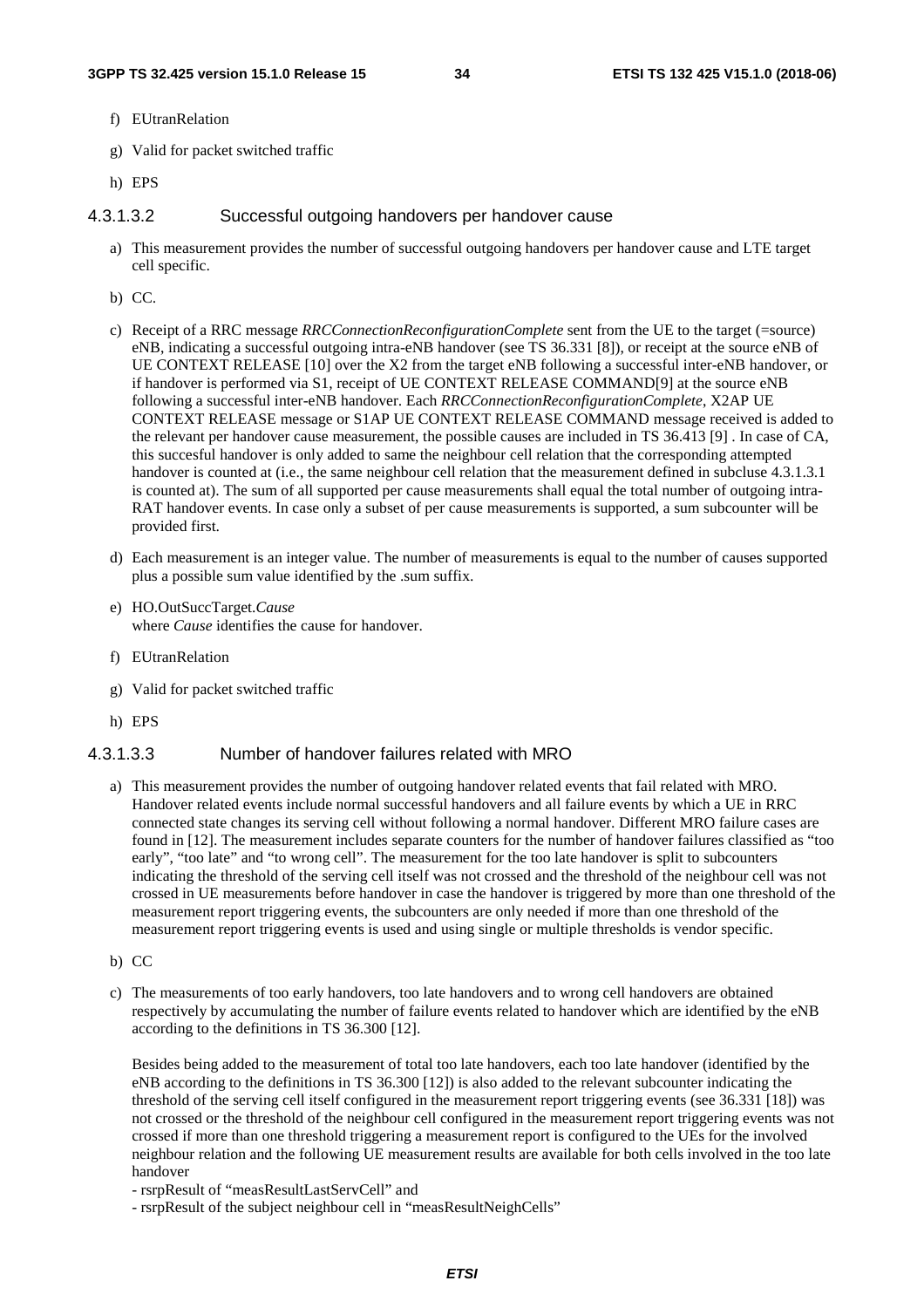in

a) the "RLF report" IE in the received RRC message "UEInformationResponse" (see 36.331 [18]), in case both cells involved in the too late handover belong to the same eNB,

or

b) the "UE RLF Report Container" IE in the received X2 message "RLF Indication", in case the cells involved in the too late handover belong to different eNBs.

The uncrossed threshold (of the serving itself and the neighbour) is identified by comparing the UE measurement results above with the configured thresholds (adding the corresponding hysteresis, see 36.331 [18]) of the measurement report triggering events,

if the threshold of the serving cell itself was not crossed, the observed too late handover is then added to the subcounter (HO.OutFail.TooLateOwnNotCrossed) indicating the threshold of the serving cell was not crossed

if the threshold of the neighbor cell itself was not crossed, the observed too late handover is then added to the subcounter (HO.OutFail.TooLateNeighborNotCrossed) indicating the threshold of the neighbour cell was not crossed

- if the thresholds of both the serving cell itself and the neighbour cell were not crossed, then this too late handover is added to both subcounters (HO.OutFail.TooLateOwnNotCrossed and

HO.OutFail.TooLateNeighborNotCrossed) indicating the threshold of serving cell itself was not crossed and the threshold of the neighbour cell was not crossed

if no threshold was not crossed, then this handover is only added to the measurement of total too late handovers but not to the subcounter indicating the threshold of the serving cell itself was not crossed or the threshold of the neighbour cell was not crossed.

If only one threshold triggring the measurement report is configured to the UEs for the involved neighbour relation or the UE measurements above are not available, the observed too late handover is only added to the measurement of total too late handovers but not to the subcounter indicating the threshold of the serving cell itself was not crossed or the threshold of the neighbour cell was not crossed.

- d) Each measurement is an integer value.
- e) The measurements are named

#### HO.OutFail.TooEarly

HO.OutFail.TooLate

Which indicates the total number of too late handovers identified by the eNB according to the definitions in TS 36.300 [12].

#### HO.OutFail.TooLateOwnNotCrossed

Which indicates the number of too late handovers for which the threshold of the serving cell itself was not crossed.

#### HO.OutFail.TooLateNeighborNotCrossed

Which indicates the number of too late handovers for which the threshold of the neighbor cell was not crossed.

HO.OutFail.ToWrongCell

Which indicates the number of "handover to wrong cell" cases on the NR (NR  $A\rightarrow B$  in Annex A.13) towards the target cell (see 36.300 [12]). It is up to the eNodeB to decide whether or not the HO parameters of this NR are problematic in the "handover to wrong cell" case.

HO.OutFail.HwcReestablish

Which indicates the number of "handover to wrong cell" cases on the NR (NR  $A\rightarrow C$  in Annex A.13) towards the cell with which the UE attempts to re-establish the radio link connection (see 36.300 [12]). It is up to the eNodeB to decide whether or not the HO parameters of this NR are problematic in the "handover to wrong cell" case.

- f) EUtranRelation
- g) Valid for packet switched traffic
- h) EPS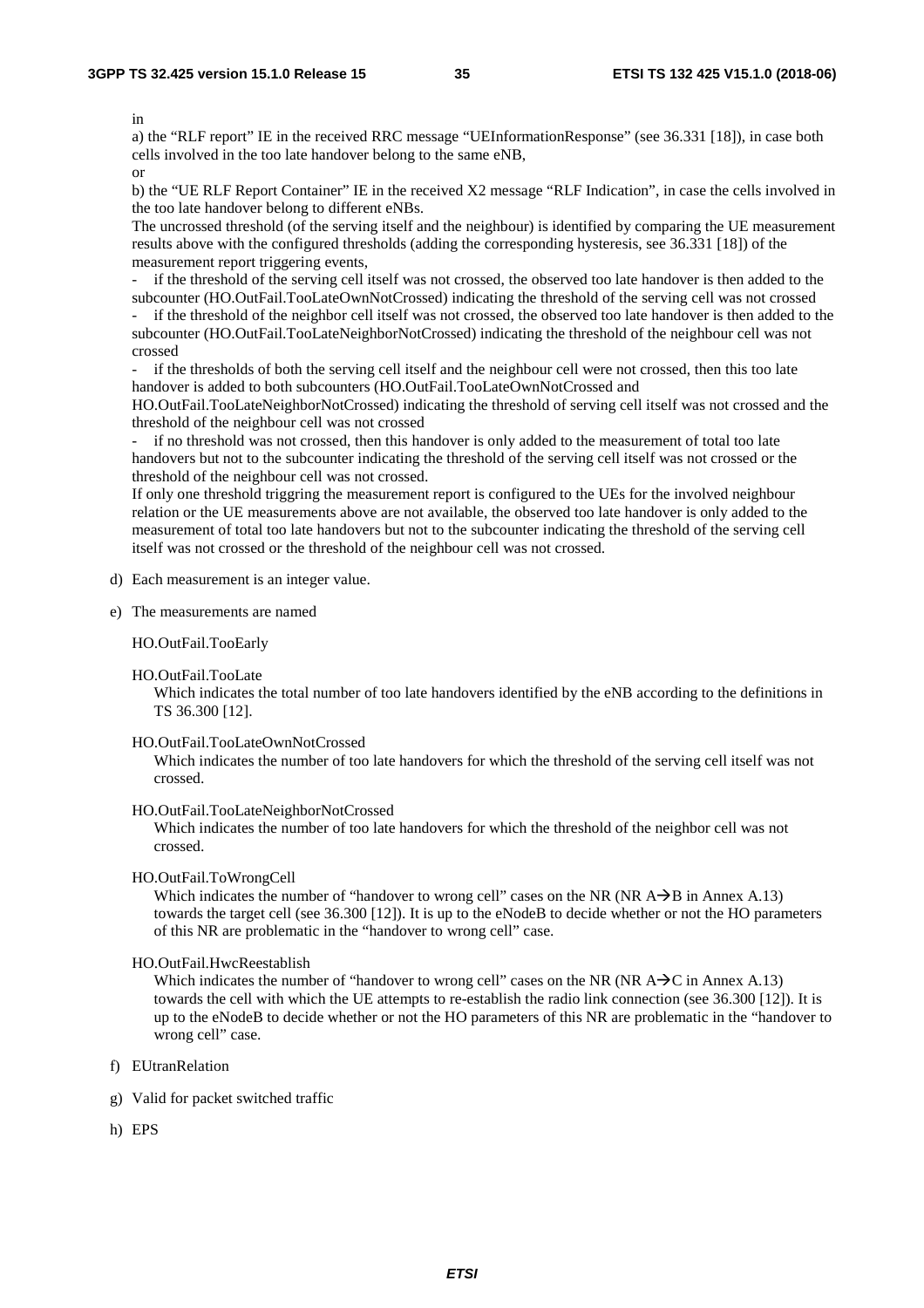#### 4.3.1.4 Intra- / Inter-frequency Handover related measurements

#### 4.3.1.4.1 Attempted outgoing intra-frequency handovers

- a) This measurement provides the number of attempted outgoing intra-frequency handovers.
- b) CC.
- c) Transmission of the *RRCConnectionReconfiguration* message by the eNB/RN to UE triggering the handover, indicating the attempt of an outgoing intra-frequency handover (see TS 36.331 [8]).
- d) A single integer value.
- e) HO.IntraFreqOutAtt.
- f) EUtranCellFDD EUtranCellTDD
- g) Valid for packet switched traffic
- h) EPS

#### 4.3.1.4.2 Successful outgoing intra-frequency handovers

- a) This measurement provides the number of successful outgoing intra-frequency handovers.
- b) CC.
- c) Receipt of a RRC message *RRCConnectionReconfigurationComplete* sent from the UE to the target (=source) eNB/RN, indicating a successful outgoing intra-eNB/RN intra-frequency handover (see TS 36.331 [8]), orreceipt at the source eNB/RN of UE CONTEXT RELEASE [10] over the X2 from the target eNB or DeNB following a successful inter-eNB intra-frequency handover, or if handover is performed via S1, receipt of UE CONTEXT RELEASE COMMAND[9] at the source eNB following a successful inter-eNB intra-frequency handover.
- d) A single integer value.
- e) HO.IntraFreqOutSucc
- f) EUtranCellFDD EUtranCellTDD
- g) Valid for packet switched traffic
- h) EPS

#### 4.3.1.4.3 Attempted outgoing inter-frequency handovers – gap-assisted measurement

- a) This measurement provides the number of attempted outgoing inter-frequency handovers, when measurement gaps are used [12].
- b) CC.
- c) Transmission of the *RRCConnectionReconfiguration* message by the eNB/RN to UE triggering the handover, indicating the attempt of an outgoing inter-frequency handover when measurement gaps are used (see TS 36.331 [8]).
- d) A single integer value.
- e) HO.InterFreqMeasGapOutAtt
- f) EUtranCellFDD EUtranCellTDD
- g) Valid for packet switched traffic
- h) EPS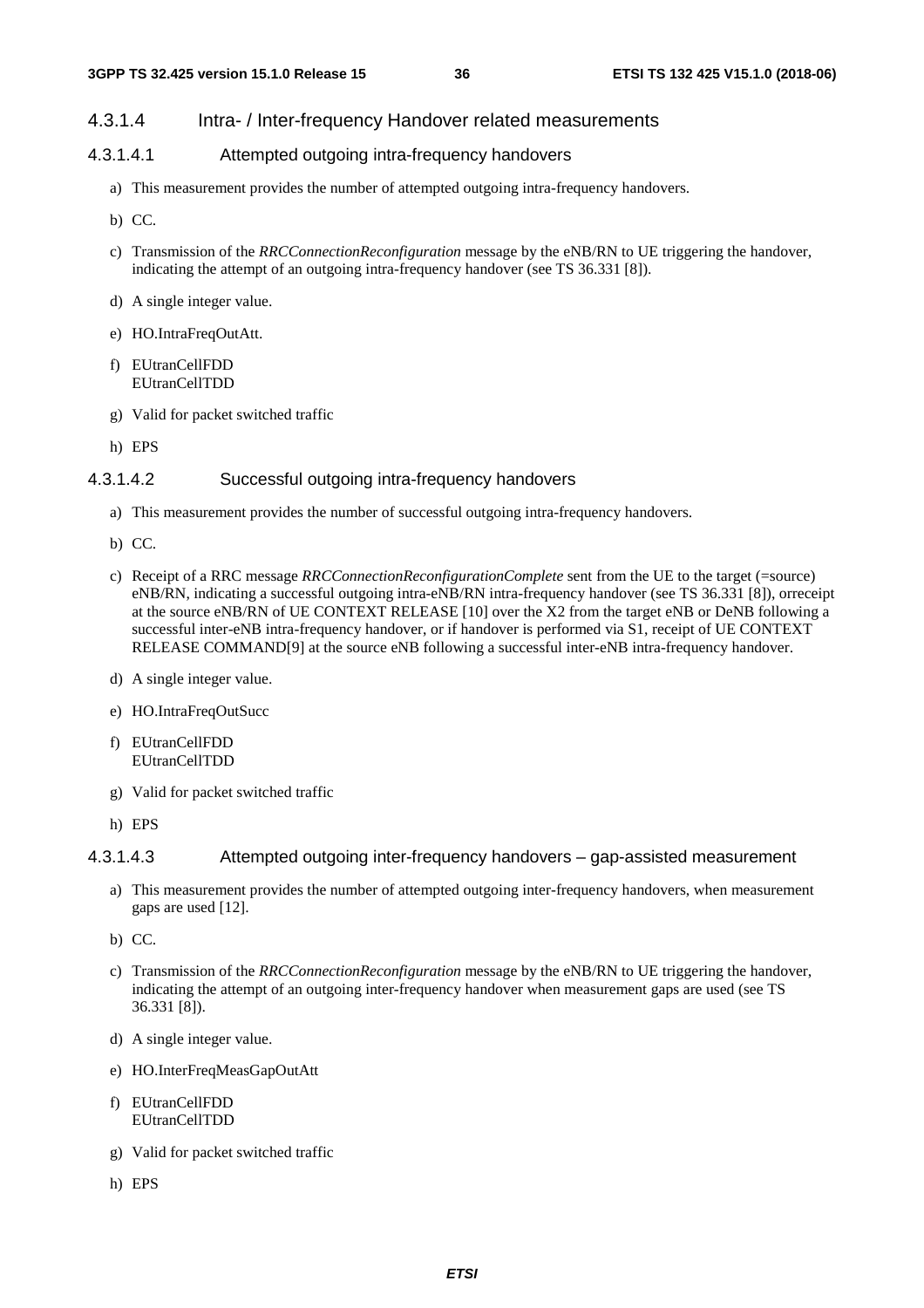#### 4.3.1.4.4 Successful outgoing inter-frequency handovers – gap-assisted measurement

a) This measurement provides the number of successful outgoing inter-frequency handovers, when measurement gaps are used [12].

b) CC.

- c) Receipt of a RRC message *RRCConnectionReconfigurationComplete* sent from the UE to the target (=source) eNB/RN, indicating a successful outgoing intra-eNB/RN inter-frequency handover when measurement gaps are used (see TS 36.331 [8]), or receipt at the source eNB/RN of UE CONTEXT RELEASE [10] over the X2 from the target eNB or DeNB following a successful inter-frequency handover when measurement gaps are used, or if handover is performed via S1, receipt of UE CONTEXT RELEASE COMMAND[9] at the source eNB following a successful inter-frequency handover when measurement gaps are used.
- d) A single integer value.
- e) HO.InterFreqMeasGapOutSucc
- f) EUtranCellFDD EUtranCellTDD
- g) Valid for packet switched traffic
- h) EPS

#### 4.3.1.4.5 Attempted outgoing inter-frequency handovers – non gap-assisted measurement

- a) This measurement provides the number of attempted outgoing inter-frequency handovers, when measurement gaps are not used [12].
- b) CC.
- c) Transmission of the *RRCConnectionReconfiguration* message by the eNB/RN to UE triggering the handover, indicating the attempt of an outgoing inter-frequency handover when measurement gaps are not used (see TS 36.331 [8]).
- d) A single integer value.
- e) HO.InterFreqNoMeasGapOutAtt
- f) EUtranCellFDD EUtranCellTDD
- g) Valid for packet switched traffic
- h) EPS

#### 4.3.1.4.6 Successful outgoing inter-frequency handovers – non gap-assisted measurement

- a) This measurement provides the number of successful outgoing inter-frequency handovers, when measurement gaps are not used [12].
- b) CC.
- c) Receipt of a RRC message *RRCConnectionReconfigurationComplete* sent from the UE to the target (=source) eNB/RN, indicating a successful outgoing intra-eNB/RN inter-frequency handover when measurement gaps are not used (see TS 36.331 [8]), or receipt at the source eNB/RN of UE CONTEXT RELEASE [10] over the X2 from the target eNB or from DeNB following a successful inter-frequency handover when measurement gaps are not used, or if handover is performed via S1, receipt of UE CONTEXT RELEASE COMMAND[9] at the source eNB following a successful inter-frequency handover when measurement gaps are not used.
- d) A single integer value.
- e) HO.InterFreqNoMeasGapOutSucc
- f) EUtranCellFDD EUtranCellTDD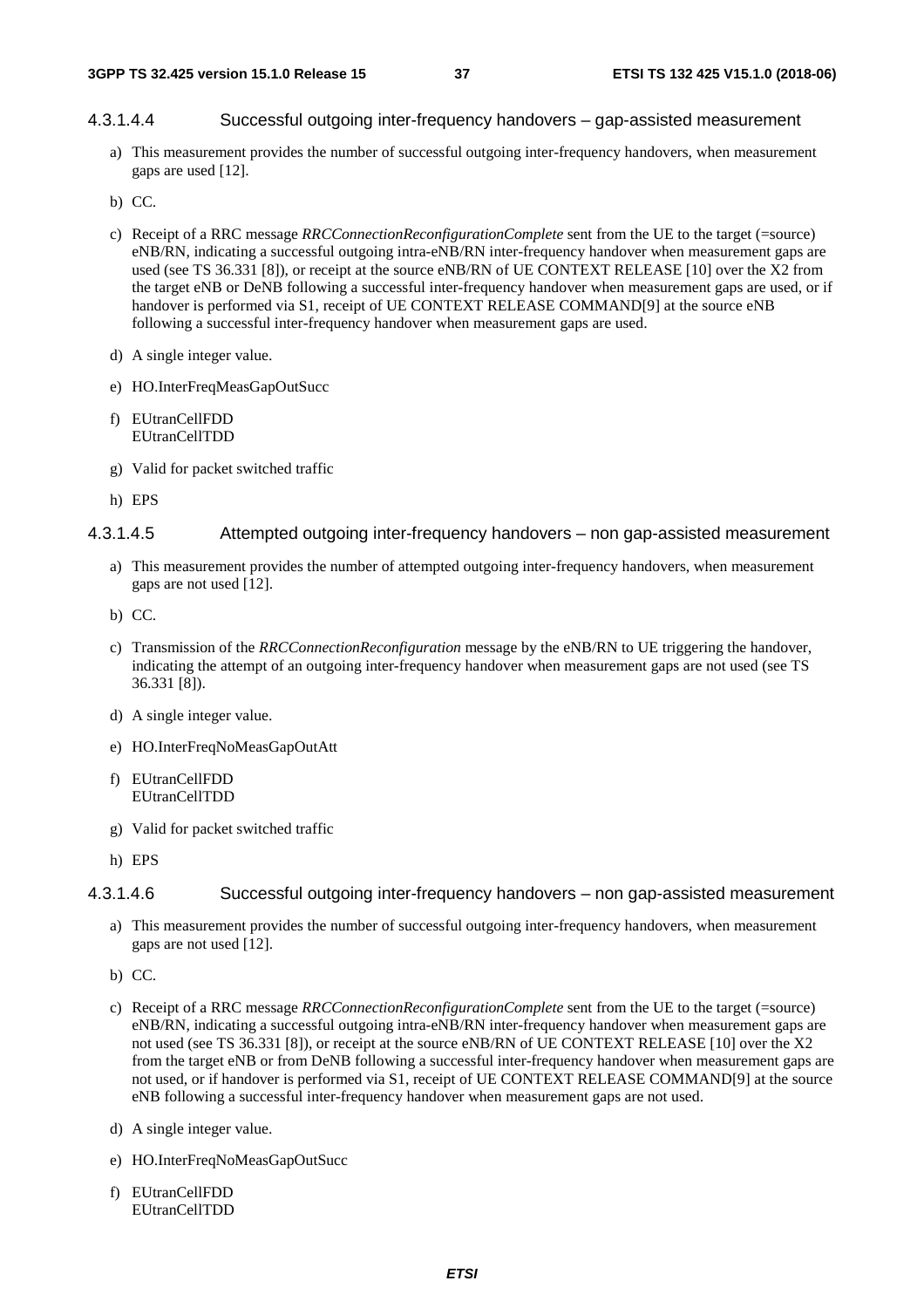- g) Valid for packet switched traffic
- h) EPS

### 4.3.1.5 Handover related measurements for DRX / non-DRX

#### 4.3.1.5.1 Attempted outgoing handovers with DRX

- a) This measurement provides the number of attempted outgoing handovers, when DRX is used (for DRX see  $[12]$ ).
- b) CC.
- c) Transmission of the *RRCConnectionReconfiguration* message to UE triggering the handover, indicating the attempt of an outgoing handover when DRX is used (see TS 36.331 [8]).
- d) A single integer value.
- e) HO.DrxOutAtt
- f) EUtranCellFDD EUtranCellTDD
- g) Valid for packet switched traffic
- h) EPS

#### 4.3.1.5.2 Successful outgoing handovers with DRX

- a) This measurement provides the number of successful outgoing handovers, when DRX is used (for DRX see  $[12]$ ).
- b) CC.
- c) Receipt of a RRC message *RRCConnectionReconfigurationComplete* sent from the UE to the target (=source) eNB, indicating a successful outgoing intra-eNB handover when DRX is used (see TS 36.331 [8]), or receipt at the source eNB of UE CONTEXT RELEASE [10] over the X2 from the target eNB following a successful handover when DRX is used, or if handover is performed via S1, receipt of UE CONTEXT RELEASE COMMAND[9] at the source eNB following a successful handover when DRX is used.
- d) A single integer value.
- e) HO.DrxOutSucc
- f) EUtranCellFDD EUtranCellTDD
- g) Valid for packet switched traffic
- h) EPS

#### 4.3.1.5.3 Attempted outgoing handovers non-DRX

- a) This measurement provides the number of attempted outgoing handovers, when DRX is not used (for DRX see  $[12]$ ).
- b) CC.
- c) Transmission of the *RRCConnectionReconfiguration* message to UE triggering the handover, indicating the attempt of an outgoing handover when DRX is not used (see TS 36.331 [8]).
- d) A single integer value.
- e) HO.NoDrxOutAtt.
- f) EUtranCellFDD EUtranCellTDD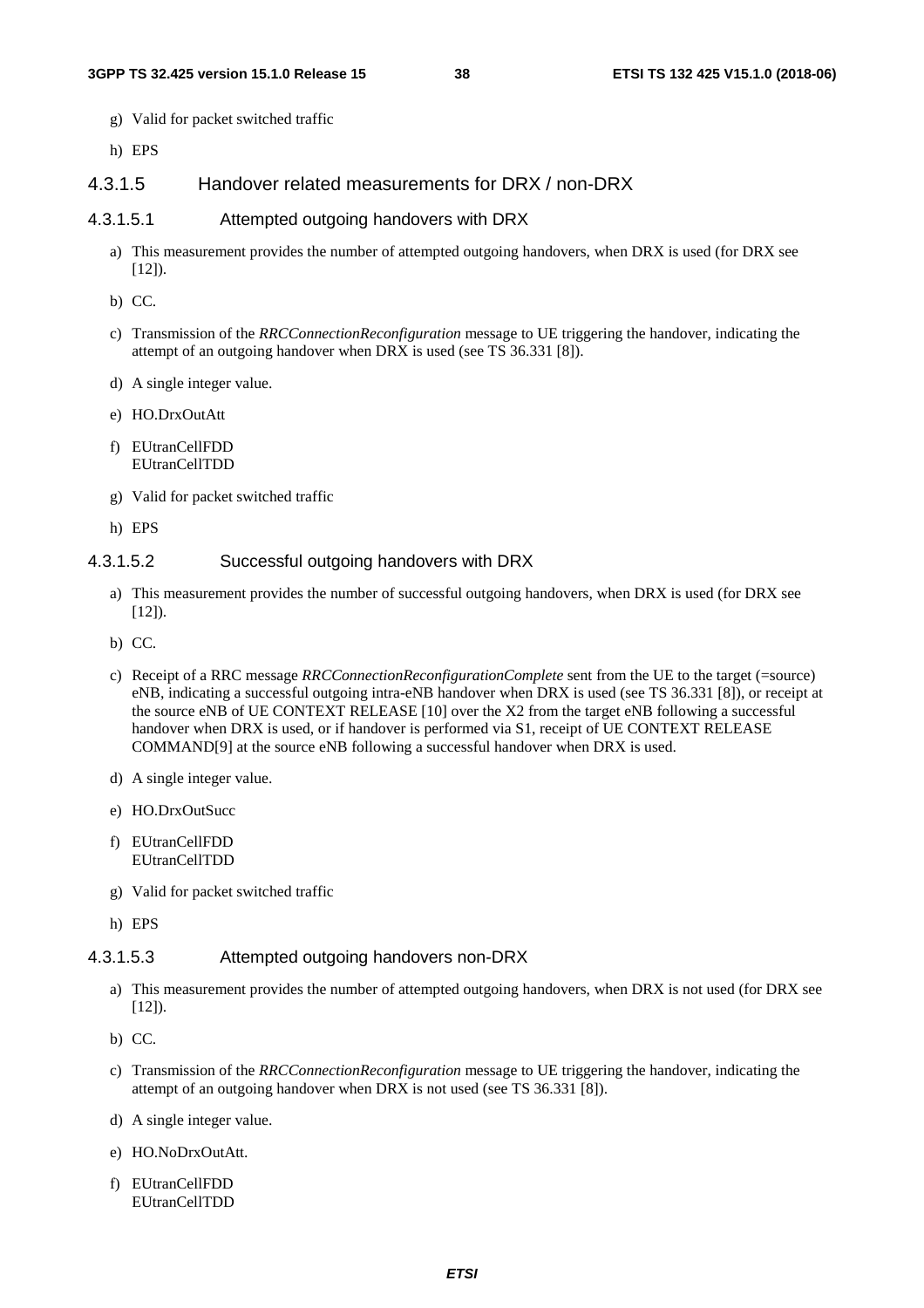- g) Valid for packet switched traffic
- h) EPS

#### 4.3.1.5.4 Successful outgoing handovers non-DRX

- a) This measurement provides the number of successful outgoing handovers, when DRX is not used (for DRX see  $[12]$ ).
- b) CC.
- c) Receipt of a RRC message *RRCConnectionReconfigurationComplete* sent from the UE to the target (=source) eNB, indicating a successful outgoing intra-eNB handover when DRX is not used (see TS 36.331 [8]) when DRX is not used, or receipt at the source eNB of UE CONTEXT RELEASE [10] over the X2 from the target eNB following a successful handover when DRX is not used, or if handover is performed via S1, receipt of UE CONTEXT RELEASE COMMAND[9] at the source eNB following a successful handoverwhen DRX is not used.
- d) A single integer value.
- e) HO.NoDrxOutSucc
- f) EUtranCellFDD EUtranCellTDD
- g) Valid for packet switched traffic
- h) EPS
- 4.3.1.6 Handover to cells outside the RN related measurements
- 4.3.1.6.1 Attempted preparations of outgoing handovers to the cells outside the RN
	- a) This measurement provides the number of attempted preparations of outgoing handovers to the cells outside the RN.
	- b) CC.
	- c) Transmission of the X2AP message HANDOVER REQUEST by the RN to the DeNB (see TS 36.423[10]), indicating the attempt of an outgoing handover preparation to the cells outside the RN.
	- d) A single integer value.
	- e) HO.OutRNOutPrepAtt
	- f) EUtranCellFDD EUtranCellTDD
	- g) Valid for packet switched traffic
	- h) EPS

#### 4.3.1.6.2 Attempted executions of outgoing handover to the cells outside the RN per handover cause

- a) This measurement provides the number of attempted executions of outgoing handovers to the cells outside the RN per handover cause.
- b) CC.
- c) Transmission of the *RRC ConnectionReconfiguration* message by the RN to UE triggering the handover from the RN to the cell outside the RN, indicatingthe attempt of an outgoing handover to the cell outside the RN(see TS 36.331 [8]).

The sum of all supported per cause measurements shall equal the total number of attempted executions of outgoing handovers to the cell outside the RN. Each *RRCConnectionReconfiguration* message transimtted is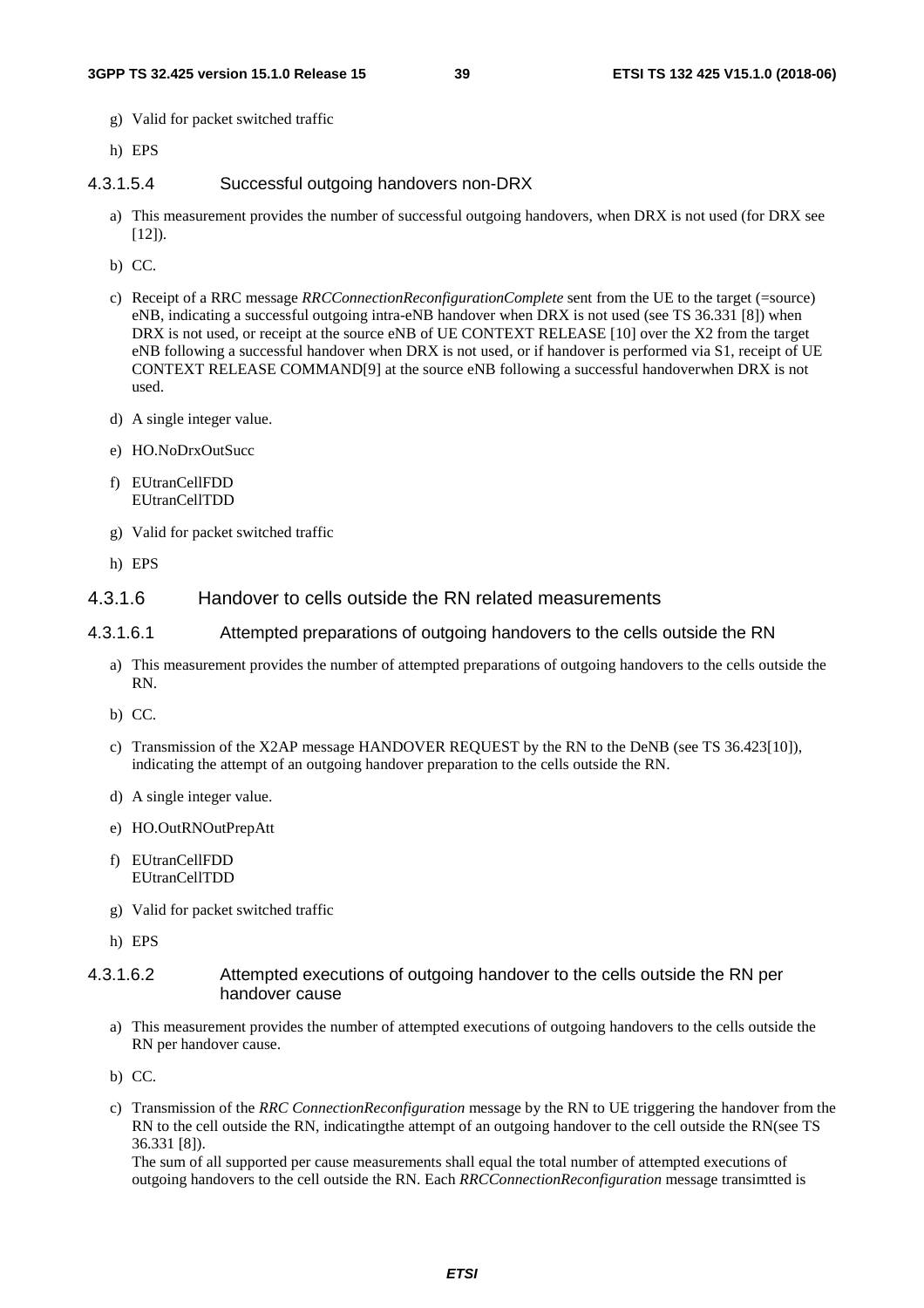added to the relevant per handover cause measurement, the possible causes are included in TS 36.413 [9]. In case only a subset of per cause measurements is supported, a sum subcounter will be provided first.

- d) Each measurement is an integer value. The number of measurements is equal to the number of causes supported plus a possible sum value identified by the .sum suffix.
- e) HO.OutRNOutAtt.*Cause w*here *Cause* identifies the cause for handover
- f) EUtranCellFDD EUtranCellTDD
- g) Valid for packet switched traffic
- h) EPS

#### 4.3.1.6.3 Successful executions of outgoing handover to the cells outside the RN per handover cause

- a) This measurement provides the number of successful executions of outgoing handovers to the cells outside the RN per handover cause.
- b) CC.
- c) Receipt at the RN of UE CONTEXT RELEASE [10] over the X2 from the DeNB following a successful handover. Each X2AP UE CONTEXT RELEASE message received is added to the relevant per handover cause measurement, the possible causes are included in TS 36.413 [9]. The sum of all supported per cause measurements shall equal the total number of executions of outgoing handovers to the cells outside the RN. In case only a subset of per cause measurements is supported, a sum subcounter will be provided first.
- d) Each measurement is an integer value. The number of measurements is equal to the number of causes supported plus a possible sum value identified by the .sum suffix.
- e) HO.InterRNOutSucc.*Cause* where *Cause* identifies the cause for handover.
- f) EUtranCellFDD EUtranCellTDD
- g) Valid for packet switched traffic
- h) EPS

#### 4.3.1.7 Handover triggering measurements

#### 4.3.1.7.1 Average quality of the serving cell when HO is triggered

- a) This measurement provides the average quality of the serving cell reported in the UE measurement reports that triggered HO. The average is computed over all measurement reports that triggered HO received during the measurement granularity period. Separate measurement is produced for each measurement quantity {RSRP, RSRQ}.
- b) DER  $(n=1)$
- c) For each UtranRelation, this measurement is obtained by accumulating the value (linear value converted from dbm unit) of the quality of the serving (source) cell (RSRP and RSRQ) in the UE measurement report causing HO on the UtranRelation, and dividing the accumulated value by the number of HO occurrence on the UtranRelation at the end of granularity period, and converting the value back to dbm unit from linear value. Separate measurement is provided for RSRP and for RSRQ.
- d) Each measurement is asingle integer value in dBm (RSRP) or dB (RSRQ)
- e) HO.SrcCellQual.RSRP HO.SrcCellQual.RSRQ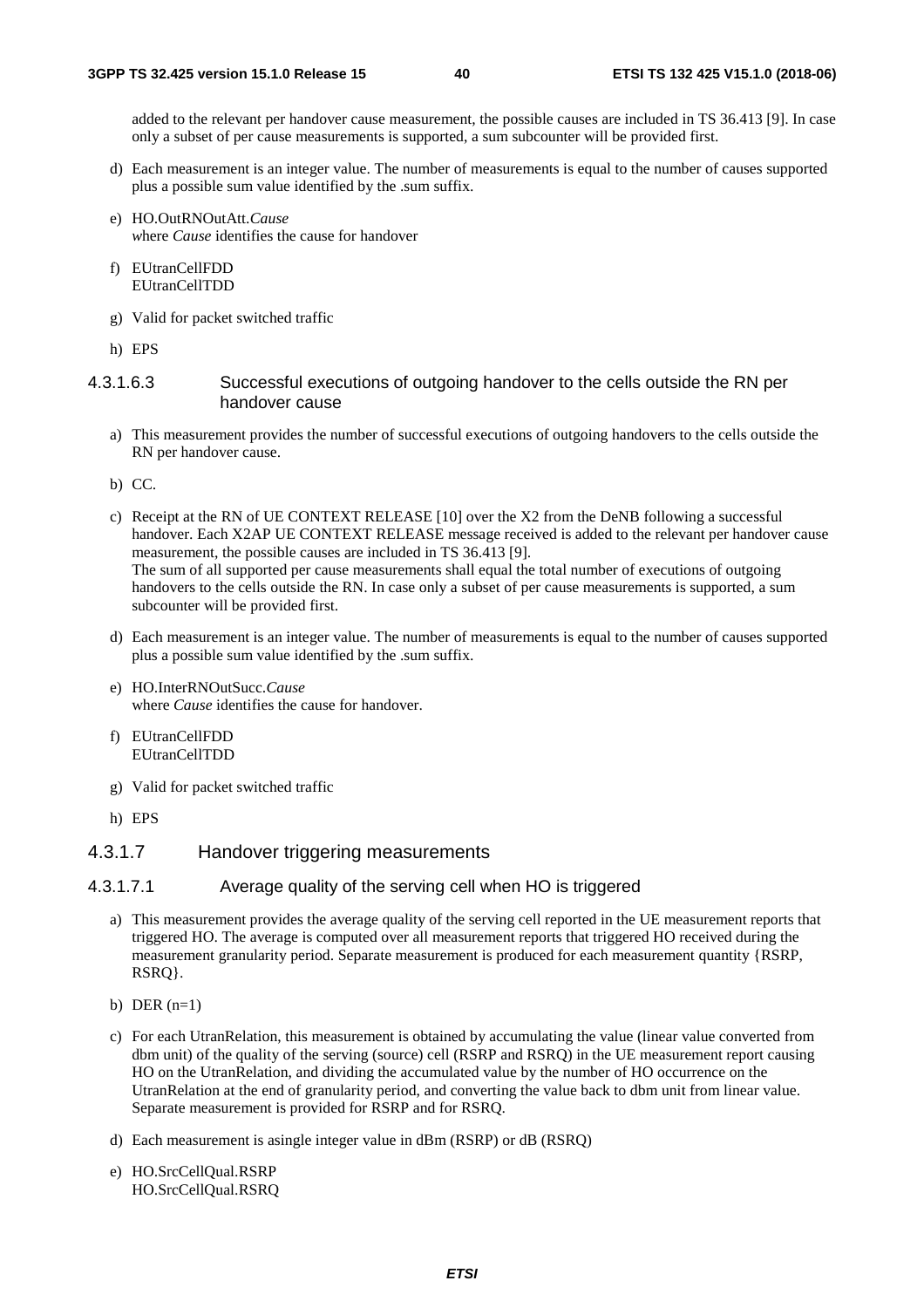- f) EUtranRelation
- g) Valid for packet switched traffic
- h) EPS

#### 4.3.1.7.2 Average quality of the neighboring cell when HO is triggered

- a) This measurement provides the average quality of the neigbor cell that triggered HO (target HO cell) reported in the UE measurement reports. The average is computed over all measurement reports that triggered HO during the measurement granularity period. Separate measurement is produced for each measurement quantity {RSRP, RSRQ}.
- b) DER  $(n=1)$
- c) For each UtranRelation, this measurement is obtained by accumulating the value (linear value converted from dbm unit) of the quality of neighbor (target) cell (RSRP, RSRQ) in the UE measurement report causing HO to the subject neighbor (target) cell on the UtranRelation, and dividing the accumulated value by the number of HO occurrence on the UtranRelation at the end of granularity period, and converting the value back to dbm unit from linear value. Separate measurement is provided for RSRP and for RSRQ.
- d) Each measurement is a single integer value in dBm (RSRP) or dB (RSRQ)
- e) HO.TrgtCellQual.RSRP HO.TrgtCellQual.RSRQ
- f) EUtranRelation
- g) Valid for packet switched traffic
- h) EPS

# 4.3.2 Inter-RAT Handovers

4.3.2.1 Measurements related to inter-RAT Handovers – target cell of 3GPP and non-3GPP network technology

#### 4.3.2.1.1 Attempted outgoing inter-RAT handovers per handover cause

- a) This measurement provides the number of attempted outgoing inter-RAT handovers per cause and target cell specific.
- b) CC.
- c) Transmission of the *MobilityFromEUTRACommand* message or the *HandoverFromEUTRAPreparationRequest* message from the serving eNB/RN to the UE indicating the attempt of an outgoing handover from EUTRAN to UTRAN or to GERAN or to CDMA2000 (see TS 36.331 [8]). Each *MobilityFromEUTRACommand* message or *HandoverFromEUTRAPreparationRequest* message transmitted is added to the relevant per handover cause measurement, the possible causes are included in TS 36.413 [9]. The sum of all supported per cause measurements shall equal the total number of outgoing inter-RAT handover events. In case only a subset of per cause measurements is supported, a sum subcounter will be provided first. All IRAT handovers to the neighbouring cells in non-eUTRAN networks are measured.
- d) Each measurement is an integer value. The number of measurements is equal to the number of causes supported plus a possible sum value identified by the *.sum* suffix.
- e) HO.IartOutAtt.*Cause w*here *Cause* identifies the cause for handover
- f) EUtranCellFDD EUtranCellTDD **GSMRelation** UTRANRelation CDMA2000Relation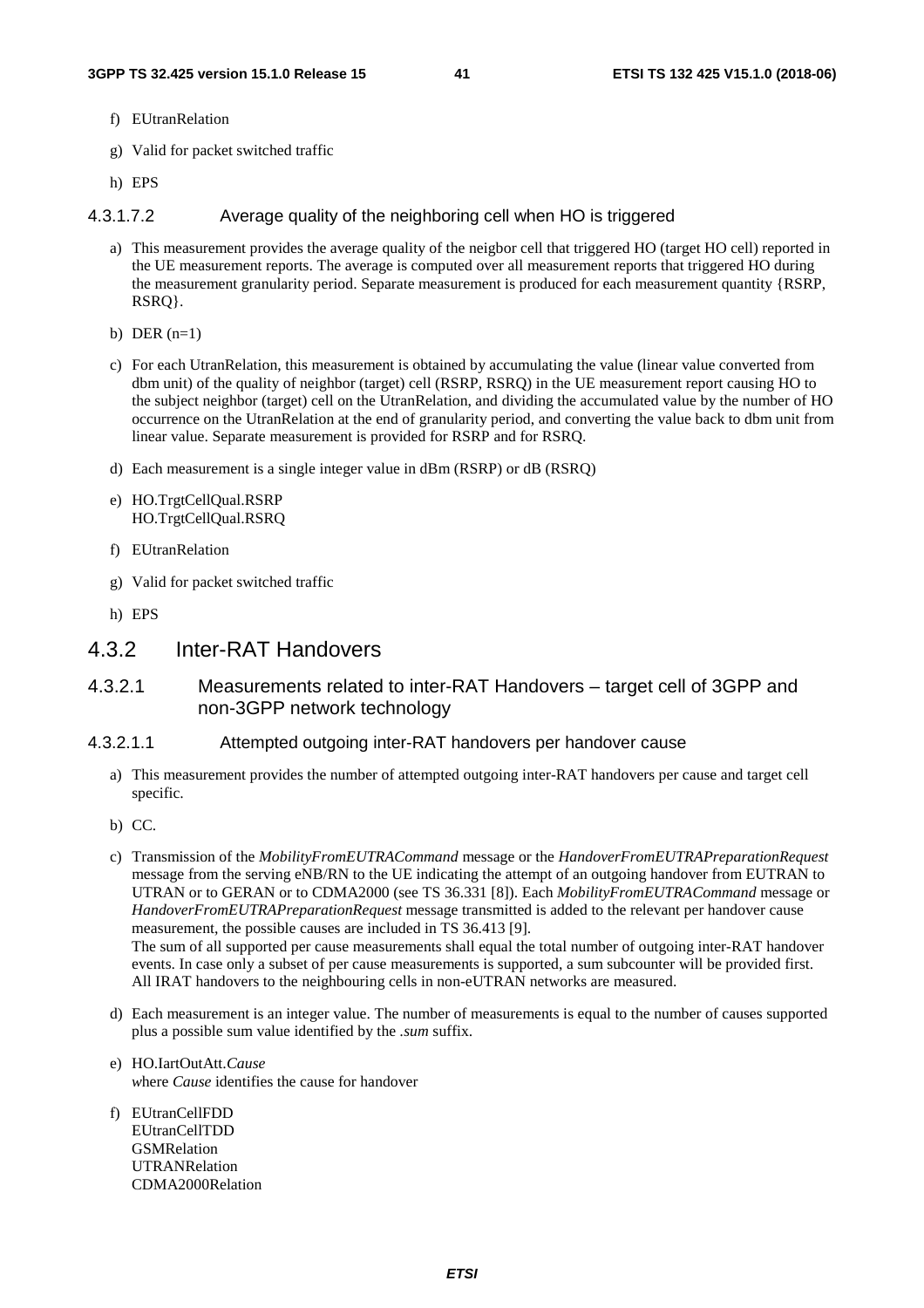- g) Valid for packet switched traffic
- h) EPS

4.3.2.1.2 Successful outgoing inter-RAT handovers per handover cause

a) This measurement provides the number of successful outgoing inter-RAT handovers per cause target cell specific.

b) CC.

c) Receipt of a S1AP message UE CONTEXT RELEASE COMMAND sent from the MME/DeNB to the source eNB, indicating a successful IRAT handover (see TS 36.413 [9]). Each UE CONTEXT RELEASE COMMAND message received is added to the relevant per handover cause measurement, the possible causes are included in TS 36.413 [9].

The sum of all supported per cause measurements shall equal the total number of outgoing inter-RAT handover events. In case only a subset of per cause measurements is supported, a sum subcounter will be provided first. All IRAT handovers to the neighbouring cells in non-eUTRAN are measured.

- d) Each measurement is an integer value. The number of measurements is equal to the number of causes supported plus a possible sum value identified by the *.sum* suffix.
- e) HO.IartOutSucc.*Cause w*here *Cause* indicating the cause for handover.

f) EUtranCellFDD EUtranCellTDD **GSMRelation UTRANRelation** CDMA2000Relation

- g) Valid for packet switched traffic
- h) EPS

#### 4.3.2.1.3 Number of outgoing unnecessary handovers related with inter-RAT MRO

a) This measurement provides the number of outgoing unnecessary handovers to another RAT from E-UTRAN related with inter-RAT MRO.

b) CC

- c) The measurement is obtained by accumulating the number of outgoing unnecessary handovers to anther RAT from E-UTRAN according to the definitions in TS 36.300 [12] and TS 36.413[9].
- d) A single integer value.
- e) HO.IratOutUnnecessaryFromEutran
- f) GSMRelation UTRANRelation CDMA2000Relation
- g) Valid for packet switched traffic
- h) EPS
- i) This measurement is to support the PM for inter-RAT MRO defined in TS 32.522[15].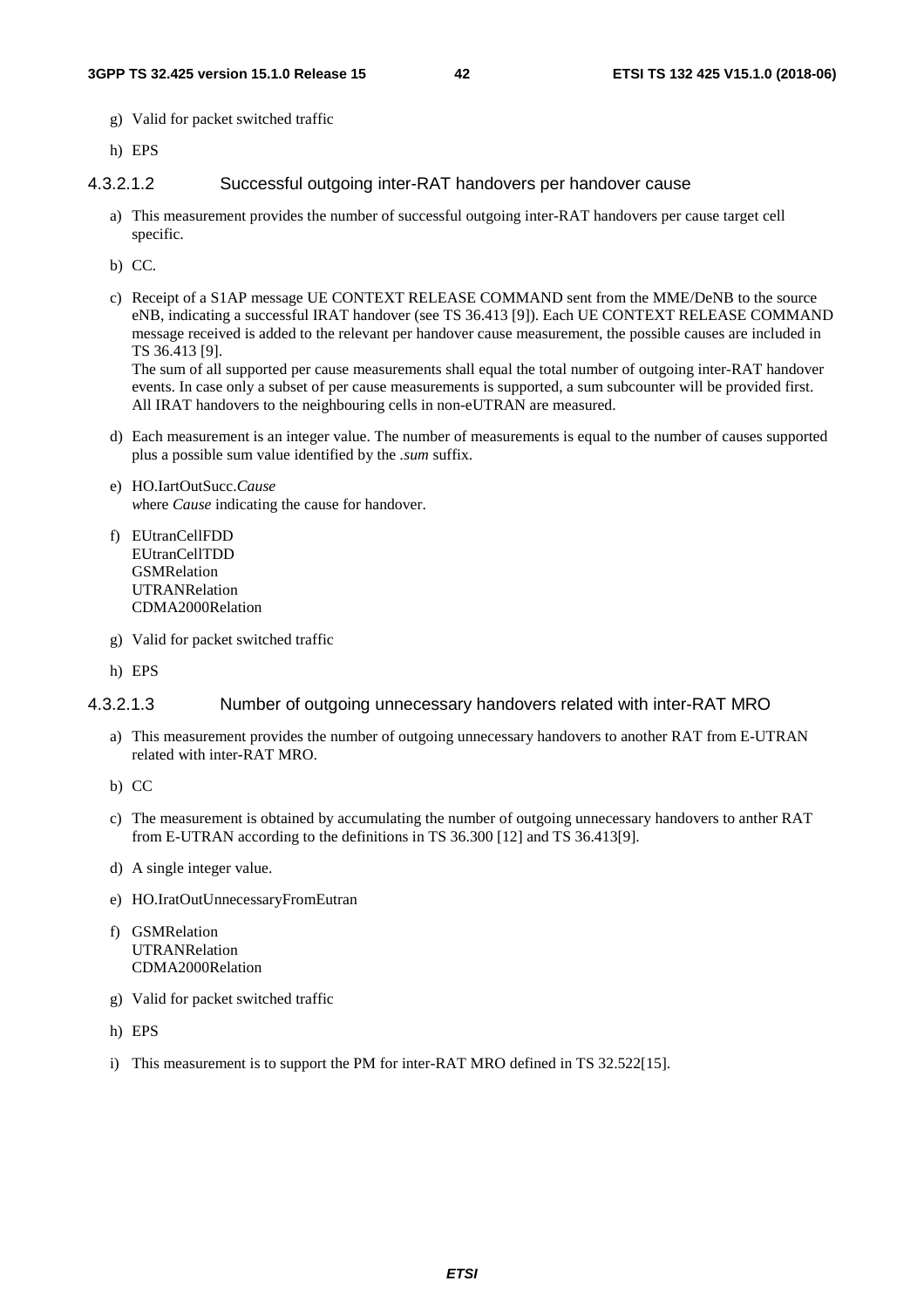# 4.4 Cell level radio bearer QoS related measurements

# 4.4.1 Cell PDCP SDU bit-rate

#### 4.4.1.1 Average DL cell PDCP SDU bit-rate

- a) This measurement provides the average cell bit-rate of PDCP SDUs on the downlink. This represents the ingress rate of user plane traffic to the eNodeB/RN (via X2 or S1). The measurement is split into subcounters per E-RAB QoS level (QCI).
- b) CC
- c) This measurement is obtained by accumulating the number of bits entering the eNodeB/RN, and then dividing the sum by the measurement period . The measurement is performed at the PDCP SDU level. PDCP SDUs that are forwarded over the X2/S1 to another eNodeB during handover shall be deducted from the bit count – if this results in a negative bit count the bit count shall be set to zero. Separate counters are maintained for each QCI. The sum of all supported per QCI measurements shall equal the total DL cell PDCP SDU bit-rate. In case only a subset of per QCI measurements is supported, a sum subcounter will be provided first.
- d) Each measurement is an integer value representing the bit-rate measured in kb/s. The number of measurements is equal to the number of QCIs plus a possible sum value identified by the *.sum* suffix.
- e) The measurement name has the form DRB.PdcpSduBitrateDl.*QCI* where *OCI* identifies the E-RAB level quality of service class.
- f) EUtranCellFDD EUtranCellTDD
- g) Valid for packet switched traffic
- h) EPS
- i) One usage of this measurement is to support the performance indicator  $DV_{MN}$  for EE evaluation in [20].

#### 4.4.1.2 Average UL cell PDCP SDU bit-rate

- a) This measurement provides the average cell bit-rate of PDCP SDUs on the uplink. This represents successful transmissions of user plane traffic; control signalling and retransmissions are excluded from this measure. The measurement is split into subcounters per E-RAB QoS level (QCI).
- b) CC
- c) This measurement is obtained by accumulating the number of bits leaving the eNodeB/RN on the X2 or S1 interface, and then dividing the sum by the measurement period. The measurement is performed at the PDCP SDU level. PDCP SDUs that were not received over the air interface in the cell (but were forwarded from another eNodeB during handover) are excluded from the count. Separate counters are maintained for each QCI. The sum of all supported per QCI measurements shall equal the total UL cell PDCP SDU bit-rate. In case only a subset of per QCI measurements is supported, a sum subcounter will be provided first.
- d) Each measurement is an integer value representing the bit-rate measured in kb/s. The number of measurements is equal to the number of QCIs plus a possible sum value identified by the *.sum* suffix.
- e) The measurement name has the form DRB. PdcpSduBitrateUl.*QCI* where *QCI* identifies the E-RAB level quality of service class.
- f) EUtranCellFDD EUtranCellTDD
- g) Valid for packet switched traffic
- h) EPS
- i) One usage of this measurement is to support the performance indicator  $DV_{MN}$  for EE evaluation in [20].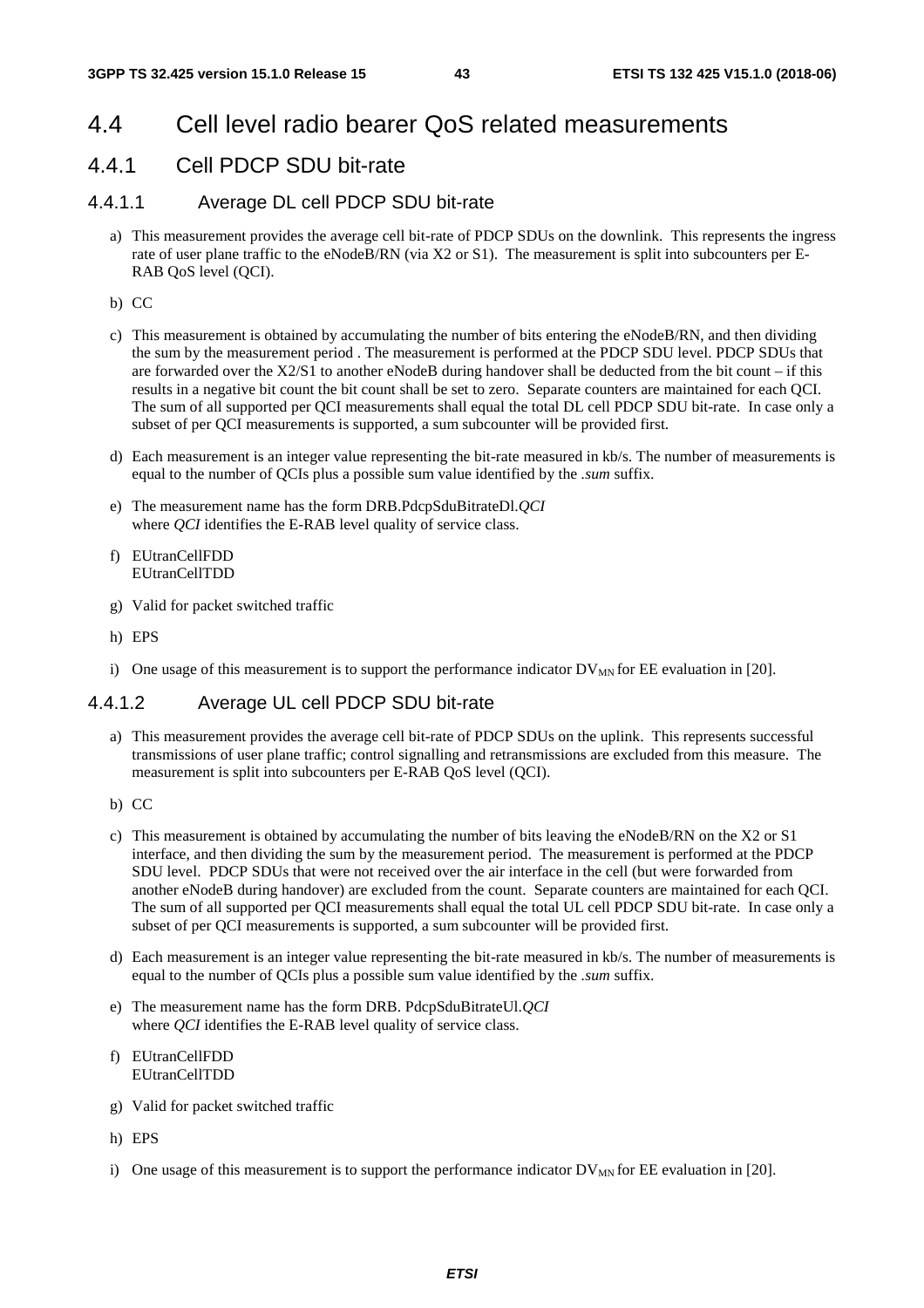#### 4.4.1.3 Maximum DL cell PDCP SDU bit-rate

a) This measurement provides the maximum cell bit-rate of PDCP SDUs on the downlink. This represents the maximum ingress rate of user plane traffic to the eNodeB/RN (via X2 or S1). This is a sum counter measured across all QCIs.

b) SI

- c) This measurement is obtained by sampling at pre-defined intervals the DL cell PDCP SDU bit-rate summed across all QCIs (see clause 4.4.1.1), and then taking the arithmetic maximum of these samples.
- d) A single integer value representing the maximum bit-rate measured in kb/s.
- e) DRB.PdcpSduBitrateDlMax
- f) EUtranCellFDD EUtranCellTDD
- g) Valid for packet switched traffic
- h) EPS

### 4.4.1.4 Maximum UL cell PDCP SDU bit-rate

a) This measurement provides the maximum cell bit-rate of PDCP SDUs measured on the uplink. This represents successful transmissions of user plane traffic; control signalling and retransmissions are excluded from this measure. This is a sum counter measured across all QCIs.

b) SI

- c) The measurement is obtained by sampling at pre-defined intervals the UL cell PDCP SDU bit-rate summed across all QCIs (see clause 4.4.1.2), and then taking the arithmetic maximum of these samples.
- d) A single integer value representing the maximum bit-rate measured in kb/s.
- e) DRB.PdcpSduBitrateUlMax
- f) EUtranCellFDD EUtranCellTDD
- g) Valid for packet switched traffic
- h) EPS

#### 4.4.1.5 Average DL cell control plane PDCP SDU bit-rate

- a) This measurement provides the average cell bit-rate of control plane PDCP SDUs on the downlink.
- b) CC.
- c) This measurement is obtained by accumulating the number of received control plane PDCP SDU bits by the eNodeB/RN, including the control plane PDCP SDU bits received from S1 and RRC SAP, and then dividing the sum by the measurement period.
- d) An single integer value in kb/s.
- e) SRB.PdcpSduBitrateDl
- f) EUtranCellFDD EUtranCellTDD
- g) Valid for packet switching.
- h) EPS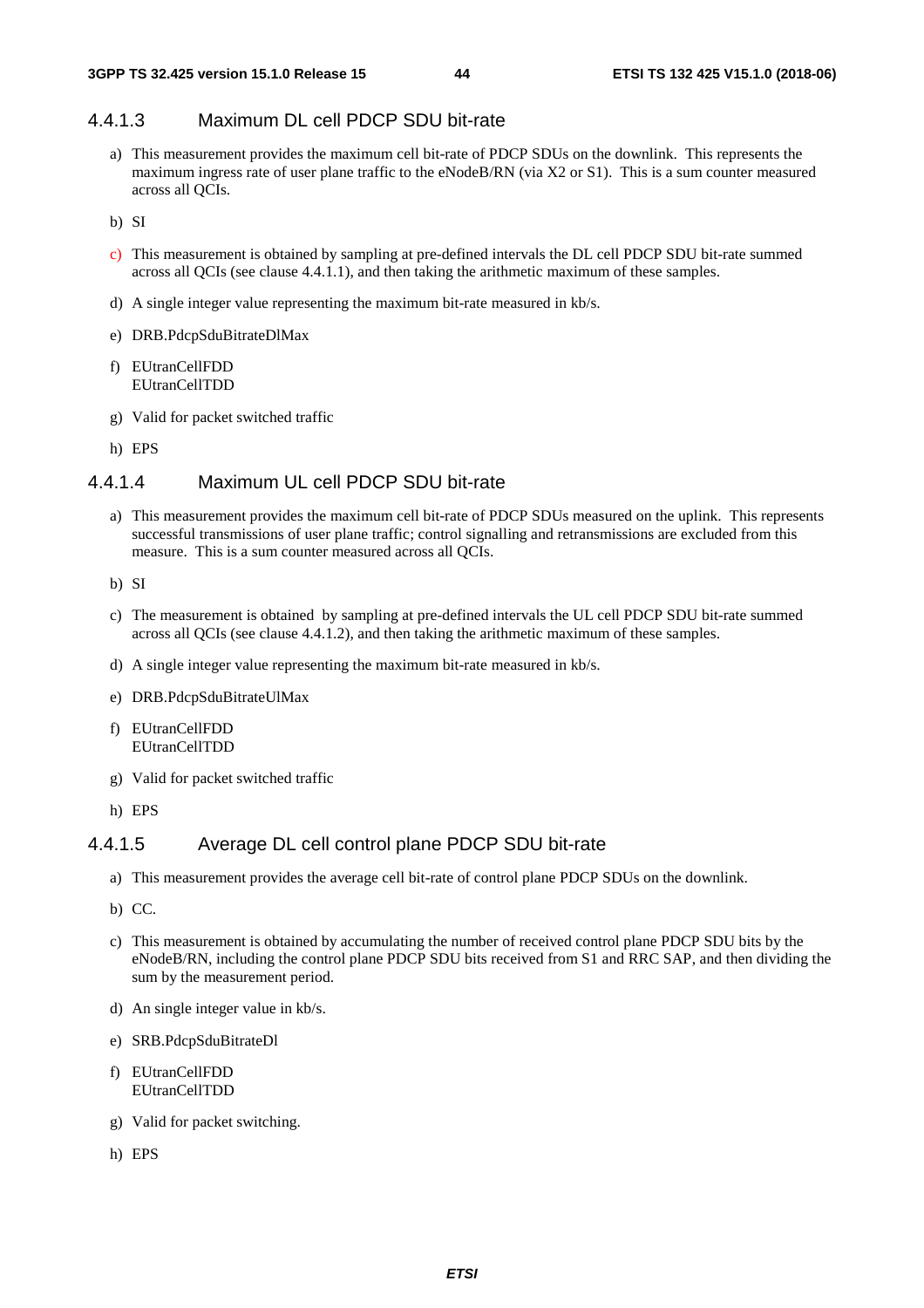### 4.4.1.6 Average UL cell control plane PDCP SDU bit-rate

- a) This measurement provides the average cell bit-rate of control plane PDCP SDUs on the uplink. This represents successful transmissions of control plane traffic;
- b) CC.
- c) This measurement is obtained by accumulating the number of transmitted uplink control plane PDCP SDU bits by the eNodeB/RN, and then dividing the sum by the measurement period.
- d) An single integer value in kb/s.
- e) SRB.PdcpSduBitrateUl
- f) EUtranCellFDD EUtranCellTDD
- g) Valid for packet switching.
- h) EPS

## 4.4.2 Active UEs

# 4.4.2.1 Average number of active UEs on the DL

- a) This measurement provides the average number of UEs that have DTCH data queued on the downlink. The measurement is split into subcounters per E-RAB QoS level (QCI). For an eNodeB serving one or more RNs, the measurement refers to the number of active UEs connected directly to the eNodeB, excluding RNs. The measurement is also applicable to RNs.
- b) SI
- c) This measurement is obtained according to the definition in 3GPP TS 36.314 [11]. Separate counters are maintained for each QCI.
- d) Each measurement is an integer value. The number of measurements is equal to the number of QCIs plus a possible sum value identified by the *.sum* suffix.
- e) The measurement name has the form DRB.UEActiveDl.*QCI* where *QCI* identifies the E-RAB level quality of service class.
- f) EUtranCellFDD EUtranCellTDD
- g) Valid for packet switched traffic
- h) EPS

#### 4.4.2.2 Average number of active UEs on the UL

a) This measurement provides the average number of UEs that have DTCH data queued on the uplink. The measurement is split into subcounters per E-RAB QoS level (QCI). For an eNodeB serving one or more RNs, the measurement refers to the number of active UEs connected directly to the eNodeB, excluding RNs. The measurement is also applicable to RNs.

b) SI

- c) This measurement is obtained according to the definition in 3GPP TS 36.314 [11]. Separate counters are maintained for each QCI.
- d) Each measurement is an integer value. The number of measurements is equal to the number of QCIs plus a possible sum value identified by the *.sum* suffix.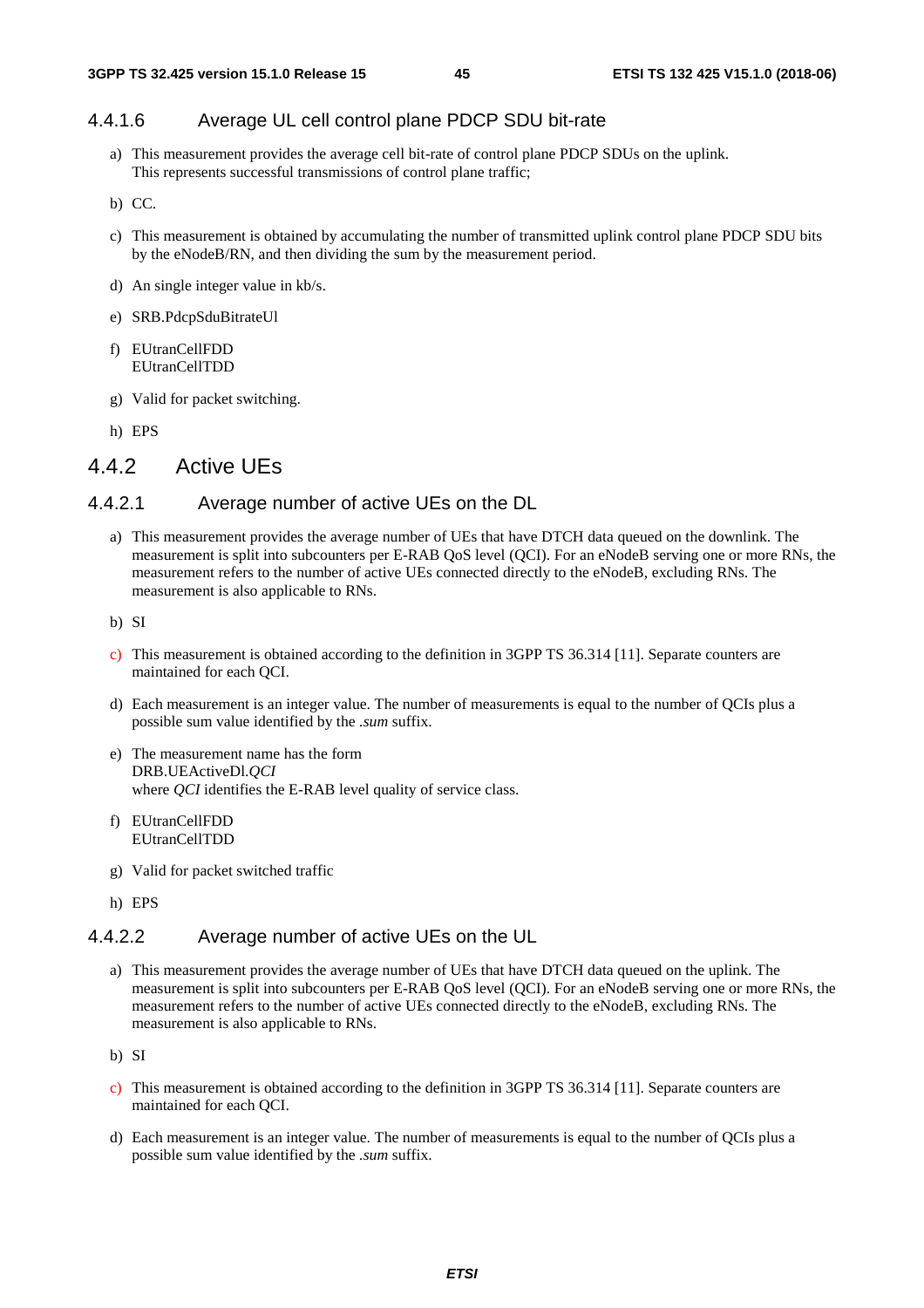- e) The measurement name has the form DRB.UEActiveUl.*QCI* where *QCI* identifies the E-RAB level quality of service class.
- f) EUtranCellFDD EUtranCellTDD
- g) Valid for packet switched traffic
- h) EPS

# 4.4.3 Packet Delay and Drop Rate

### 4.4.3.1 Average DL PDCP SDU delay

- a) This measurement provides the average (arithmetic mean) PDCP SDU delay on the downlink. The measurement is split into subcounters per E-RAB QoS level (QCI). If there is one or more RNs served in a cell, for that cell the eNodeB performs each measurement separately for packets transmitted between the eNodeB and UEs and for packets transmitted between the E-UTRAN and RNs. The measurement is also applicable to RNs.
- b) DER  $(n=1)$
- c) This measurement is obtained according to the definition in 3GPP TS 36.314 [11].
- d) Each measurement is an integer value representing the mean delay in ms. The number of measurements is equal to the number of QCIs plus a possible sum value identified by the *.sum* suffix.
- e) The measurement name has the form DRB.PdcpSduDelayDl.*QCI, which indicates the PDCP SDU delay between the eNodeB (or RN) and UE*  DRB.PdcpSduDelayDlRN*.QCI, which indicates the PDCP SDU delay between the E-UTRAN and RN.* where *QCI* identifies the E-RAB level quality of service class.
- f) EUtranCellFDD EUtranCellTDD
- g) Valid for packet switched traffic
- h) EPS

### 4.4.3.2 DL PDCP SDU drop rate

- a) This measurement provides the fraction of IP packets (PDCP SDUs) which are dropped on the downlink. Only user-plane traffic (DTCH) is considered. A dropped packet is one whose context is removed from the eNodeB/RN without any part of it having been transmitted on the air interface. Packets discarded during handover are excluded from the count. The measurement is split into subcounters per E-RAB QoS level (QCI).
- b) SI
- c) This measurement is obtained according to the definition in 3GPP TS 36.314 [11]. Separate counters are maintained for each QCI. In case only a subset of per QCI measurements is supported, a drop rate subcounter calculated across all QCIs will be provided first.
- d) Each measurement is an integer value representing the drop rate multiplied by 1E6. The number of measurements is equal to the number of QCIs plus a possible sum value identified by the *.sum* suffix.
- e) The measurement name has the form DRB.PdcpSduDropRateDl.*QCI* where *QCI* identifies the target E-RAB level quality of service class.
- f) EUtranCellFDD EUtranCellTDD
- g) Valid for packet switched traffic
- h) EPS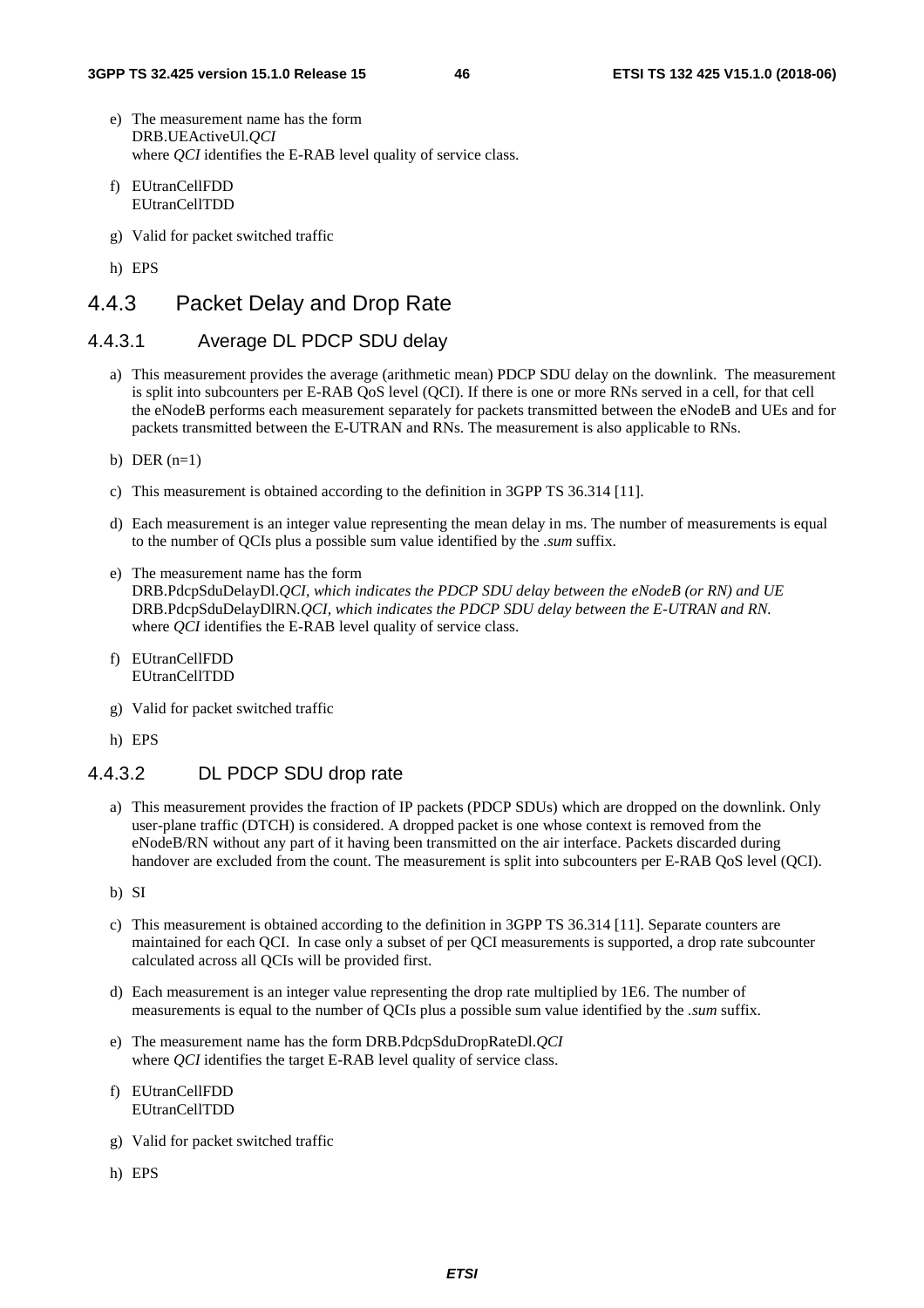### 4.4.4 Packet loss rate

#### 4.4.4.1 DL PDCP SDU air interface loss rate

a) This measurement provides the fraction of IP packets (PDCP SDUs) which are lost (not successfully transmitted) on the downlink air interface. Only user-plane traffic (DTCH) is considered. A lost packet is one whose context is removed from the eNodeB/RN after an attempt has been made to transmit part or all of the packet on the air interface but the whole packet has not been successfully transmitted. The measurement is split into subcounters per E-RAB QoS level (QCI). The packets transmitted between the eNodeB (or RN) and UEs and the packets transmitted between E-UTRAN and RN are counted seperately. The measurement is also applicable to RNs.

b) SI

- c) This measurement is obtained according to the definition in 3GPP TS 36.314 [11]. Separate counters are maintained for each QCI. In case only a subset of per QCI measurements is supported, a loss rate subcounter calculated across all QCIs will be provided first.
- d) Each measurement is an integer value representing the air interface loss rate multiplied by 1E6. The number of measurements is equal to the number of QCIs plus a possible sum value identified by the *.sum* suffix.
- *e)* The measurement name has the form DRB. PdcpSduAirLossRateDl.*QCI, which indicates the DL PDCP SDU air interface loss rate between the eNodeB (or RN) and UE*

DRB. PdcpSduAirLossRateDlRN.*QCI, which indicates the DL PDCP SDU air interface loss rate between the E-UTRAN and RN.*

where *QCI* identifies the target E-RAB level quality of service class.

- f) EUtranCellFDD EUtranCellTDD
- g) Valid for packet switched traffic
- h) EPS

### 4.4.4.2 UL PDCP SDU loss rate

- a) This measurement provides the fraction of IP packets (PDCP SDUs) which are lost (not successfully received) on the uplink. Only user-plane traffic (DTCH) and only PDCP SDUs that have entered PDCP (and given a PDCP sequence number) are considered. The measurement is split into subcounters per E-RAB QoS level (QCI). The packets transmitted between the eNodeB and UEs and the packets transmitted between E-UTRAN and RN are counted seperately. The measurement is also applicable to RNs.
- b) SI
- c) This measurement is obtained according to the definition in 3GPP TS 36.314 [11]. Separate counters are maintained for each QCI. In case only a subset of per QCI measurements is supported, a loss rate subcounter calculated across all QCIs will be provided first.
- d) Each measurement is an integer value representing the loss rate multiplied by 1E6. The number of measurements is equal to the number of QCIs plus a possible sum value identified by the *.sum* suffix.
- e) The measurement name has the form DRB.PdcpSduLossRateUl.*QCII, which indicates the UL PDCP SDU loss rate between the eNodeB (or RN) and UE* DRB.PdcpSduLossRateUlRN.*QCI, which indicates the UL PDCP SDU loss rate between the E-UTRAN and RN.*  where *QCI* identifies the target E-RAB level quality of service class.
- f) EUtranCellFDD EUtranCellTDD
- g) Valid for packet switched traffic
- h) EPS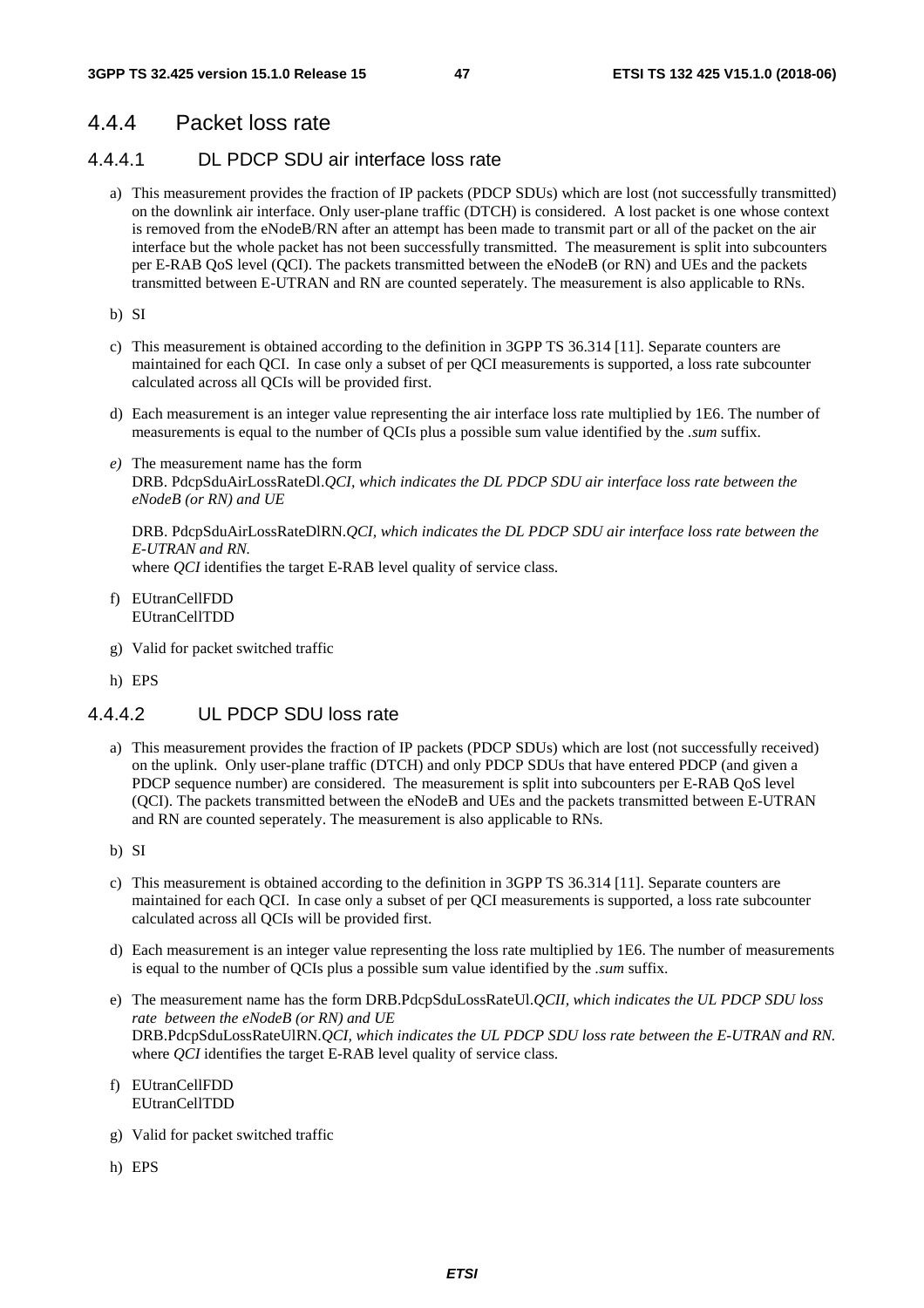# 4.4.5 IP Latency measurements

```
4.4.5.1 IP Latency in DL, E-RAB level
```
- a) This measurement provides IP Latency in DL on E-RAB level.
- b) CC
- c) This measurement is obtained by the following formula for E-RABs

#### LatSample LatTime

LatTime is obtained by accumulating the time T for E-RABs

 $T = t$  *first part of data volume transmitted*  $-t$  *data received*  $[ms]$ 

The sample of "T" is made for the new arrived IP data block (PDCP SDU) when there is no other prior data to be transmitted to the same UE in the eNodeB/RN .

LatSample is obtained by accumulating the number of Latency samples taken on the E-RAB level

The measurement is split into subcounters per E-RAB QoS level (QCI).

- d) Each measurement is an integer value representing the time in ms. The number of measurements is equal to the number of QCIs.
- e) The measurement name has the form DRB.IpLateDl.*QCI* where *QCI* identifies the E-RAB level quality of service class.
- f) EUtranCellFDD EUtranCellTDD
- g) Valid for packet switched traffic
- h) EPS
- i) This measurement is to support the Integrity KPI "E-UTRAN IP Latency" defined in [13]

### 4.4.6 IP Throughput measurements

### 4.4.6.1 IP Throughput in DL

- a) This measurement provides IP throughput in downlink. For an eNodeB serving one or more RNs, packets transmitted between the E-UTRAN and RNs are excluded, i.e., only packets transmitted between the eNodeB (or RN) and UEs are counted. The measurement is also applicable to RN.
- b)  $DER(N=1)$
- c) This measurement is obtained according to the following formula based on the "ThpVolDl" and "ThpTimeDl" defined for the "Scheduled IP Throughput in DL" in 3GPP TS 36.314 [11] for each QCI.

If 
$$
\sum_{UEs}
$$
  $\sum$  ThpTimeD1 > 0,  $\frac{\sum_{UEs}}{\sum_{UEs}} \sum$  ThpTimeD1 x1000[kbits/s]  
If  $\sum_{UEs}$   $\sum$  ThpTimeD1 = 0, 0 [kbits/s]

- d) Each measurement is a real value representing the throughput in kbits/s. The number of measurements is equal to the number of QCIs.
- e) The measurement name has the form DRB.IPThpDl.*QCI* where *QCI* identifies the E-RAB level quality of service class.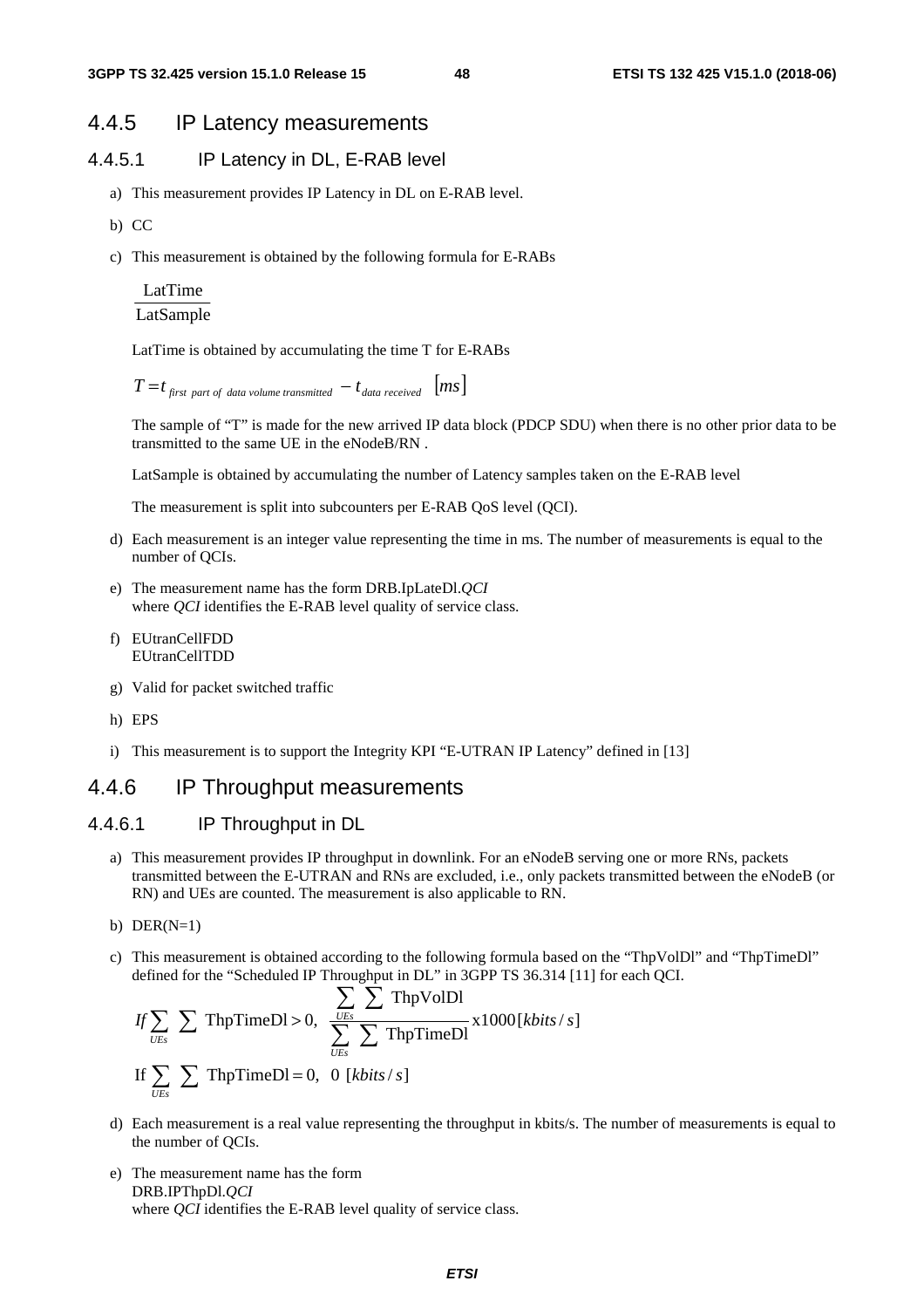- f) EUtranCellFDD EUtranCellTDD
- g) Valid for packet switched traffic
- h) EPS
- i) This measurement is to support the Integrity KPI "E-UTRAN IP Throughput" defined in [13].

#### 4.4.6.2 IP Throughput in UL

- a) This measurement provides IP throughput in uplink. For an eNodeB serving one or more RNs, packets transmitted between the E-UTRAN and RNs are excluded, i.e., only packets transmitted between the eNodeB (or RN) and UEs are counted. The measurement is also applicable to RN
- b)  $DER(N=1)$
- c) This measurement is obtained according to the following formula based on the "ThpVolUl" and "ThpTimeUl" defined for the "Scheduled IP Throughput inUL" in 3GPP TS 36.314 [11] for each QCI.

$$
If \sum_{UEs} \sum \text{ThpTimeUI} > 0, \sum_{UEs} \sum \text{ThpTimeUI} \times 1000[kbits/s]
$$
\n
$$
\text{If } \sum_{UEs} \sum \text{ThpTimeUI} = 0, \quad 0 \text{ [kbits/s]}
$$

- d) Each measurement is a real value representing the volume in kbits. The number of measurements is equal to the number of QCIs.
- e) The measurement name has the form DRB.IPThpUl.*QCI* where *QCI* identifies the E-RAB level quality of service class.
- f) EUtranCellFDD EUtranCellTDD
- g) Valid for packet switched traffic
- h) EPS
- i) This measurement is to support the Integrity KPI "E-UTRAN IP Throughput" defined in [13].

#### 4.4.6.3 Number of kbits of Scheduled IP Throughput in DL

- a) This measurement provides the volume of a data burst during IP throughput measurement, excluding the data transmitted in the TTI when the buffer is emptied in downlink. For an eNodeB serving one or more RNs, packets transmitted between the E-UTRAN and RNs are excluded, i.e., only packets transmitted between the eNodeB (or RN) and UEs are counted. The measurement is also applicable to RN.
- b)  $DER(n=1)$
- c) This measurement is obtained according to the definition in 3GPP TS 36.314 [11] clause 4.1.6 as sum of ThpVolDl. Separate counters are maintained for each QCI.
- d) Each measurement is a real value representing volume of a data burst in kbits. The number of measurements is equal to the number of QCIs.
- e) The measurement name has the form DRB.IPVolDl.*QCI* where *OCI* identifies the E-RAB level quality of service class.
- f) EUtranCellFDD EUtranCellTDD
- g) Valid for packet switched traffic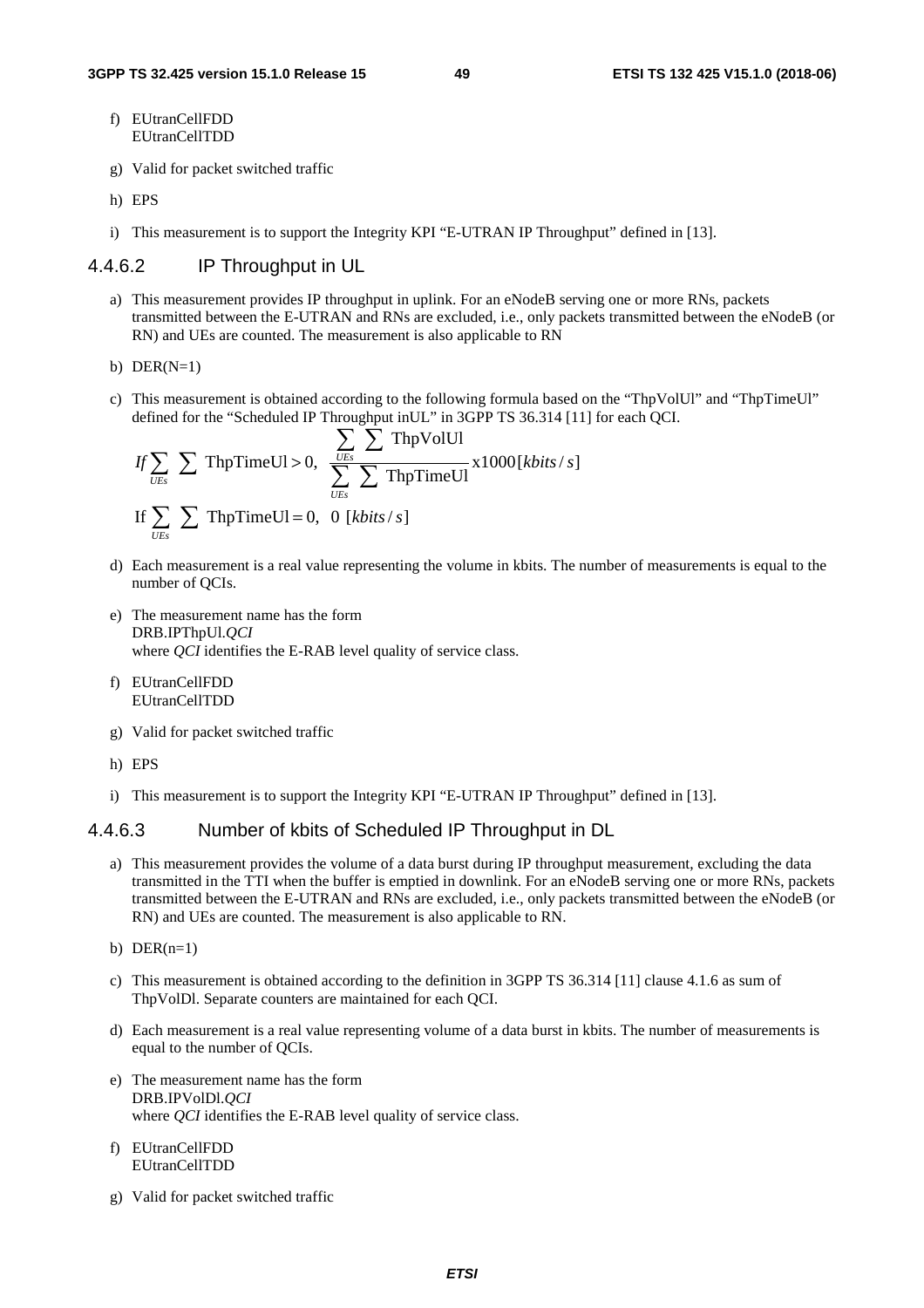- h) EPS
- i) This measurement is to support the Integrity KPI "E-UTRAN IP Throughput" defined in [13].

#### 4.4.6.4 Number of kbits of Scheduled IP Throughput in UL

- a) This measurement provides the volume of a data burst during IP throughput measurement, excluding the data transmitted in the TTI when the buffer is emptied in uplink. For an eNodeB serving one or more RNs, packets transmitted between the E-UTRAN and RNs are excluded, i.e., only packets transmitted between the eNodeB (or RN) and UEs are counted. The measurement is also applicable to RN.
- b)  $DER(n=1)$ .
- c) This measurement is obtained according to the definition in 3GPP TS 36.314 [11] clause 4.1.6 as sum of ThpVolUl. Separate counters are maintained for each QCI.
- d) Each measurement is a real value representing volume of a data burst in kbits. The number of measurements is equal to the number of QCIs.
- e) The measurement name has the form DRB.IPVolUl.*QCI* where *OCI* identifies the E-RAB level quality of service class.
- f) EUtranCellFDD EUtranCellTDD
- g) Valid for packet switched traffic.
- h) EPS.
- i) This measurement is to support the Integrity KPI "E-UTRAN IP Throughput" defined in [13].

#### 4.4.6.5 Time duration of Scheduled IP Throughput in DL

- a) This measurement provides the time duration to transmit a data burst excluding the last piece of data transmitted in the TTI when the buffer is emptied in downlink. For an eNodeB serving one or more RNs, packets transmitted between the E-UTRAN and RNs are excluded, i.e., only packets transmitted between the eNodeB (or RN) and UEs are counted. The measurement is also applicable to RN.
- b) DER $(n=1)$ .
- c) This measurement is obtained according to the definition in 3GPP TS 36.314 [11] clause 4.1.6 as sum of ThpTimeDl. Separate counters are maintained for each QCI.
- d) Each measurement is a real value representing active transmission time of a data burst in ms. The number of measurements is equal to the number of QCIs.
- e) The measurement name has the form DRB.IPTimeDl.*QCI* where *QCI* identifies the E-RAB level quality of service class.
- f) EUtranCellFDD EUtranCellTDD
- g) Valid for packet switched traffic.
- h) EPS.
	- i) This measurement is to support the Integrity KPI "E-UTRAN IP Throughput" defined in [13].

#### 4.4.6.6 Time duration of Scheduled IP Throughput in UL

a) This measurement provides the time duration to transmit a data burst excluding the last piece of data transmitted in the TTI when the buffer is emptied in uplink. For an eNodeB serving one or more RNs, packets transmitted between the E-UTRAN and RNs are excluded, i.e., only packets transmitted between the eNodeB (or RN) and UEs are counted. The measurement is also applicable to RN.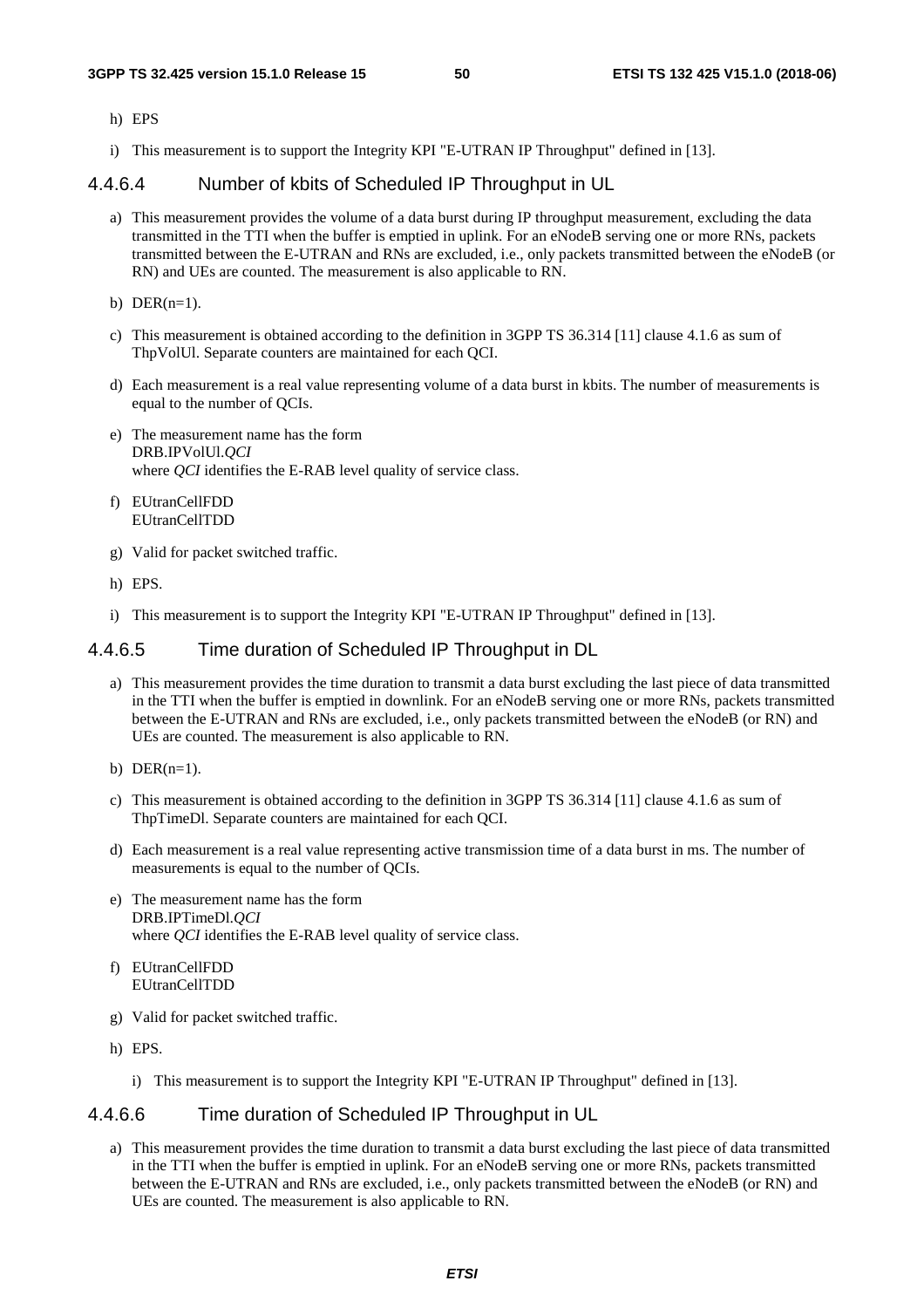b)  $DER(n=1)$ 

- c) This measurement is obtained according to the definition in 3GPP TS 36.314 [11] clause 4.1.6 as sum of ThpTimeUl. Separate counters are maintained for each QCI.
- d) Each measurement is a real value representing active transmission time of a data burst in ms. The number of measurements is equal to the number of QCIs.
- e) The measurement name has the form DRB.IPTimeUl.*QCI* where *QCI* identifies the E-RAB level quality of service class.
- f) EUtranCellFDD EUtranCellTDD
- g) Valid for packet switched traffic.
- h) EPS.
- i) This measurement is to support the Integrity KPI "E-UTRAN IP Throughput" defined in [13].

# 4.4.6.7 DL scheduled IP throughput distribution

- a) This measurement provides the distribution of samples with DL UE IP throughput in different throughput ranges during one measurement period. This measurement is a useful measure of the statistics information to distinguish the scenarios that when some UEs experience is not good in downlink. For an eNodeB serving one or more RNs, packets transmitted between the E-UTRAN and RNs are excluded, i.e., only packets transmitted between the eNodeB (or RN) and UEs are counted. The measurement is also applicable to RN.
- b) CC
- c) Each measurement sample is obtained according to the definition in TS 36.314 [11] clause 4.1.11.1. Depending on the value of the sample, the proper bin of the counter is increased. The number of samples during one measurement period is provided by the operator.
- d) A set of integers, each representing the (integer) number of samples with a DL UE IP throughput in the range represented by that bin.
- e) DRB.IPThrDlDist. BinX which indicates the distribution of DL IP Throughput.
- f) EUtranCellFDD EUtranCellTDD
- g) Valid for packet switched traffic

h) EPS

# 4.4.6.8 UL scheduled IP throughput distribution

a) This measurement provides the distribution of samples with UL UE IP throughput in different throughput ranges during one measurement period. This measurement is a useful measure of the statistics information to distinguish the scenarios that when some UEs experience is not good in uplink. For an eNodeB serving one or more RNs, packets transmitted between the E-UTRAN and RNs are excluded, i.e., only packets transmitted between the eNodeB (or RN) and UEs are counted. The measurement is also applicable to RN.

- c) Each measurement sample is obtained according to the definition in TS 36.314 [11] clause 4.1.11.2. Depending on the value of the sample, the proper bin of the counter is increased. The number of samples during one measurement period is provided by the operator.
- d) A set of integers, each representing the (integer) number of samples with a UL UE IP throughput in the range represented by that bin.
- e) DRB.IPThrUlDist.BinX which indicates the distribution of UL IP Throughput.

b) CC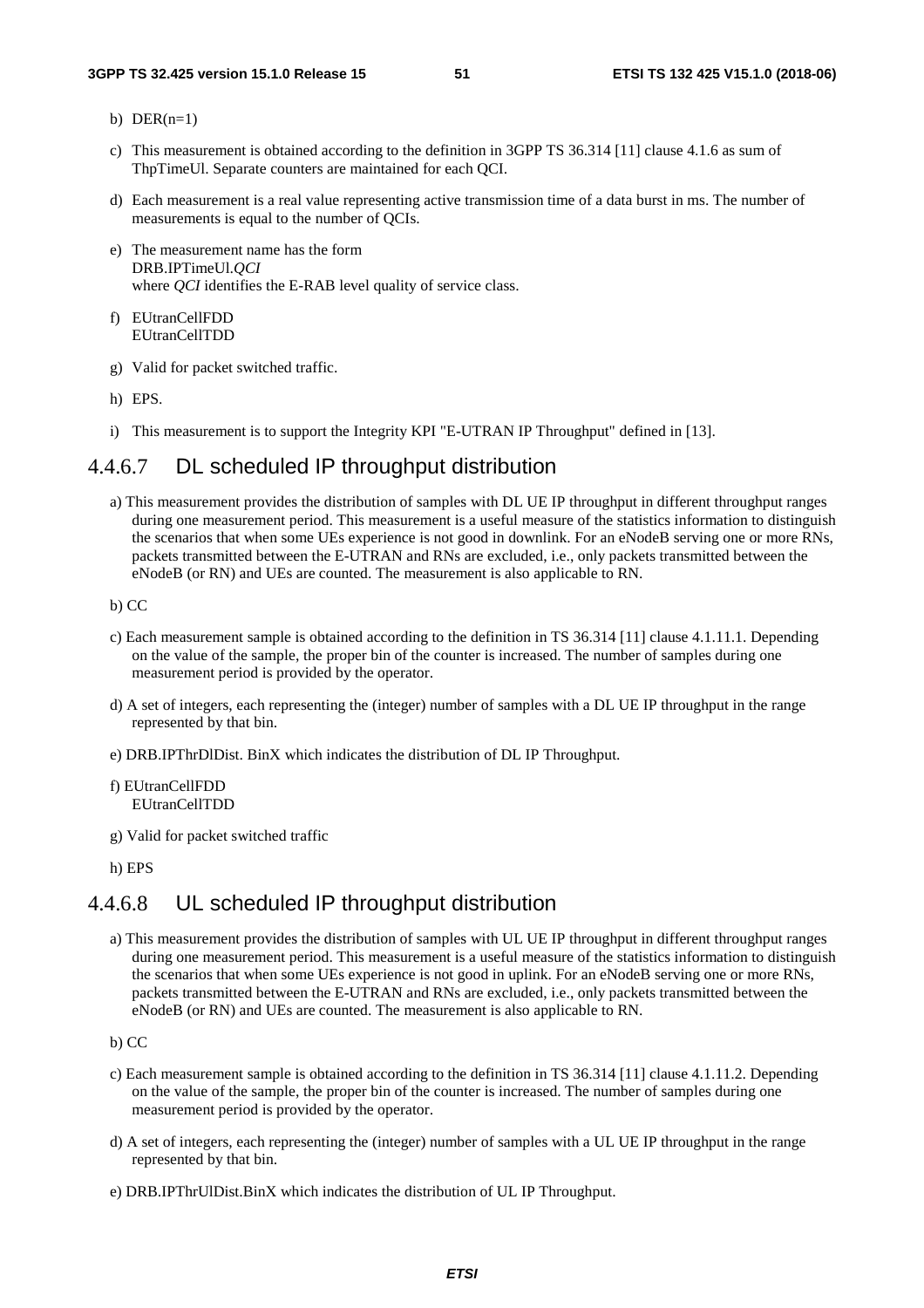- f) EUtranCellFDD EUtranCellTDD
- g) Valid for packet switched traffic
- h) EPS

# 4.4.7 PDCP data volume measurements

## 4.4.7.1 DL cell PDCP SDU Data Volume

- a) This measurement provides the Data Volume (amount of PDCP SDU bits) in the downlink delivered from PDCP layer to RLC layer. The measurement is calculated per PLMN ID and per E-RAB QoS profile (QCI, ARP and GBR). The unit is Mbit.
- b) CC
- c) This measurement is obtained by counting the number of bits entering the eNodeB/RN. The measurement is performed at the PDCP SDU level. The measurement is performed per configured PLMN ID per configured DL QoS profile criteria. (See 3GPP TS 36.314, clause 4.1.9).
- d) Each measurement is an integer value representing the number of bits measured in Mbits. The number of measurements is equal to the number of PLMNs multiplied by the number of QoS profiles. [Total no. of measurement instances] x [no. of filter values for all measurements] (DL and UL)  $\leq$  200.
- e) The measurement name has the form DRB.PdcpSduVolumeDl\_Filter. Filter = *PLMNID (1-6), QCImax (1-255), QCImin (1-255), ARPmax (1-15), ARPmin (1-15), GBR (n)*, where  $n \geq 1$ ) corresponds to an operator defined bitrate range.

Example: A measurement with filter PLMN=2, QCImax=4, QCImin=2, ARPmax=10, ARPmin=1 and GBR=3 results in the measurement name: DRB.PdcpSduVolumeDl\_Plmn2Qci2-4Arp1-10Gbr3.

- f) EUtranCellFDD EUtranCellTDD
- g) Valid for packet switched traffic
- h) EPS
- i) Can be used by MOP (see TS 32.130 [22]) for cross-operator accounting in shared networks.

#### 4.4.7.2 UL cell PDCP SDU Data Volume

- a) This measurement provides the Data Volume (amount of PDCP SDU bits) in the uplink delivered from PDCP layer to RLC layer. The measurement is calculated per PLMN ID and per E-RAB QoS profile (QCI, ARP and GBR). The unit is Mbit.
- b) CC
- c) This measurement is obtained by counting the number of bits entering the eNodeB/RN. The measurement is performed at the PDCP SDU level. The measurement is performed per configured PLMN ID per configured UL QoS profile criteria. (See 3GPP TS 36.314, clause 4.1.9).
- d) Each measurement is an integer value representing the number of bits measured in Mbits. The number of measurements is equal to the number of PLMNs multiplied by the number of QoS profiles. [Total no. of measurement instances] x [no. of filter values for all measurements] (DL and UL)  $\leq$  200.
- e) The measurement name has the form DRB.PdcpSduVolumeUl\_Filter. Filter = *PLMNID (1-6), QCImax (1-255), QCImin (1-255), ARPmax (1-15), ARPmin (1-15), GBR (n)*, where  $n \leq 1$ ) corresponds to an operator defined bitrate range.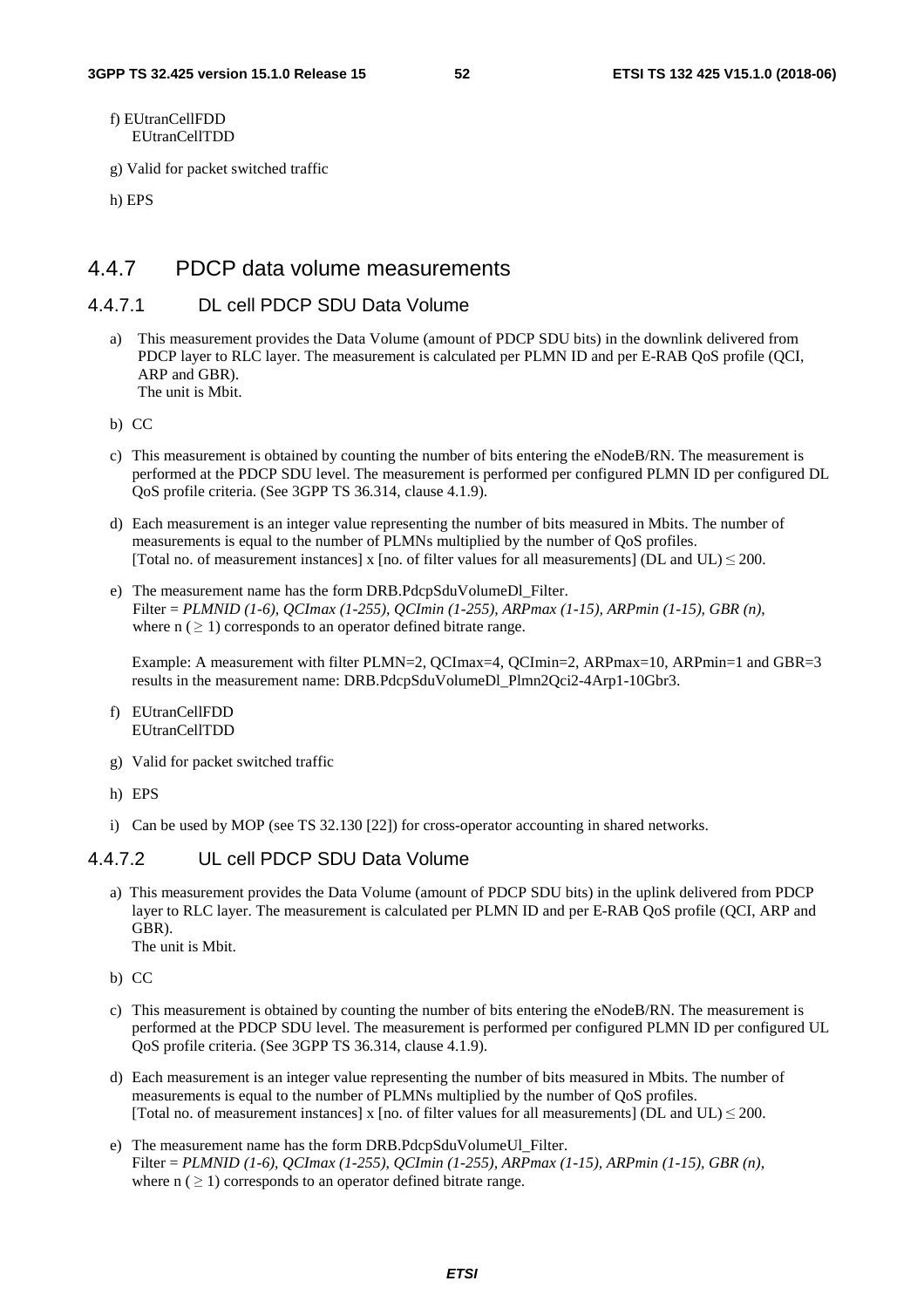Example: A measurement with filter PLMN=2, QCImax=4, QCImin=2, ARPmax=10, ARPmin=1 and GBR=3 results in the measurement name: DRB.PdcpSduVolumeUl\_Plmn2Qci2-4Arp1-10Gbr3.

- f) EUtranCellFDD EUtranCellTDD
- g) Valid for packet switched traffic
- h) EPS
- i) Can be used by MOP (see TS 32.130 [22]) for cross-operator accounting in shared networks.

# 4.5 Radio resource utilization related measurements

# 4.5.1 DL PRB Usage for traffic

a) This measurement provides the usage (in percentage) of physical resource blocks (PRBs) on the downlink for DTCH traffic. The measurement is split into subcounters per E-RAB QoS level (QCI). If there is one or more RNs served in a cell, for that cell the eNodeB performs PRB usage measurements separately for all traffic (including transmissions to/from RNs and UEs directly connected to the eNodeB) and for RN traffic. The measurement is also applicable to RNs.

b) SI

- c) This measurement is obtained according to the definition in 3GPP TS 36.314 [11]. Separate counters are maintained for each QCI. The sum of all supported per QCI measurements shall equal the total PRB usage for DTCH. In case only a subset of per QCI measurements is supported, a sum subcounter will be provided first.
- d) Each measurement is an integer value from 0 to 100. The number of measurements is equal to the number of QCIs plus a possible sum value identified by the *.sum* suffix.
- e) The measurement name has the form RRU.PrbDl.*QCI, which indicats the DL PRB Usage for all traffic* RRU.PrbDlRN.*QCI, which indicates the DL PRB Usage for the RN traffic* where *QCI* identifies the E-RAB level quality of service class.
- f) EUtranCellFDD EUtranCellTDD
- g) Valid for packet switched traffic
- h) EPS

# 4.5.2 UL PRB Usage for traffic

a) This measurement provides the usage (in percentage) of physical resource blocks (PRBs) on the uplink for DTCH traffic. The measurement is split into subcounters per E-RAB QoS level (QCI). If there is one or more RNs served in a cell, for that cell the eNodeB performs PRB usage measurements separately for all traffic (including transmissions to/from RNs and UEs directly connected to the eNodeB) and for RN traffic. The measurement is also applicable to RNs.

b) SI

- c) This measurement is obtained according to the definition in 3GPP TS 36.314 [11]. Separate counters are maintained for each QCI. The sum of all supported per QCI measurements shall equal the total PRB usage for DTCH. In case only a subset of per QCI measurements is supported, a sum subcounter will be provided first.
- d) Each measurement is an integer value from 0 to 100. The number of measurements is equal to the number of QCIs plus a possible sum value identified by the *.sum* suffix.
- e) The measurement name has the form RRU.PrbUl.*QCI, which indicats the UL PRB Usage for all traffic*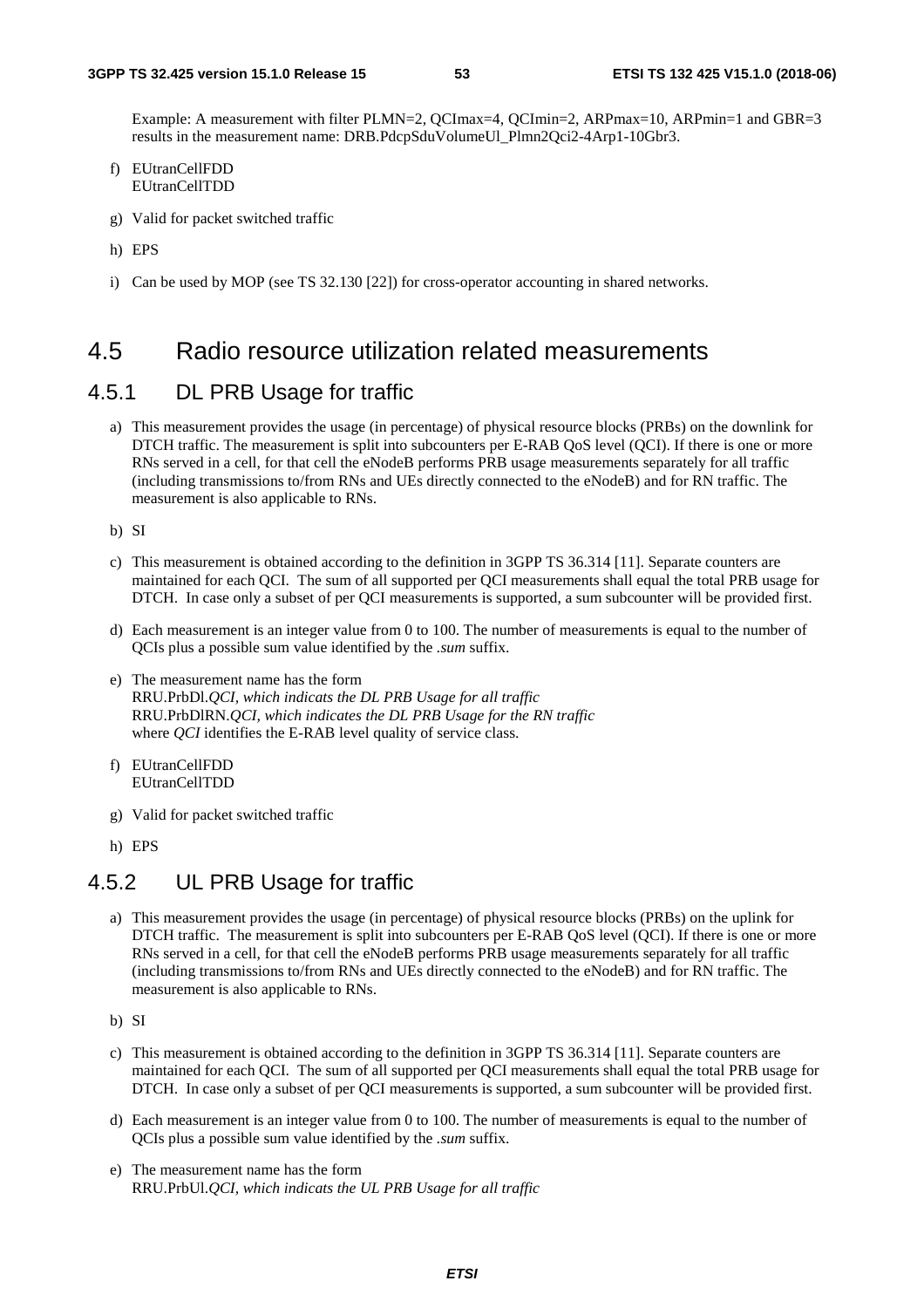RRU.PrbUlRN.*QCI, which indicates the UL PRB Usage for the RN traffic* where *QCI* identifies the E-RAB level quality of service class.

- f) EUtranCellFDD EUtranCellTDD
- g) Valid for packet switched traffic

h) EPS

# 4.5.3 DL Total PRB Usage

a) This measurement provides the total usage (in percentage) of physical resource blocks (PRBs) on the downlink for any purpose. If there is one or more RNs served in a cell, for that cell the eNodeB performs PRB usage measurements separately for all traffic(including transmissions to/from RNs and UEs directly connected to the eNodeB) and for RN traffic. The measurement is also applicable to RNs.

b) SI

- c) This measurement is obtained according to the definition in 3GPP TS 36.314 [11].
- d) A single integer value from 0 to 100.
- e) RRU.PrbTotDl, *which indicats the DL PRB Usage for all traffic* RRU.PrbTotDlRN, *which indicates the DL PRB Usage for the RN traffic*
- f) EUtranCellFDD EUtranCellTDD
- g) Valid for packet switched traffic
- h) EPS

# 4.5.4 UL Total PRB Usage

- a) This measurement provides the total usage (in percentage) of physical resource blocks (PRBs) on the uplink for any purpose. If there is one or more RNs served in a cell, for that cell the eNodeB performs PRB usage measurements separately for all traffic (including transmissions to/from RNs and UEs directly connected to the eNodeB) and for RN traffic. The measurement is also applicable to RNs.
- b) SI
- c) This measurement is obtained according to the definition in 3GPP TS 36.314 [11].
- d) A single integer value from 0 to 100.
- e) RRU.PrbTotUl, *which indicats the UL PRB Usage for all traffic* RRU.PrbTotUlRN, *which indicates the UL PRB Usage for the RN traffic*
- f) EUtranCellFDD EUtranCellTDD
- g) Valid for packet switched traffic
- h) EPS

# 4.5.5 RACH Usage

#### 4.5.5.1 Mean number of RACH preambles received

- a) This measurement provides the mean number of RACH preambles received in a cell in one second. Separate counts are provided for dedicated preambles, randomly chosen preambles in group A (aka "low range") and randomly chosen preambles in group B (aka "high range").
- b) Gauge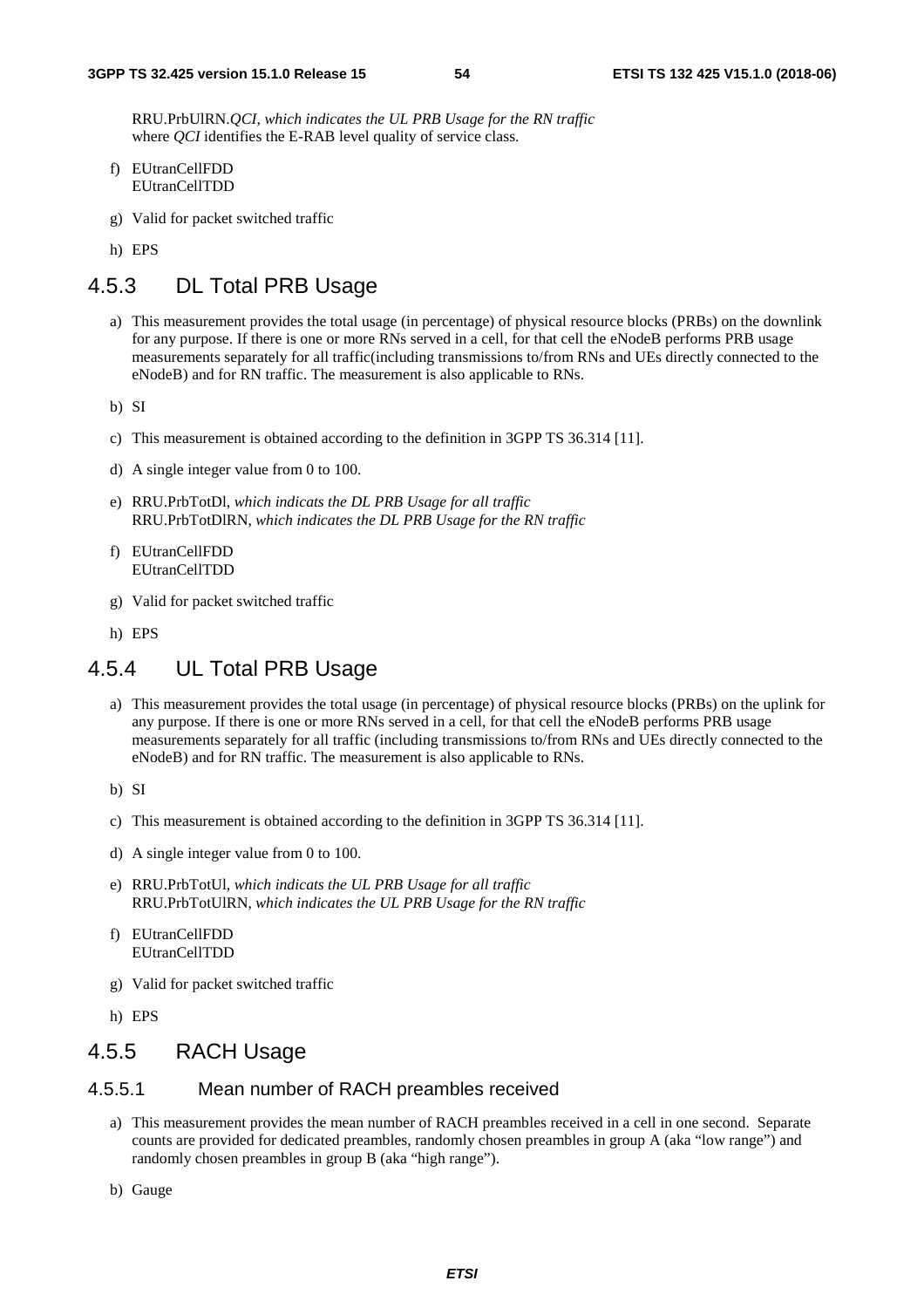- c) This measurement is obtained according to the definition in 36.314 [11].
- d) Each measurement is an integer value.
- e) RRU.RachPreambleDedMean

RRU.RachPreambleAMean

RRU.RachPreambleBMean

- f) EUtranCellFDD EUtranCellTDD
- g) Valid for packet switched traffic
- h) EPS

#### 4.5.5.2 Distribution of RACH preambles sent

a) This measurement provides the distribution of number of RACH preambles sent by the UE as reported by the UEs inside the *UEInformationResponse* message

b) CC

- c) This measurement is obtained by incrementing the measurement bin corresponding to the value of IE *numberOfPreamblesSent-r9* ([8] clause 6.2.2) reported by UE inside *UEInformationResponse* message. The measurement is incremented each time a *UEInformationResponse* message containing *rach-Report-r9* IE is received.
- d) Each measurement is an integer value.
- e) RRU.RachPreambleDist.BinX

where BinX represents the bin. Note: Number of bins and the range for each bin is left to implementation.

- f) EUtranCellFDD EUtranCellTDD
- g) Valid for packet switched traffic
- h) EPS

#### 4.5.5.3 Distribution of RACH access delay

- a) This measurement provides the distribution of number of the time before UEs in a cell achieve a successful attach. The RACH access delay is the time from when a UE sends its first Random Access Preamble until the UE receives the Random Access Response.
- b) CC
- c) This measurement is obtained by incrementing the measurement bin corresponding to the access delay experienced by the UE. The access delay is calculated based upon the value of IE *numberOfPreamblesSent* and IE *contentionDetected* reported by UE inside *UEInformationResponse* message ([8] clause 6.2.2). The measurement is incremented each time a *UEInformationResponse* message containing *rach-Report-r9* IE is received.
- d) Each measurement is an integer value.
- e) RRU.RachAccessDelayDist.BinX

where BinX represents the bin. Note: Number of bins and the range for each bin is left to implementation.

f) EUtranCellFDD EUtranCellTDD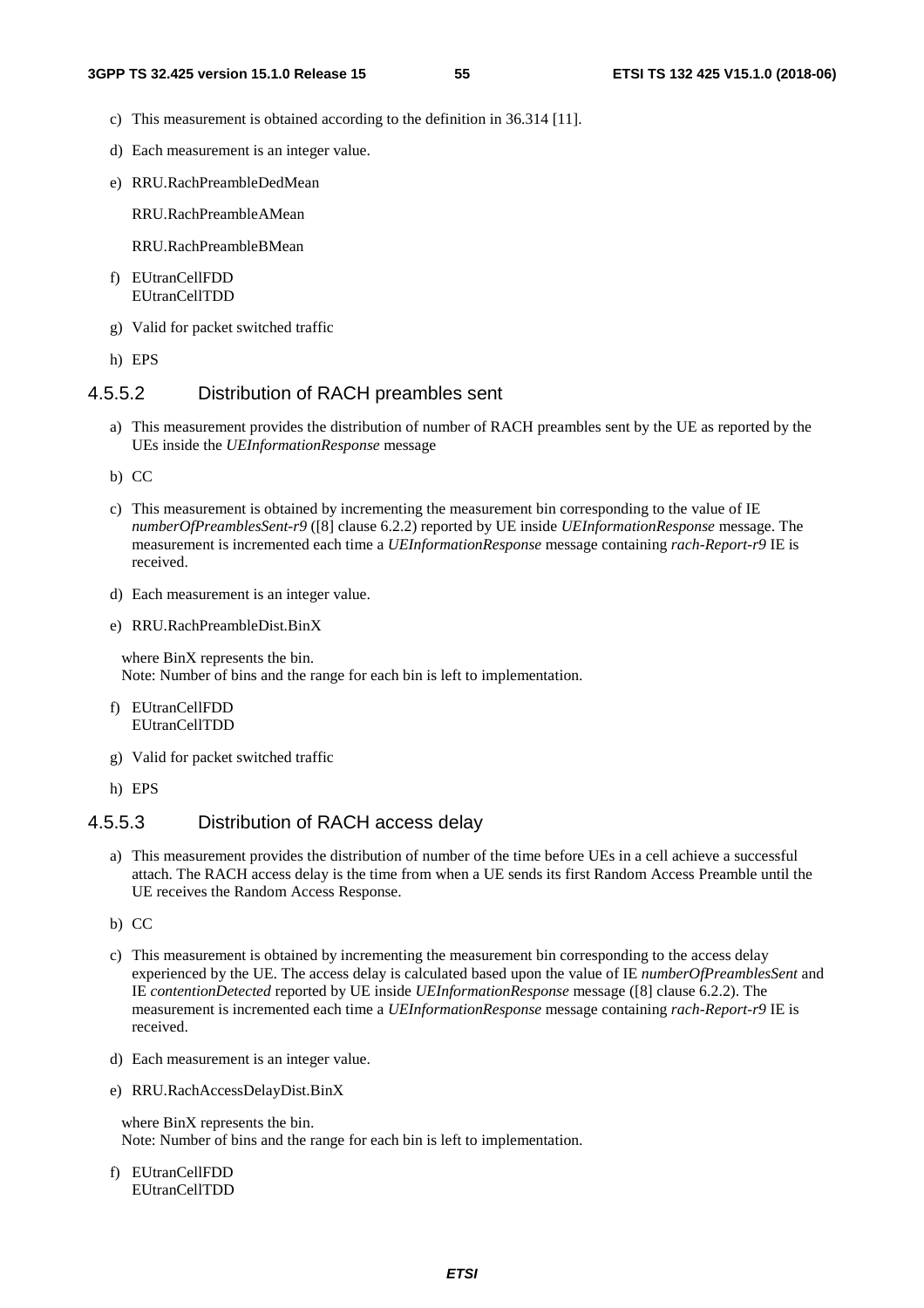- g) Valid for packet switched traffic
- h) EPS

#### 4.5.5.4 Percentage of contentious RACH attempts

a) This measurement provides the percentage of *UEInformationResponse* messages received within the measurement granularity interval with *contentionDetected* IE set to TRUE.

b) SI

- c) When *UEInformationResponse* message ([8] clause 6.2.1) continaing *rachReport-r9* IE is received the measurement is updated.
- d) Percentage
- e) RRU.RachContentionReported
- f) EUtranCellFDD EUtranCellTDD
- g) Valid for packet switched traffic
- h) EPS

#### 4.5.5.5 Number of UE RACH reports received

- a) This measurement provides the number of *UEInformationResponse* messages received within the measurement granularity interval continaing *rachReport-r9* IE.
- b) CC
- c) When *UEInformationResponse* message ([8] clause 6.2.1) continaing *rachReport-r9* IE is received the measurement is incremented by one.
- d) Single integer value
- e) RRU.RachReportCount
- f) EUtranCellFDD EUtranCellTDD
- g) Valid for packet switched traffic
- h) EPS

#### 4.5.5.6 Percentage of time when all dedicated RACH preambles are used

- a) This measurement provides the percentage of time when all dedicated RACH preambles are assigned to UEs.
- b) SI
- c) During each measurement granularity interval the percentage of time during which all dedicated RACH preambles were assigned to UEs is computed.
- d) Percentage
- e) RRU.RachDedicatedPreamblesAssigned
- f) EUtranCellFDD EUtranCellTDD
- g) Valid for packet switched traffic
- h) EPS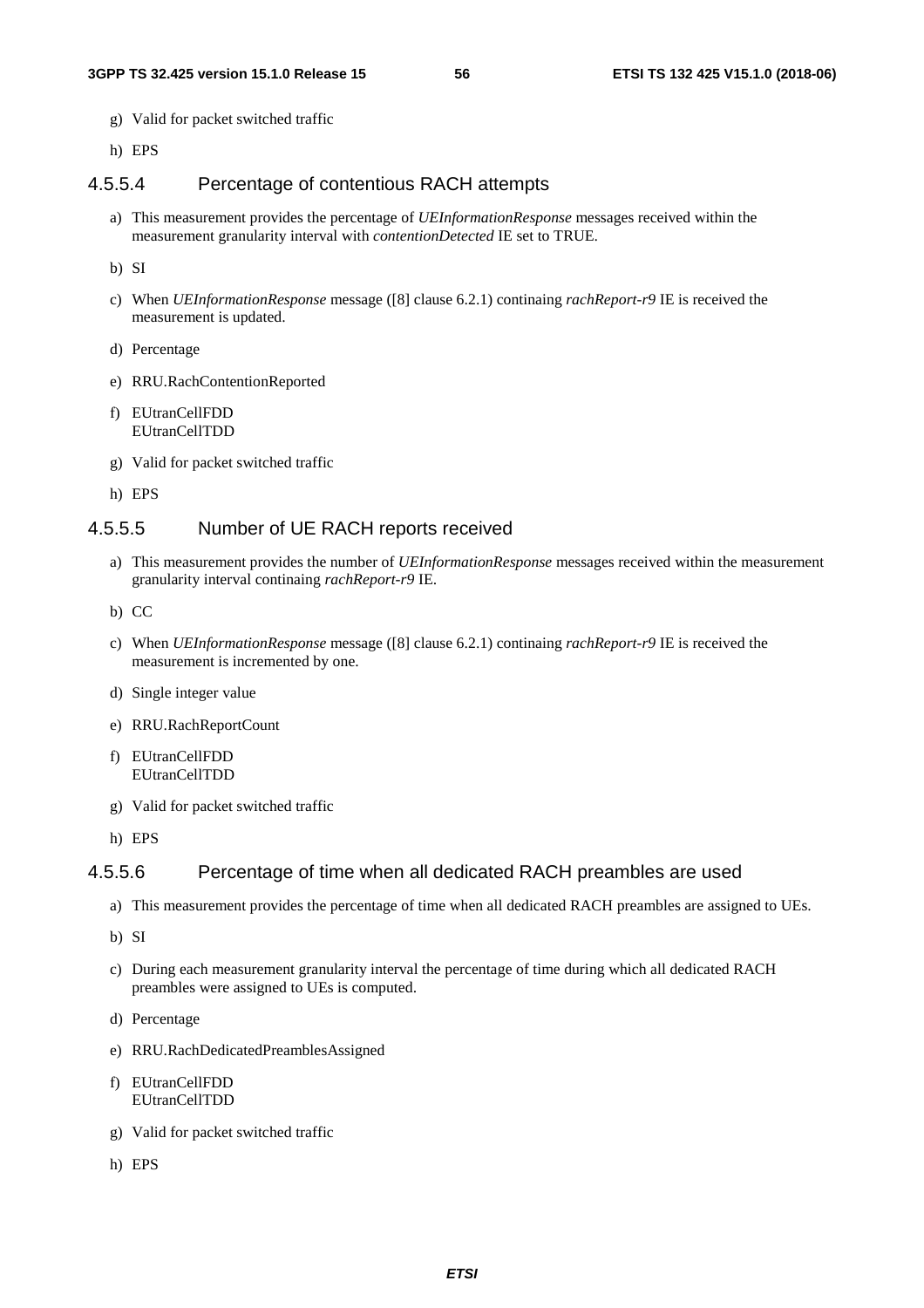# 4.5.6 Cell Unavailable Time

- a) This measurement provides the length of time the cell has been unavailable for each cause.
- b) DER  $(n=1)$
- c) This measurement is obtained by accumulating the time periods when the cell is unavailable per cause. The possible cause could be "manual intervention", "fault" and "energy saving". The sum of all supported per cause measurements shall equal the total time periods of cell unavailability. In case only a subset of per cause measurements is supported, a sum subcounter will be provided first.
- d) Each measurement is an integer value (in seconds). The number of measurements is equal to the number of supported causes plus a possible sum value identified by the *.sum* suffix.
- e) The measurement name has the form RRU.CellUnavailableTime.cause.

Where *cause* identifies the cause resuling in cell unavailable.

- f) EUtranCellFDD EUtranCellTDD
- g) Valid for packet switched traffic
- h) EPS
- i) This measurement is to support KPI "E-UTRAN Cell Availability" defined in [13].

# 4.5.7 TB related measurements

#### 4.5.7.1 Total Number of DL TBs

- a) This measurement provides the total number of TBs transmitted on the downlink in a cell. HARQ retransmissions are excluded from this measurement.
- b) CC
- c) On transmission by the eNodeB/RNof TB to UE during the period of measurement. (see 36.321 [16])
- d) A single integer value.
- e) TB.TotNbrDl
- f) EUtranCellFDD EUtranCellTDD
- g) Valid for packet switched traffic
- h) EPS

#### 4.5.7.2 Error Number of DL TBs

- a) This measurement provides the number of faulty TBs transmitted on the downlink in a cell. HARQ retransmissions are excluded from this measurement.
- b) CC
- c) On receipt by the eNodeB/RN of a NACK from UE which indicates a faulty receiption of TB by UE during the period of measurement. (see 36.321 [16])
- d) A single integer value.
- e) TB.ErrNbrDl
- f) EUtranCellFDD EUtranCellTDD
- g) Valid for packet switched traffic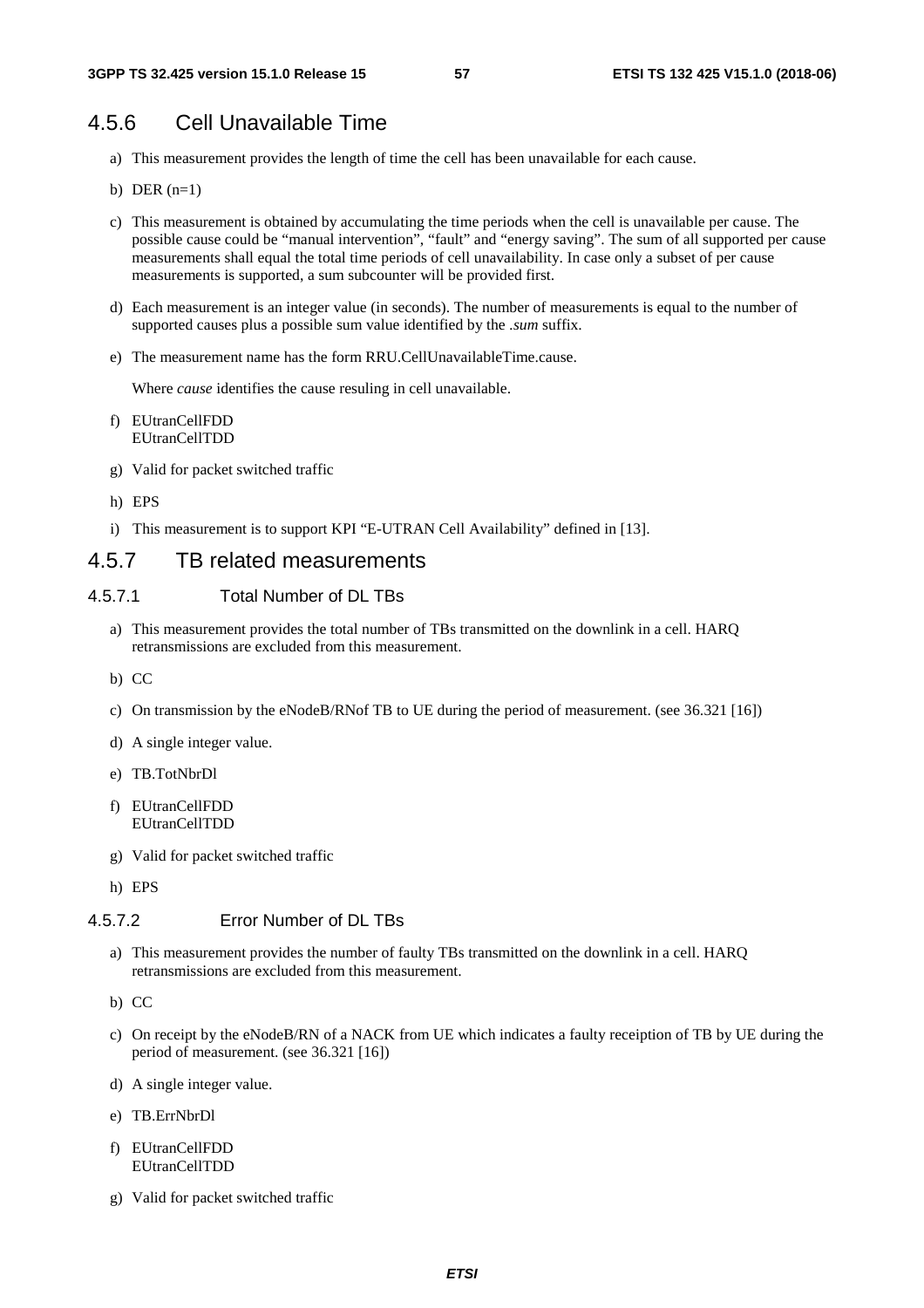h) EPS

#### 4.5.7.3 Total Number of UL TBs

- a) This measurement provides the total number of TBs on the uplink in a cell. HARQ retransmissions are excluded from this measurement.
- b) CC
- c) On receipt by the eNodeB/RN of TB from UE during the period of measurement. (see 36.321 [16])
- d) A single integer value.
- e) TB.TotNbrUl
- f) EUtranCellFDD EUtranCellTDD
- g) Valid for packet switched traffic
- h) EPS

#### 4.5.7.4 Error Number of UL TBs

- a) This measurement provides the number of faulty TBs on the uplink in a cell. HARQ retransmissions are excluded from this measurement.
- b) CC
- c) On receipt by the eNodeB/RN of a TB on which CRC fails from UE during the period of measurement. (see 36.321 [16])
- d) A single integer value.
- e) TB.ErrNbrUl
- f) EUtranCellFDD EUtranCellTDD
- g) Valid for packet switched traffic
- h) EPS

### 4.5.8 Power utilization measurements

#### 4.5.8.1 Maximum carrier transmit power

- a) This measurement provides the maximum carrier transmit power in the measurement granularity interval.
- b) SI
- c) This measurement is obtained by retaining the maximum value of the total carrier power transmitted in the cell within the measurement granularity period. The power includes all radio power transmitted, included common channels, traffic channels, control channels. The value is expressed in dBm.
- d) Float in dBm.
- e) CARR.MaxTxPwr
- f) EUtranCellFDD EUtranCellTDD
- g) Valid for packet switching.
- h) EPS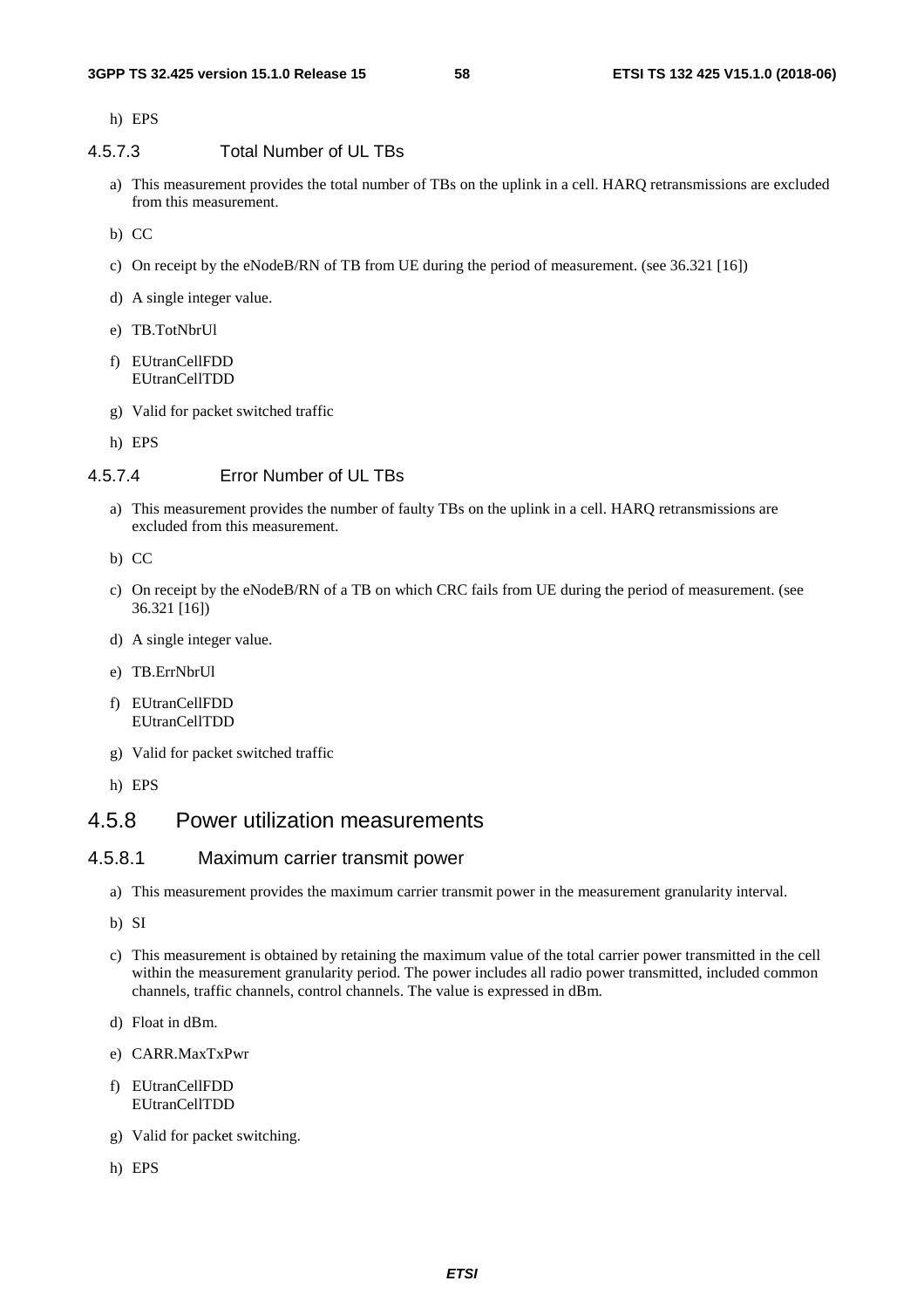#### 4.5.8.2 Mean carrier transmit power

- a) This measurement provides the mean carrier transmit power in the measurement granularity interval.
- b) SI
- c) This measurement is obtained by computing the mean value of the total carrier power transmitted in the cell within the measurement granularity period. The power includes all radio power transmitted, included common channels, traffic channels, control channels. The value is expressed in dBm.
- d) Float in dBm.
- e) CARR.AvgTxPwr
- f) EUtranCellFDD EUtranCellTDD
- g) Valid for packet switching.
- h) EPS

# 4.5.9 PRB Full Utilisation

# 4.5.9.1 DL PRB full utilisation

- a) This measurement provides the percentage of time during which all available PRBs for traffic on the downlink have been assigned.
- b) SI
- c) This measurement represents the percentage of time during the measurement granularity interval during which all available PRBs for downlink traffic have been assigned to UEs.
- d) A single integer value from 0 to 100.
- e) RRU.PrbCongestionDl
- f) EUtranCellFDD EUtranCellTDD
- g) Valid for packet switched traffic
- h) EPS

#### 4.5.9.2 UL PRB full utilisation

- a) This measurement provides the percentage of time during which all available PRBs for traffic on the uplink have been assigned.
- b) SI
- c) This measurement represents the percentage of time during the measurement granularity interval during which all available PRBs for uplink traffic have been assigned to UEs.
- d) A single integer value from 0 to 100.
- e) RRU.PrbCongestionUl
- f) EUtranCellFDD EUtranCellTDD
- g) Valid for packet switched traffic
- h) EPS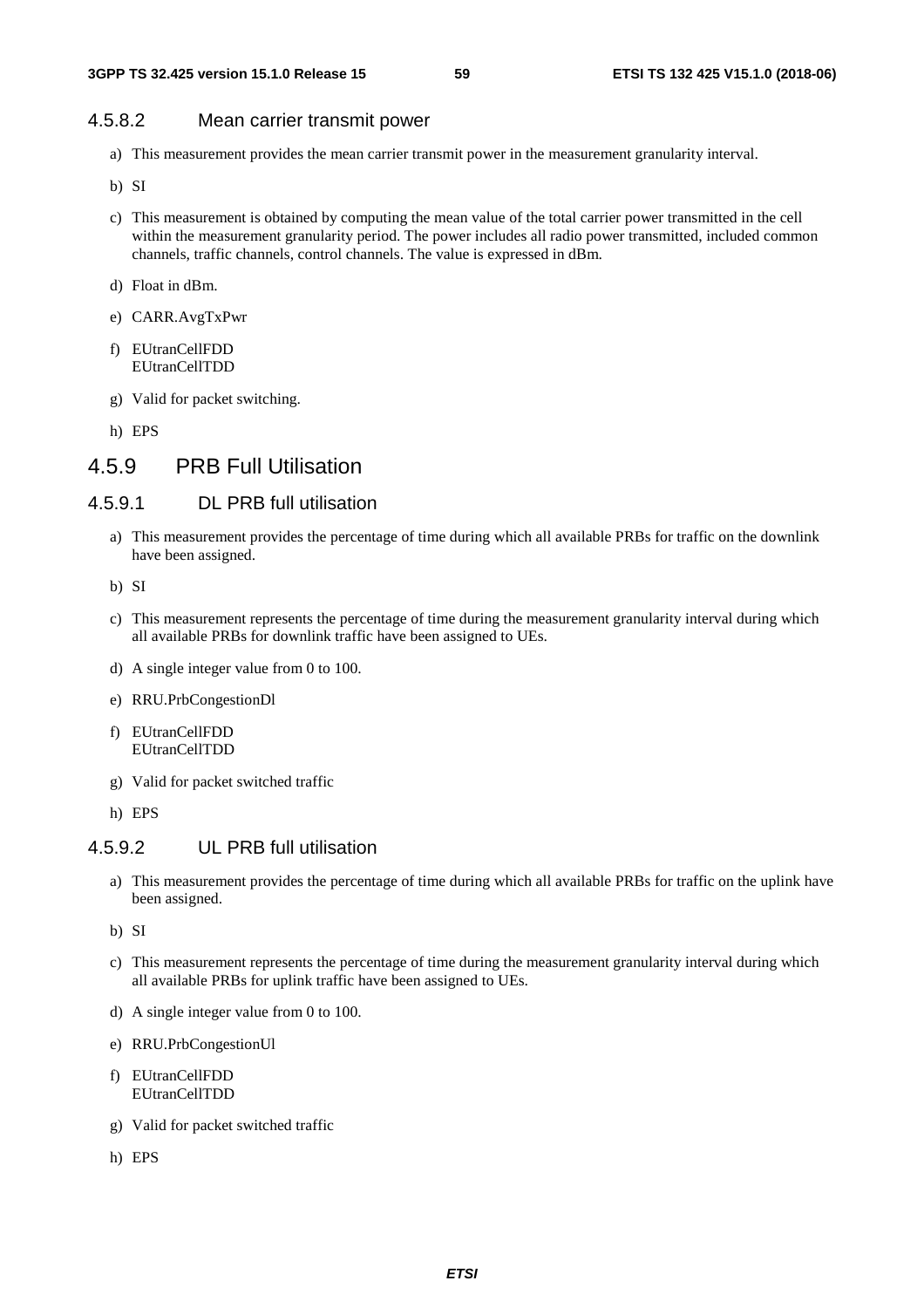# 4.5.10 Distribution of DL total PRB ssage

a) This measurement provides the distribution of samples with total usage (in percentage) of physical resource blocks (PRBs) on the downlink in different ranges. This measurement is a useful measure of whether a cell is under high loads or not in the scenario which a cell in the downlink may experience high load in certain short times (e.g. in a second) and recover to normal very quickly.

b) CC

- c) Each measurement sample is obtained according to the definition in TS 36.314[11] clause 4.1.10.1. Depending on the value of the sample, the proper bin of the counter is increased. The number of samples during one measurement period is provided by the operator.
- d) A set of integers. Each representing the (integer) number of samples with a DL total PRB percentage usage in the range represented by that bin.
- e) RRU.PrbTotDlDist.BinX, which indicates the distribution of DL PRB Usage for all traffic.
- f) EUtranCellFDD EUtranCellTDD
- g) Valid for packet switched traffic
- h) EPS
- i) The distribution information is a key input to network capacity planning and load balancing.

# 4.5.11 Distribution of UL total PRB usage

- a) This measurement provides the distribution of samples with total usage (in percentage) of physical resource blocks (PRBs) on the uplink in different usage ranges. This measurement is a useful measure of whether a cell is under high loads or not in the scenario which a cell in the uplink may experience high load in certain short times (e.g. in a second) and recover to normal very quickly.
- b) CC
- c) Each measurememt sample is obtained according to the definition in TS 36.314 [11] clause 4.1.10.1. Depending on the value of the sample, the proper bin of the counter is increased. The number of samples during one measurement period is provided by the operator.
- d) A set of integers, each representing the (integer) number of samples with a UL PRB percentage usage in the range represented by that bin.
- e) RRU.PrbTotUlDist.BinX, which indicates the distribution of UL PRB Usage for all traffic.
- f) EUtranCellFDD EUtranCellTDD
- g) Valid for packet switched traffic
- h) EPS
- i) The distribution information is a key input to network capacity planning and load balancing.

# 4.6 UE-associated logical S1-connection related measurements

# 4.6.1 UE-associated logical S1-connection establishment

### 4.6.1.1 Attempted UE-associated logical S1-connection establishment from eNB to MME

a) This measurement provides the number of attempted UE-associated logical S1-connection establishments from eNB to MME.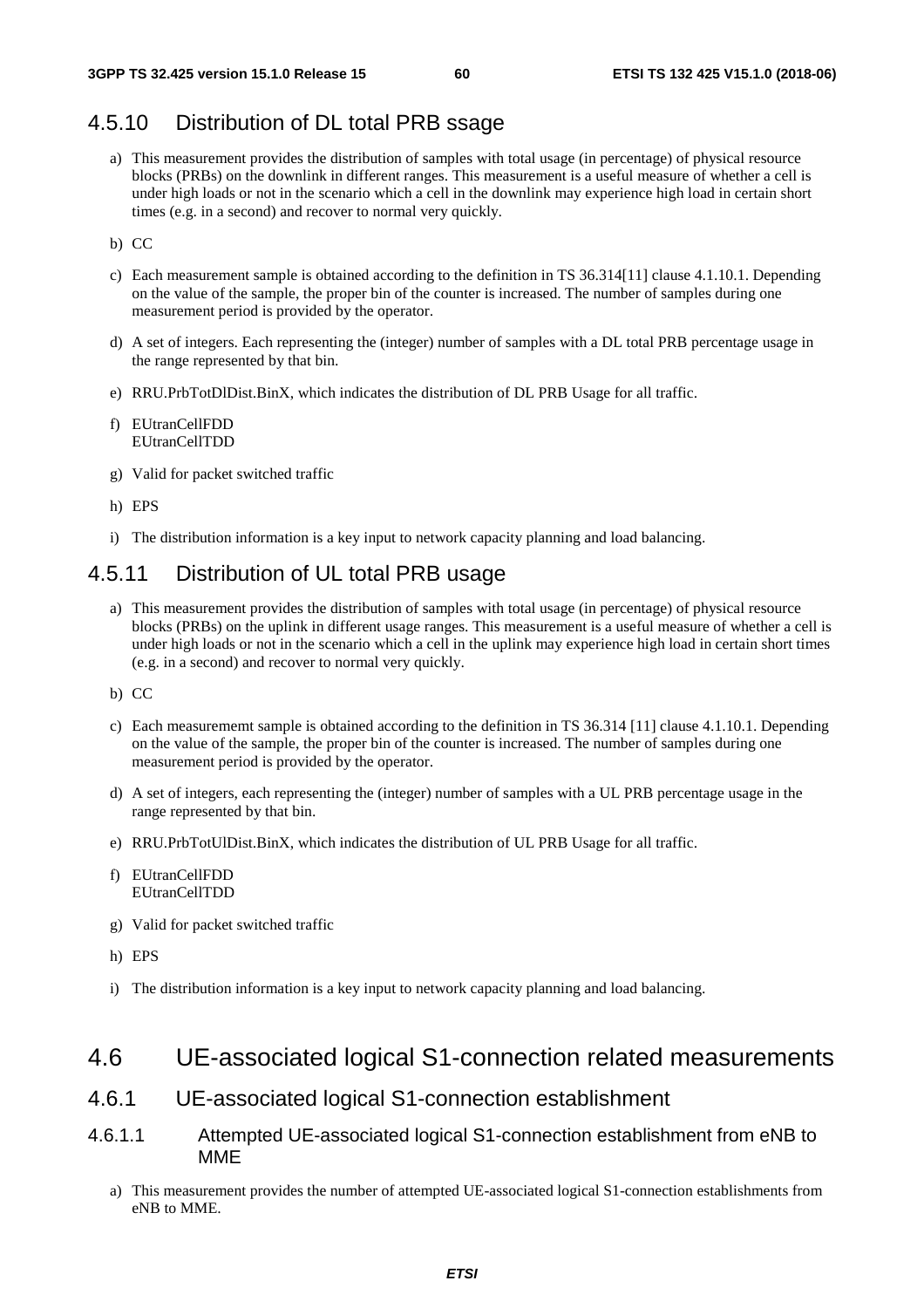b) CC

- c) Transmission of an INITIAL UE MESSAGE by the eNodeB to the MME (See 36.413 [9]).
- d) A single integer value.
- e) S1SIG.ConnEstabAtt
- f) EUtranCellFDD EUtranCellTDD
- g) Valid for packet switched traffic
- h) EPS
- i) This measurement is to support the Accessibility KPI "E-RAB Accessibility" defined in [13].

#### 4.6.1.2 Succesful UE-associated logical S1-connection establishment from eNB to MME

- a) This measurement provides the number of successful UE-associated logical S1-connection establishments from eNB to MME.
- b) CC
- c) On receipt by the eNB of first message from MME which succeeds INITIAL UE MESSAGE message on an UEassociated logical S1-connection (See 36.413 [9]).
- d) A single integer value.
- e) S1SIG.ConnEstabSucc
- f) EUtranCellFDD EUtranCellTDD
- g) Valid for packet switched traffic
- h) EPS
- i) This measurement is to support the Accessibility KPI "E-RAB Accessibility" defined in [13]

# 4.7 Paging related measurements

### 4.7.1 Paging Performance

#### 4.7.1.1 Number of paging records discarded at the eNodeB/RN

- a) This measurement provides the number of paging records that are discarded at the eNB/RN for paging occasions in each cell.
- b) CC
- c) Reception of a S1AP PAGING message from MME/DeNB, see TS 36.413[9], with UE identity which satisfies the following formulae from TS 36.304 [14].
	- $X = (T \text{ div } N)^*(UE\_ID \text{ mod } N)$

 $Y = floor(UEID/N) \text{ mod Ns}$ 

AND the maximum number of paging records that can be queued for each paging occasion has been reached.

- d) A single integer value.
- e) PAG. DiscardedNbr
- f) EUtranCellFDD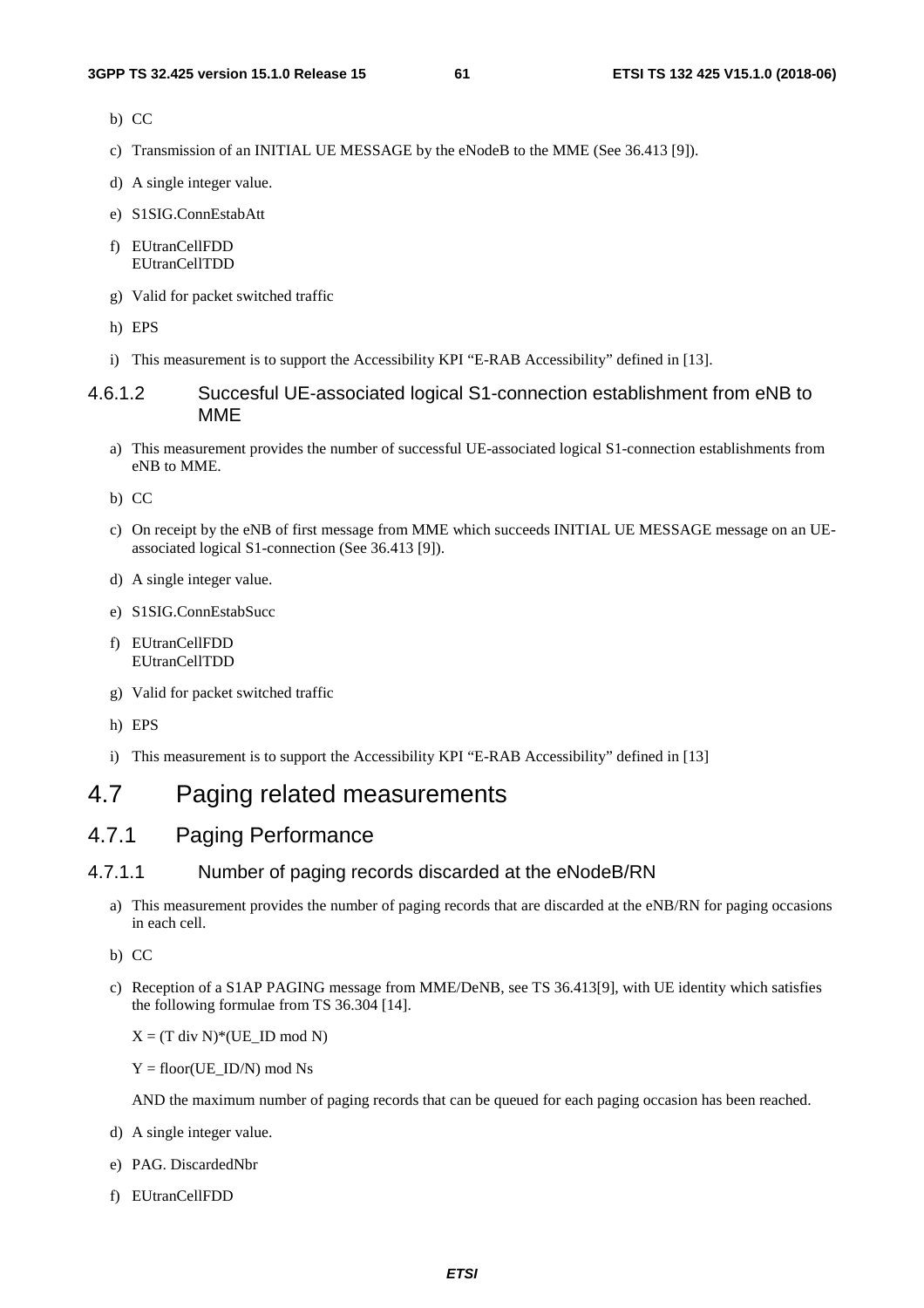EUtranCellTDD

- g) Valid for packet switched traffic.
- h) EPS

#### 4.7.1.2 Number of paging records received by the eNodeB/RN

a) This measurement provides the number of paging records that are received by the eNB/RN for paging occasions in each cell.

b) CC

- c) Reception of a S1AP PAGING message from MME/DeNB, see TS 36.413[9].
- d) A single integer value.
- e) PAG.ReceivedNbr
- f) EUtranCellFDD EUtranCellTDD
- g) Valid for packet switched traffic.
- h) EPS

# 4.8 Measurements related to equipment resources

# 4.8.1 eNodeB/RN processor usage

#### 4.8.1.1 Mean processor usage

- a) This measurement provides the mean usage of each key processor during the granularity period. Each equipment may have more than one key processor, how to indentify key processor is vendor specific.
- b) SI.
- c) This measurement is obtained by sampling at a pre-defined interval the usage of the processor and then taking the arithmetic mean for each key processor.
- d) Each measurement is an integer value (Unit: %).
- e) EQPT.MeanProcessorUsage.*ProcessorID*  where *ProcessorID* identifies the key processor of this equipment, the format of *ProcessorID* is vendor specific.
- f) ManagedElement.
- g) Valid for packet switched traffic.
- h) EPS.

#### 4.8.1.2 Peak processor usage

a) This measurement provides the peak usage of each key processor during the granularity period. Each equipment may have more than one key processor, how to indentify key processor is vendor specific.

b) SI.

- c) This measurement is obtained by sampling at a pre-defined interval the usage of the processor and then taking the maximum for each key processor.
- d) Each measurement is an integer value (Unit: %).
- e) EQPT.PeakProcessorUsage.*ProcessorID*  where *ProcessorID* identifies the key processor of this equipment, the format of *ProcessorID* is vendor specific.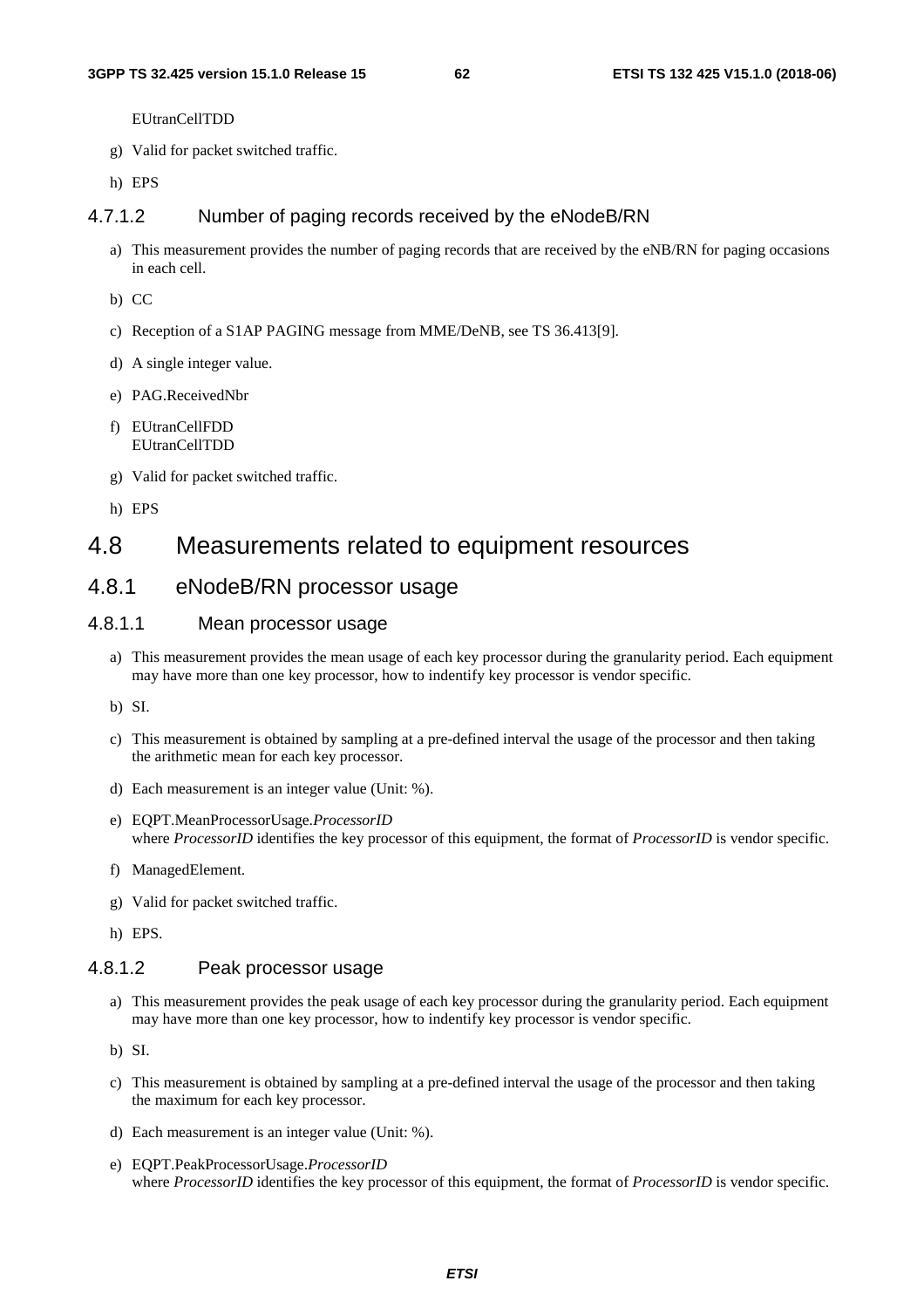- f) ManagedElement.
- g) Valid for packet switched traffic.
- h) EPS.

# 4.9 Common LAs of overlapping RAT's coverage

# 4.9.1 Number of incoming IRAT mobility events per LA

- a) This measurement provides the number of incoming IRAT mobility events per E-UTRAN cell. This measurement is split into subcounters per LA.
- b) CC.
- c) On receipt by the eNB from UE of an RRCConnectionSetupComplete message in which the most significant bit of the "mmegi" in "RegisteredMME" IE is "0" (see TS 36.331 [8]). Each RRCConnectionSetupComplete message received is added to the relevant per LAI measurement. This definition is only applicable to the EUTRAN cells of which the adjacent (including overlaid) RAT is set the most significant bit of the <LAC> with zero.
- d) Each measurement is an integer value.
- e) RRC.IratIncMobility.*LAI* where *LAI* identifies the LAI of the RAT's coverage the UE comes from.
- f) EUtranCellFDD EUtranCellTDD
- g) Valid for packet switched traffic
- h) EPS

# 4.10 RF Measurements

- 4.10.1 CQI Distribution
- 4.10.1.0 General

In CA, in case the CQI of SCell is reported to PCell via PUCCH, the CQI is counted to the reported SCell (but not to the PCell).

## 4.10.1.1 Wideband CQI distribution

- a) This measurement provides the distribution of the Wideband CQI (Channel Quality Indicator) reported by UEs in the cell.
- b) CC.
- c) This measurement is obtained by incrementing the appropriate measurement bin when a wideband CQI value is reported by a UE in the cell. When spatial multiplexing is used, CQI for both code words should be considered.
- d) A single integer value.
- e) CARR.WBCQIDist.BinX where X represents the CQI value (0 to 15).
- f) EUtranCellFDD EUtranCellTDD
- g) Valid for packet switching.
- h) EPS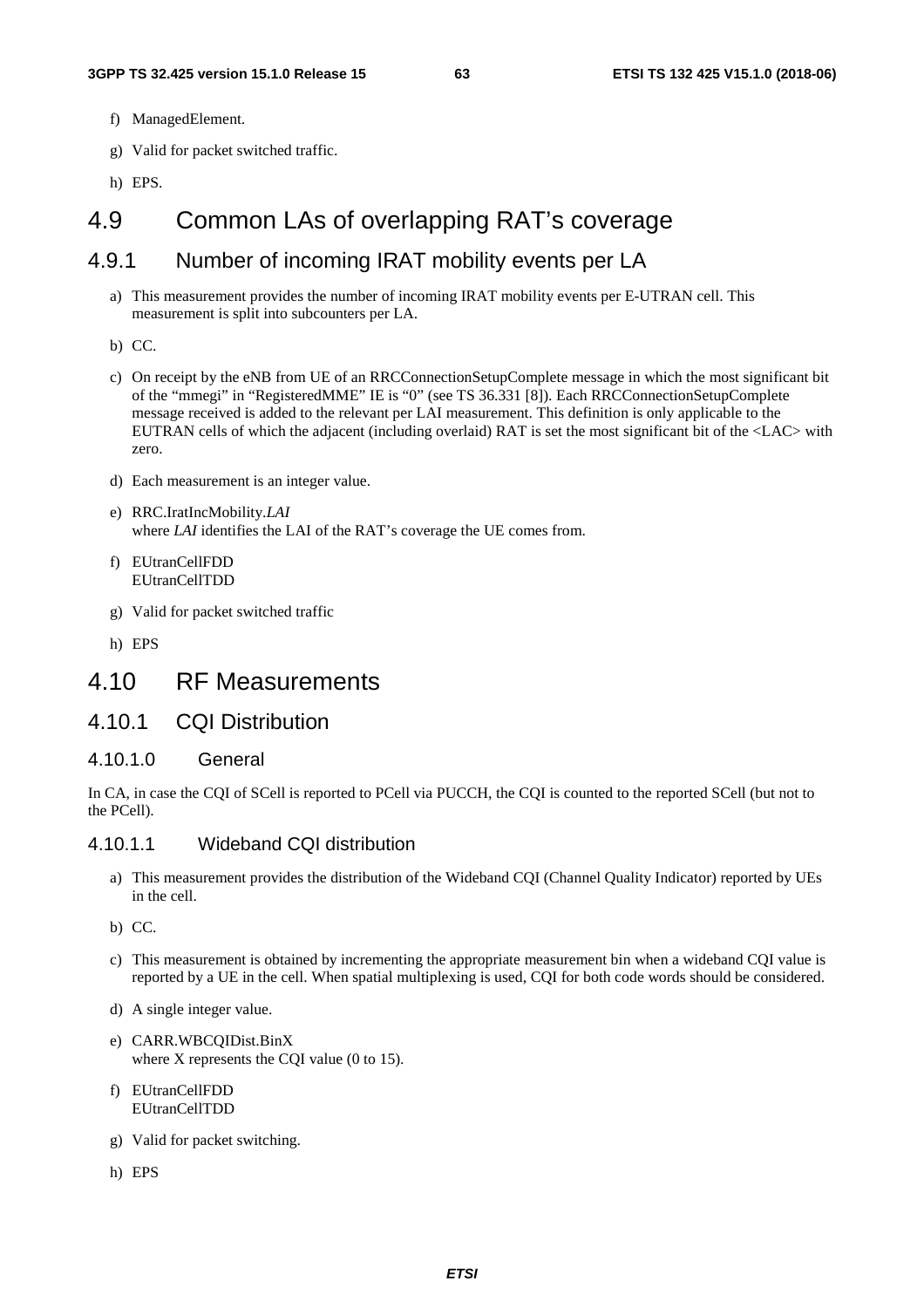#### 4.10.1.2 Average sub-band CQI

a) This measurement provides the average value of the sub-band CQI (Channel Quality Indicator) reported by UEs in the cell.

A subband is a set of k contiguous PRBs where k is a function of system bandwidth. Note the last subband in set

S may have fewer than k contiguous PRBs depending on  $N_{\rm RB}^{\rm DL}$ . The number of subbands for system bandwidth given by  $N_{RB}^{DL}$  is defined by  $N = |N_{RB}^{DL}/k|$ . The subbands shall be indexed in the order of increasing frequency

and non-increasing sizes starting at the lowest frequency.

b) CC

- c) This measurement is obtained by computing the average value of the sub-band CQI reported by UEs in the cell within the measurement granularity period. One value is produced for each sub-band. The number of sub-bands depends on the bandwidth used, as specified in [18]. When spatial multiplexing is used, CQI for both code words should be considered.
- d) Float value.
- e) CARR.AvgSubCQI.SubbandX where SubbandX represents the sub-band index, as specified in [18].
- f) EUtranCellFDD EUtranCellTDD
- g) Valid for packet switching.
- h) EPS

# 4.10.2 Timing Advance Distribution

- a) This measurement provides the distribution of the Timing Advance  $(T_A)$  values transmitted by the eNB to UEs in the cell.
- b) CC.
- c) This measurement is obtained by incrementing the appropriate measurement bin when a Timing Advance Command is sent to a UE in the cell. For Timing Advance Commend see [16] clause 6.1.3.5.
- d) A single integer value.
- e) CARR. TADist.BinX where X represents the  $T_A$  value (0 to 63).
- f) EUtranCellFDD EUtranCellTDD
- g) Valid for packet switching.
- h) EPS

# 4.11 SCell scheduling related measurements in CA

# 4.11.0 Introduction

The three measurement types defined in the subclauses 4.11.1, 4.11.2 and 4.11.3 are subject to the "2 out of 3 approach".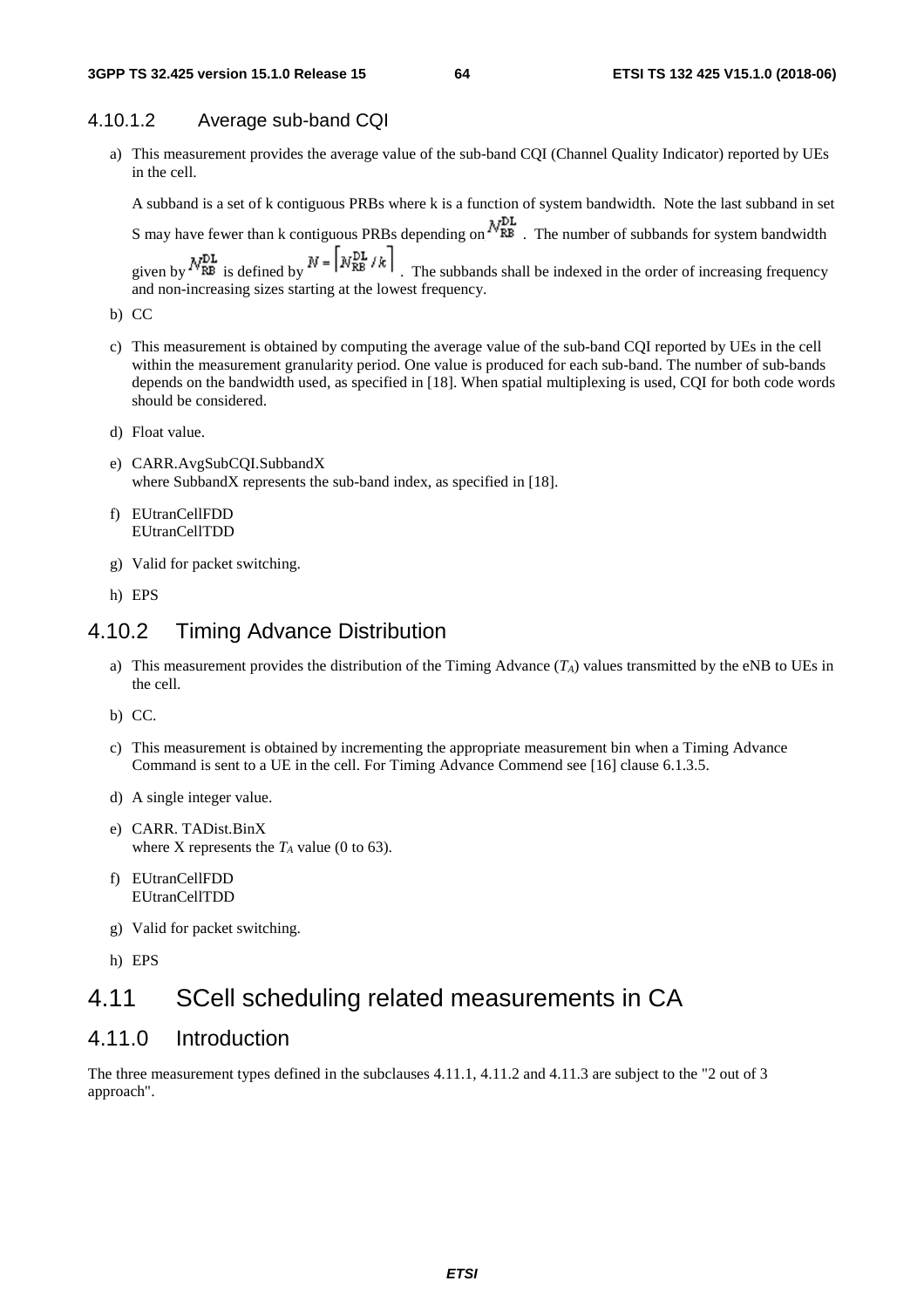# 4.11.1 Attempted PUCCH allocations for SCell scheduling in Carrier **Aggregation**

- a) This measurement provides the number of attempted PUCCH allocations in the PCell for SCell scheduling in Carrier Aggregation. This measurement is split into subcounters for the PUCCH format 3 and PUCCH format 1bwcs.
- b) CC
- c) On allocation of PUCCH resources in the Pcell for Scell scheduling in Carrier Aggregation.
- d) Each measurement is an integer value.
- e) DRB.PucchAllocNbrAtt.*PUCCHFormat* where *PUCCHFormat* identifies the PUCCH format, which is either "format3" or "format1bwcs".
- f) EUtranCellFDD EUtranCellTDD
- g) Valid for packet switched traffic
- h) EPS

# 4.11.2 Successful PUCCH allocations for SCell scheduling in Carrier Aggregation

- a) This measurement provides the number of successful PUCCH allocations in the PCell for SCell scheduling in Carrier Aggregation. This measurement is split into subcounters for the PUCCH format 3 and PUCCH format 1bwcs.
- b) CC
- c) On the success of a Scell scheduling in Carrier Aggregation.
- d) Each measurement is an integer value.
- e) DRB.PucchAllocNbrSucc.*PUCCHFormat* where *PUCCHFormat* identifies the PUCCH format, which is either "format3" or "format1bwcs".
- f) EUtranCellFDD EUtranCellTDD
- g) Valid for packet switched traffic
- h) EPS

# 4.11.3 Failed PUCCH allocations for SCell scheduling in Carrier Aggregation

a) This measurement provides the number of failed PUCCH allocations in the PCell for SCell scheduling in Carrier Aggregation. This measurement is split into subcounters for the PUCCH format 3 and PUCCH format 1bwcs.

b) CC

- c) On the failure of a Scell scheduling due to lack of PUCCH resources in the PCell for Carrier Aggregation.
- d) Each measurement is an integer value.
- e) DRB.PucchAllocNbrFail.*PUCCHFormat* where *PUCCHFormat* identifies the PUCCH format, which is either "format3" or "format1bwcs".
- f) EUtranCellFDD EUtranCellTDD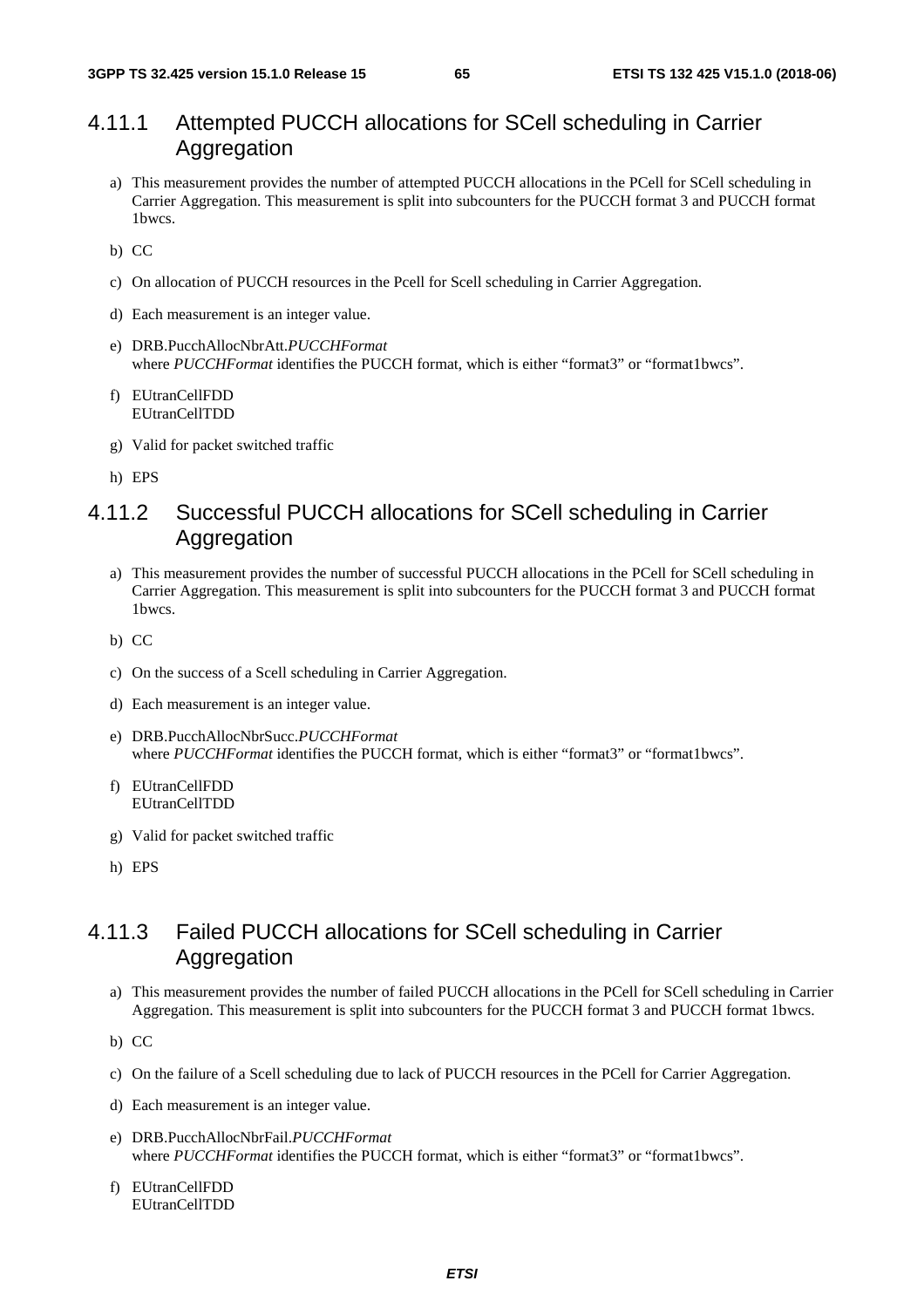- g) Valid for packet switched traffic
	- h) EPS

# 4.12 Power, Energy and Environmental (PEE) measurements

# 4.12.0 Applicability of measurements

The PEE related measurement definitions in the following clauses 4.x.n are valid only for eNodeBs, Donor eNodeBs, Relay Nodes, and Multi-cell/multicast Coordination Entities having built-in sensors (cf. ETSI ES 202 336-12 [23]).

### 4.12.1 Power

#### 4.12.1.1 Average Power

- a) This measurement provides the average power consumed.
- b) SI.
- c) This measurement is obtained according to the method defined in ETSI ES 202 336-12 [23] clauses 4.4.3.1, 4.4.3.4, Annex A.
- d) Each measurement is a real value in Watt (W).
- e) The measurement name has the form PEE.AvgPower
- f) ENBFunction, RNFunction, MCEFunction
- g) Valid for packet switching.
- h) EPS.

#### 4.12.1.2 Minimum Power

- a) This measurement provides the minimum power consumed.
- b) SI.
- c) This measurement is obtained according to the method defined in ETSI ES 202 336-12 [23] clauses 4.4.3.1, 4.4.3.4, Annex A.
- d) Each measurement is a real value in Watt (W).
- e) The measurement name has the form PEE.MinPower
- f) ENBFunction, RNFunction, MCEFunction
- g) Valid for packet switching.
- h) EPS.

#### 4.12.1.3 Maximum Power

- a) This measurement provides the maximum power consumed.
- b) SI.
- c) This measurement is obtained according to the method defined in ETSI ES 202 336-12 [23] clauses 4.4.3.1, 4.4.3.4, Annex A.
- d) Each measurement is a real value in Watt (W).
- e) The measurement name has the form PEE.MaxPower
- f) ENBFunction, RNFunction, MCEFunction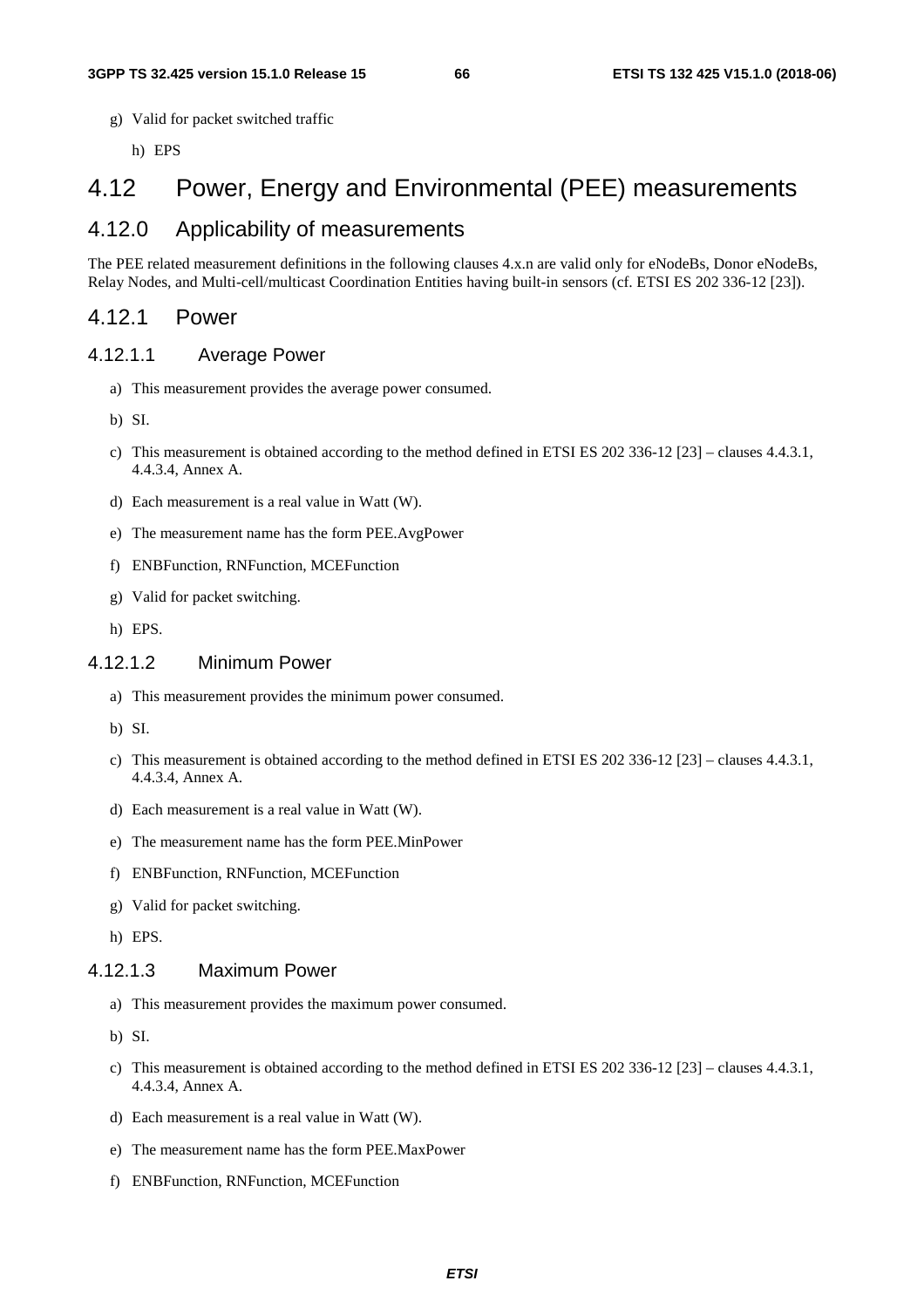- g) Valid for packet switching.
- h) EPS.

# 4.12.2 Energy

- a) This measurement provides the energy consumed.
- b) SI.
- c) This measurement is obtained according to the method defined in ETSI ES 202 336-12 [23] clauses 4.4.3.2, 4.4.3.4, Annex A.
- d) Each measurement is a real value in kilo Watt hour (kWh).
- e) The measurement name has the form PEE.Energy
- f) ENBFunction, RNFunction, MCEFunction
- g) Valid for packet switching.
- h) EPS.

# 4.12.3 Temperature

### 4.12.3.1 Average Temperature

- a) This measurement provides the average temperature.
- b) SI.
- c) This measurement is obtained according to the method defined in ETSI ES 202 336-12 [23] clause 4.4.3.4, Annex A.
- d) Each measurement is a real value in Degree Celsius (C°).
- e) The measurement name has the form PEE.AvgTemperature
- f) ENBFunction, RNFunction, MCEFunction
- g) Valid for packet switching.
- h) EPS.

### 4.12.3.2 Minimum Temperature

- a) This measurement provides the minimum temperature.
- b) SI.
- c) This measurement is obtained according to the method defined in ETSI ES 202 336-12 [23] clause 4.4.3.4, Annex A.
- d) Each measurement is a real value in Degree Celsius (C°).
- e) The measurement name has the form PEE.MinTemperature
- f) ENBFunction, RNFunction, MCEFunction
- g) Valid for packet switching.
- h) EPS.

### 4.12.3.3 Maximum Temperature

a) This measurement provides the maximum temperature.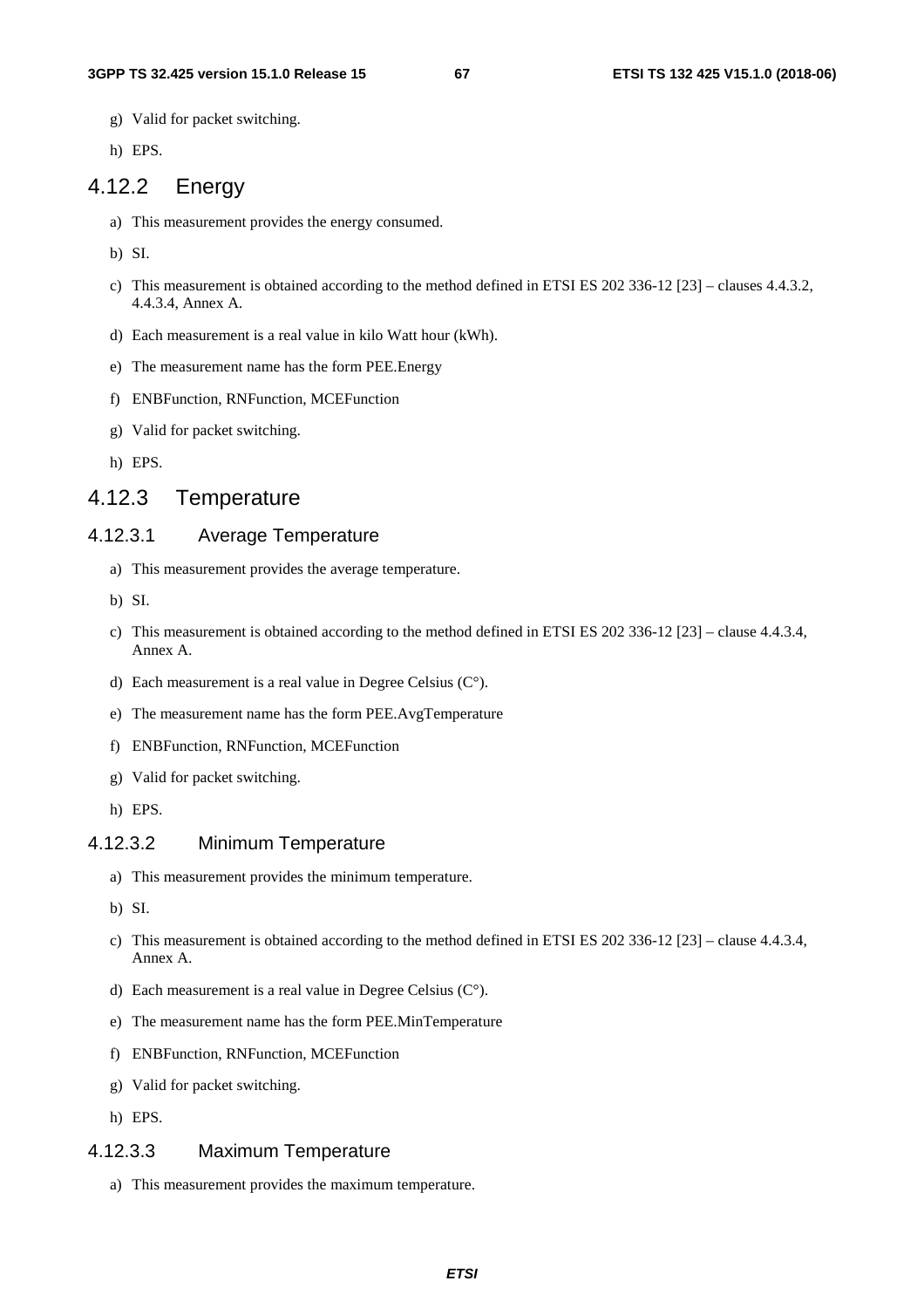#### b) SI.

- c) This measurement is obtained according to the method defined in ETSI ES 202 336-12 [23] clause 4.4.3.4, Annex A.
- d) Each measurement is a real value in Degree Celsius (C°).
- e) The measurement name has the form PEE.MaxTemperature
- f) ENBFunction, RNFunction, MCEFunction
- g) Valid for packet switching.
- h) EPS.

### 4.12.4 Voltage

- a) This measurement provides the voltage.
- b) SI.
- c) This measurement is obtained according to the method defined in ETSI ES 202 336-12 [23] Clauses 4.4.3.3, 4.4.3.4, Annex B.
- d) Each measurement is a real value in Volt (V).
- e) The measurement name has the form PEE.Voltage.
- f) ENBFunction, RNFunction, MCEFunction
- g) Valid for packet switching.
- h) EPS.

# 4.12.5 Current

- a) This measurement provides the current.
- b) SI.
- c) This measurement is obtained according to the method defined in ETSI ES 202 336-12 [23] Clauses 4.4.3.3, 4.4.3.4, Annex B.
- d) Each measurement is a real value in Ampere (A).
- e) The measurement name has the form PEE.Current.
- f) ENBFunction, RNFunction, MCEFunction
- g) Valid for packet switching.
- h) EPS.

### 4.12.6 Humidity

- a) This measurement provides the percentage of humidity.
- b) SI.
- c) This measurement is obtained according to the method defined in ETSI ES 202 336-12 [23] clause 4.4.3.3, Annex B.
- d) Each measurement is a single integer value from 0 to 100.
- e) The measurement name has the form PEE. Humidity.
- f) ENBFunction, RNFunction, MCEFunction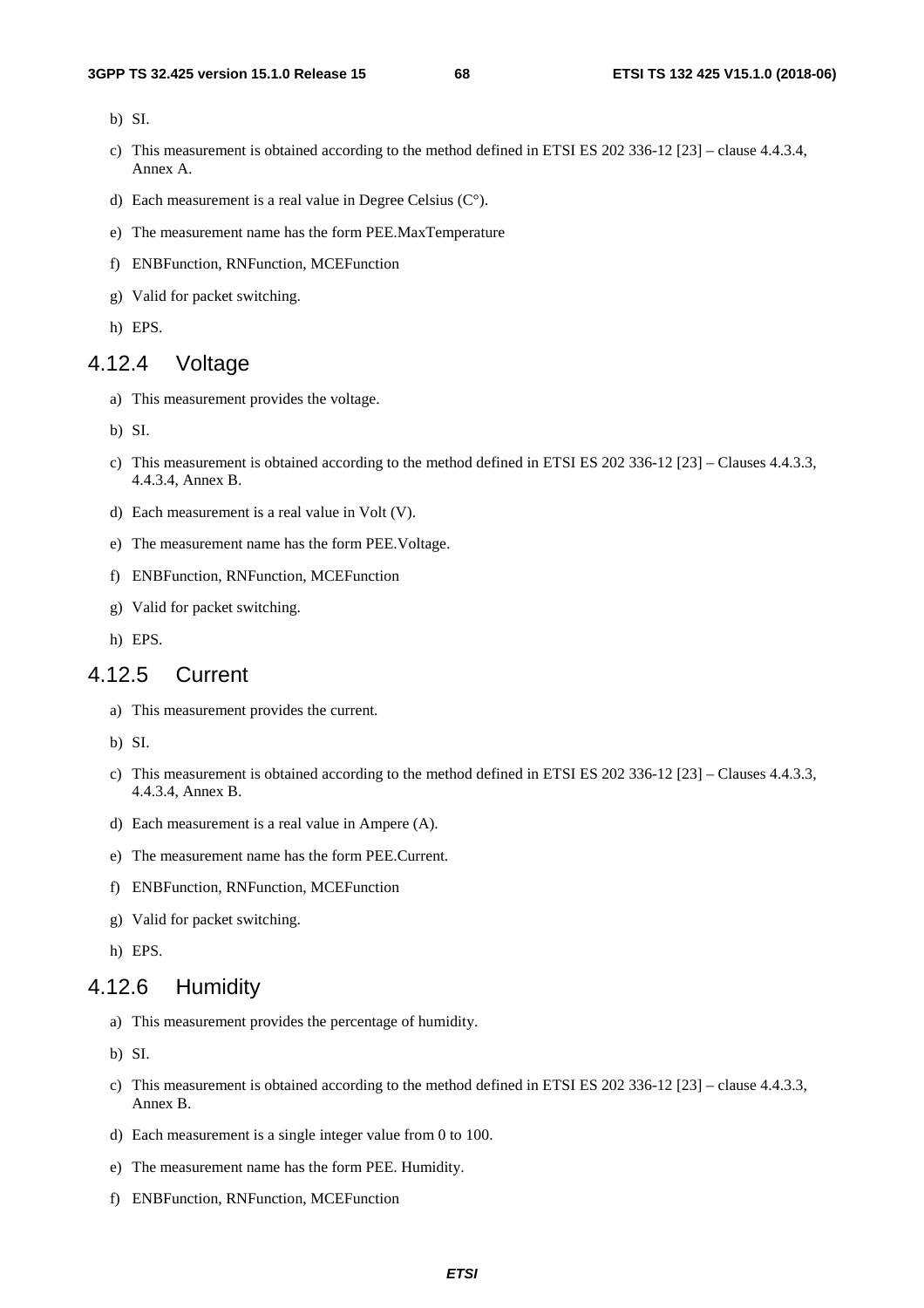- g) Valid for packet switching.
- h) EPS.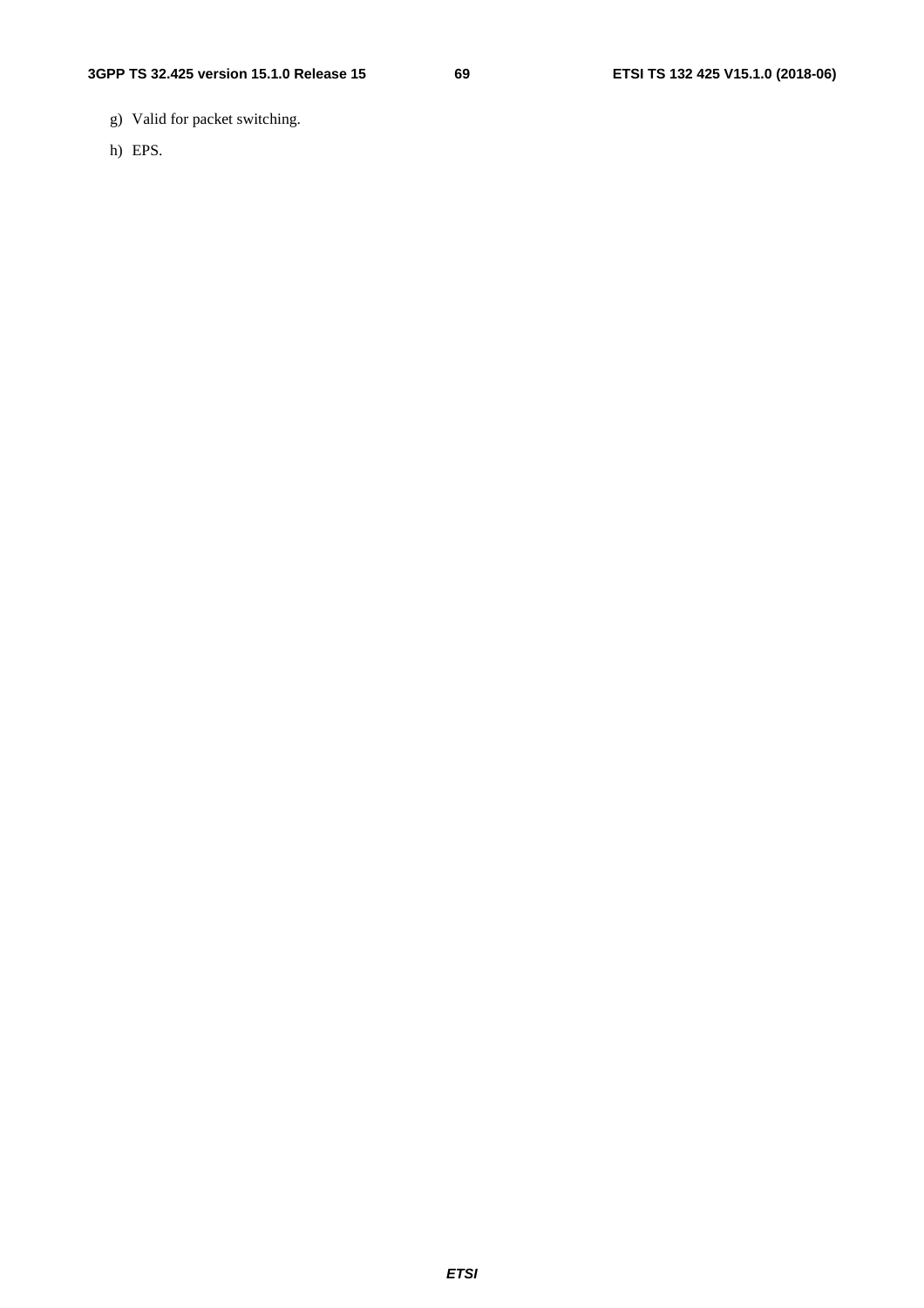# 5 Measurements related to Relay Node

# 5.1 DeNB Reconfiguration related measurements

# 5.1.1 RN Reconfiguration

#### 5.1.1.1 Number of RNReconfiguration attempts

- a) This measurement provides the number of RNReconfiguration attempts sent by DeNB.
- b) CC
- c) On transmission by the DeNB of a RNReconfiguration message to RN. Each RNReconfiguration message received is added to the relevant measurement. The message is included in 3GPP TS 36.331 [8].
- d) Each measurement is an integer value.
- e) The measurement name has the form RRC.RNReconAttNbr.
- f) DeNBCapability
- g) Valid for packet switched traffic
- h) EPS

#### 5.1.1.2 Number of RNReconfiguration Completed

- a) This measurement provides the number of RNReconfiguration completed received by DeNB
- b) CC
- c) On receipt by the DeNB of a RNReconfigurationComplete message from RN. Each RNReconfigurationComplete message received is added to the relevant measurement. The message is included in 3GPP TS 36.331 [8].
- d) Each measurement is an integer value.
- e) The measurement name has the form RRC.RNReconCmptNbr
- f) DeNBCapability
- g) Valid for packet switched traffic
- h) EPS

# 6 Measurements related to Measurement Report

# 6.1 RSRP related measurements

- a) This measurement provides a bin distribution (histogram) of the periodical E-UTRAN RSRP measurements received from all of UEs in the measured E-UTRAN cell. To collect this measurement, the eNodeB needs to trigger the periodical UE measurement reports towards all of the UEs in the measured E-UTRAN cell.
- b) CC
- c) Receipt by the eNodeB from the UE of *MeasurementReport* message indicating a periodical UE measurement report where IE *MeasResults* field includes *rsrpResult*. The event triggered *MeasurementReport* messages are excluded.This measurement shall be increased for each reported value RSRP\_LEV (See in 3GPP TS 36.331 [18]). For every one or two or 17 or 20 RSRP\_LEV(s) a separate measurement is defined. (See in 3GPP TS 36.133 [19])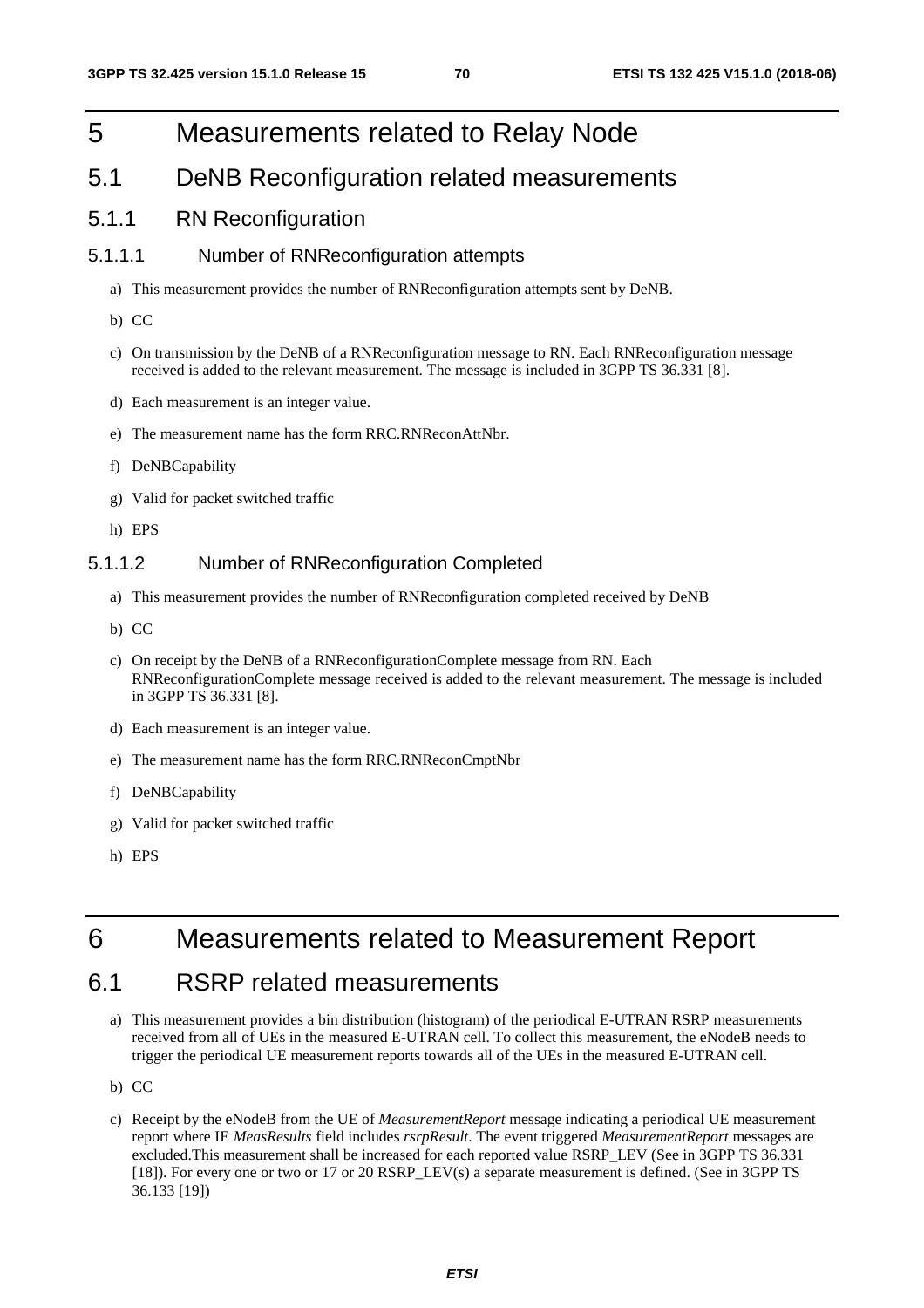- d) Each measurement is an integer value.
- e) MR.Rsrp.*y* . *y* is an integer from 00 to 47. Note: 00 of y indicates from RSRP \_LEV \_00 to RSRP \_LEV \_LEV \_20, namely RSRP < -120dBm, 01 of y indicates RSRP \_LEV \_21 and RSRP \_LEV \_25, namely  $-120 \leq RSRP < -115dBm$ , 02 of y indicates RSRP \_LEV \_26, namely -115≤ RSRP < -114dBm, 03 of y indicates RSRP \_LEV \_27, namely -114≤ RSRP < -113dBm … 36 of y indicates RSRP \_LEV \_60, namely  $-81 \leq RSRP < -80dBm$ , 37 of y indicates RSRP \_LEV \_61, RSRP \_LEV \_62, namely -80 ≤ RSRP < -78dBm, 38 of y indicates RSRP \_LEV \_63, RSRP \_LEV \_64, namely -78 ≤ RSRP < -76dBm, … 46 of y indicates from RSRP \_LEV \_79 to RSRP \_LEV \_80, namely -62 ≤ RSRP < -60dBm, 47 of y indicates from RSRP \_LEV \_81 to RSRP \_LEV \_97, namely -60dBm ≤ RSRP. (See in 3GPP TS36.133 [19]) f) EUtranCellTDD
- EUtranCellFDD
- g) Valid for packet switched traffic.
- h) EPS

# 6.2 RSRQ related measurements

- a) This measurement provides a bin distribution (histogram) of the periodical E-UTRAN RSRQ measurements received from all of UEs in the measured E-UTRAN cell. To collect this measurement, the eNodeB needs to trigger the periodical UE measurement reports towards all of the UEs in the measured E-UTRAN cell.
- b) CC
- c) Receipt by the eNodeB from the UE of *MeasurementReport* message indicating a periodical UE measurement report where IE *MeasResults* field includes *rsrqResult*. The event triggered *MeasurementReport* messages are excluded. This measurement shall be increased for each reported value RSRQ\_LEV (See in 3GPP TS 36.331 [18]). For every one or two RSRQ\_LEV(s) a separate measurement is defined. (See in 3GPP TS 36.133 [19])
- d) Each measurement is an integer value.
- e) MR. Rsrq.*y y* is an integer from 00 to 17. Note: 00 of y indicates RSRQ\_00, namely RSRQ < -19.5dB, 01 of y indicates RSRQ\_01 and RSRQ\_02, namely  $-19.5 \leq RSRQ < -18.5dB$ , 02 of y indicates RSRQ\_03 and RSRQ\_04, namely  $-18.5 \leq RSRQ < -17.5dB$ , … 16 of y indicates RSRQ\_31 and RSRQ\_32, namely  $-4.5 \leq$  RSRQ  $< -3.5$ dB, 17 of y indicates RSRQ 33 and RSRQ 34, namely -3.5dB  $\leq$  RSRQ , (See in 3GPP TS36.133 [19])
- f) EUtranCellTDD EUtranCellFDD
- g) Valid for packet switched traffic.
- h) EPS

# 6.3 UE power headroom related measurements

a) This measurement provides a bin distribution (histogram) of the periodical E-UTRAN UE power headroom measurements received from all of UEs in the measured E-UTRAN cell. To collect this measurement, the eNodeB needs to trigger the periodical UE measurement reports towards all of the UEs in the measured E-UTRAN cell.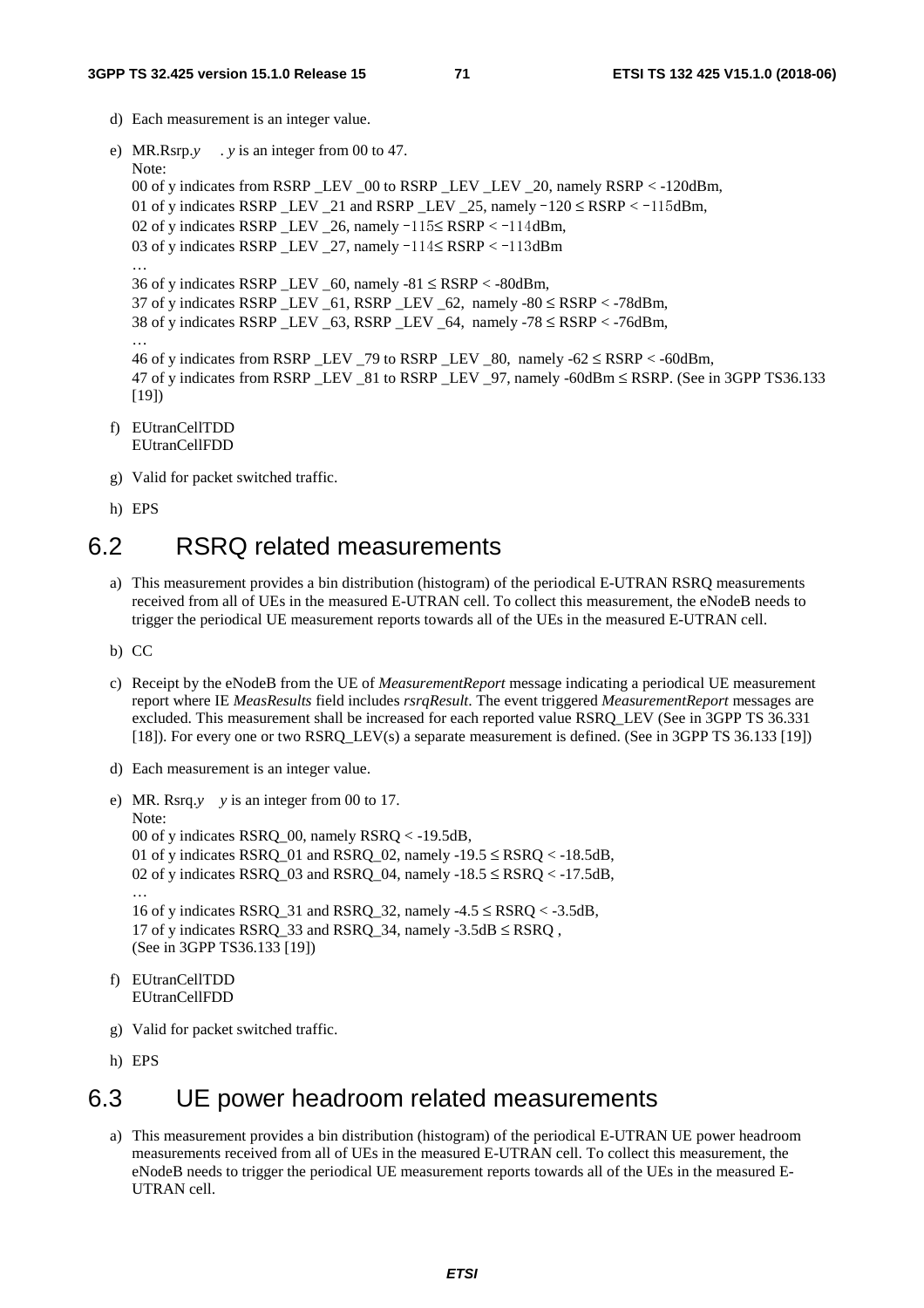- b) CC
- c) Receipt by the eNodeB from the UE of Power Headroom Report message indicating a periodical UE measurement POWER\_HEADROOM report. This measurement shall be increased for each reported value POWER\_HEADROOM (See in 3GPP TS 36.321 [16]). For every one POWER\_HEADROOM (s) a separate measurement is defined. (See in 3GPP TS 36.133 [19]).
- d) Each measurement is an integer value.
- e) MR.PowerHeadRoom.*y* . *y* is an integer from 00 to 63. Note: 00 of y indicates POWER\_HEADROOM\_00, namely  $-23 \le PH < -22$ , 01 of y indicates POWER\_HEADROOM\_01, namely -22 ≤ PH < -21, …

- f) EUtranCellTDD EUtranCellFDD
- g) Valid for packet switched traffic.
- h) EPS

#### 6.4 UE Rx – Tx time difference related measurements

- a) This measurement provides a bin distribution (histogram) of the periodical E-UTRAN UE Rx–Tx time difference measurements received from all of UEs in the measured E-UTRAN cell. To collect this measurement, the eNodeB needs to trigger the periodical UE measurement reports towards all of the UEs in the measured E-UTRAN cell.
- b) CC
- c) Receipt by the eNodeB from the UE of *MeasurementReport* message indicating a periodical UE measurement report where IE *MeasResults* field includes *ue-RxTxTimeDiffResult*. The event triggered *MeasurementReport* messages are excluded. This measurement shall be increased for each reported value RX-TX\_TIME\_DIFFERENCE (See in 3GPP TS 36.331 [18]). For every 5 or 20 or 100 or 524 RX-TX\_TIME\_DIFFERENCEs a separate measurement is defined. (See in 3GPP TS 36.133 [19])
- d) Each measurement is an integer value.
- e) MR.RxTxTimeDiff.*y y* is an integer from 00 to 47
	- Note:

…

00 of y indicates from RX-TX\_TIME\_DIFFERENCE\_0000 to RX-TX\_TIME\_DIFFERENCE\_0004, namely 0  $Ts \leq TUE$  Rx-Tx $< 10$  Ts,

19 of y indicates from RX-TX\_TIME\_DIFFERENCE\_0095 to RX-TX\_TIME\_DIFFERENCE\_0099, namely  $190Ts \leq TUE RX-TX < 200Ts$ ,

20 of y indicates from RX-TX\_TIME\_DIFFERENCE\_0100 to RX-TX\_TIME\_DIFFERENCE\_0119, namely  $200Ts \leq TUE RX-TX < 240Ts$ .

… 39 of y indicates from RX-TX\_TIME\_DIFFERENCE\_0480 to RX-TX\_TIME\_DIFFERENCE\_0499, namely  $960Ts \leq TUE RX-TX < 1000Ts$ ,

40 of y indicates from RX-TX\_TIME\_DIFFERENCE\_0500 to RX-TX\_TIME\_DIFFERENCE\_0599, namely 1000Ts ≤ TUE RX-TX< 1200 Ts,

…

44 of y indicates from RX-TX\_TIME\_DIFFERENCE\_0900 to RX-TX\_TIME\_DIFFERENCE\_0999, namely  $1800Ts \leq TUE RX-TX < 2000Ts$ ,

45 of y indicates from RX-TX\_TIME\_DIFFERENCE\_1000 to RX-TX\_TIME\_DIFFERENCE\_1523, namely 2000Ts ≤ TUE RX-TX< 3048 Ts,

46 of y indicates from RX-TX\_TIME\_DIFFERENCE\_1524 to RX-TX\_TIME\_DIFFERENCE\_2047, namely 3048 Ts ≤ TUE RX-TX< 4096 Ts,

47 of y indicates from RX-TX\_TIME\_DIFFERENCE\_2048 to RX-TX\_TIME\_DIFFERENCE\_4095, namely

<sup>63</sup> of y indicates POWER\_HEADROOM\_63, namely PH≥40. (See in 3GPP TS36.133 [19])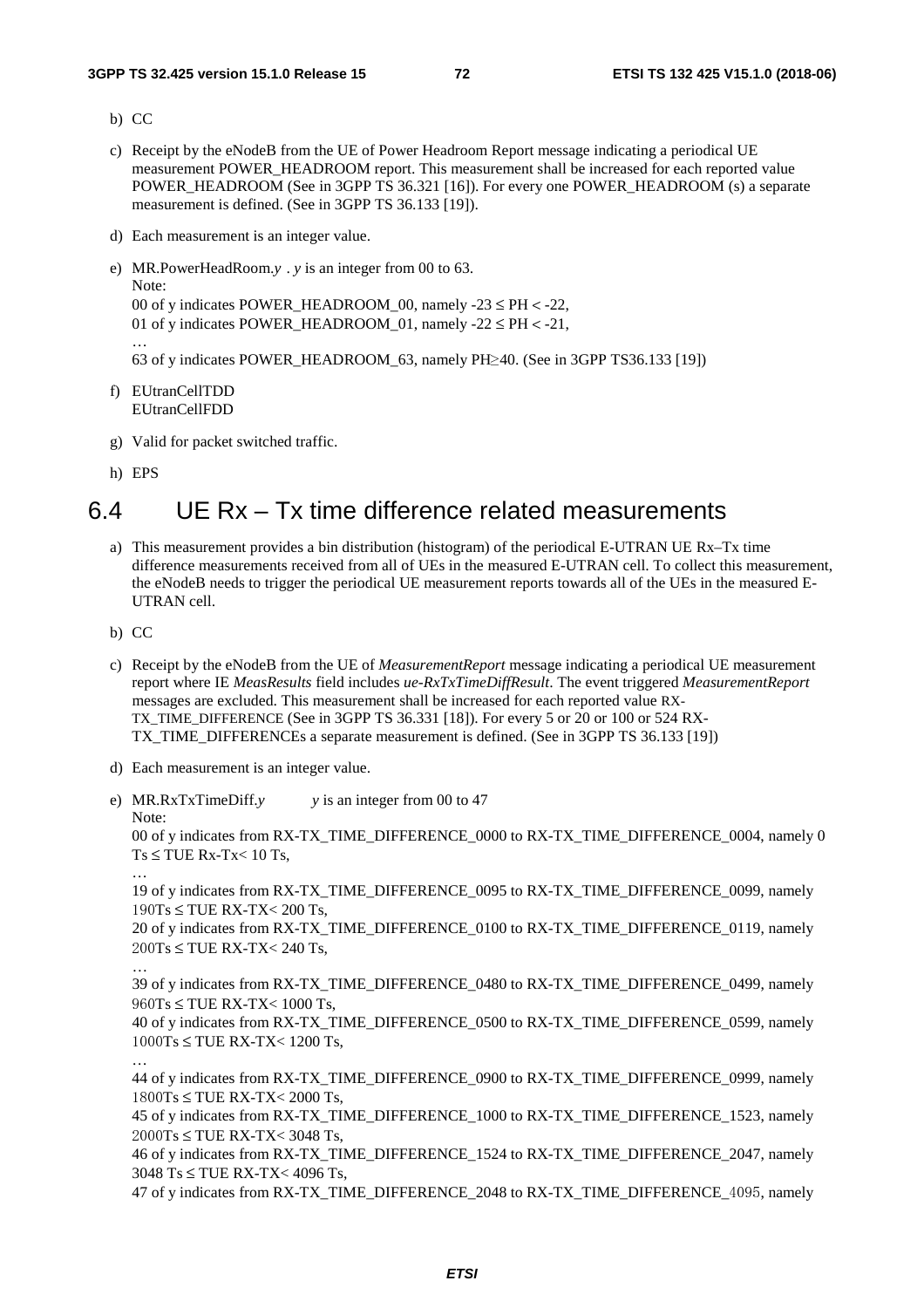$4096$  Ts  $\leq$  TUE RX-TX (See in 3GPP TS36.133[20])

- f) EUtranCellTDD EUtranCellFDD
- g) Valid for packet switched traffic.

h) EPS

#### 6.5 AOA related measurements

a) This measurement provides a bin distribution (histogram) of the periodical E-UTRAN AOA measurements received from all of UEs in the measured E-UTRAN cell. To collect this measurement, the eNodeB needs to trigger the periodical UE measurement reports towards all of the UEs in the measured E-UTRAN cell.

b) CC

c) Receipt by the eNodeB from the UE of *MeasurementReport* message indicating a periodical UE measurement report where IE *MeasResults* field includes *aoaResult*. The event triggered *MeasurementReport* messages are excluded. This measurement shall be increased for each reported value AOA\_ANGLE (See in 3GPP TS 36.331 [18]). For every 5 AOA\_ANGLE (s) a separate measurement is defined. (See in 3GPP TS 36.133 [19]) Note: antenna deployment.

Note: this measurement is only valid for eNodeB with antenna array.

- d) Each measurement is an integer value.
- e) MR.EutranAOA.*y* y is an integer from 00 to 71. Note:

00 of y indicates from AOA\_ANGLE \_000 to AOA\_ANGLE\_009, namely 0 ≤ AOA\_ANGLE < 5 degree,

71 of y indicates from AOA\_ANGLE \_710 to AOA\_ANGLE \_719, namely 355 ≤ AOA\_ANGLE < 360 degree. (See in 3GPP TS36.133 [19])

- f) EUtranCellTDD, EUtranCellFDD
- g) Valid for packet switched traffic.
- h) EPS

…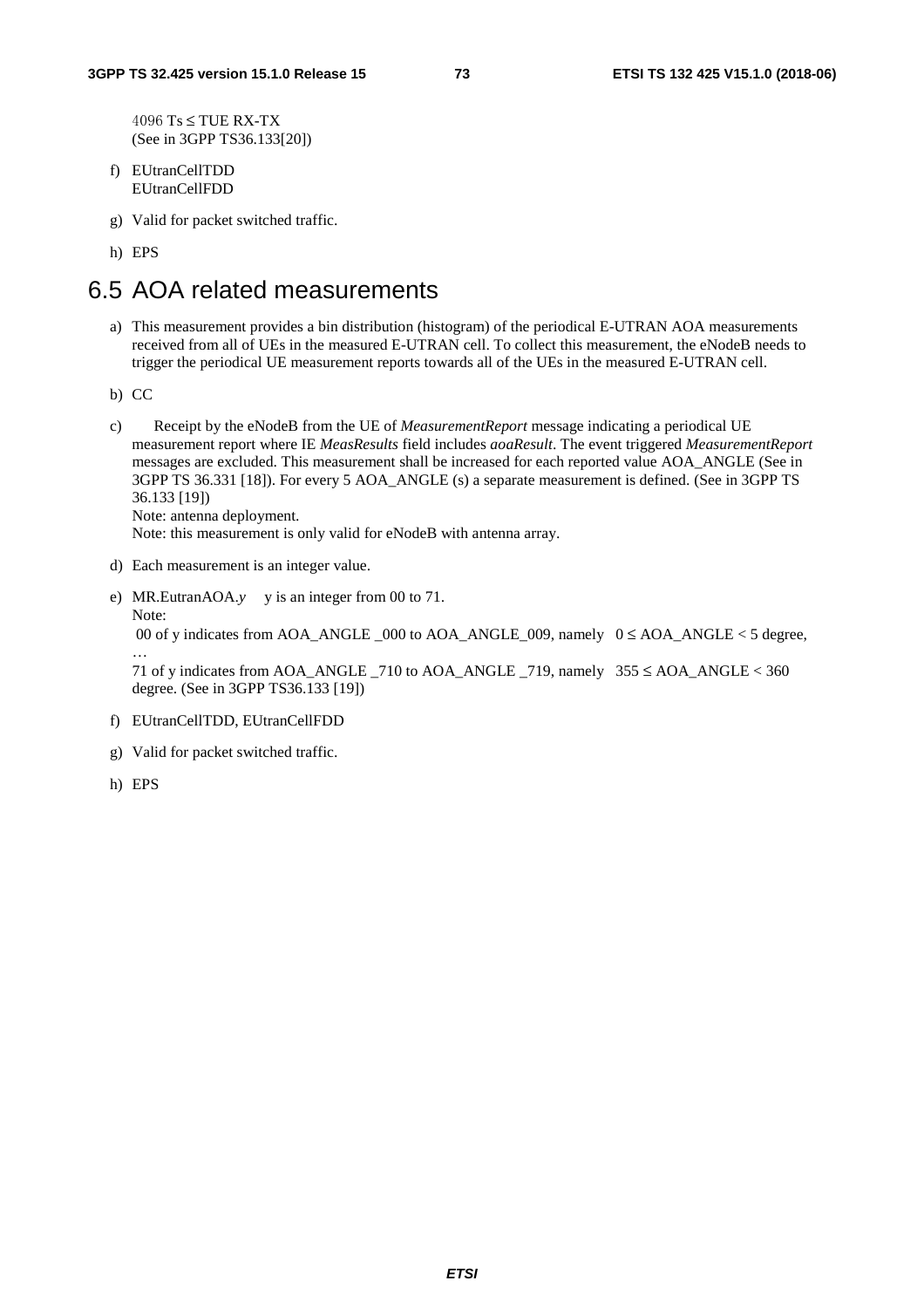## Annex A (informative): Use cases for performance measurements defintion

## A.0 Introduction

This annex provides the concrete use cases for the E-UTRAN performance measurements defined in clause 4.

Without particular constraint, the following use cases defined for eNodeB apply to following scenarios

- 1) eNodeB serving one or more Relay Nodes
- 2) eNodeB without serving any Relay Node
- 3) eNodeB or Relay Node supporting Carrier Aggregation
- 4) eNodeB or Relay Node not supporting Carrier Aggregation

If the specific constraint is present, which one of the above scenarios the subject use case applies to, is following the constraint.

## A.1 Monitor of call(/session) setup performance

Call(/session) setup is one of most important step to start delivering services by the networks to users.

The success or failure of a call(/session) setup directly impacts the quality level for delivering the service by the networks, and also the feeling of the end user. So the success or failure of call(/session) setup needs be monitored, this can be achieved by the calculation of call setup success rate which gives a direct view to evaluate the call setup performance, and the analysis of the specific reason causing the failure to find out the problem and ascertain the solutions.

In addition, the time duration of the call(/session) setup need to be monitored as it impacts the end user experience, and by comparison with operator's benchmark requirements, the optimization may be required according the performance.

And due to different priority and tolerance for different service type with different OoS level in the networks, the monitor needs to be opened on each service type and OoS level.

To complete the call(/session) setup procedure, E-UTRAN is mainly responsible for the establishment of radio and S1 signaling connection and service bearer by the RRC connection establishment (See 3GPP TS 36.331[8]), RRC connection reestablishment after RRC connection dropped due to some reasons like radio link failure or handover failure etc (See 3GPP TS 36.331[8]) E-RAB setup (See 3GPP TS 36.413[9]) and Initial UE Context Setup (See 3GPP TS 36.413[9]) procedure.

To support the monitor of success or failure of the call(/session) setup, the performance measurements related to RRC connection establishment (See 3GPP TS 36.331[8]), RRC connection reestablishment (See 3GPP TS 36.331[8]) procedure, and the performance measurements related to E-RAB setup (See 3GPP TS 36.413[9]) and Initial UE Context Setup (See 3GPP TS 36.413[9]) procedure for each QoS level are required To support the monitor of time duration of setup call(/session) setup, the performance measurements related to RRC connection setup time and E-RAB setup time are required.

## A.2 Monitor of E-RAB release

E-RAB is the key and limited resource for E-UTRAN to deliver services. The release of the E-RAB needs to be monitored as:

- an abnormal release of the E-RAB will cause the call(/session) drop, which directly impacts the QoS delivered by the networks, and the satisfaction degree of the end user;
- a successfully released E-RAB can be used to setup other requested calls(/sessions). The E-RAB failed to be released will still occupy the limited resource and hence it can not be used to admit other requested calls(/sessions).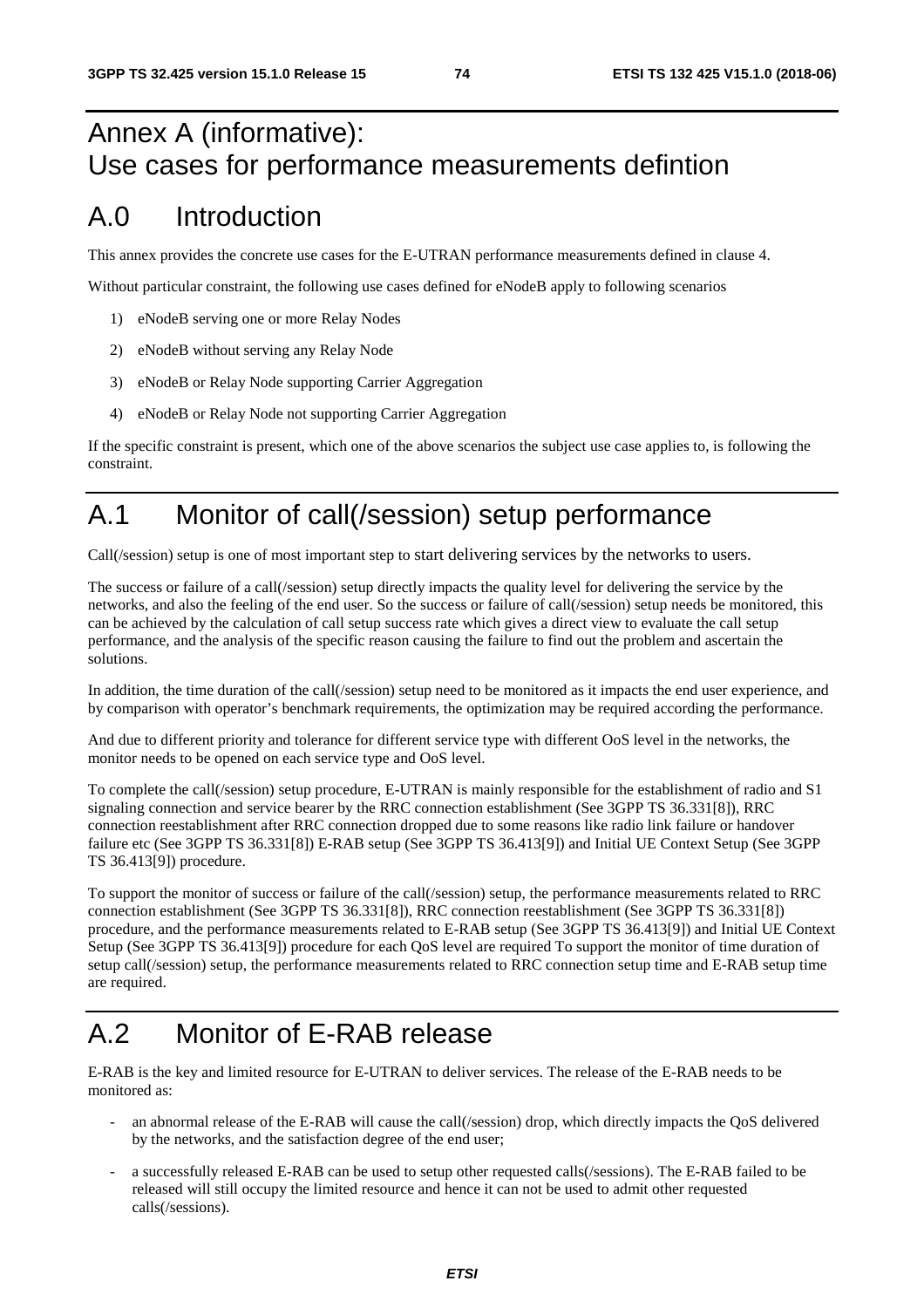From a retainability measurement aspect, E-RABs do not need to be released because they are inactive, they can be kept to give fast access when new data arrives.

To define (from an E-RAB release measurement point of view) if an E-RAB is considered active or not, the E-RABs can be divided into two groups:

- a) Continuous flow, E-RABs that are always considered active, i.e. independent of if there is ongoing traffic or not at the moment. Examples: VoIP sessions, Real-time sessions, Live streaming sessions.
- b) Bursty flow, E-RABs that are only considered active when there is data in UL/DL buffer. Example: Web sessions.

How to decide for a particular QCI if the E-RAB is of type bursty flow or continuous flow is outside the scope of this document.

The specific reason causing the abnormal and failed release of the E-RAB is required in order to find out the problem and ascertain the solutions. And due to different priority and tolerance for different service type with different OoS level in the networks, the monitor needs to be opened on each service type with OoS level.

The E-RAB can be released by E-RAB Release procedure (See 3GPP TS 36.413[9]) , UE Context Release procedure (See 3GPP TS 36.413[9] and 3GPP TS 36.423[10]) procedure, Reset procedure(See 3GPP TS 36.413[9]) either initiated by eNodeB or MM, Path Switch procedure (See 3GPP TS 36.413[9]) and Intra-eNB HO procedure (See 3GPP TS 36.331[8])E.

So performance measurements related to E-RAB Release (See 3GPP TS 36.413[9]) and UE Context Release (See 3GPP TS 36.413[9]) procedure for each service type with QoS level are necessary to support the monitor of E-RAB release.

#### A.3 Monitor of E-RAB level QoS modification

When an E-RAB has been established, the QoS it experiences in the E-UTRAN is dependent upon the E-RAB level QoS parameters established for the bearer, together with settings of other bearers established in the same cell. If the QoS experienced by a bearer does not meet the expected performance, or the resource need be reassigned for other bearers, the E-RAB level QoS may be adjusted (typically with a knock-on effect onto other bearers).

So the modification of E-RAB level QoS parameters needs to be monitored, and due to different priority and tolerance for different service type with different OoS level in the networks, the monitor needs to be opened on each target service type with OoS level.

The E-RAB level QoS can be modified by E-RAB Modify procedure (see 3GPP TS 36.413[9]), in which the MME entity instructs the eNodeB to change one or more QoS parameters on an E-RAB using the E-RAB MODIFY REQUEST message. The eNodeB typically makes the adjustments as instructed (and adjusts the RRM applied to the bearer appropriately) but in some circumstances the bearer modification can fail. The eNodeB returns an E-RAB MODIFY RESPONSE message that tells the MME whether the modification was successful or not – for an unsuccessful modification a cause value is included. It is important for OAM to measure the failure rate of the bearer modifications, this information can be used, for example, to make adjustments to OAM CM settings.

#### A.4 Overview handover related Use Cases

**Use Case PM KPI / elementary object**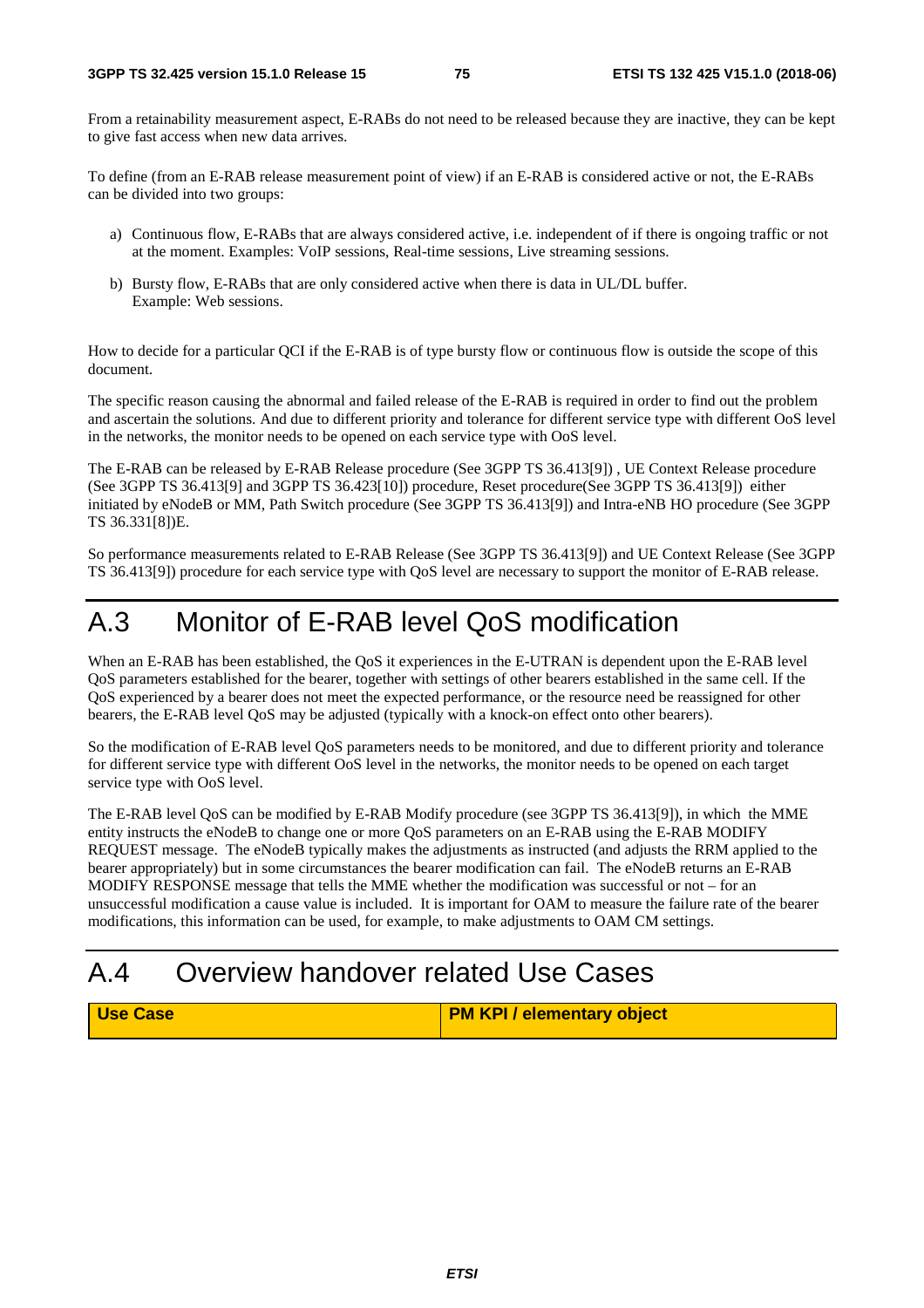| Continuous Network Supervision: Supervision of overall<br>handover performance. It is essential in network operations<br>to follow the success rate of various handover. Low<br>handover success rate will impact user experience, therefore<br>it is important to define measurements to follow handover<br>success rate.                                                                                                                                             | - outgoing Intra RAT HO Success Rate (cell) *1<br>- outgoing Inter RAT HO Success Rate (cell) *1<br>- outgoing Inter System HO Success Rate (cell) *1 *3<br>- outgoing Intra Frequency HO Success Rate (cell) *1<br>- outgoing Inter Frequency HO Success Rate (cell) *1<br>- outgoing Intra eNB/RN HO Success Rate (cell) *2 *2.1<br>- outgoing Inter eNB HO Success Rate (cell) *2 *2.2<br>- outgoing HO to the cells outside the RN<br>*1: It is expected that the HO success rate may vary depending                        |
|------------------------------------------------------------------------------------------------------------------------------------------------------------------------------------------------------------------------------------------------------------------------------------------------------------------------------------------------------------------------------------------------------------------------------------------------------------------------|---------------------------------------------------------------------------------------------------------------------------------------------------------------------------------------------------------------------------------------------------------------------------------------------------------------------------------------------------------------------------------------------------------------------------------------------------------------------------------------------------------------------------------|
|                                                                                                                                                                                                                                                                                                                                                                                                                                                                        | on the respective scenarios : intra-RAT, inter-RAT, inter System,<br>intra frequency, inter frequency                                                                                                                                                                                                                                                                                                                                                                                                                           |
|                                                                                                                                                                                                                                                                                                                                                                                                                                                                        | *2: it is expected that the HO success rate may vary depending<br>on the used external interfaces<br>*2.1: For the intra-DeNB handover, the handover from a DeNB cell<br>to an RN under the same DeNB shall be counted separately as the<br>handover happens between E-UTRAN and RN.<br>*2.2: For the handover from the DeNB to another eNB/DeNB, the<br>forwarded handovers for RN in the source DeNB shall not be<br>counted as these handovers are controlled by RN so cannot directly<br>reflect DeNB handover performance. |
|                                                                                                                                                                                                                                                                                                                                                                                                                                                                        | *3: inter system : LTE- non 3GPP HO                                                                                                                                                                                                                                                                                                                                                                                                                                                                                             |
| Continuous Network Supervision: Supervision of the signal<br>strength when handovers are triggered. This information is<br>useful for evaluating the customer experience (e.g.<br>throughput) at the cell edge and during handover as well for<br>network planning purposes (e.g. signal strength at the cell<br>edge).<br>Troubleshooting: detect a "bad" configuration/neighbor in a<br>particular direction by analyzing abnormal measurement<br>report causing HO. | Signal strength of the serving and neighbouring cell reported by the<br>UE in handover triggering measurement reports in EUtranRelation                                                                                                                                                                                                                                                                                                                                                                                         |
| Troubleshooting: Detection of bad handover relation. The<br>first use case provides the overall performance of handover<br>success rate on E-UTRAN cell level, but it is essential to get<br>a knowledge between which cell pairs the handover success<br>rate is low. Therefore it is important to know the success rate<br>on neighbor cell relation basis.                                                                                                          | - HO Success Rate (neighbourcell)                                                                                                                                                                                                                                                                                                                                                                                                                                                                                               |
| Troubleshooting: Reason for started handover<br>To go for further analysis of handover failures, it is essential<br>to know what causes the handovers. For this we need to<br>know the success rate of handovers per HO reason.                                                                                                                                                                                                                                        | - outgoing HO Success Rate per HO reason (<br>neighbor cell) *4<br>*4 different results expected e.g. emergency or normal HO                                                                                                                                                                                                                                                                                                                                                                                                    |
| Troubleshooting: Reason for failed handover. To go for<br>further detailed analysis for handover failure it is important to<br>know what the reason for handover failure was, or whether<br>the handover was assisted by measurement gaps or was<br>with DRX.                                                                                                                                                                                                          | - outgoing HO Failure Distribution Rate (cell+neighbourcell)<br>- HO Path Switching Failure Distribution Rate (cell or Interface)<br>- HO Failure Rate DRX / Non DRX (cell) *5<br>- Inter frequency HO Failure Rate Meas gap assisted / not assisted<br>$(cell)$ *5                                                                                                                                                                                                                                                             |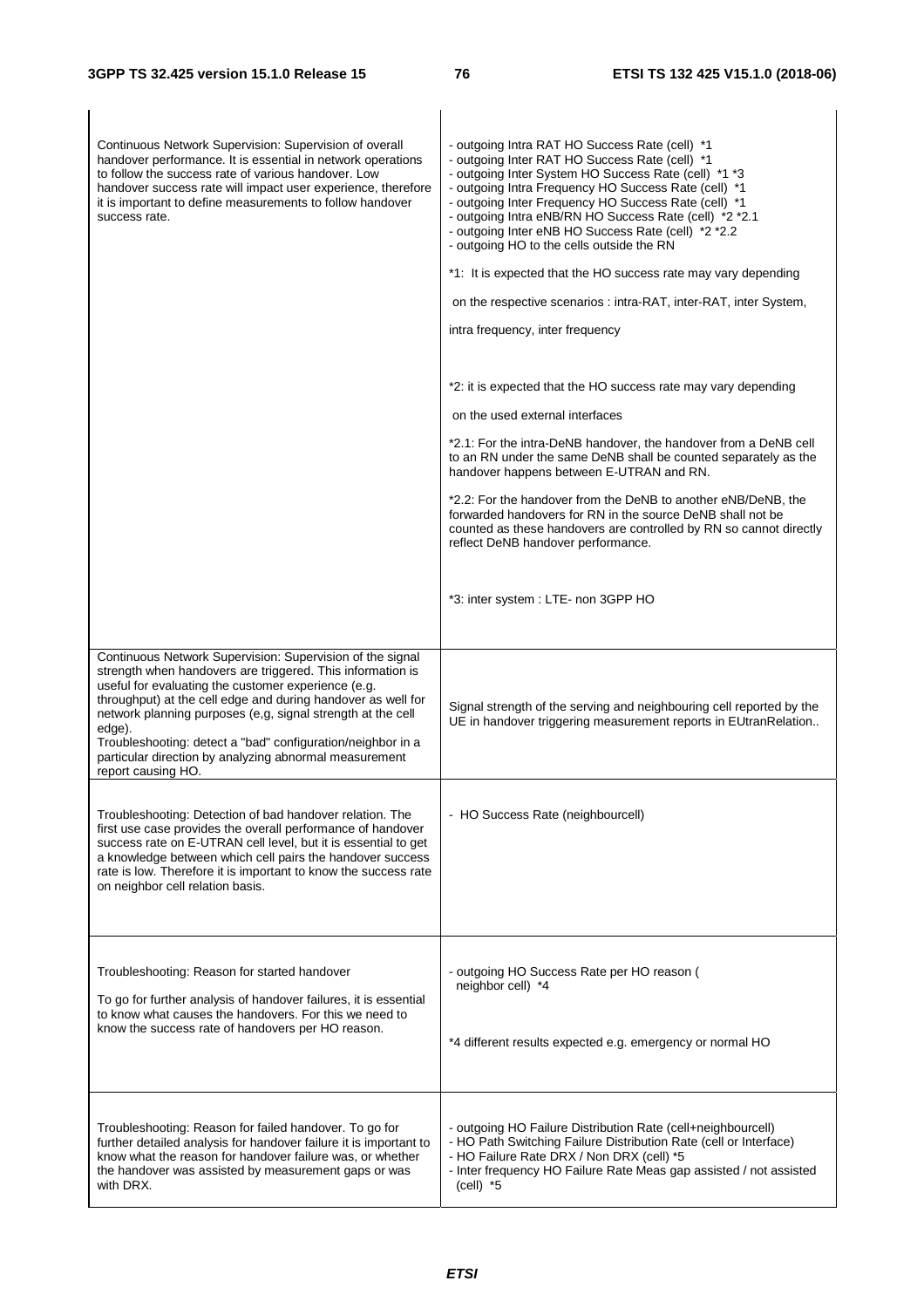| It is also important to know if measurement gaps and DRX<br>are helping in handover procedure or not. (i.e. what is the<br>handover failure rate if measurement gaps are switched on.<br>Measurement gaps and DRX can cause more load and<br>battery consumption to the UE, therefore if these are not<br>causing any changes in handover failure rate, operators may<br>not use them) | *5: measurement only on cell basis and not per neighbourcell<br>due to amount of counters as mentioned above. |
|----------------------------------------------------------------------------------------------------------------------------------------------------------------------------------------------------------------------------------------------------------------------------------------------------------------------------------------------------------------------------------------|---------------------------------------------------------------------------------------------------------------|
| Network Planning: Traffic flow analysis                                                                                                                                                                                                                                                                                                                                                | - outgoing Intra RAT HO Success Rate (neighbour cell)                                                         |
| or                                                                                                                                                                                                                                                                                                                                                                                     | - outgoing Inter RAT HO Success Rate (cell)                                                                   |
| Network Planning: Handover traffic optimization                                                                                                                                                                                                                                                                                                                                        | - outgoing Inter System HO Success Rate (cell)                                                                |

#### A.5 Monitor of cell level QoS and radio resource utilisation

In an E-UTRAN cell the quality of service achieved is directly influenced by a number of factors, including:

- Loading of users on the cell
- Traffic loading and characteristics
- UE locations and mobility
- RRM policies
	- Scheduling
	- congestion control
	- admission control
	- layer 2 protocol configuration
- Mapping of traffic to QCI
- Setting of QoS parameters other than the QCI.

It is very important to be able to monitor the QoS to determine whether the combined effect of these policies, algorithms and external factors is satisfactory. Unsatisfactory QoS may be rectified by adjusting policies and RRM settings, for instance.

#### Cell bit-rate

A fundamental measure of QoS is the throughput (data rate) of the cell. The total cell throughput measured across all radio bearers gives an indication of the loading and activity in the cell. Adding a per QCI counter allows the loading on the different QCIs to be measured. For example, if QCI 1 is used exclusively for VoIP then the loading of conversational speech can be directly determined. Finally, the maximum throughput can indicate to the operator whether there is enough capacity in the network; for example, is the backhaul sufficient. Separate counters should be configured on the downlink and uplink. Complexity may be reduced by performing the counters at layer 3, giving the ingress bit-rate to the eNB on the downlink and the egress bit-rate from the eNB on the uplink.

Cell throughput includes both User Plane data and Control Plane data. To support the User Plane data, necessary Control Plane data also need to be transmitted. This Control Plane data although required, will not be perceived (felt) by the User. The total cell throughput helps to evaluate the usage of bandwidth and radio resource.

Operators ideally want to see the Control Plane data as small as possible when compared to the User Plane data without compromising on the service.

Hence it is important to monitor the total cell throughput as well as how much is occupied by Control Plane Data.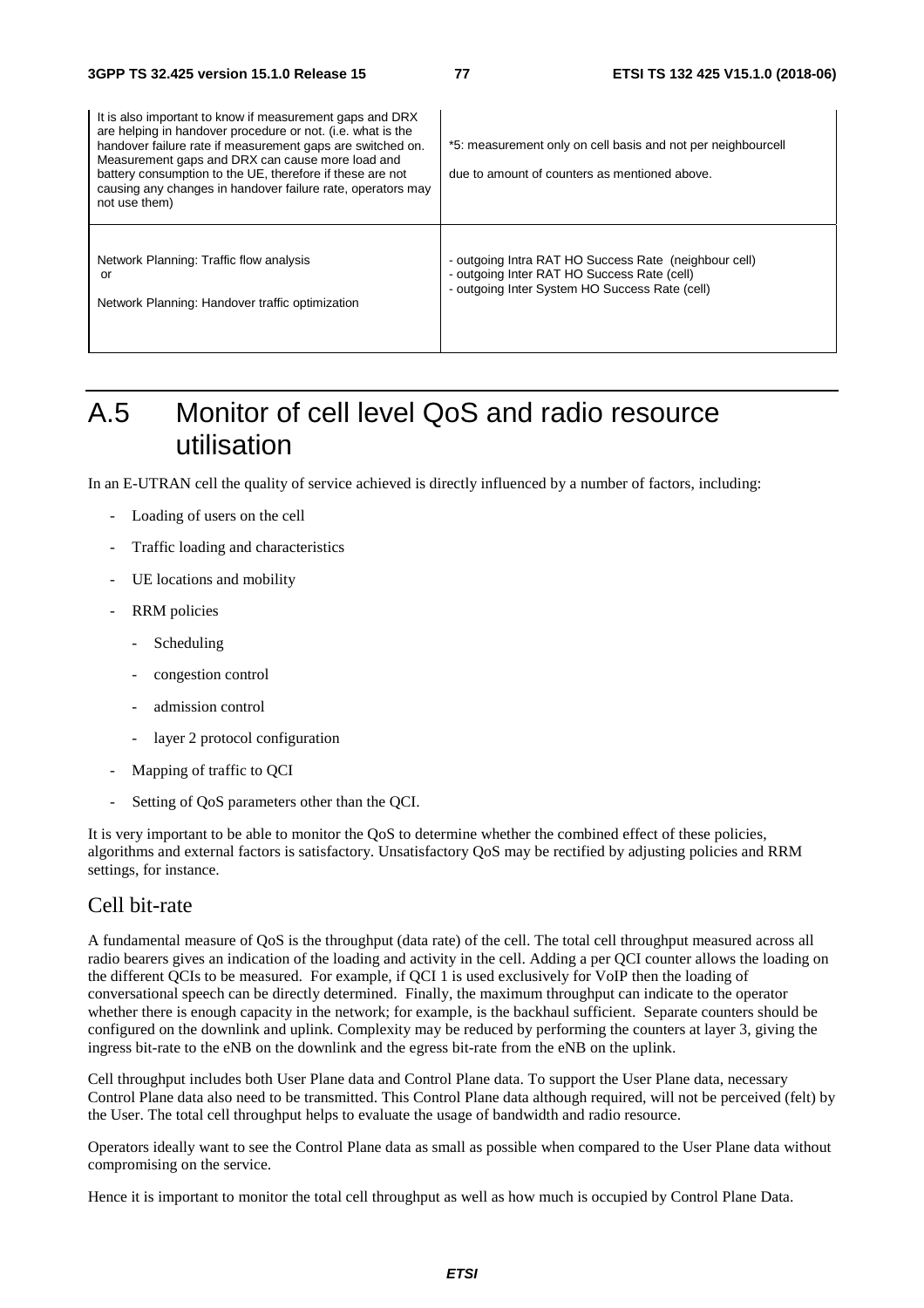#### Number of actives UEs

It is also of interest to determine how many users are enjoying the throughput numbers determined for each QCI. Therefore, we may count the number of users that are active for each QCI – here active users have data queued pending transmission. A simple division of the throughput (data rate) of a QCI by the number of active users on the QCI indicates the throughput per user on the QCI. For example, taking QCI 1 this metric could indicate the typical codec rate being employed in the cell. Alternatively, for QCI 9 supporting low priority TCP-based traffic it can indicate the typical bandwidth pipe size for a user when he has data to send / receive.

#### DL packet delay

Latency is of prime concern for some services, particularly conversational services like speech and instant messaging. A counter is added to measure the mean delay for IP packets incurred within the eNodeB. Separate counters are provided per QCI which are particularly useful when the QCI is used by very few services and the packet sizes vary little. It is only practical to measure packet delays on the downlink.

In case of the eNodeB serving one or more RN, the packet delay includes both the internal processing delay at eNB) and UE/RN as well as the packet transferring delay on the radio link. As RN UE's packets need to be transferred via between E-UTRAN snfRN while packets for UEs directly connected to eNB need to pass through only Uu interface, packet delay optimization mechanism may be different for RN UEs and eNB UEs. Therefore it is beneficial to have measurements on packet delay separately for packets transmitted between the eNodeB and UEs and for packets transmitted between the E-UTRAN and RNs.

#### DL packet drop rate

When a cell is heavily loaded congestion can take place. When congestion is not severe. the impact is typically the incurrence of additional delay for non-GBR radio bearers. However, when congestion is severe the eNodeB may be forced to discard packets. It is important for the operator to have visibility of packet discard so that corrective action can be instigated (for example, by adjusting admission control settings in the network). It is only practical to measure packet discards on the downlink. Packet discards on handover should not be included in the count.

#### PRB Usage

The resource utilisation, measured in terms of physical resource blocks (PRBs), is a useful measure of whether a cell is lightly loaded or not. Loading is a key input to network capacity planning and load balancing. Furthermore, when resource utilisation per QCI is reported the distribution of resources between different services can be estimated.

The PRB usage distribution could provide operators the load distribution information of the network during the collecting time period.According to the PRB usage distribution information, the scenarios where a cell may experience high load in certain short times (e.g. in a second) and recover to normal very quickly can be recognized. The PRB usage distribution is a useful measure for operator to be aware of whether a cell has ever experienced high load or not in the monitoring duration. This distribution information could also help in the root cause analysis in case when the application problems are caused by load bursts. The distribution information could show the median usage and the peak usage. The median usage is within the range of the bin that got the highest number of samples and the peak usage is within the range of the "highest" bin that got >0 samples. The distribution information is a key input to network capacity planning and load balancing.

For a RN that requires subframe configuration, the RN can only be scheduled by the eNodeB within subframes configured for RN, while macro UE can be scheduled in any subframe. Therefore, in certain scenario it may be possible that the PRB usage is different for the subframe configured for the RN and for any other subframe. For example, in case there are many RNs in the network and only a few UEs connected directly to the eNodeB, it may happen that the PRB usage in the subframe configured for RN is quite high, while the subframes used for UEs is low. Therefore, it is beneficial to measure the PRB usage separately for RN and the total PRB usage. The total PRB usage includes the PRB usage for RN traffic and UE traffic, while the RN PRB usage includes only PRB usage for RN traffic.

#### Resource Full Utilisation

Resource congestion is a critical situation in the network that needs to be monitored closely in order to be assessed and addressed immediately (e.g. by expanding related resources). Measurements reflecting the time during which the resources are fully used are needed to properly assess the congestion. Congestion affects PRB so appropriate congestion measurements are needed.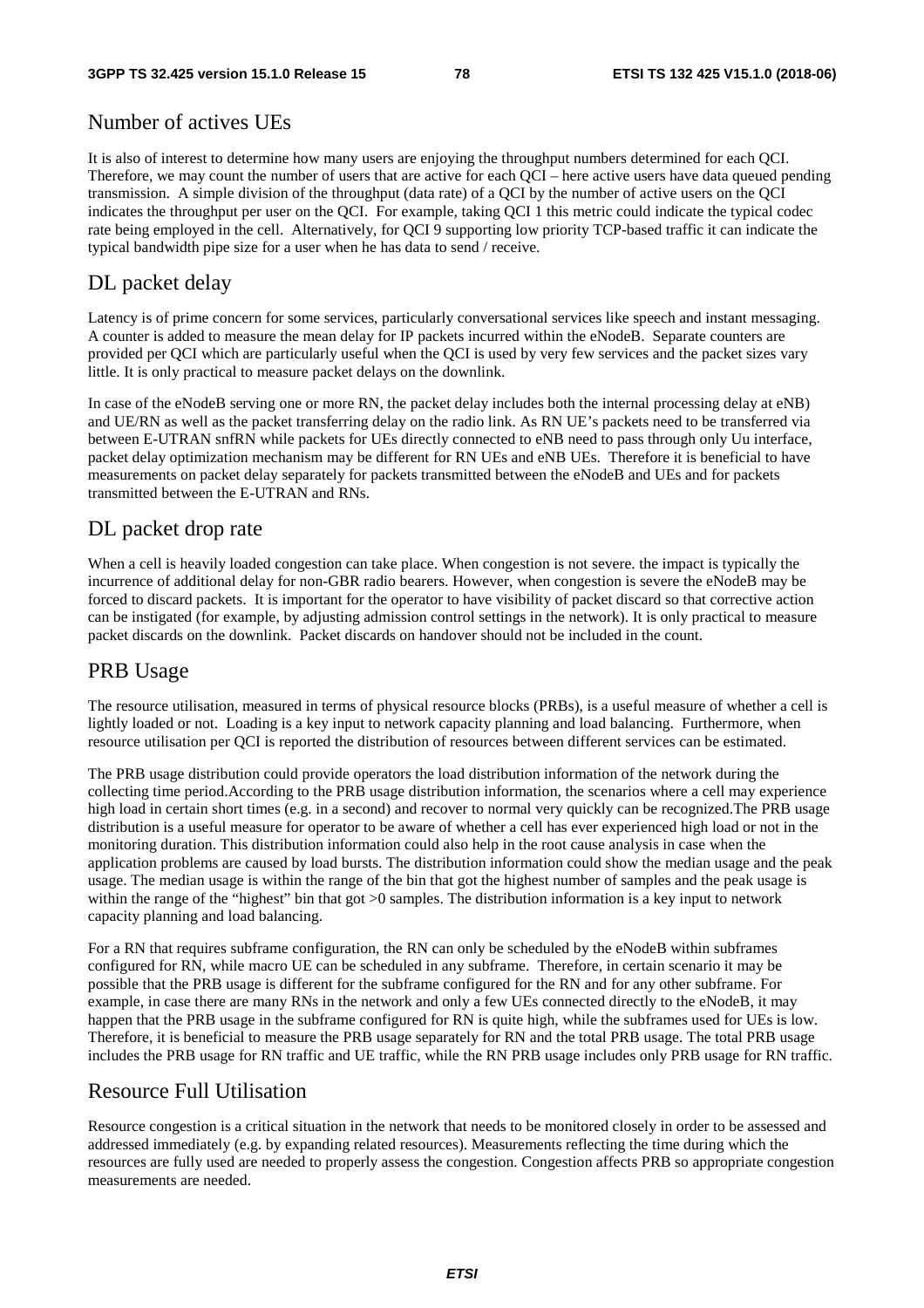#### Transport Resource Usage

Transport resource utilisation provides information on the overall traffic of an eNodeB with the rest of the network, together with information on the traffic of the individual cells it gives the ability to localise bottlenecks. On the other hand it is a key input for planning of timely expansion of transport (backhaul) resources in the network provides . Measurements enabling to track the transport resource utilisation are therefore useful.

#### Hardware Resource Usage

Hardware resource utilisation provides information on the overall load of an eNodeB, together with the information on the individual loads it gives the ability to localise bottlenecks. On the other hand it is a key input for planning of timely expansion of hardware resources in the network. Measurements enabling to track the hardware resource utilisation are therefore useful.

#### Downlink Air interface packet loss rate

The downlink air interface packet loss can be directly compared with the PELR value of a QCI to see if the packet loss (over the air interface) aspect of quality of service is being met within the cell (see [12] for more details on PELR). On the downlink this measurement can be added to the congestion losses (see DL packet drop rate) to determine the total packet loss rate at the eNodeB. Consequently, the downlink useful bit-rate can be estimated by scaling the measurement of the downlink PDCP ingress bit-rate by  $(1 - DL$  packet drop rate)  $(1 - air$  interface packet loss rate).

In case or RN deployment the communicstion between the E-UTRAN and RN is going through the air interface. It is possible that the radio conditions are bad, which can lead also to high packet loss rate, which can contribute also whether the packet loss aspect of the quality of service is met or not. Therefore it is beneficial to have separate packet loss rate measurement for RN traffic and for the traffic connected directly to the eNodeB.

#### Uplink packet loss rate

The uplink air interface packet loss rate (per QCI) can be compared directly with the PELR defined for that QCI. An estimate of the uplink air interface packet loss may be provided by the "Uplink PDCP SDU loss rate". This uplink measurement is based on PDCP sequence numbers and cannot precisely measure the air interface losses. Any packets discarded by the UE within the protocol stack (i.e. at layer 2) are also counted since they will have been given a PDCP sequence number. Discards at layer 3 are not counted.

In case or RN deployment the communicstion between the E-UTRAN and RN is going through the air interface. It is possible that the radio conditions are bad, which can lead also to high packet loss rate, which can contribute also whether the packet loss aspect of the quality of service is met or not. Therefore it is beneficial to have separate packet loss rate measurement for RN traffic and for the traffic connected directly to the eNodeB.

#### RACH Usage

The RACH plays a vital role in the following procedures:

- Initial access from RRC\_IDLE;
- Initial access after radio link failure;
- Handover requiring random access procedure;
- DL data arrival during RRC\_CONNECTED requiring random access procedure;
- UL data arrival during RRC\_CONNECTED requiring random access procedure;

Furthermore, the random access procedure takes two distinct forms:

- Contention based using a randomly selected preamble (applicable to all five events);
- Non-contention based using a dedicated preamble (applicable to only handover and DL data arrival).

In the use-case of RACH configuration optimization, received Random Access Preambles and a contention indicator are signalled across an OAM interface.

Monitoring of the preamble usage in a cell allows the operator to determine if the resources allocated to the RACH by the eNodeB are appropriate for the number of random access attempts. If the resources are underutilised then the operator may reconfigure the eNodeB (via CM) to allocate less resource to RACH thereby freeing up resource for other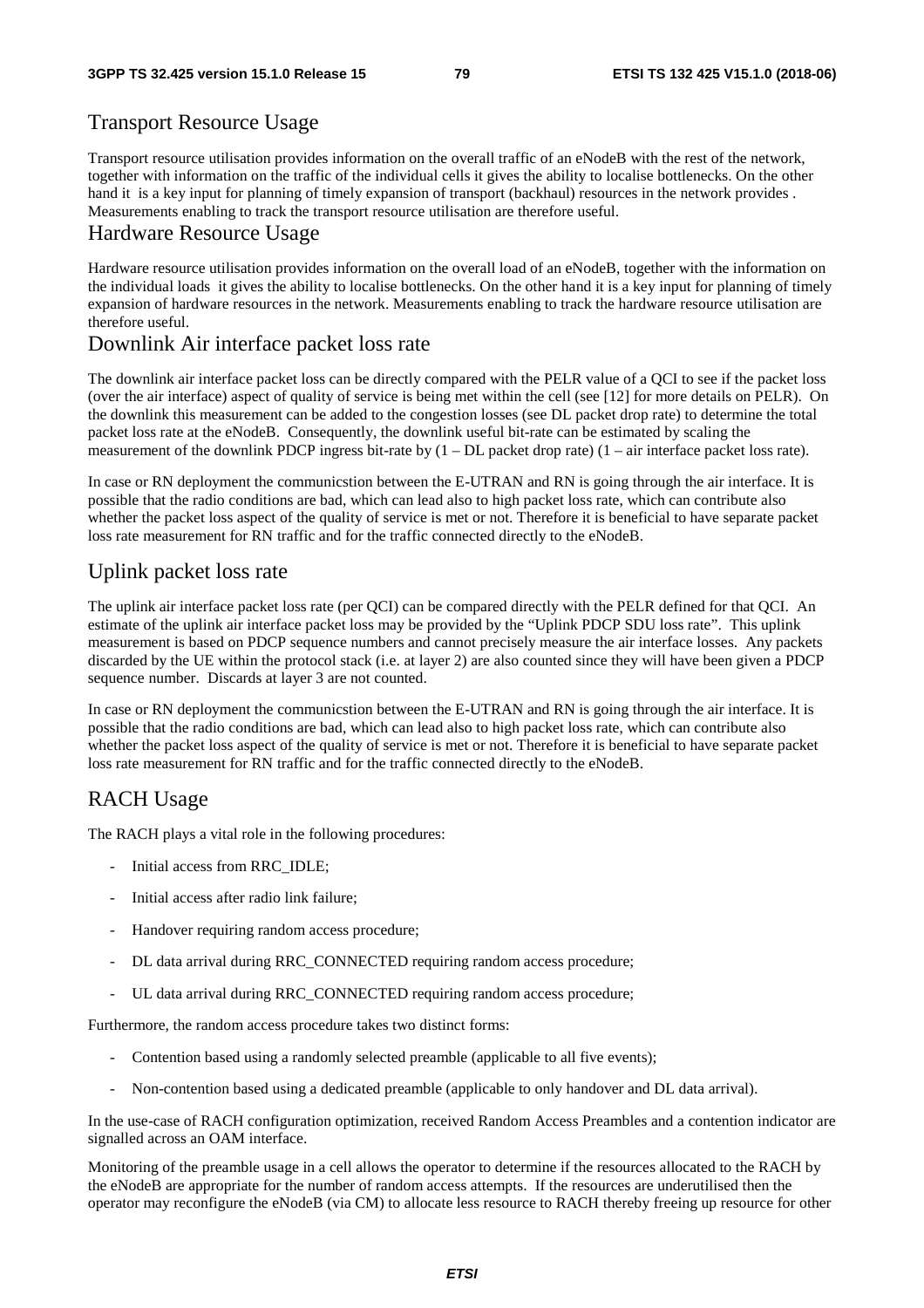uplink transmissions. Alternatively, if the resources are heavily utilised then this is indicative of RACH congestion leading to increased latency for the procedures listed above. To this effect, measurements directly reflecting RACH congestion experienced by the eNodeB and by the UEs are useful.

The eNodeB can partition the RACH resource between dedicated preambles, randomly selected preambles in group A and randomly selected preambles in group B. This partitioning can be evaluated when usage measurements are made on each set separately.

To further monitor and analyze the latency of the procedures listed above created at the RACH level, the measurement of the number of RACH preambles sent per RACH attempt is useful.

RACH optimisation function optimises RACH related configurations to achieve minimizing of access delays and random access collision probability for all the UEs. eNB may request the UEs to report the number of attempts to access the network (numberOfPreamblesSent in TS 36.331 [8]). Based on the attempting number of random access of all the UEs, the eNB can know the distribution of RACH preambles sent by UEs and calculate the access probability (AP) of a cell accurately. The eNB may also request the UEs to report contention detected while attempting to access the network (contentionDetected in TS 36.331 [8]). Based on the estimated time per random access and the estimated contention level in the network, the eNB can estimate the access delay probability (ADP) of a cell.

#### A.6 Monitor of the number of connected users

The number of the connected users in each cell is valuable information for operators to know how many uses are connecting to E-UTRAN per cell basis. This kind of information can help operator to tune the admission control parameters for the cell and to do load balancing between cells to ensure that the target percentage or number the of users admitted achieve the target QoS.

### A.7 Monitoring of interference situation

In the LTE radio technology interference has to be coordinated on the basis uplink and downlink i.e. in a coordinated usage of the UL resources (Physical Resource Blocks, PRBs) and DL Transmitted Power, which lead to improve SIR and corresponding throughput. These are achieved by means of mechanisms employing channel quality indicators in support of scheduling/radio resource allocation functions.

These RRM functions in the eNB require the setting of frequency / power restrictions and preferences for the resource usage in the different cells. Setting and updating these parameters is the task of a network optimisation (done by operator or automatically by SON).

Use cases for the related interference measurements are e.g. optimisation of ICIC related RRM functionality, the detection of long distance interferer and the interference due to spurious emissions of neighbour cells. The later case is assumed only in high load scenarios or unsufficent ICIC functionality due to the the fact that ICIC functionality would minimise interference autonomously if sufficient bandwidth is available.

The necessary measurements to identify and anylse the interference situation as input for optimisation tasks has to be defined.

## A.8 Monitor of ARQ and HARQ performance

Reliable Packet Delivery is one of the important Performance factor for a better User experience. HARQ retransmissions at the MAC layer ensure reliable packet delivery

In addition, RLC can be configured to operate in acknowledged mode for those applications that need very low packet drops and can tolerate a slightly higher delay from RLC retransmissions.

If a MAC PDU is not delivered, HARQ takes care of retransmitting (upto a maximum configurable number). If all the retransmissions fail at MAC layer, and if RLC is configured to operate in acknowledged mode, RLC's ARQ mechanism will take care of any residual packet errors.

It is important to

a) maintain the block error rate or packet error rate within tolerable limits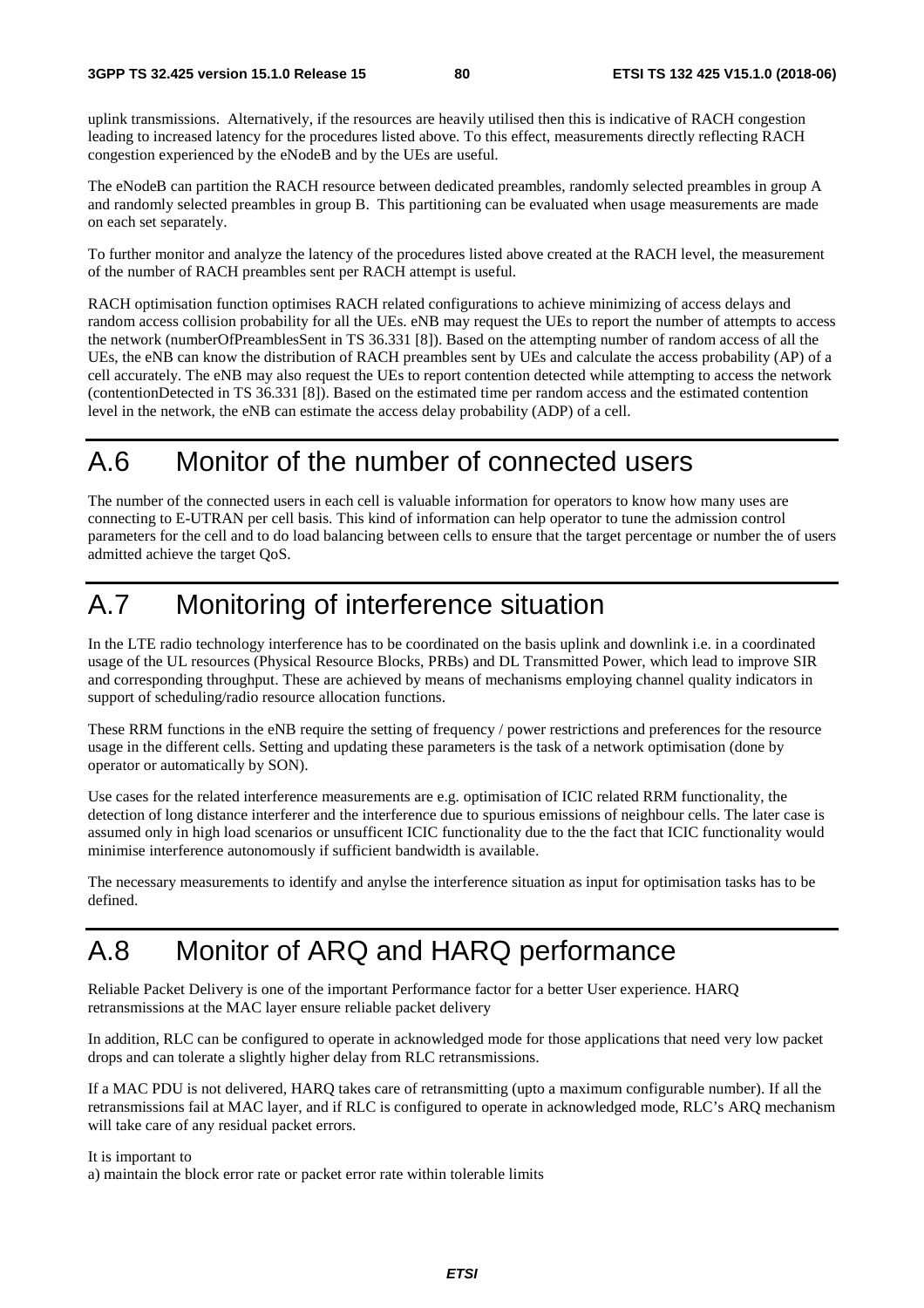b) ensure that HARQ retransmissions take care of most packet errors, instead of relying on RLC layer retransmissions (which would increase the delay).

So, it is important to monitor the performance of these schemes.

ARQ Performance if viewed at QCI level can help in monitoring the distribution for each of the services.

HARQ Performance if viewed at MCS (Modulation Coded Scheme) can help in monitoring the MCS Performance also.

## A.9 Monitoring of RF performance

RF Performance reflects the cell loading levels and abnormal conditions.

In the Downlink, Power Resources are managed by the EUTRAN Cell(RAN). More Power Resources may help in increasing the Capacity of the System. Hence, there the power resources could be effectively used to optimize the Capacity of the System.

Hence there is a need to keep monitoring the Power Resource Utilization in % and also in absolute terms.

Monitoring of the quality of RF signal in the cell is useful for the purpose of NW planning and overall service quality assessment. Measurements of Channel Quality Indicator (CQI) reported by UEs is a useful metric reflecting RF signal quality and service quality.

Timing advance measurements reflect the distance of the UE from the cell antenna. This information reflects the optimality of the cell antenna location with respect to the cell traffic and is useful in the NW planning process.

Monitoring interference, both uplink and downlink, is an important aspect of monitoring RF performance. For this purpose, monitoring of UL interference power is useful.

Interference signals in a number of different ways, including frequency, frequency band, direction of interfering signals, etc. can also be classified by System internal interference and External interference. By efficient frequency planning and careful

Selection of base station locations, the impact of interference signal can be effectively controlled within an acceptable scope.uplink interference disturbs the base station receiver. Once the base station receiver is compromised, it leads to receiving code errors for the whole base station and the site's entire service area is degraded including its network and service. Of course, customer satisfaction is negatively impacted. So it is very useful to monitor uplink interference of communication system to do network optimization.

## A.10 Monitor of paging performance

In EUTRAN, Paging is under the control of the MME. When the MME wants to page a UE it has to page it in all cells that belong to the TA(s) to which the UE is registered.

The paging load per cell is an important measure for the operator as it allows the operator to properly dimension the resources for paging in the E-UTRAN Cell .

At an E-UTRAN Cell it makes sense to measure the number of discarded paging messages if this is due to some problem in the eNodeB, such as paging occasion overflow. In that scenario the periodicity of paging occasions can be reconfigured in order to ensure that all paging messages are transmitted by the eNodeB in the first available paging occasion, thereby avoiding paging delays and extended call setup delay.

Operators need to know when such an event occurs, in order to identify if the problem is at the E-UTRAN cell level or not.

In addition to discarded paging records measurement, it is important to know total paging records received so that discarded paging records ratio can be derived.

Total number of paging records received is important in the sense that, it may be fine if the discarded paging records are high if discarded paging records ratio is small. On the other hand, it may be problematic if discarded paging records are low, if discarded paging records ratio turn out to be high.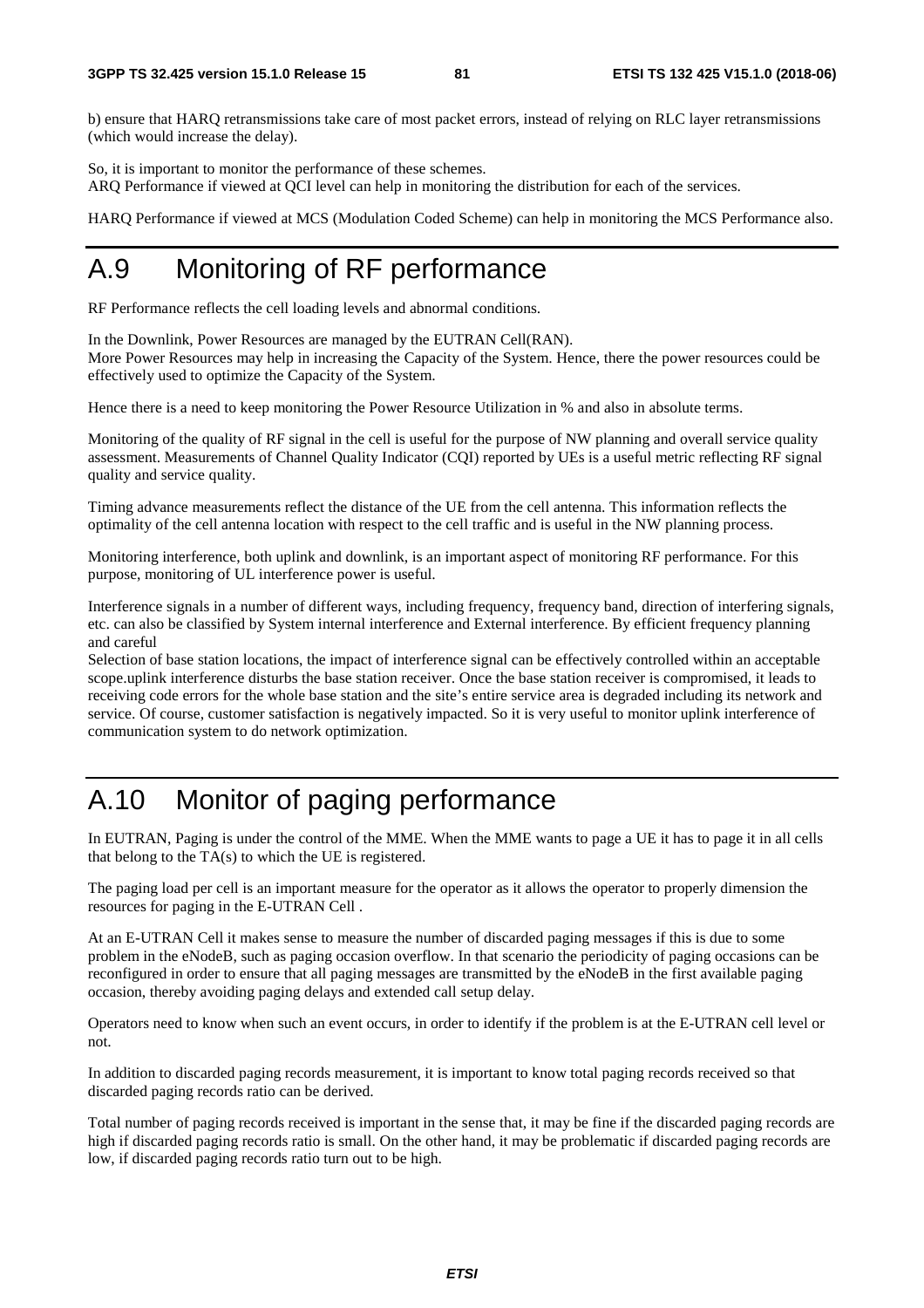#### A.11 Use case of eNodeB processor usage

When network is very busy, for example on important holiday or emergency events happened, the traffic of one eNodeB is very heavy. So eNodeB processor usage measurements are very important to indicate eNodeB processor load capability. If eNodeB processor usage is too high, operator must take action to avoid network paralysis.

#### A.12 Monitor of simultaneous E-RABs

E-RAB is one of the EUTRAN Cell resources which are limited in number.

Hence along with the E-RAB Setup Success Rate, there is a need to keep monitoring the simultaneous E-RABs and having them at QCI level can help in learning the service distribution in time periods.

Average / Maximum simultaneous E-RABs, can help to know the average / maximum utilization of the resources in time periods, thereby helping to do necessary resource capacity engineering.

#### A.13 Monitoring of Mobility Robustness Optimization (MRO)

The following measurement is defined specifically to monitor the performance of handover optimisation:

Number of handover failures for MRO.

The measurement examines "handover related events" in which the serving cell of a RRC connected UE is changed. Handover related events are either normal successful handovers, or they are failures. Different failure modes are possible and the measurement provides counts for the occurrences of the failure modes related with MRO, "too early", "too late" and "to wrong cell". The detailed definitions of these modes are captured in [12]. The counters provide visibility of the mix of failure problems that the handover optimistion function is tackling.

In "handover to wrong cell" case, an RLF occurs shortly after a successful handover from a source cell (cell A in Figure A.13-1) to a target cell (cell B in Figure A.13-1) or a HOF occurs during the handover procedure; the UE attempts to reestablish the radio link connection in a cell (Cell C in Figure A.13-1) other than the source cell and the target cell. (See 36.300 [12]).



#### **Figure A.13-1 Handover to wrong cell case**

For the "handover to wrong cell" case  $(A\rightarrow B\rightarrow C)$  above-mentioned, the handover parameters on Neighbour Relation  $A \rightarrow B$ , Neighbour Relation  $A \rightarrow C$  or both may be problematic and need to be corrected. So the performance measurements for both Neighbour Relation  $A \rightarrow B$  and Neighbour Relation  $A \rightarrow C$  are needed for problem detection.

In addition to event-based (i.e. reactive) optimization of handover performance, a pro-active optimization is possible by monitoring the dynamics of handover triggering from UE measurement reports.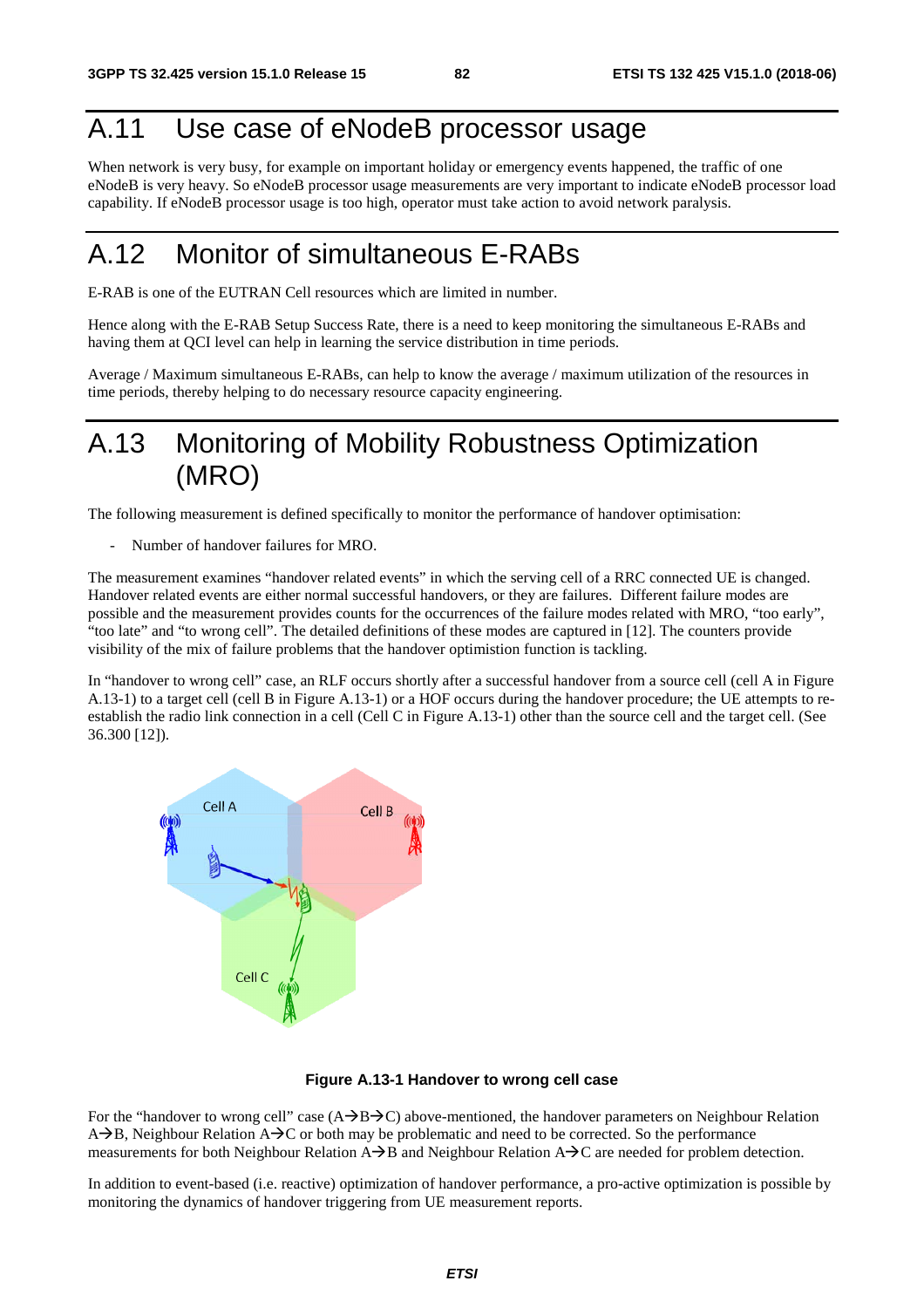## A.14 Monitor of BLER performance

The TB Error Rate in UL/DL can directly reflect the BLER, and has an influence on MCS selection and user throughput. It can be helpful to estimate the performance of radio resource management like radio resource schedulein transport layer and be helpful in trouble shooting. Furthermore, they should be taken into account to optimize the system performance. To obtain TB Error Rate by calculating, the number of total and error TBs transmitted in a cell should be monitored.

## A.15 Monitoring of common LAs of overlapping target RAT's coverage

For CS fallback in EPS, as defined in section 5.1A of 3GPP TS 23.272 [17], the fallback procedure is likely to be faster if the network can allocate a Location Area to the UE that is the LA of the overlapping target RAT's coverage. For this situation, the MME should avoid allocating TAI lists that span multiple Location Areas of the target RAT, this can be achieved by:

- configuring the E-UTRAN cell's TAI to align the LA boundary of the target RAT;
- the MME being configured to know which TAIs are within which LA; and
- the MME using the TAI of the current E-UTRAN cell to derive the LAI.

Also as specified in section 4.3.4 of 3GPP TS 23.272 [17], to facilitate the alignment of TA boundaries with LA boundaries, the E-UTRAN can gather statistics (from the inbound inter-RAT mobility events of all UEs) of the most common LAs indicated in the RRC signalling.

From such measurements per E-UTRAN cell basis, operators 1) can know the common LA(s) of the overlapping target RAT's coverage for each TA, which is useful to configure the TAI list within which LA boundary to MME, operators can also 2) detect the case that TA spans multiple LAs if different most common LA(s) is/are reported from the E-UTRAN cells in the same TA, operators may take actions to rectify it if needed.

## A.16 Monitoring of Energy Saving

Beside monitoring of the energy consumption it is also important to differentiate if the cell unavailability or the failure of the RRC connection establishment happens because of Energy Saving as Energy Saving Management feature is by the Operator on purpose. Therefore such failures should be distinguishable from other network failures, therefore should be counted separately. With the separate cell unavailability counter due to Energy Saving makes it possible to deduct the cell downtime due to Energy Savings from the total cell outage.

## A.17 Monitoring of RNReconfiguration

The purpose of RNReconfiguration related procedure is to configure/reconfigure the RN subframe configuration and/or to update the system information relevant for the RN in RRC\_CONNECTED.

The system information and subframe configuration is very important for RN, but the RN does not need to apply the system information acquisition and change monitoring procedures, if configured with an RN subframe configuration. Upon change of any system information relevant to an RN, E-UTRAN provides the system information blocks containing the relevant system information to RNs with an RN subframe configuration via dedicated signalling using the *RNReconfiguration* message. This dedicated signalling replaces any stored system information acquired through the system information acquisition procedure.

Because the RN is semi-duplex, to avoid the transmission conflict between access link (between UE and RN) and backhaul link (between RN and DeNB), the subframe of RN is semi-statically assigned (see TR 36.814) and the configuration information is included in the RNReconfiguration message.

During the RN operation, failures of backhaul link will cause unsuccessful RN reconfiguration. In that case, RN will not get any response from DeNB. The defined performance counter will help to compute how many respose messages are missing. Depending on this result, operators could easily make network planning to consider fix or optimize the backhaul link quality.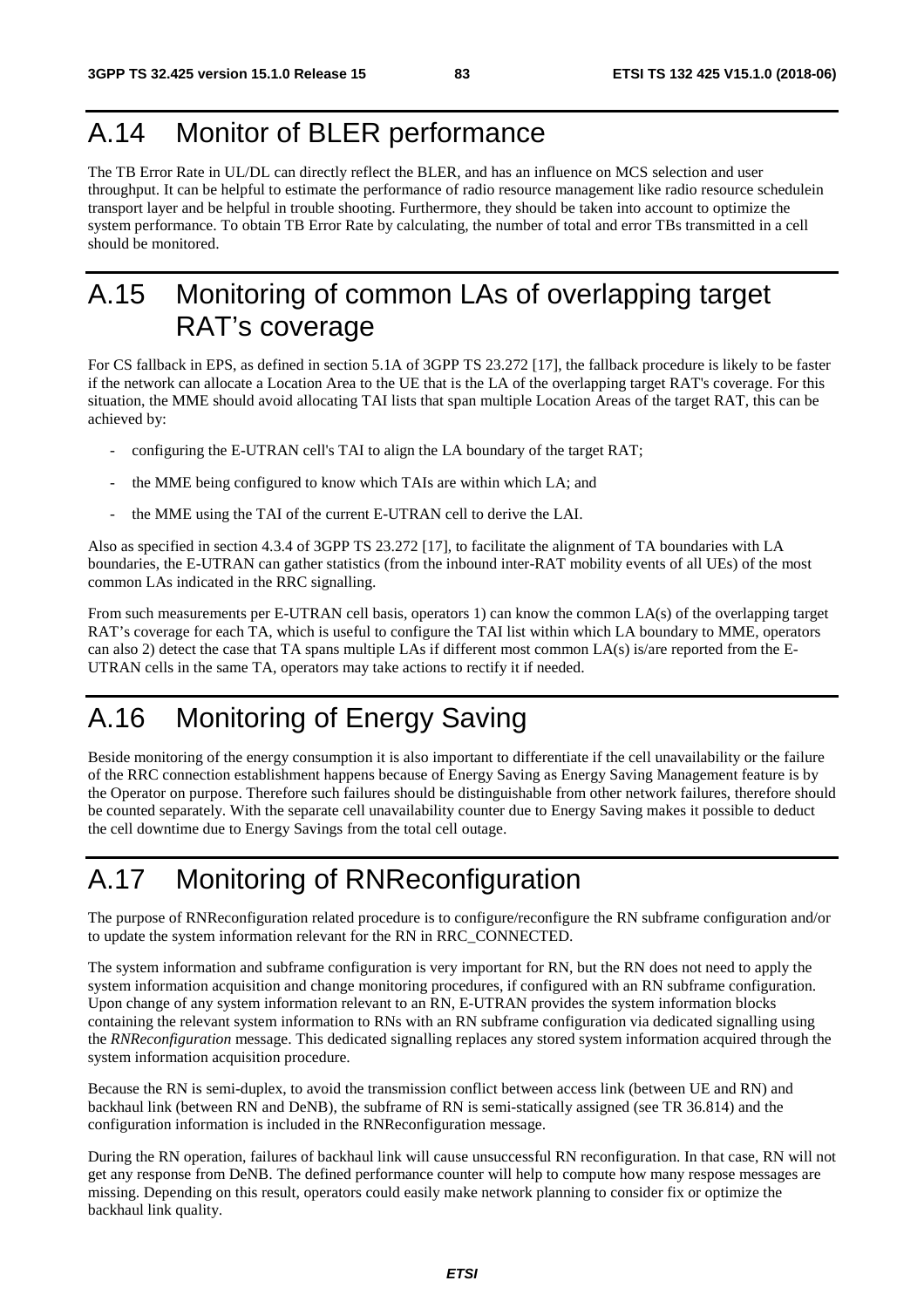#### A.18 Monitoring of E-RAB setup for incoming HOs

The E-RAB needs to be established in the target cell during HO, the success or failure of E-RAB establishment in the target cell during HO results in if the services beared on the E-RABs can continue or not after HO, thus whether or not the E-RAB can be successfully established for incoming HO impacts the user experience.

The unsuccessful setup of E-RABs with different QCIs could lead to different user experience, thus the E-RAB setup for incoming HOs needs to be monitored per QCI.

#### A.19 Use case of RSRP

E-UTRAN RSRP measurement is important for analyzing coverage probability and coverage balance of downlink. From the distribution of this measurement, the general coverage information can be learned. So that coverage hole can be found more easily by driving test. Much more measurment values with small granularity are necessary to analyze coverage probability for specific area, such as from ratio of the number of RSRP that is larger than or equal to threshld to the total number of it, So it is necessary to define RSRP measurement.

According to optimization experience and the transmission bandwidth requirement reduced, several granularity of this measurement is proposed. For -120 dBm  $\leq$  RSRP < -115dBm, the granularity is 5dB, for -115 dBm  $\leq$  RSRP < -80dBm, the granularity is 1dB, and for -80 dBm  $\leq$  RSRP < -60dBm, the granularity is 2dB.

The measurement period should be preconfigured by EMS.

#### A.20 Use case of RSRQ

E-UTRAN RSRQ measurement can be used to calculate signal quality distribution. According to signal quality dstribution and other measurements like AOA, UE Rx-Tx time diffrence, the general signal quality information of cells can be learned, so that interference heavy area can be found more easily by driving test. Also it can be used to evaluate user satisfaction to some extent. So it is necessary to define the RSRQ measurements.

In order to reduce the transmission bandwidth requirement, according to network optimization experience, 1dB granularity of measurement is enough.

## A.21 Use case of UE power headroom

E-UTRAN UE power headroom measurement is important for analyzing UE power distribution, to learn whether the uplink signal strength can be increased or not. So it is very useful to do trouble shooting of coverage hole and coverage balance for uplink. It is also used to evaluate the power control performance and increase UE power headroom as possible with QoS is guaranteed for the purpose of energy saving. These questions are determined by the ratio of the number of larger or less than threshold to the total number of it and the threshold is configurable.

According to network optimization experience, the granularity of measurement 1dB is enough to do trouble shooting of coverage hole and evaluation of power control.

#### A.22 Use case of UE Rx–Tx time difference related measurements

UE Rx – Tx time difference measurement can be used to calculate distance distribution between UE and serving eNodeB. It is useful to analyze traffic distribution in geographic area and to do trouble shooting of extending coverage and blind coverage spot. The probability of extending coverage and blind coverage should be analyzed by the ratio of the number of UE Rx – Tx time difference that is larger than or equal to threshold to the total number of it. Threshold is configurable according to the cases to be analyzed, Cases includes dense urban area macro cell, suburban area macro cell and rural area cell.So it is necessary to define the UE Rx–Tx time difference related measurements.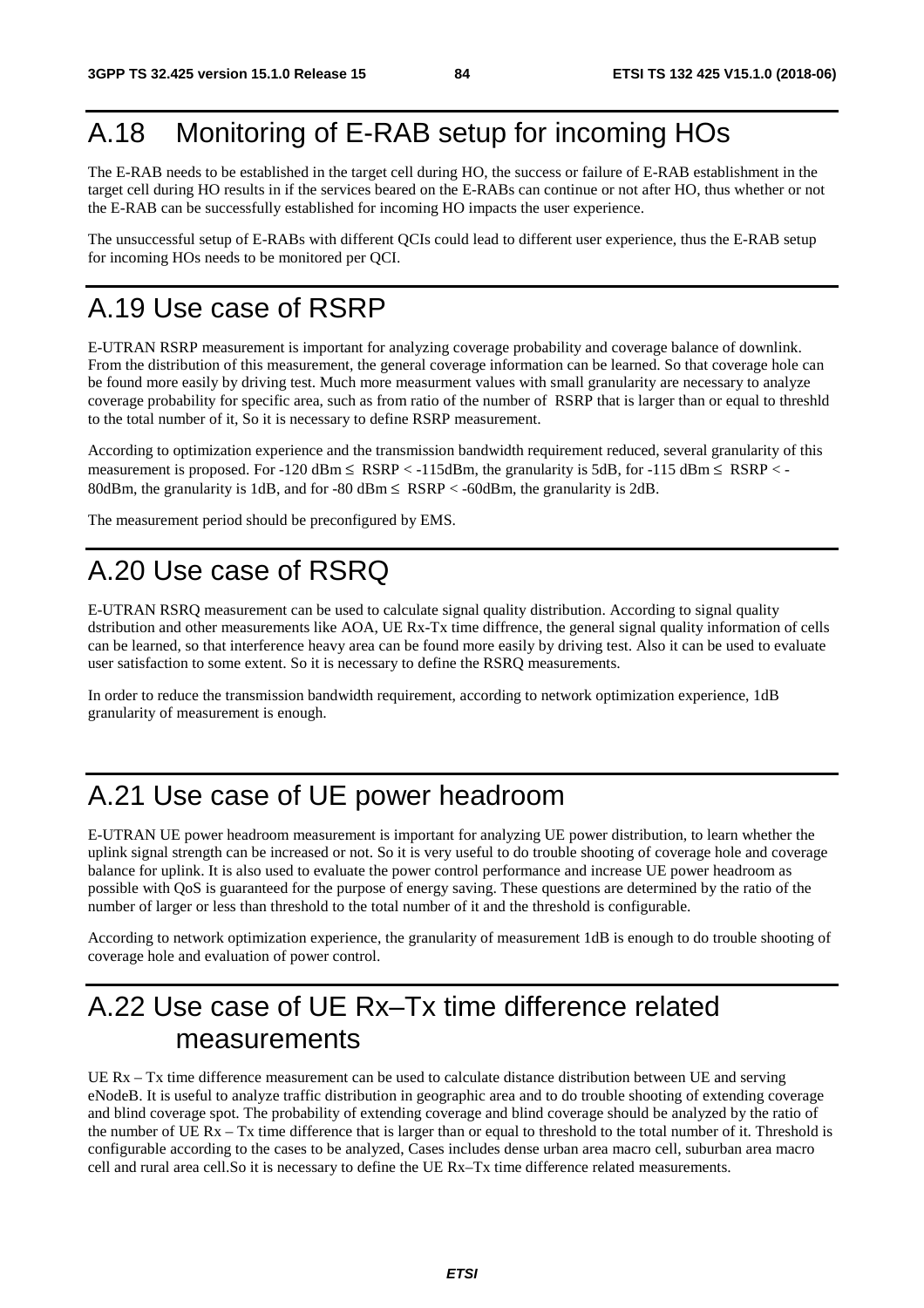For TDD mode, propagation distance of 1Ts is nearly 9.77m. According to optimization experience, several granularity of this measurement is proposed. Minimize granularity of 10Ts is enough to analyze distance distribution for near base station, namely UE Rx–Tx time difference is less than 200Ts. For UE Rx–Tx time difference is larger than 200Ts and less than 1000Ts, the corresponding propagation distance is from 1953m to 9766m, the granularity of 40Ts is enough to do trouble shooting of extending coverage. For UE Rx–Tx time difference is larger than 1000Ts and less than 2000Ts. the granularity is 200Ts. And for UE Rx–Tx time difference is larger than 2000Ts and less than 4096Ts, the granularity is 1048Ts.

#### A.23 Use case of AOA

E-UTRAN AOA value measurement can be used to calculate UE's direction distribution of coverage to optimize network coverage together with other measurements like RSRP, UE Rx-Tx time diffrence etc. So it is necessary to define E-UTRAN AOA value measurement.

According to network optimization experience, 5 degrees granularity of measurement is enough.

#### A.24 Monitoring of SCell scheduling on PUCCH in Carrier Aggregation

In the deployment scenarios for carrier aggregation as depicted in 3GPP 36.300 [12], the number of possible SCell per PCell can be multiple and not fixed. So the PUCCH resource for the Scell scheduling needs to be properly allocated, because:

- Over-dimensioned PUCCH causes high overhead and results in reduced UL throughput is (in general UL is not used efficiently);
- Under-dimensioned PUCCH will result in reduced DL throughput (if no PUCCH format 1bCS or format 3 ACK/NACK resource is available, PDSCH cannot be allocated by the PDCCH for the SCell(s) and the UE cannot be allocated resources on its SCell(s)).

Thus, the SCell scheduling success/blocking rate on PUCCH needs to be monitored for evaluation of control channel usage in CA. When needed OAM can also provide the guidance or take action to the eNB to optimize the PUCCH dimension for CA.

## A.25 Evaluation of long inactivity timer

The services from the point of view the time between the newly successful RRC connection setup and the last RRC Connection Release can be divided into the two groups. First group is build from the services the time is quite long (tens of minutes or hours) while for the second group it is tens of seconds. Typical example of the service from the first group can be VoLTE call with a common characteristic that data transmission is accumulated into the time period the call is active without any long interruptions and sufficiently long period between the two consequent calls from the same UE. A second type of service can be web browsing with a common characteristic that data transmission is accumulated into the smaller time periods the service is active i.e. with long interruptions between data transmissions.

In the past operators had only option to set the inactivity timer commonly for all kind of services. This may lead to the situation that for the services from the first group UE had to spend ineffectively longer time in RRC Connected state which had negative impact on UE's battery live. On the other hand for the services from the second group the inactivity timer setting can be insufficient which then may lead to significant increase of the UE movements from RRC Idle to RRC Connected state.

Operators shall therefore accurately tune the inactivity timers to avoid some bottlenecks in the RRC Connection setup on one side and prolongation of the UE's battery life on the second side. Especially regarding the services where long inactivity timer applies operator needs to have an option to estimate how intended prolongation of the long inactivity timer is going to decrease the number of RRC Connection Setups on one side and prolong the UEs' state in RRC Connected state on second side, using the "Number of successful RRC connection setups in relation to the time between successful RRC connection setup and last RRC connection release".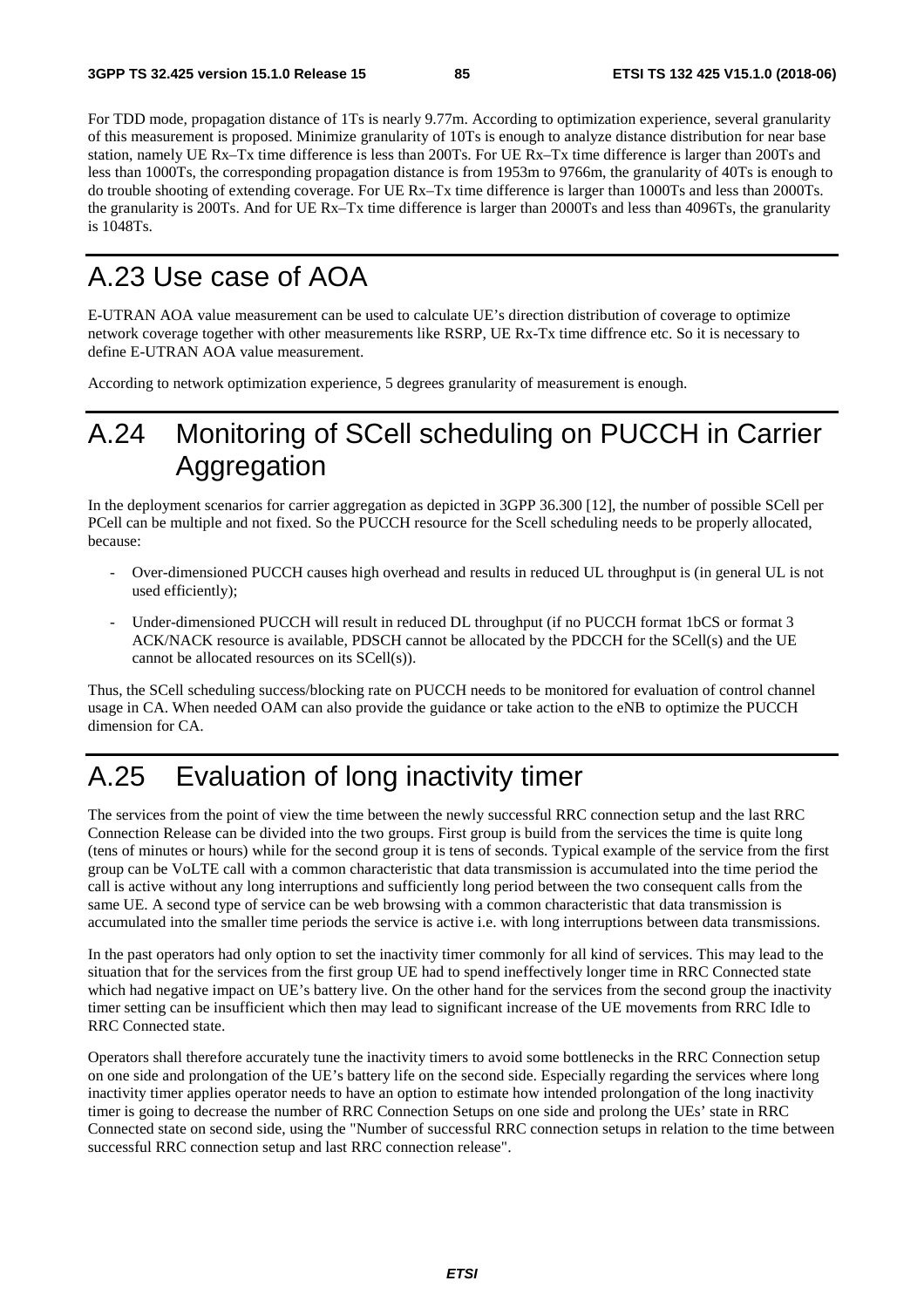### A.26 Monitoring of Power, Energy and Environmental (PEE) parameters

Power, Energy and Environmental (PEE) parameters, combined with data volume measurements, are valuable information for operators to measure the energy efficiency of their E-UTRA network. Hence it is necessary to define performance measurements related to E-UTRAN PEE parameters such as power, energy, temperature, voltage, current, humidity.

## A.27 Use case of UE IP throughput Distribution

Operator may want to monitor the information of the user experience of the network during the monitoring period. In some scenarios which the network load becomes very high in short time, although the average IP thoughput measured during the monitoring period is satisfactory. the user experience may not be always satisfactory because the UE IP throughput may significantly vary during the monitoring period. It would be useful for operators to know the distribution information on the UE IP throughput. This distribution information could also help in the root cause analysis in case when the application problems are caused by load bursts. The UE IP throughput distribution information could show the mean throughput and the peak throughput. The median throughput is within the range of the bin that got the highest number of samples and the peak throughput is within the range of the "highest" bin that got >0 samples. With the information of UE IP throughput distribution, operator may consider to optimize the network if needed.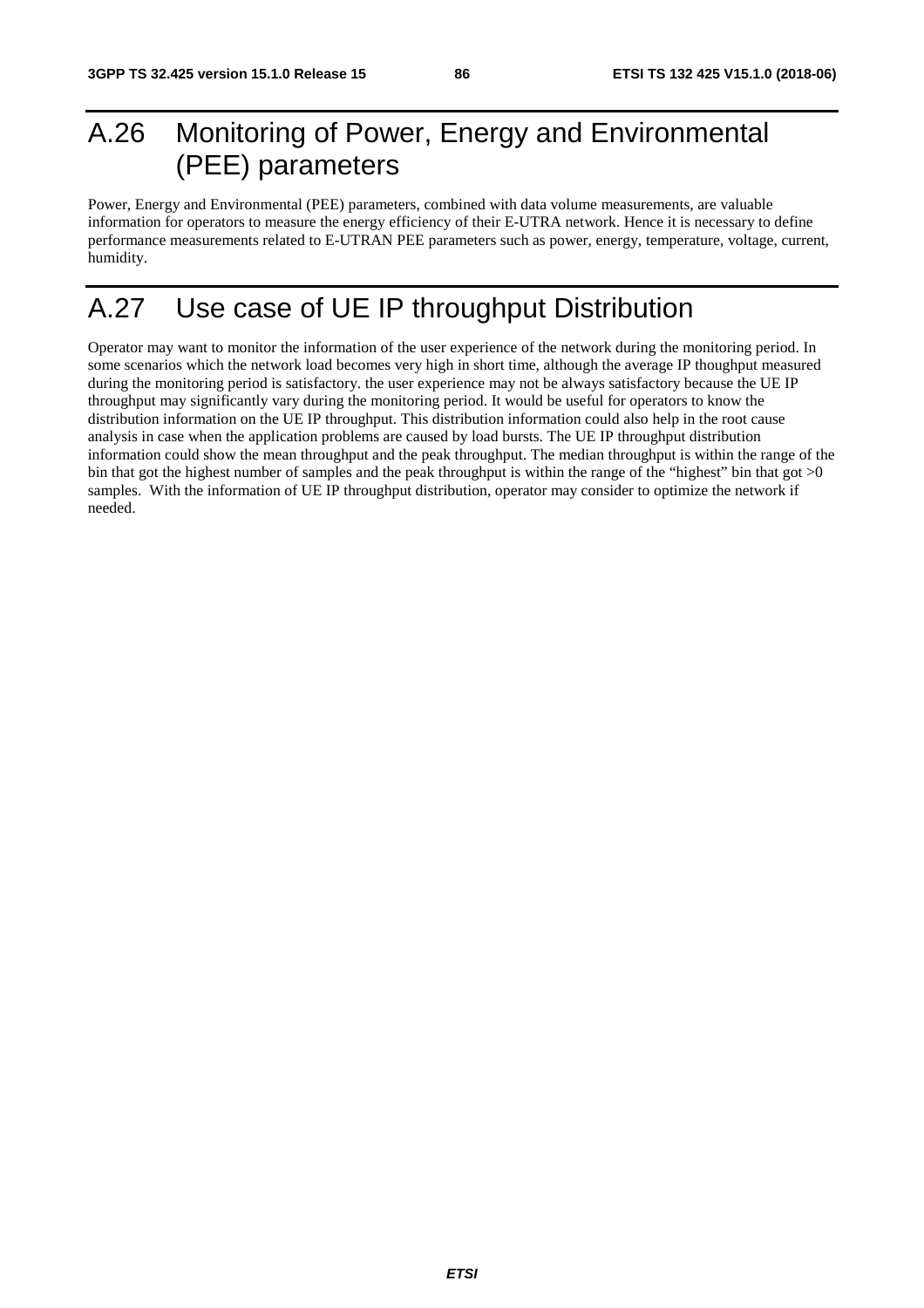Annex B (informative): Change history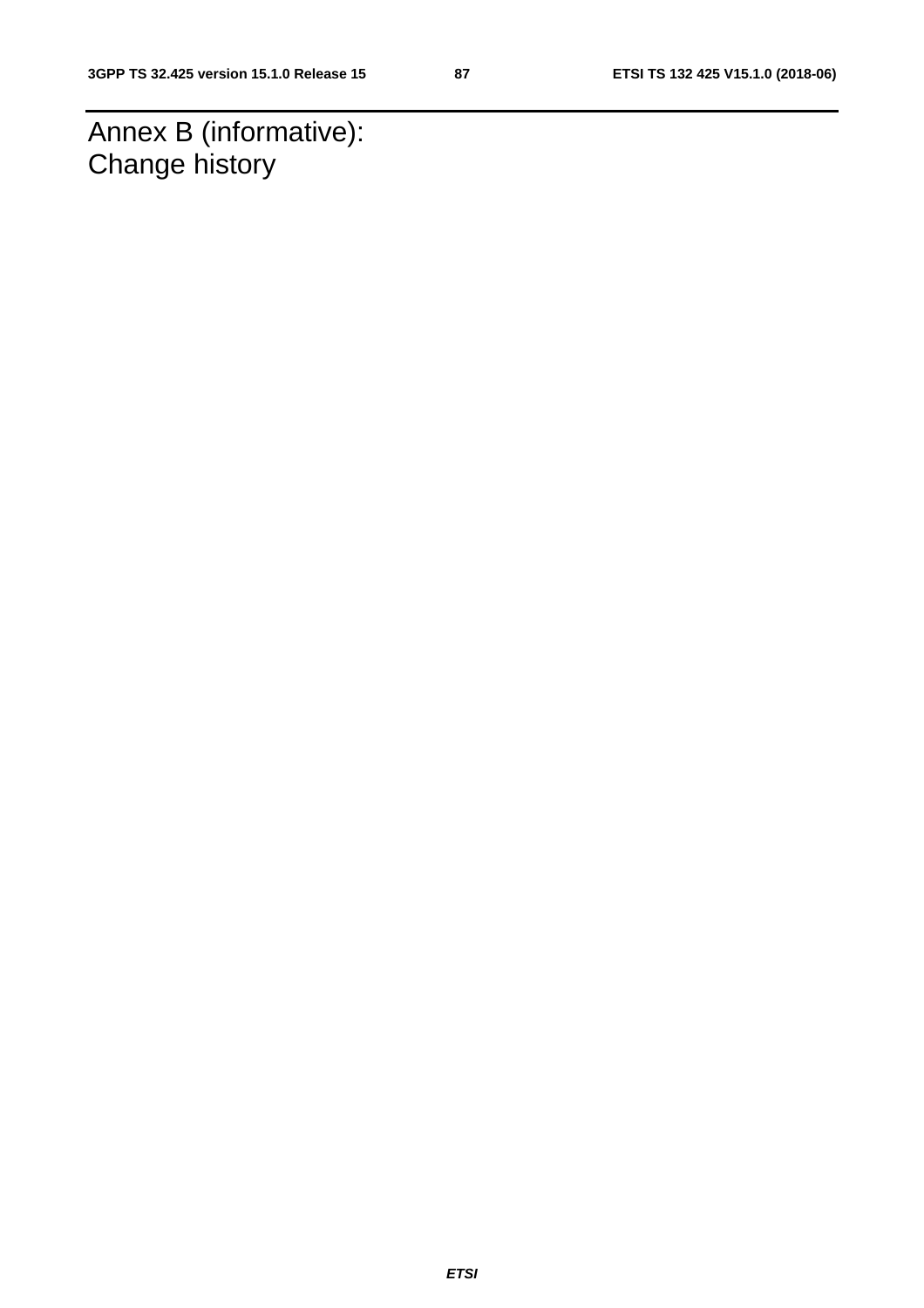|          | <b>Change history</b> |           |            |     |                                                                                                                    |                               |        |            |
|----------|-----------------------|-----------|------------|-----|--------------------------------------------------------------------------------------------------------------------|-------------------------------|--------|------------|
| Date     | TSG #                 | TSG Doc.  | СR         | Rev | Subject/Comment                                                                                                    | Cat                           | Old    | <b>New</b> |
| Mar 2009 | SP-43                 | SP-090143 | ш,         | L.  | Presentation to SA for information and                                                                             | цц.                           | 1.0.0  | 8.0.0      |
| Jun 2009 | SP-44                 | SP-090408 | 002        | Щ,  | approval<br>Add missing E-UTRAN measurement for<br>paging discards at the eNodeB - Align with<br>36.304 and 32.426 | F                             | 8.0.0  | 8.1.0      |
| Jun 2009 | SP-44                 | SP-090290 | 001        | цü. | Addition of eNodeB processor usage<br>B<br>related measurements                                                    |                               | 8.1.0  | 9.0.0      |
| Sep 2009 | $SP-45$               | SP-090542 | 004        | Ш.  | Correction on the IP latency and additional A<br>SAE Bearers setup measurements                                    |                               | 9.0.0  | 9.1.0      |
| Sep 2009 | <b>SP-45</b>          | SP-090542 | 006        | Ш.  | Alignment of PRB usage related<br>Α<br>measurements with 36.314                                                    |                               | 9.0.0  | 9.1.0      |
| Sep 2009 | <b>SP-45</b>          | SP-090627 | 007        | Щ.  | Add SAE Bearer number related<br>measurements                                                                      | B                             | 9.0.0  | 9.1.0      |
| Mar 2010 | <b>SP-47</b>          | SP-100035 | 010        | L.  | Add RRC connection release as a PM<br>counter                                                                      | F                             | 9.1.0  | 9.2.0      |
| Mar 2010 | SP-47                 | SP-100035 | 011        | ц,  | Introduction of handover failure PM<br>counters for handover optimisation                                          | F                             | 9.1.0  | 9.2.0      |
| Mar 2010 | <b>SP-47</b>          | SP-100035 | 012        | ц.  | Add a PM counter of RRC connection<br>establishments per failure cause                                             | F                             | 9.1.0  | 9.2.0      |
| Mar 2010 | $SP-47$               | SP-100036 | 008        | --  | Incorrect section numbering                                                                                        | D                             | 9.2.0  | 10.0.0     |
| Mar 2010 | <b>SP-47</b>          | SP-100036 | 009        | --  | Add TB related measurements                                                                                        | $\overline{B}$                | 9.2.0  | 10.0.0     |
| Jun 2010 | <b>SP-48</b>          | SP-100264 | 013        | Щ,  | Editorial changes to clause References                                                                             | $\overline{D}$                | 10.0.0 | 10.1.0     |
| Jun 2010 | <b>SP-48</b>          | SP-100259 |            | ц.  | Correct L3 messages in measurement                                                                                 | A                             | 10.0.0 | 10.1.0     |
|          |                       |           | 022        |     | definitions                                                                                                        |                               |        |            |
| Jun 2010 | <b>SP-48</b>          | SP-100412 | 018        | Щ.  | Add IP Throughput measurements                                                                                     | $\overline{A}$                | 10.0.0 | 10.1.0     |
| Jun 2010 | $SP-48$               | SP-100262 |            |     | Missing Measurement related to common                                                                              | Α                             | 10.0.0 | 10.1.0     |
|          |                       |           | 015        |     | LAs to support faster CS fallback in EPS                                                                           |                               |        |            |
| Jun 2010 | $SP-48$               | SP-100262 | 019        | ц,  | Add the missing reference of causes in<br><b>HO</b> measurements                                                   | Α                             | 10.0.0 | 10.1.0     |
| Sep 2010 | $SP-49$               | SP-100488 | 023        | ÷.  | Correction of intra-RAT HO<br>measurements                                                                         | Α                             | 10.1.0 | 10.2.0     |
| Sep 2010 | SP-49                 | SP-100489 | 024        |     | Modification of E-RAB release related<br>C<br>measurements                                                         |                               | 10.1.0 | 10.2.0     |
| Sep 2010 | $SP-49$               | SP-100489 | 025        |     | Addition of measurements for pagings<br>received<br>В                                                              |                               | 10.1.0 | 10.2.0     |
| Sep 2010 | SP-49                 | SP-100493 |            | ц,  | Modifying RRC establishment failure and<br>Cellunavailability measurements due to                                  |                               | 10.1.0 | 10.2.0     |
| Dec 2010 | SP-50                 | SP-100878 | 026<br>030 | 1   | <b>Energy Saving</b>                                                                                               | $\mathsf C$<br>$\overline{A}$ | 10.2.0 | 10.3.0     |
| Mar 2011 | $SP-51$               |           |            |     | Correcting L3 messages and cleanup<br>Apply the RRC connection setup related                                       |                               | 10.3.0 | 10.4.0     |
| Mar 2011 | SP-51                 | SP-110095 | 031        | 1   | measurements to RN<br>Apply the RRC connection                                                                     | B                             | 10.3.0 | 10.4.0     |
|          |                       | SP-110095 | 032        | 2   | reestablishment related measurements to<br><b>RN</b><br>B                                                          |                               |        |            |
| Mar 2011 | $SP-51$               | SP-110095 | 033        | 1   | Apply the E-RAB setup related<br>$\, {\bf B}$<br>measurements to RN                                                |                               | 10.3.0 | 10.4.0     |
| Mar 2011 | SP-51                 |           |            |     | Apply the abnormal E-RAB release related                                                                           |                               | 10.3.0 | 10.4.0     |
|          |                       | SP-110095 | 034        | 2   | measurements to RN<br>В                                                                                            |                               |        |            |
| Mar 2011 | SP-51                 | SP-110095 | 035        | 1   | Addition of HO related measurements to<br><b>RN</b>                                                                | В                             | 10.3.0 | 10.4.0     |
| Mar 2011 | SP-51                 | SP-110095 | 036        |     | Apply the eNB measurements to DeNB as<br>well                                                                      | С                             | 10.3.0 | 10.4.0     |
| Mar 2011 | SP-51                 | SP-110095 | 044        | 1   | Adding measurements on power utilization B                                                                         |                               | 10.3.0 | 10.4.0     |
| Mar 2011 | SP-51                 | SP-110093 | 048        |     | Change counter for RACH usage from<br>'Cumulative Counter' to 'Gauge'<br>Α                                         |                               | 10.3.0 | 10.4.0     |
| Mar 2011 | SP-51                 | SP-110095 | 053        |     | Add measurements for maximum PRB<br>usage                                                                          | В                             | 10.3.0 | 10.4.0     |
| Mar 2011 | SP-51                 | SP-110095 | 054        | 1   | Add measurements for radio coverage                                                                                | B                             | 10.3.0 | 10.4.0     |
| Mar 2011 | $S P-51$              | SP-110095 | 055        | 9   | Add measurements for radio coverage,<br>handover triggering, RACH performance                                      | B                             | 10.3.0 | 10.4.0     |
| Mar 2011 | SP-51                 |           |            |     | Add RRC connection setup and UE<br>context release related measurements of                                         |                               | 10.3.0 | 10.4.0     |
| Mar 2011 | SP-51                 | SP-110095 | 058        | 1   | RN<br>Add E-RAB release and modification                                                                           | В                             | 10.3.0 | 10.4.0     |
| Mar 2011 | SP-51                 | SP-110095 | 059        | 1   | related measurements of RN<br>Add inter-RAT HO related measurements                                                | В                             | 10.3.0 | 10.4.0     |
|          |                       | SP-110095 | 060        |     | of RN                                                                                                              | В                             |        |            |
| Mar 2011 | SP-51                 | SP-110095 | 061        |     | Add cell level radio bearer QoS related<br>measurements of RN                                                      | В                             | 10.3.0 | 10.4.0     |
| Mar 2011 | SP-51                 | SP-110095 | 062        |     | Add Radio resource utilization related<br>measurements of RN                                                       | В                             | 10.3.0 | 10.4.0     |
| Mar 2011 | SP-51                 | SP-110095 | 063        |     | Add paging related measurements of RN                                                                              | B                             | 10.3.0 | 10.4.0     |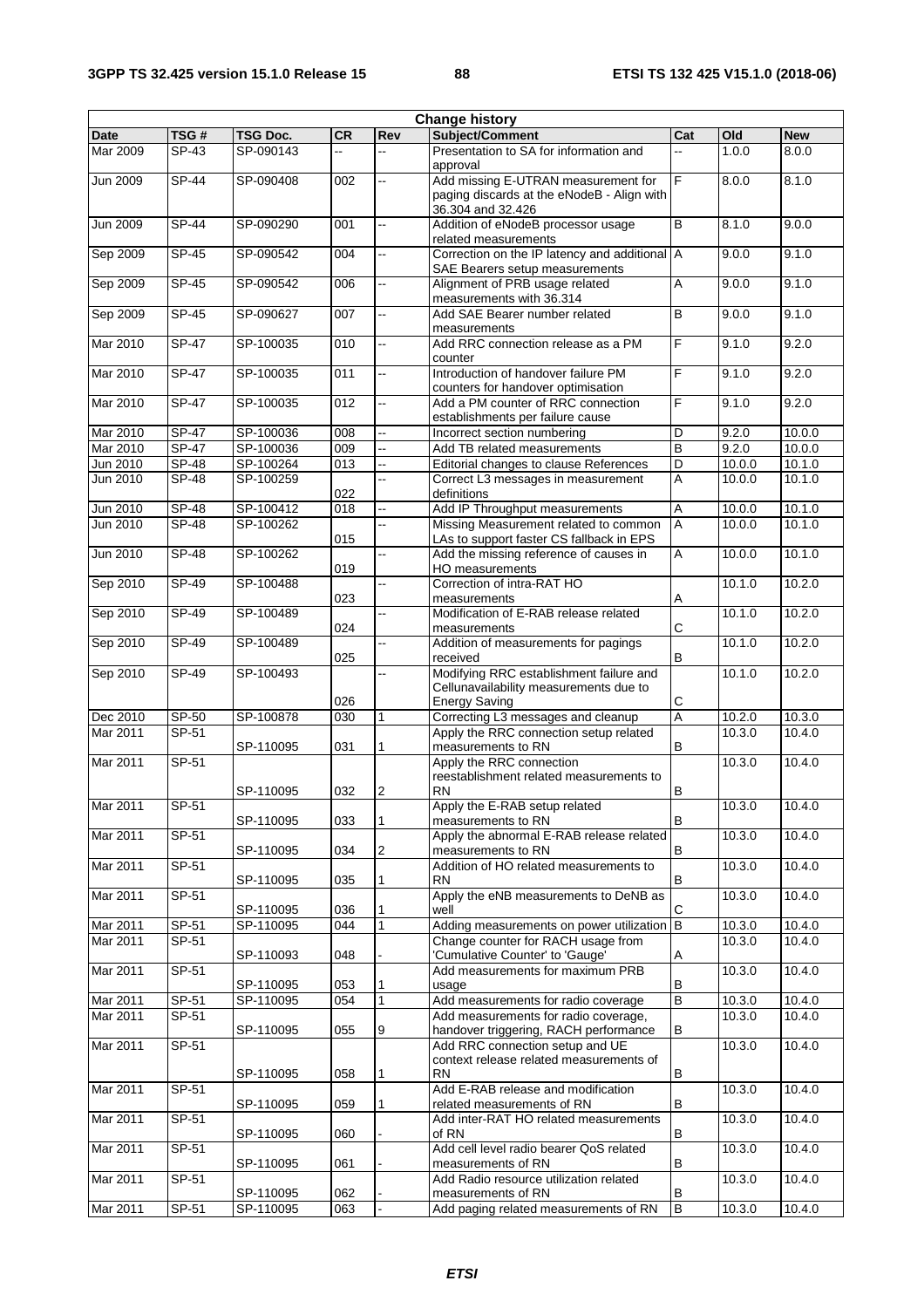| Mar 2011         | SP-51   | SP-110095 | 064  |                                                                                                | Add equipment resources related<br>measurements of RN                                             | В                     | 10.3.0 | 10.4.0 |
|------------------|---------|-----------|------|------------------------------------------------------------------------------------------------|---------------------------------------------------------------------------------------------------|-----------------------|--------|--------|
| Mar 2011         | SP-51   | SP-110095 | 065  | Adding separate counters for Un link and<br>$\overline{2}$<br>Uu link L2 measurements in DeNB. |                                                                                                   | B                     | 10.3.0 | 10.4.0 |
| Mar 2011         | SP-51   |           |      |                                                                                                | Add RNReconfiguration related                                                                     |                       | 10.3.0 | 10.4.0 |
|                  |         | SP-110095 | 066  | 2                                                                                              | measurements to DeNB - Align with RAN2<br>TS 36.331                                               | В                     |        |        |
| Mar 2011         | SP-51   | SP-110098 | 067  | 1                                                                                              | Introduction of PM counters on distribution<br>of RACH preambles sent                             | B                     | 10.3.0 | 10.4.0 |
| Mar 2011         | SP-51   | SP-110095 | 068  | Add HO to RN in intro-eNB HO<br>1<br>measurements                                              |                                                                                                   | B                     | 10.3.0 | 10.4.0 |
| Mar 2011         | $SP-51$ | SP-110095 | 069  |                                                                                                | Exclude HOs from RN in inter-eNB HO<br>measurements                                               | C                     | 10.3.0 | 10.4.0 |
| Mar 2011         | SP-51   | SP-110094 | 071  | 2                                                                                              | Correct CSFB measurements to exclude<br>inapplicable scenarios                                    | Α                     | 10.3.0 | 10.4.0 |
| <b>May 2011</b>  | SP-52   | SP-110287 | 074  |                                                                                                | Correct measurement of released active<br>E-RABs                                                  | Α                     | 10.4.0 | 10.5.0 |
| May 2011         | SP-52   | SP-110285 | 077  | 2                                                                                              | Remove the inconsistency with RAN wrt<br><b>RNs</b>                                               | F                     | 10.4.0 | 10.5.0 |
| <b>May 2011</b>  | SP-52   | SP-110288 | 079  |                                                                                                | Correction of HO measurements names at<br><b>EUtranRelation level</b>                             | Α                     | 10.4.0 | 10.5.0 |
| Sep 2011         | SP-53   | SP-110634 | 081  | 2                                                                                              | Add missing measurements for<br>unnecessary HOs for Inter-RAT MRO                                 | B                     | 10.5.0 | 11.0.0 |
| Dec 2011         | SP-54   | SP-110707 | 0089 | 1                                                                                              | Distinguish trigger in MRO measurements<br>of too late handovers                                  | В                     | 11.0.0 | 11.1.0 |
| March 2012       | $SP-55$ | SP-120043 | 0093 |                                                                                                | Correction of E-RAB release related<br>measurements                                               | Α                     | 11.1.0 | 11.2.0 |
| June 2012        | SP-56   | SP-120355 | 0106 | 1                                                                                              | Include path switch and HO in E-RAB<br>release measurements                                       |                       | 11.2.0 | 11.3.0 |
| <b>June 2012</b> | $SP-56$ | SP-120356 | 0109 |                                                                                                | Α<br>Correction of IP throughput<br>measurements<br>Α                                             |                       | 11.2.0 | 11.3.0 |
| <b>June 2012</b> | $SP-56$ | SP-120358 | 0110 | $\overline{2}$                                                                                 | $\overline{\mathsf{F}}$<br>Correction of E-RAB activity<br>measurements used by Retainability KPI |                       | 11.2.0 | 11.3.0 |
| June 2012        | SP-56   | SP-120358 | 0111 | 1                                                                                              | Add number of E-RABs by incoming HOs                                                              | B                     | 11.2.0 | 11.3.0 |
|                  |         | SP-120790 | 0083 | $\overline{5}$                                                                                 | Statement for handover related<br>measurements in CA                                              | B                     |        |        |
|                  |         | SP-120790 | 0090 | 3                                                                                              | Add statement about applicablity of<br>measurements to CA                                         | $\overline{B}$        |        |        |
| Dec-2012         | SP-58   | SP-120790 | 0094 | $\overline{3}$                                                                                 | Statement for CQI related measurements<br>in CA                                                   | в                     | 11.3.0 | 11.4.0 |
|                  |         | SP-120790 | 0114 | 3                                                                                              | Clarify measured object for E-RAB related<br>measurements for CA                                  | ĪВ                    |        |        |
|                  |         |           | 0130 |                                                                                                | Addition of RSRP related measurements                                                             | $\overline{B}$        |        |        |
|                  |         |           | 0131 | $\mathbf{1}$                                                                                   | Addition of RSRQ related measurements                                                             | B                     |        |        |
| June-2013        | SP-60   | SP-130268 | 0132 | $\mathbf{1}$                                                                                   | Addition of UE Power Headroom related<br>measurements                                             | $\overline{B}$        | 11.4.0 | 12.0.0 |
|                  |         |           | 0133 | 1                                                                                              | Addition of UE Rx-Tx time difference<br>related measurements                                      | $\overline{B}$        |        |        |
|                  |         |           | 0134 | $\mathbf{1}$                                                                                   | Addition of AOA related measurements                                                              | В                     |        |        |
| Dec-2014         | SP-66   | SP-140799 | 0155 | $\overline{2}$                                                                                 | Add measurements on PUCCH usage in<br>СA                                                          | $\overline{B}$        | 12.0.0 | 13.0.0 |
| Mar 2015         | SP-67   | SP-150061 | 0156 | 1                                                                                              | Enhance the HWC counters in MRO                                                                   | B                     | 13.0.0 | 13.1.0 |
| Jun 2015         | SP-68   | SP-150314 | 0148 | 1                                                                                              | Add usage of measurements for EE                                                                  | $\overline{C}$        | 13.1.0 | 13.2.0 |
|                  |         |           | 0157 | $\mathbf{1}$                                                                                   | Add usage of measurements supporting<br>EE coverage KPI                                           | $\overline{\text{c}}$ |        |        |
| Sep 2015         | SP-69   | SP-150415 | 0159 | $\overline{2}$                                                                                 | Add measurements on inactivity timer                                                              | В                     | 13.2.0 | 13.3.0 |
| Mar 2016         | SP-71   | SP-160029 | 0160 | $\overline{2}$                                                                                 | Add measurements of components on IP<br>Throughput                                                | B                     | 13.3.0 | 14.0.0 |

| <b>Change history</b> |                |             |           |            |            |                                                                                                            |                    |
|-----------------------|----------------|-------------|-----------|------------|------------|------------------------------------------------------------------------------------------------------------|--------------------|
| <b>Date</b>           | <b>Meeting</b> | <b>TDoc</b> | <b>CR</b> | <b>Rev</b> | <b>Cat</b> | Subject/Comment                                                                                            | <b>New version</b> |
| 2016-12               | SA#74          | SP-160856   | 0163      |            | В          | Add measurements for cross-operator<br>accounting based on data volume and QoS"                            | 14.1.0             |
| 2018-03               | SA#79          | SP-180060   | 0168      |            | В          | Introduction of power, energy and environment<br>related measurements and related use case<br>description. | 15.0.0             |
| 2018-06               | SA#80          | SP-180429   | 0169      |            | B          | Add use case and definition for distribution of<br>scheduled IP Throughput                                 | 15.1.0             |
| 2018-06               | SA#80          | SP-180429   | 0170      | ົ          | B          | Add Use Case and definition for distribution of<br>Total PRB Usage for UL/DL                               | 15.1.0             |